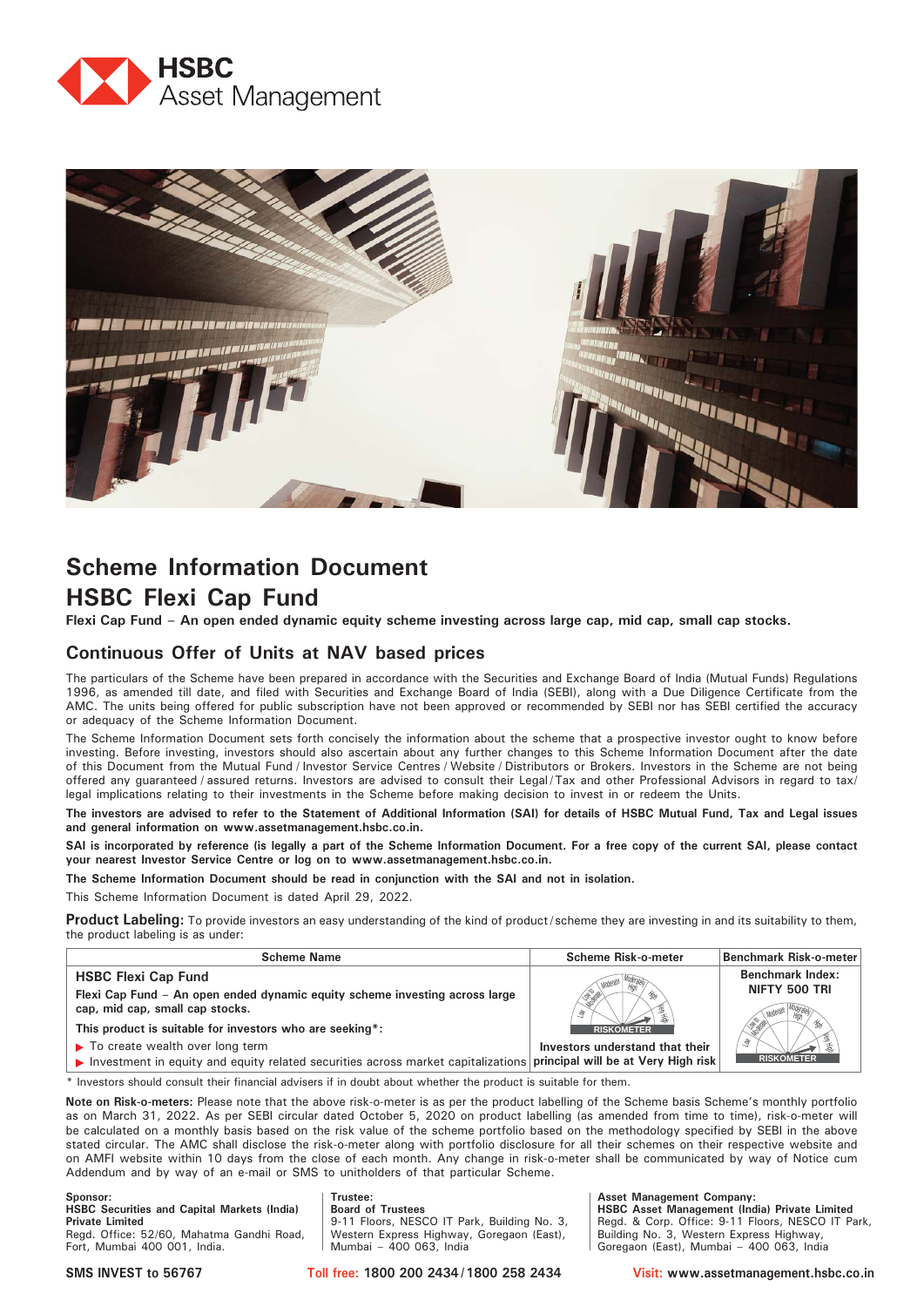## **TABLE OF CONTENTS**

|                                                  | Page No. |
|--------------------------------------------------|----------|
|                                                  | 1        |
| <b>SECTION I - INTRODUCTION</b>                  |          |
|                                                  | 3        |
|                                                  | 3        |
|                                                  | 3        |
| Requirement of Minimum Investors in the Scheme   | 5        |
|                                                  | 5        |
|                                                  | 7        |
|                                                  | 9        |
| <b>SECTION II - INFORMATION ABOUT THE SCHEME</b> |          |
|                                                  | 10       |
|                                                  | 10       |
|                                                  | 10       |
|                                                  | 10       |
|                                                  | 10       |
|                                                  | 11       |
|                                                  | 11       |
|                                                  | 13       |
|                                                  | 14       |
|                                                  | 14       |
| Procedure followed for Investment Decisions      | 15       |
|                                                  | 15       |
|                                                  | 16       |

|                                                | 15 |
|------------------------------------------------|----|
|                                                | 15 |
|                                                | 16 |
|                                                | 18 |
|                                                | 20 |
| How will the scheme benchmark its Performance? | 20 |
|                                                | 20 |
|                                                | 21 |
|                                                | 22 |
|                                                | 22 |
|                                                | 23 |
| Investment by Directors, Fund Managers and Key |    |
|                                                | 23 |

### **SECTION III - UNITS AND OFFER**

|                                                             | 24 |
|-------------------------------------------------------------|----|
|                                                             | 24 |
| <b>Treatment of Financial Transactions Received Through</b> | 25 |
|                                                             | 25 |
|                                                             | 25 |
|                                                             | 26 |
| Process for Investments made in the name of a Minor         | 27 |
| Where can you submit the filled up applications             | 27 |
|                                                             | 27 |
| Subscription of Units through Online platform               | 27 |
|                                                             | 28 |
|                                                             |    |

|                                                            | Page No. |
|------------------------------------------------------------|----------|
|                                                            | 28       |
| Restrictions on the right to freely retain or dispose of   | 28       |
| Sale, Repurchase and Switch of Units on                    | 31       |
|                                                            | 32       |
| Ongoing price for redemption/switch outs                   | 32       |
| Cut off timings for subscriptions/redemptions/switch-      |          |
| Minimum Amount for Purchase/Additional                     | 32       |
|                                                            | 33       |
| Minimum balance to be maintained and                       | 33       |
| Special Products/Facilities available/offered to the       | 33       |
| Account Statements (for investors holding units in         |          |
|                                                            | 35       |
|                                                            | 35       |
|                                                            | 36       |
|                                                            | 36       |
| Delay in payment of Redemption/                            |          |
|                                                            | 36       |
|                                                            | 36       |
|                                                            | 36       |
|                                                            | 37       |
|                                                            | 37       |
|                                                            | 37       |
|                                                            | 37       |
|                                                            | 37       |
| Disclosures with respect to Segregated Portfolio           | 38       |
|                                                            | 38       |
|                                                            | 38       |
|                                                            | 38       |
|                                                            | 38       |
| <b>SECTION IV - FEES AND EXPENSES</b>                      | 39       |
|                                                            | 39       |
|                                                            | 39       |
|                                                            | 40       |
|                                                            | 40       |
| Deduction of Transaction Charge for Investments            |          |
|                                                            | 41       |
|                                                            | 41       |
| <b>SECTION V - UNITHOLDERS' RIGHTS</b>                     | 43       |
| <b>SECTION V - UNITHOLDERS' RIGHTS</b>                     |          |
| Penalties, Pending Litigation or Proceedings, Findings     |          |
| of Inspections or Investigations for which action may      |          |
| have been taken or is in the process of being taken by any | 43       |
|                                                            |          |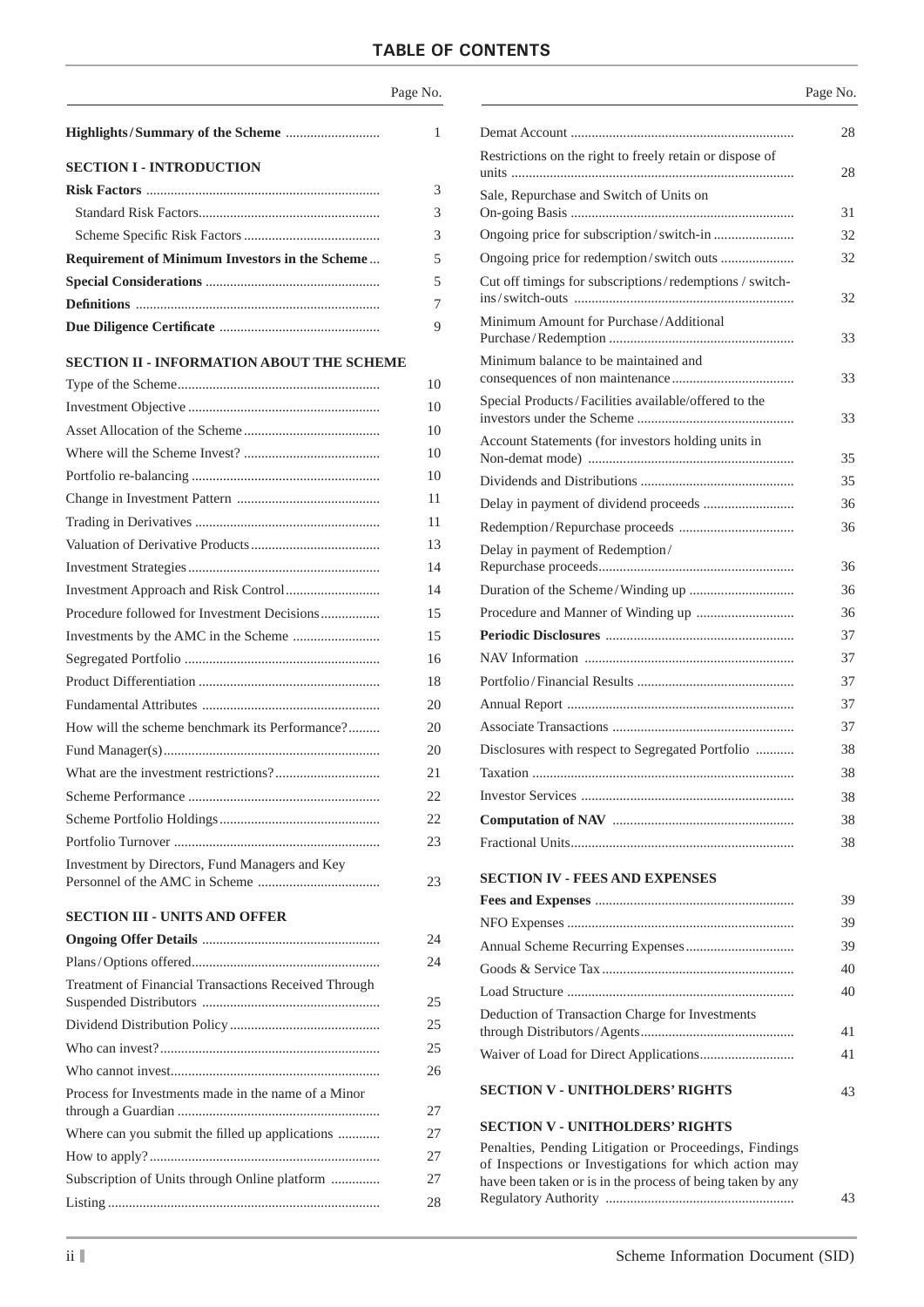## **HIGHLIGHTS / SUMMARY OF THE SCHEME**

| Name of the Scheme                      | <b>HSBC Flexi Cap Fund</b>                                                                                                                                                                                                                                                                                                                                                                                                                                                                                                                                                                                                                                                                                                                                                                                                                                                                                                                          |           |                                                                                                                                                                                                                           |  |  |
|-----------------------------------------|-----------------------------------------------------------------------------------------------------------------------------------------------------------------------------------------------------------------------------------------------------------------------------------------------------------------------------------------------------------------------------------------------------------------------------------------------------------------------------------------------------------------------------------------------------------------------------------------------------------------------------------------------------------------------------------------------------------------------------------------------------------------------------------------------------------------------------------------------------------------------------------------------------------------------------------------------------|-----------|---------------------------------------------------------------------------------------------------------------------------------------------------------------------------------------------------------------------------|--|--|
| <b>Type of Scheme</b>                   | Flexi Cap Fund – An open ended dynamic equity scheme investing across large cap, mid cap, small cap stocks.                                                                                                                                                                                                                                                                                                                                                                                                                                                                                                                                                                                                                                                                                                                                                                                                                                         |           |                                                                                                                                                                                                                           |  |  |
| <b>NSDL Scheme Code</b>                 | HSBC/O/E/FCF/04/01/0005                                                                                                                                                                                                                                                                                                                                                                                                                                                                                                                                                                                                                                                                                                                                                                                                                                                                                                                             |           |                                                                                                                                                                                                                           |  |  |
| <b>Investment Objective</b>             | To seek long term capital growth through investments made dynamically across market capitalization (i.e. Large,<br>Mid, and Small Caps). The investment could be in any one, two or all three types of market capitalization. The<br>Scheme aims to predominantly invest in equity and equity related securities. However, in line with the asset<br>allocation pattern of the Scheme, it could move its assets between equity and fixed income securities depending<br>on its view on these markets. However, there can be no assurance or guarantee that the investment objective of<br>the scheme would be achieved.                                                                                                                                                                                                                                                                                                                             |           |                                                                                                                                                                                                                           |  |  |
| Liquidity                               | redemption proceeds within 3 Business Days.                                                                                                                                                                                                                                                                                                                                                                                                                                                                                                                                                                                                                                                                                                                                                                                                                                                                                                         |           | Being an open ended Scheme, Units may be purchased or redeemed on every Business Day at NAV based prices,<br>subject to provisions of exit load, if any. The Fund will, under normal circumstances, endeavour to despatch |  |  |
| <b>Tier 1 Benchmark Index</b>           | NIFTY 500 TRI                                                                                                                                                                                                                                                                                                                                                                                                                                                                                                                                                                                                                                                                                                                                                                                                                                                                                                                                       |           |                                                                                                                                                                                                                           |  |  |
| Transparency/NAV<br><b>Disclosure</b>   | NAV of the Scheme/Option(s) shall be made available at all Investor Service Centers of the AMC. The AMC<br>shall update the NAVs under a separate head on the website of the Fund www.assetmanagement.hsbc.co.in and<br>of the Association of Mutual Funds in India - AMFI (www.amfiindia.com) by 11:00 p.m. on every Business<br>Day. In case of any delay, the reasons for such delay would be explained to AMFI in writing. If the NAVs are<br>not available before commencement of Business Hours on the following day due to any reason, the Fund shall<br>issue a press release giving reasons and explaining when the Fund would be able to publish the NAVs. Further,<br>AMC has extended the facility of sending latest available NAVs to unit holders through SMS, upon receiving<br>a specific request for the same. For detailed process of receiving the latest NAV through SMS, please visit<br>http://www.assetmanagement.hsbc.co.in |           |                                                                                                                                                                                                                           |  |  |
| <b>Loads (including</b>                 | Entry Load*: Nil                                                                                                                                                                                                                                                                                                                                                                                                                                                                                                                                                                                                                                                                                                                                                                                                                                                                                                                                    |           |                                                                                                                                                                                                                           |  |  |
| SIP/STP where<br>applicable)            | <b>Exit Load:</b>                                                                                                                                                                                                                                                                                                                                                                                                                                                                                                                                                                                                                                                                                                                                                                                                                                                                                                                                   |           |                                                                                                                                                                                                                           |  |  |
|                                         |                                                                                                                                                                                                                                                                                                                                                                                                                                                                                                                                                                                                                                                                                                                                                                                                                                                                                                                                                     |           | (i) In respect of each purchase/switch-in of Units, an Exit Load of 1% is payable if Units are redeemed/switched-                                                                                                         |  |  |
|                                         | out within 1 year from the date of allotment.                                                                                                                                                                                                                                                                                                                                                                                                                                                                                                                                                                                                                                                                                                                                                                                                                                                                                                       |           | (ii) No Exit Load will be charged, if Units are redeemed/switched-out after 1 year from the date of allotment.                                                                                                            |  |  |
|                                         | implemented prospectively.                                                                                                                                                                                                                                                                                                                                                                                                                                                                                                                                                                                                                                                                                                                                                                                                                                                                                                                          |           | The exit loads set forth above is subject to change at the discretion of the AMC and such changes shall be                                                                                                                |  |  |
|                                         | *In terms of SEBI circular no. SEBI/IMD/CIR No.4/168230/09 dated June 30, 2009, no entry load will be<br>charged to the investor effective August 1, 2009.                                                                                                                                                                                                                                                                                                                                                                                                                                                                                                                                                                                                                                                                                                                                                                                          |           |                                                                                                                                                                                                                           |  |  |
| <b>Minimum Application</b>              | Rs. 5,000/- per application and in multiples of Re. 1/- thereafter                                                                                                                                                                                                                                                                                                                                                                                                                                                                                                                                                                                                                                                                                                                                                                                                                                                                                  |           |                                                                                                                                                                                                                           |  |  |
| <b>Amount (Lumpsum)</b>                 | SEBI vide its circular SEBI/HO/IMD/IMD-I/DOF5/P/CIR/2021/553 dated April 28, 2021 read along with<br>SEBI/HO/IMD/IMD-IDOF5/P/CIR/2021/624 dated September 20, 2021 (Alignment of interest of Designated<br>Employees of Asset Management Companies (AMCs) with the Unitholders of the Mutual Fund Schemes) has,<br>inter alia mandated that a minimum of 20% of gross annual CTC net of income tax and any statutory contributions<br>of the Designated Employees of the AMCs shall be invested in units of the scheme(s) of the Fund in which they<br>have a role/oversight. The said guidelines came into effect from the October 1, 2021.                                                                                                                                                                                                                                                                                                        |           |                                                                                                                                                                                                                           |  |  |
|                                         | In accordance with the regulatory requirement, the minimum application amount and minimum redemption<br>amount wherever specified in the SID of the Fund will not be applicable for investment made in schemes of the<br>Fund in compliance with the aforesaid circular(s)                                                                                                                                                                                                                                                                                                                                                                                                                                                                                                                                                                                                                                                                          |           |                                                                                                                                                                                                                           |  |  |
| <b>Minimum Additional</b><br>investment | Rs. 1,000/- per application and in multiples of Re. 1/- thereafter                                                                                                                                                                                                                                                                                                                                                                                                                                                                                                                                                                                                                                                                                                                                                                                                                                                                                  |           |                                                                                                                                                                                                                           |  |  |
| <b>Minimum Application</b>              | <b>Particulars</b>                                                                                                                                                                                                                                                                                                                                                                                                                                                                                                                                                                                                                                                                                                                                                                                                                                                                                                                                  | Frequency | <b>Details</b>                                                                                                                                                                                                            |  |  |
| <b>Amount (SIP)</b>                     | 6 instalments of Rs. 1,000/- each and in multiples of Rs. 1/- thereafter<br>Weekly<br>Minimum no. of<br>12 instalments of Rs. 500/- each and in multiples of Rs. 1/- thereafter<br>instalments and                                                                                                                                                                                                                                                                                                                                                                                                                                                                                                                                                                                                                                                                                                                                                  |           |                                                                                                                                                                                                                           |  |  |
|                                         | 6 instalments of Rs. 1,000/- each and in multiples of Rs. 1/- thereafter<br>Minimum amount<br>Monthly<br>12 instalments of Rs. 500/- each and in multiples of Rs. 1/- thereafter<br>per instalment                                                                                                                                                                                                                                                                                                                                                                                                                                                                                                                                                                                                                                                                                                                                                  |           |                                                                                                                                                                                                                           |  |  |
|                                         | 4 instalments of Rs. 1,500/- each and in multiples of Rs. 1/- thereafter<br>Quarterly                                                                                                                                                                                                                                                                                                                                                                                                                                                                                                                                                                                                                                                                                                                                                                                                                                                               |           |                                                                                                                                                                                                                           |  |  |
|                                         | Minimum aggregate investment - Rs. 6,000/-.                                                                                                                                                                                                                                                                                                                                                                                                                                                                                                                                                                                                                                                                                                                                                                                                                                                                                                         |           |                                                                                                                                                                                                                           |  |  |
| <b>Minimum Redemption</b><br>Amount     | Rs 1,000/- and in multiples of Re. 1/- thereafter                                                                                                                                                                                                                                                                                                                                                                                                                                                                                                                                                                                                                                                                                                                                                                                                                                                                                                   |           |                                                                                                                                                                                                                           |  |  |
| <b>Plan/Options</b>                     | <b>Options:</b> i) Growth option                                                                                                                                                                                                                                                                                                                                                                                                                                                                                                                                                                                                                                                                                                                                                                                                                                                                                                                    |           | ii) Income Distribution cum Capital Withdrawal option (IDCW)                                                                                                                                                              |  |  |
|                                         | Fund.                                                                                                                                                                                                                                                                                                                                                                                                                                                                                                                                                                                                                                                                                                                                                                                                                                                                                                                                               |           | A Direct Plan (with the above Options) is also available for investors who subscribe to Units directly with the                                                                                                           |  |  |
|                                         |                                                                                                                                                                                                                                                                                                                                                                                                                                                                                                                                                                                                                                                                                                                                                                                                                                                                                                                                                     |           | Plans and Options thereunder will have a common portfolio.                                                                                                                                                                |  |  |
|                                         | Investors may please note that the Direct Plan under the Scheme is meant for investors who understand the capital<br>market, mutual funds and the risks associated therewith. The risks associated with the investments in the schemes<br>of mutual funds may vary depending upon the investment objective, asset allocation and investment strategy<br>of the Schemes and the investments may not be suited for all categories of investors. The AMC believes that<br>investors investing under the Direct Plan of the Scheme are aware of the investment objective, asset allocation,<br>investment strategy,risks associated therewith and other features of the Scheme and has taken an informed                                                                                                                                                                                                                                                |           |                                                                                                                                                                                                                           |  |  |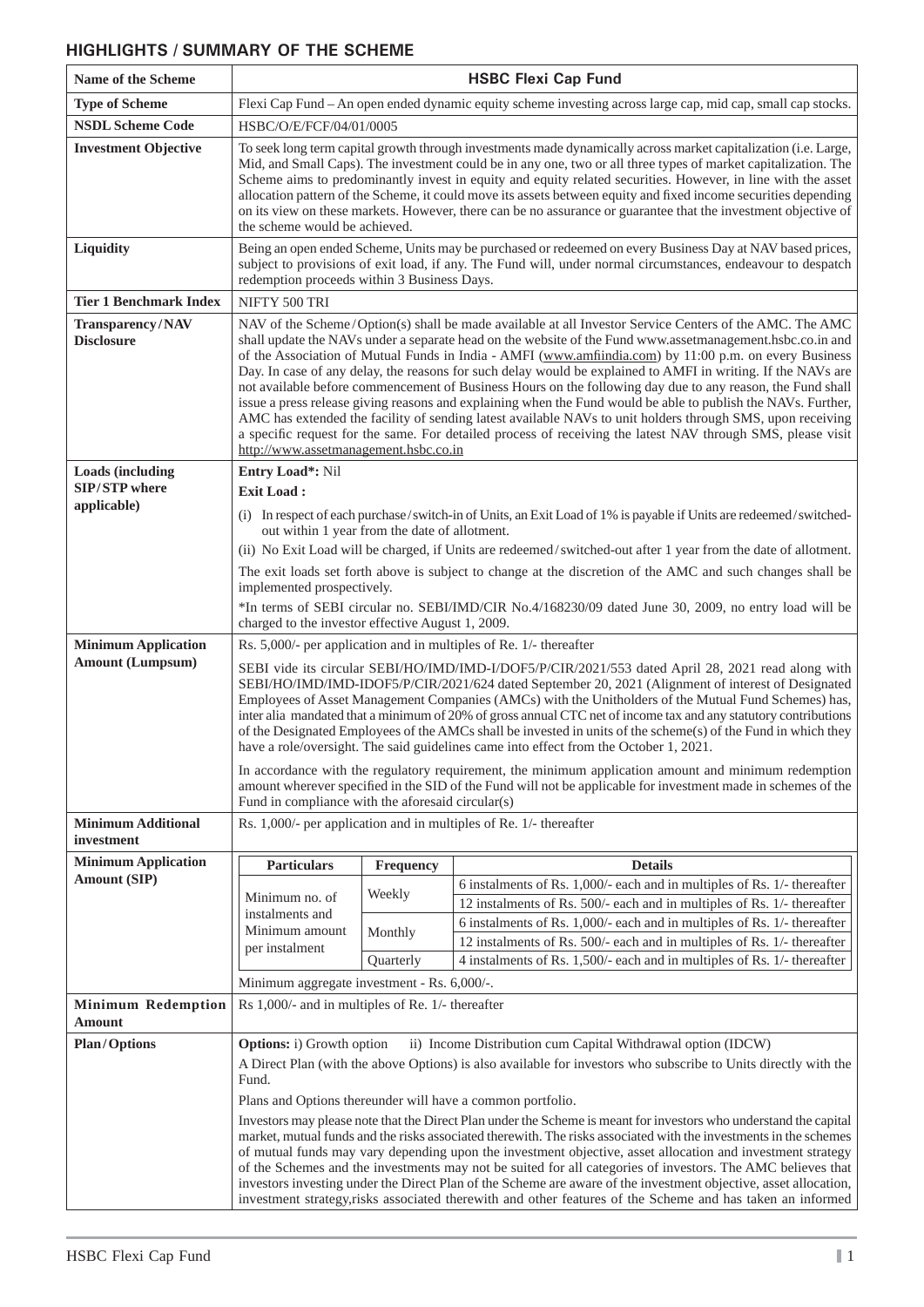|                               | investment decision. Please note that SID, SAI, Key Information Memorandum or any other advertisements<br>and its contents are for information only and do not constitute any investment advice or solicitation or offer for<br>sale of units of the Scheme from the AMC. |
|-------------------------------|---------------------------------------------------------------------------------------------------------------------------------------------------------------------------------------------------------------------------------------------------------------------------|
| <b>Sub Options under IDCW</b> | i) Payout of IDCW ii) Reinvestment of IDCW                                                                                                                                                                                                                                |
| <b>Dividend Declaration</b>   | Declaration of dividend and its frequency will inter alia depend upon the distributable surplus. Dividend may<br>be declared from time to time at the discretion of the Trustees.                                                                                         |
|                               | Investors may please note that amounts distributed under the Income Distribution cum Capital Withdrawal<br>options, can be made out of investors capital (Equalization Reserve), which is part of sale price that represents<br>realized gains.                           |

*Notes:* No exit load (if any) will be charged for units allotted under bonus / Reinvestment of IDCW option.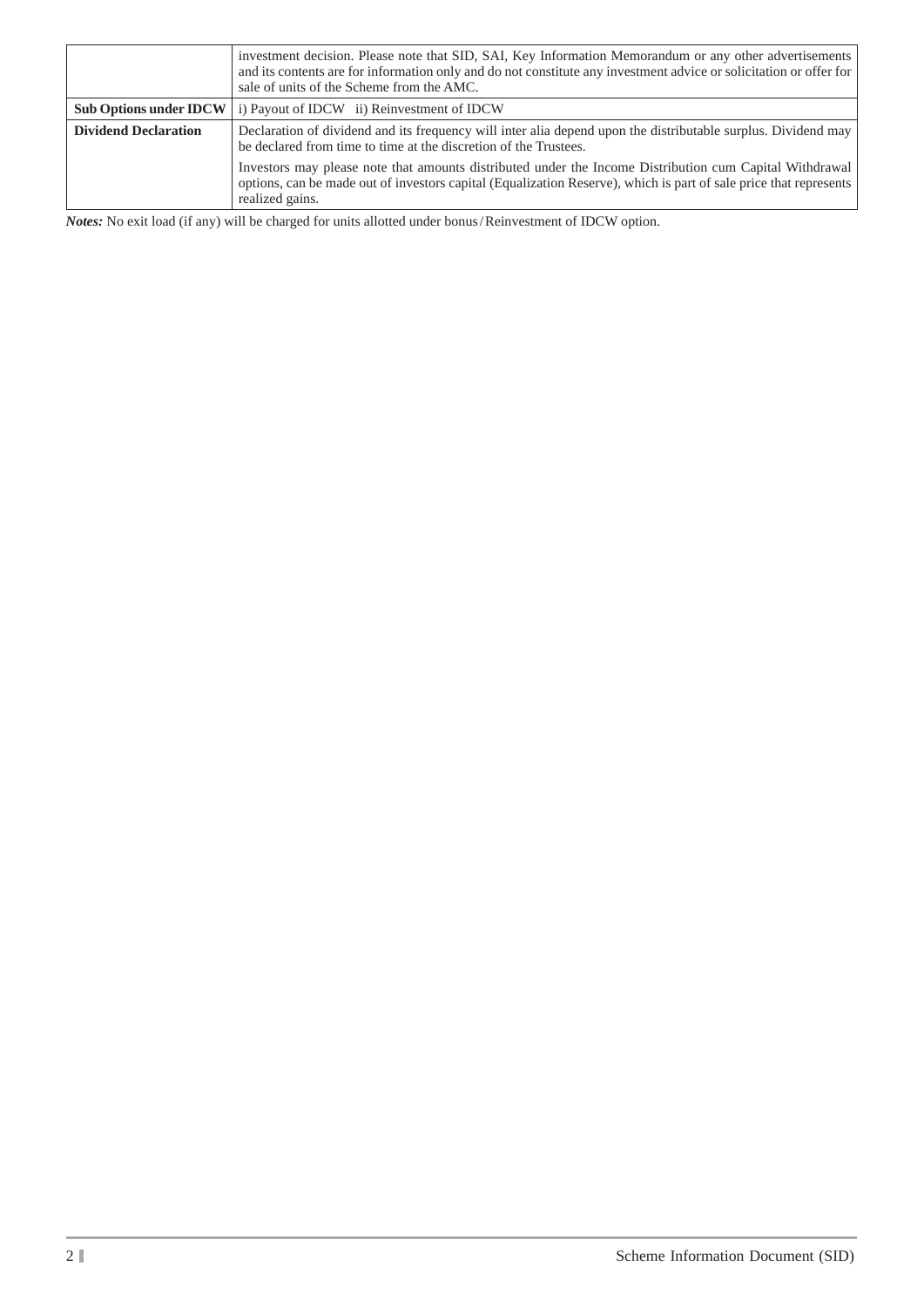## **A. RISK FACTORS**

## **Standard Risk Factors:**

- Mutual funds and securities investments are subject to market risks and there is no assurance or guarantee that the objectives of the Scheme will be achieved.
- Investment in Mutual Fund Units involves investment risks such as trading volumes, settlement risk, liquidity risk, default risk including the possible loss of principal
- As the price / value / interest rates of the securities in which the Scheme invests fluctuates, the value of your investment in the Schemes may go up or down depending on the various factors and forces affecting the capital markets and money markets.
- Past performance of the Sponsor / AMC / Mutual Fund does not guarantee future performance of the Schemes.
- HSBC Flexi Cap Fund is the name of the Scheme and do not in any manner indicate either the quality of the Scheme or their future prospects and returns.
- The Sponsor is not responsible or liable for any loss resulting from the operation of the Scheme beyond the initial contribution of Rs. 1,00,000/- (Rupees One Lakh only) made by it towards setting up the Fund. The associates of the Sponsor are not responsible or liable for any loss or shortfall resulting from the operation of the Scheme.
- The present Scheme is not a guaranteed or assured return Scheme.
- Mutual funds being vehicles of securities investments are subject to market and other risks and there can be no guarantee against loss resulting from investing in the Scheme. The various factors which impact the value of the Schemes' investments include, but are not limited to, fluctuations in the bond markets, fluctuations in interest rates, prevailing political and economic environment, changes in government policy, factors specific to the issuer of the securities, tax laws, liquidity of the underlying instruments, settlement periods, trading volumes etc.
- Investment decisions made by the AMC shall be in the best interest of investors but may not always be profitable.

## **Scheme Specific Risk Factors**

### **Risk factors associated with investing in Equity or Equity related Securities :**

- Subject to the stated investment objective of the Scheme, the Scheme propose to invest in equity and equity related securities. Equity instruments by nature are volatile and prone to price fluctuations on a daily basis due to both macro and micro factors. Trading volumes, settlement periods and transfer procedures may restrict the liquidity of these investments. Different segments of financial markets have different settlement periods and such periods may be extended significantly by unforeseen circumstances. The inability of the Scheme to make intended securities' purchases due to settlement problems could cause the Scheme to miss certain investment opportunities. In the view of the Fund Manager, investing in Mid and Small Cap stocks are riskier than investing in Large Cap Stocks.
- The Scheme may also use various derivative products from time to time, as would be available and permitted by SEBI, in an attempt to protect the value of the portfolio and enhance Unitholders' interest.

Dynamic nature of the investment strategy may result in the portfolio undergoing changes in the market capitalization exposure/allocation (between large, mid and small caps) from time to time depending on the Fund Manager's views on specific segments. For e.g. a portfolio with large cap stock tilt may shift towards a mid & small cap stock tilt if the risk-reward outlook for the latter improves. Changes to market cap allocation may impact the portfolio from market risk and liquidity risk.

Liquidity risk can be defined as inability of the fund manager to exit securities at their fair value in the secondary market whenever there is a need to generate cash. Equity and equity related instruments are subject to liquidity risk. Liquidity risk is generally observed to be elevated in mid and small cap stocks than in large cap stocks. The scheme may have exposure to mid and small cap stocks which usually have a higher impact cost. HSBC monitors liquidity risk on an ongoing basis for both assets and liability side.

#### **Risk factor associated with legal, tax and regulatory risk**

The Schemes could be exposed to changes in legal, tax and regulatory regime which may adversely affect it and / or the investors. Such changes could also have retrospective effect and could lead to additional taxation imposed on the Schemes which was not contemplated either when investments were made, valued or disposed off.

#### **Risk factors associated with investing in Fixed Income Securities**

Subject to the stated investment objective, the Scheme propose to invest in debt and related instruments and the risk factors pertinent to the same are :

- *Price-Risk or Interest Rate Risk:* As with all debt securities, changes in interest rates may affect the NAV of the Scheme as the prices of securities increase as interest rates decline and decrease as interest rates rise. Prices of long-term securities generally fluctuate more in response to interest rate changes than do short-term securities. Indian debt markets can be volatile leading to the possibility of price movements up or down in fixed income securities and thereby to possible movements in the NAV.
- In the case of floating rate instruments, an additional risk could be due to the change in the spreads of floating rate instruments. If the spreads on floating rate papers rise, then there could be a price loss on these instruments. Secondly in the case of fixed rate instruments that have been swapped for floating rates, any adverse movement in the fixed rate yields vis-à-vis swap rates could result in losses. However, floating rate debt instruments which have periodical interest rate reset, carry a lower interest rate risk as compared to fixed rate debt instruments. In a falling interest rate scenario the returns on floating rate debt instruments may not be better than those on fixed rate debt instruments.
- *Liquidity or Marketability Risk:* This refers to the ease with which a security can be sold at or near to its valuation yield-tomaturity (YTM). The primary measure of liquidity risk is the spread between the bid price and the offer price quoted by a dealer. Liquidity risk is today characteristic of the Indian fixed income market. HSBC monitor liquidity risk on an ongoing basis from both assets and liability side. The stress testing of the liquid and money market funds, as per SEBI guidelines is carried out on monthly basis and also for other funds on an ongoing basis.
- *Credit Risk:* Credit risk or default risk refers to the risk that an issuer of a fixed income security may default (i.e. will be unable to make timely principal and interest payments on the security). Because of this risk, corporate debentures are sold at a yield above those offered on Government Securities, which are sovereign obligations. Normally, the value of a fixed income security will fluctuate depending upon the changes in the perceived level of credit risk as well as any actual event of default. The greater the credit risk, the greater the yield required for someone to be compensated for the increased risk.
- *Reinvestment Risk:* This risk refers to the interest rate levels at which cash flows received from the securities in the Scheme are reinvested. The additional income from reinvestment is the "interest on interest" component. The risk is that the rate at which interim cash flows can be reinvested may be lower than that originally assumed.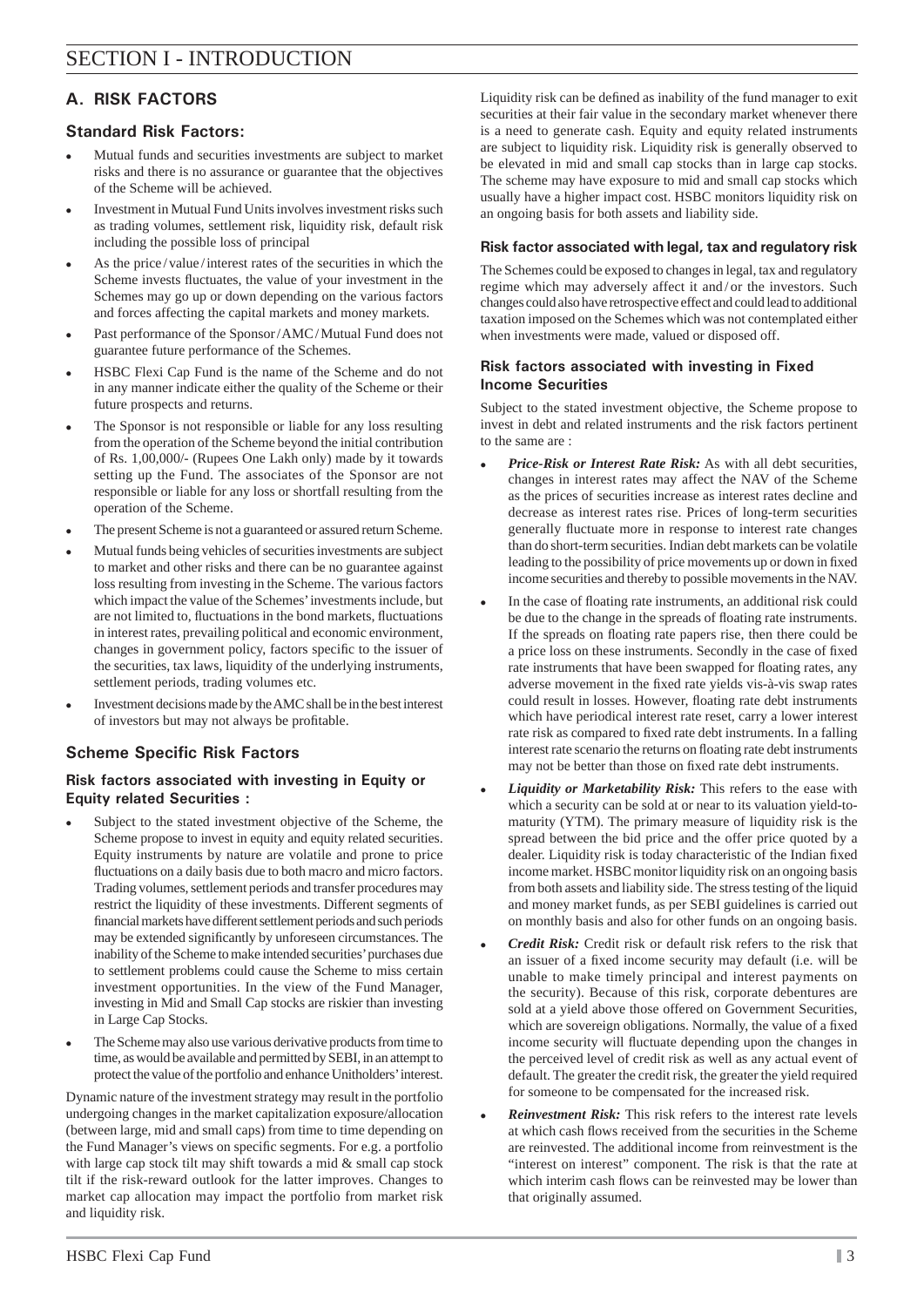However declining interest rates normally lead to increase in bond prices which may help cushion the impact of reinvestment risk to some extent.

- *Duration Risk:* Duration is a risk measure used to measure the bond / security price changes to potential changes in interest rates. Duration of portfolio x the expected changes in rates = the expected value change in the portfolio. Duration is more scientific measure of risk compared to average maturity of the portfolio. The higher the duration of the portfolio, the greater the changes in value (i.e. higher risk) to movement in interest rates. Modified duration is the duration of a bond/security given its current yield to maturity, put / call feature, and an expected level of future interest rates.
- *Benchmark Risk:* The floating rate segment of the domestic debt market is not very developed. Currently, majority of the issuance of floating rate papers is linked to NSE MIBOR. As the floating rate segment develops further, more benchmark rates for floating papers may be available in future. The fewer number of benchmark rates could result in limited diversification of the benchmark risk.
- Different types of securities in which the Scheme would invest as given in the SID carry different levels and types of risk. Accordingly the Scheme's risk may increase or decrease depending upon its investment pattern. E.g. corporate bonds carry a higher amount of risk than Government Securities. Further even among corporate bonds, bonds which are AAA rated are comparatively less risky than bonds which are AA rated.
- *Prepayment Risk:* The risk associated with the early unscheduled return of principal on a fixed-income security. The early unscheduled return of principal may result in reinvestment risk.

#### **Risk Factors associated with investments in Money Market instruments**

- Investments in money market instruments would involve a moderate credit risk i.e. risk of an issuer's liability to meet the principal payments.
- Money market instruments may also be subject to price volatility due to factors such as changes in interest rates, general level of market liquidity and market perception of credit worthiness of the issuer of such instruments.
- The NAV of the Scheme's Units, to the extent that the corpus of the Scheme is invested in money market instruments, will be affected by the changes in the level of interest rates. When interest rates in the market rise, the value of a portfolio of money market instruments can be expected to decline.

#### **Risks associated with investing in Derivatives**

- The Fund may use derivative instruments like stock index futures, option on stocks, stock indices, interest rate swaps, forward rate agreements or other derivative instruments as permitted under the Regulations and guidelines.
- As and when the Scheme trade in the derivatives market, there are risk factors and issues concerning the use of derivatives that investors should understand. Derivative products are specialised instruments that require investment techniques and risk analyses different from those associated with stocks and bonds. The use of a derivative requires an understanding not only of the underlying instrument but also of the derivative itself. Derivatives require the maintenance of adequate controls to monitor the transactions entered into, the ability to assess the risk that a derivative adds to the portfolio and the ability to forecast price or interest rate movements correctly. There is the possibility that a loss may be sustained by the portfolio as a result of the failure of another party (usually referred to as the "counter party") to comply with the terms of the derivatives contract. Other risks in using derivatives include the risk of mispricing or improper valuation of derivatives and the inability of derivatives to correlate perfectly with underlying assets, rates and indices. Thus, derivatives are highly leveraged instruments.

Even a small price movement in the underlying security could have a large impact on their value. Also, the market for derivative instruments is nascent in India.

- Derivative products are leveraged instruments and can provide disproportionate gains as well as disproportionate losses to the investor. Execution of such strategies depends upon the ability of the fund manger to identify such opportunities. Identification and execution of the strategies to be perused by the fund manager involve uncertainty and decision of fund manager(s) may not always be profitable. No assurance can be given that the fund manager(s) will be able to identify or execute such strategies.
- The risks associated with the use of derivatives are different from or possibly greater than, the risks associated with investing directly in securities and other traditional investments.

#### **Risks associated with investing in securitised debt**

*Securitised Debt:* Securitised debt papers carry credit risk of the Obligors and are dependent on the servicing of the PTC / Contributions etc. However these are offset suitably by appropriate pool selection as well as credit enhancements specified by Rating Agencies. In cases where the underlying facilities are linked to benchmark rates, the securitised debt papers may be adversely impacted by adverse movements in benchmark rates. However this risk is mitigated to an extent by appropriate credit enhancement specified by rating agencies. Securitised debt papers also carry the risks of prepayment by the obligors. In case of prepayments of securities debt papers, it may result in reduced actual duration as compared to the expected duration of the paper at the time of purchase, which may adversely impact the portfolio yield. These papers also carry risk associated with the collection agent who is responsible for collection of receivables and depositing them. The Investment team evaluates the risks associated with such investments before making an investment decision.

The underlying assets in the case of investment in securitised debt could be mortgages or other assets like credit card receivables, automobile / vehicle / personal / commercial / corporate loans and any other receivables / loans / debt.

#### *The risks associated with the underlying assets can be described as under:*

Credit card receivables are unsecured. Automobile / vehicle loan receivables are usually secured by the underlying automobile / vehicle and sometimes by a guarantor. Mortgages are secured by the underlying property. Personal loans are usually unsecured. Corporate loans could be unsecured or secured by a charge on fixed assets/receivables of the company or a letter of comfort from the parent company or a guarantee from a bank/financial institution. As a rule of thumb, underlying assets which are secured by a physical asset / guarantor are perceived to be less risky than those which are unsecured. By virtue of this, the risk and therefore the yield in descending order of magnitude would be credit card receivables, personal loans, vehicle / automobile loans, mortgages and corporate loans assuming the same rating.

#### **Risks associated with transaction in Units through Stock Exchange mechanism**

 In respect of transactions in Units of the Scheme routed through the BSE StAR MF platform or any other recognised stock exchange platform as intimated by the AMC, allotment and redemption of Units on any Business Day will depend upon the order processing / settlement by BSE, or such other exchange and their respective clearing corporations on which the Fund has no control. Further, transactions conducted through the stock exchange mechanism shall be governed by the operating guidelines and directives issued by BSE or such other recognised exchange in this regard.

#### **Risks associated with investing in REITs and InvITs**

 *Market Risk:* REITs and InvITs Investments are volatile instruments and are subject to price fluctuations on a daily basis owing to the market conditions and factors impacting the underlying assets. Fund Manager will do the necessary due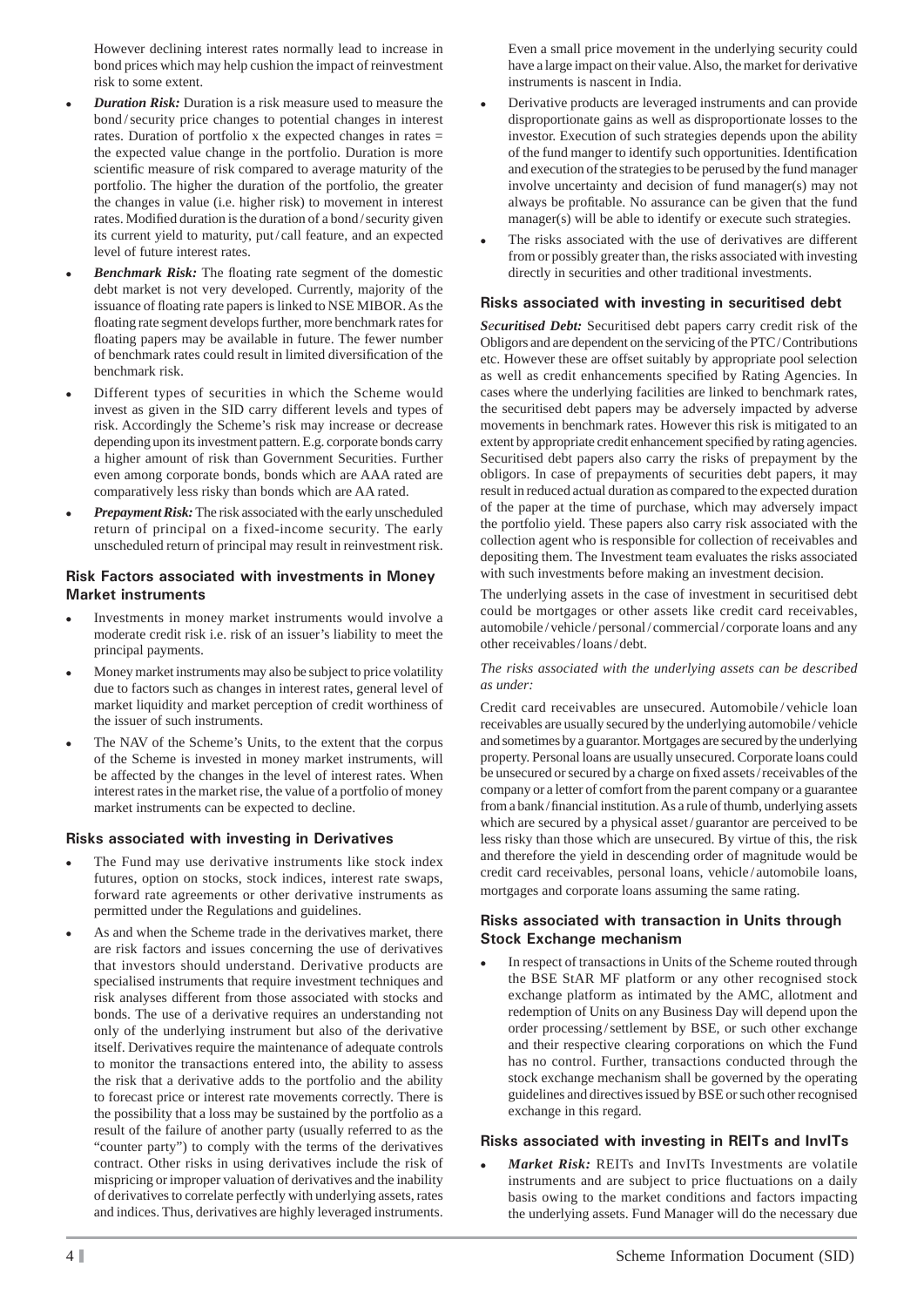diligence but actual market movements may be at variance with the anticipated trends.

- *Liquidity Risk:* The liquidity of the investments could, at times, be restricted by trading volumes, settlement periods, dissolution of the trust, potential delisting of units on the exchange etc. Hence, the time taken by the Fund Manager for liquidating the investments in the scheme may be longer than anticipated. As these products are new to the market they are likely to be exposed to liquidity risk.
- *Reinvestment Risk:* Investments in REITs & InvITs may carry reinvestment risk as there could be repatriation of funds by the Trusts in form of buyback of units or dividend pay-outs, interest payments, etc. Depending upon the market conditions, interest rates prevailing on the interest or maturity due dates may differ from the original coupon of the bond. As a result, the proceeds may get deployed at a lower yield.
- *Regulatory/Legal Risk:* REITs and InvITs being new asset classes, regulatory guidelines may be evolving in nature which may impact the investments in REITs and InvITs.

#### **Risks associated with Segregated Portfolio**

- *Liquidity risk:* Segregated Portfolio is created to separate debt and money market instruments affected by a Credit Event from the Main Portfolio of the Scheme to ensure fair treatment to existing, entering and exiting investors of the scheme. The Fund will not permit redemption of the Segregated Portfolio units, but the units will be listed on a recognized stock exchange. The Fund is not assuring any liquidity of such units on the stock exchange which may subject investors to impact cost. Further, trading price of units on the stock exchange may be significantly lower than the prevailing NAV. Investors can continue to transact (subscribe/redeem) from the Main Portfolio.
- *Credit risk:* While the AMC will put in sincere efforts to recover the securities in the Segregated Portfolio and distribute the same to unit holders, since such securities are affected by credit event, it is likely that such securities may not realize any value leading to losses to investors.

## **B. REQUIREMENT OF MINIMUM INVESTORS IN THE SCHEMES / PLANS OF MUTUAL FUNDS**

The Scheme/Plan (s) shall have a minimum of 20 investors and no single investor shall account for more than 25% of the corpus of the Scheme/Plan(s). However, if such limit is breached during the NFO of the Scheme, the Fund will endeavour to ensure that within a period of three months or the end of the succeeding calendar quarter from the close of the NFO of the Scheme, whichever is earlier, the Scheme complies with these two conditions. In case the Scheme / Plan(s) does not have a minimum of 20 investors in the stipulated period, the provisions of Regulation 39(2)(c) of the SEBI (MF) Regulations would become applicable automatically without any reference from SEBI and accordingly the Scheme / Plan(s) shall be wound up and the units would be redeemed at applicable NAV. The two conditions mentioned above shall also be complied within each subsequent calendar quarter thereafter, on an average basis, as specified by SEBI. If there is a breach of the 25% limit by any investor over the quarter, a rebalancing period of one month would be allowed and thereafter the investor who is in breach of the rule shall be given 15 days notice to redeem his exposure over the 25 % limit. Failure on the part of the said investor to redeem his exposure over the 25 % limit within the aforesaid 15 days would lead to automatic redemption by the Mutual Fund on the applicable Net Asset Value on the 15th day of the notice period. The Fund shall adhere to the requirements prescribed by SEBI from time to time in this regard.

## **C. SPECIAL CONSIDERATIONS**

 From time to time and subject to the Regulations, the Sponsor, their associates, subsidiaries, the Mutual Fund and the AMC may invest directly or indirectly in the Scheme. These entities may acquire a substantial portion of scheme's units and collectively constitute a major investor in the Scheme. Accordingly, redemption of Units held by such entities may have an adverse impact on the Scheme because the timing of such redemption may impact the ability of other Unitholders to redeem their Units.

- As the liquidity of the Scheme investments could, at times, be restricted by trading volumes and settlement periods, the time taken by the Fund for redemption of Units may be significant in the event of an inordinately large number of redemption requests or of a restructuring of the Scheme' portfolio. In view of this, the Trustees have the right, in their sole discretion to limit redemptions (including suspending redemption) under certain circumstances, as described under the section titled "Right to Limit Redemptions".
- Redemptions due to change in the fundamental attributes of the Scheme or due to any other reasons may entail tax consequences. The Trustees, the Mutual Fund, the AMC, their directors or their employees shall not be liable for any tax consequences that may arise.
- The Scheme at times may receive large number of redemption requests which may have an adverse impact on the performance of the Scheme and may also affect all the unit holders as the fund manager needs to liquidate securities to meet the redemptions post which the portfolio is likely to be less liquid.
- The tax benefits described in this SID are as available under the present taxation laws and are available subject to conditions. The information given is included for general purpose only and is based on advice received by the AMC regarding the law and practice in force in India and the investors should be aware that the relevant fiscal rules or their interpretation may change. As is the case with any investment, there can be no guarantee that the tax position or the proposed tax position prevailing at the time of an investment in the Scheme will endure indefinitely. In view of the individual nature of tax consequences, each investor is advised to consult his / her own professional tax advisor.
- Neither this SID nor the Units of the Scheme have been registered in any jurisdiction. The distribution of this SID in certain jurisdictions may be restricted or totally prohibited and accordingly, persons who come into possession of this SID are required to inform themselves about, and to observe, any such restrictions.
- Prospective investors should review / study this SID carefully and in its entirety and shall not construe the contents hereof or regard the summaries contained herein as advice relating to legal, taxation, or financial/investment matters and are advised to consult their own professional advisor(s) as to the legal, tax, financial or any other requirements or restrictions relating to the subscription, gifting, acquisition, holding, disposal (sale, switch or redemption or conversion into money) of Units and to the treatment of income (if any), capitalisation, capital gains, any distribution, and other tax consequences relevant to their subscription, acquisition, holding, capitalisation, disposal (sale, transfer, switch or conversion into money) of Units within their jurisdiction of nationality, residence, incorporation, domicile etc. or under the laws of any jurisdiction to which they or any managed funds to be used to purchase / gift Units are subject, and also to determine possible legal, tax, financial or other consequences of subscribing/gifting, purchasing or holding Units before making an application for Units.
- The Mutual Fund / the AMC have not authorised any person to give any information or make any representations, either oral or written, not stated in this SID in connection with issue of Units under the Scheme. Prospective investors are advised not to rely upon any information or representations not incorporated in this SID as the same have not been authorised by the Fund or the AMC. Any subscription, purchase or sale made by any person on the basis of statements or representations which are not contained in this SID or which are inconsistent with the information contained herein shall be solely at the risk of the investor.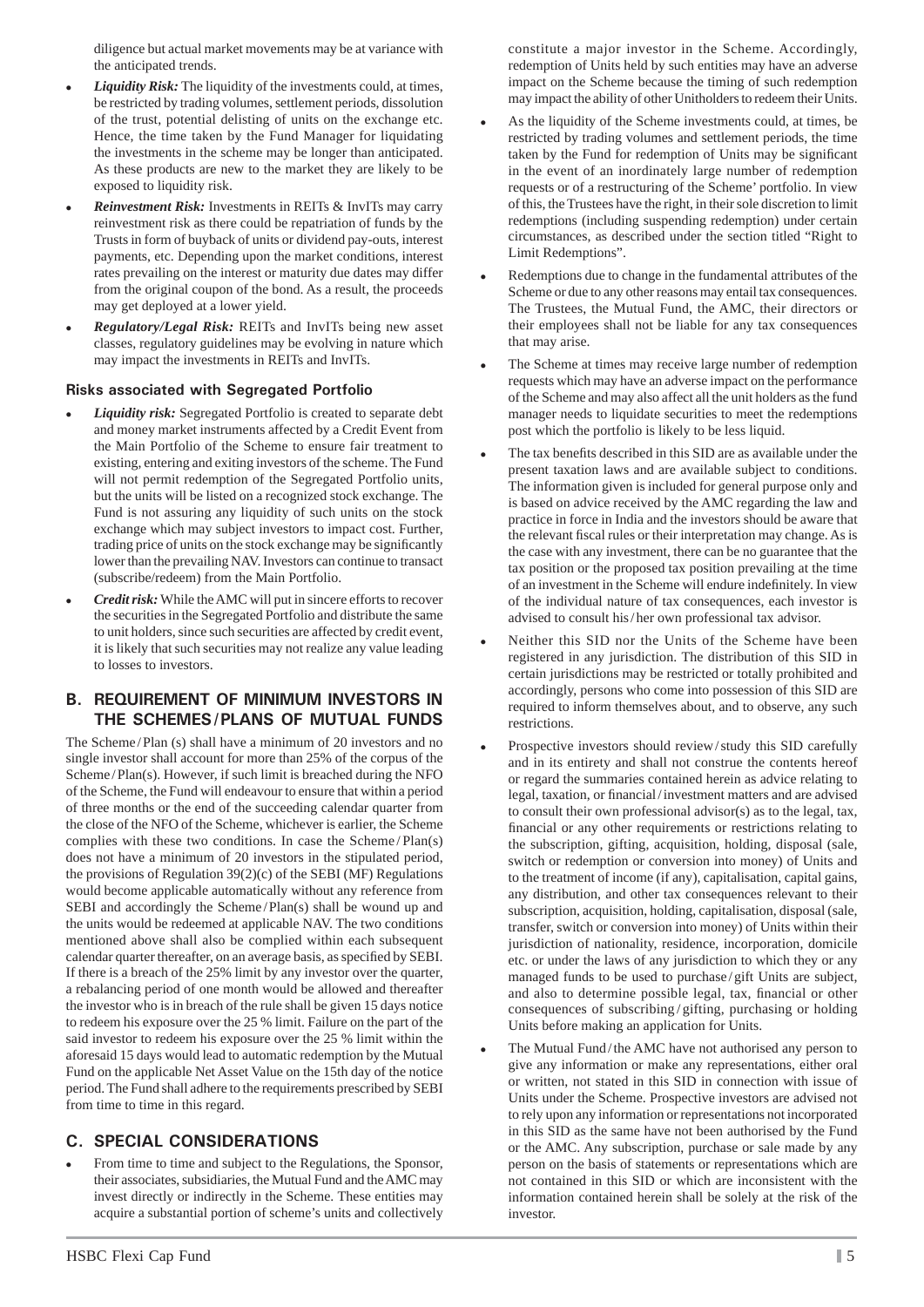- To the best of the knowledge and belief of the Trustees and the AMC, information contained in this SID is in accordance with the SEBI regulations and the facts stated herein are correct and this SID does not omit anything likely to have an impact on the importance of such information.
- The AMC is also registered as a Portfolio Manager under the SEBI (Portfolio Managers) Regulations, 1993 vide registration no. INP000001322 and is deemed to be registered as such under SEBI (Portfolio Managers) Regulations, 2020. The AMC has proper systems and controls in place to ensure that there is no conflict of interest between the activity of managing the schemes of the Mutual Fund and the activity of Portfolio Management Services and there exist systems to prohibit access to insider information.

 Further, an asset management company, subject to certain conditions, may also permitted to undertake activities in the nature of management and advisory services to pooled assets including offshore funds, insurance funds, pension funds, provident funds or such categories of foreign portfolio investor subject to such conditions as may be specified by SEBI from time to time, if any of such activities are not in conflict with the activities of the mutual fund. Accordingly, the AMC is also providing nonbinding advisory services to HSBC Group's offshore funds, which are appropriately regulated foreign portfolio investors investing in India, through the fund managers managing the schemes of the Fund, as permitted under Regulation 24(b) of the Regulations. SEBI vide its email dated November 26, 2020, accorded its no objection to the AMC for providing such nonbinding investment advisory services to HSBC Group's offshore funds, which are appropriately regulated foreign portfolio investors, by the fund managers of the schemes of the Fund. The AMC has proper systems and controls in place to ensure that (a) there is no conflict of interest between the activities of managing the schemes of the Fund and other activities of the AMC; and (b) interest of the unit holders of the schemes of the Fund are protected at all times. In case of an unavoidable conflict of interest situation, the AMC shall make appropriate disclosures in an appropriate manner, which shall include the source of conflict, potential 'material risk or damage' to the Fund's investors' interests and detailed parameters for the same.

## **Compliance under FATCA**

India has executed an Inter-Governmental Agreement (IGA) with the U.S. and the Fund intends to take any measures that may be required to ensure compliance under the terms of the IGA and local implementing regulations. In order to comply with its FATCA obligations, the Fund will be required to obtain certain information from its investors so as to ascertain their U.S. tax status. If the investor is a specified U.S. person, U.S. owned non-U.S. entity, non-participating FFI ("NPFFI") or does not provide the requisite documentation, the Fund may need to report information on these investors to the appropriate tax authority, as far as legally permitted. If an investor or an intermediary through which it holds its interest in the Fund either fails to provide the Fund its agents or authorised representatives with any correct, complete and accurate information that may be required for the Fund to comply with FATCA or is a NPFFI, Fund may be required to provide information about payment to NPFFI to upstream payor to enable them to make the appropriate FATCA withholding on NPFFIs. Further, we may be compelled to sell its interest in the Fund or, in certain situations, the investor's interest in the Fund may be sold involuntarily. The Fund may at its discretion enter into any supplemental agreement without the consent of investors to provide for any measures that the Fund deems appropriate or necessary to comply with FATCA, subject to this being legally permitted under the IGA or the Indian laws and regulations. FATCA is globally applicable from July 1, 2014 and in order to comply with FATCA obligations, the Fund will, seek additional information from investors while accepting applications, in order to ascertain their U.S. Person status. The Fund will not accept applications which are not accompanied with information / documentation required to establish the U.S. Person status of investors. Investors are therefore requested to ensure that the

details provided under Section "Confirmation under Foreign Account Tax Compliance Act (FATCA) for determining US person status" of the application form are complete and accurate to avoid rejection of the application (updated forms are available with ISCs or on Fund's website – www.assetmanagement.hsbc.co.in).

Investors should consult their own tax advisors regarding the FATCA requirements with respect to their own situation. In the event of any conflict or inconsistency between any of these Terms and Conditions and those in any other service, product, business relationship, account or agreement between investor and HSBC, these terms shall prevail, to the extent permissible by applicable local law. If all or any part of the provisions of these Terms and Conditions become illegal, invalid or unenforceable in any respect under the law of any jurisdiction, that shall not affect or impair the legality, validity or enforceability of such provision in any other jurisdictions or the remainder of these Terms and Conditions in that jurisdiction. These Terms and Conditions shall continue to apply notwithstanding the death, bankruptcy or incapacity of the investor, the closure of any investor account, the termination of HSBC's provision of the Services to the investor or the redemption of the investor's investment in the Fund.

## **Common Reporting Standards**

India has joined the Multilateral Competent Authority Agreement (MCAA) on automatic exchange of financial information in Tax Matters, commonly known as Common Reporting Standards ('CRS'). All countries which are signatories to the MCAA are obliged to exchange a wide range of financial information after collecting the same from financial institutions in their jurisdiction.

In accordance with Income Tax Act read with SEBI Circular nos. CIR/ MIRSD/2/2015 dated August 26, 2015 and CIR/MIRSD/3/2015 dated September 10, 2015 regarding implementation of CRS requirements, it shall be mandatory for all new investors to provide details and declaration pertaining to CRS in the application form, failing which the AMC shall have authority to reject the application.

## **Compliance with Volcker Rule**

The Volcker Rule is a part of the U.S. Dodd Frank Act which prohibits U.S. banks from proprietary trading and restricts investment in hedge funds and private equity by commercial banks and their affiliates. HSBC Holdings plc, is a U.S. regulated bank holding company and any entity (company, fund, trust, partnership etc.) located anywhere in the world, that is directly or indirectly controlled by the parent company is subject to the Volcker Rule. The Volcker Rule is effective from July 21, 2015. As part of HSBC's Volcker Conformance obligations, the Fund is required to implement a Compliance Programme to ensure on-going compliance with the Volcker Rule and the AMC must ensure that no HSBC affiliate (fund or business entity) invests in the Fund unless it has implemented necessary controls to ensure that the ownership limits, in line with the Volcker Rule, can be met. Hence, the Scheme may not be able to accept subscriptions from HSBC group entities into the Scheme, aggregating to more than 25% of the voting rights of the Scheme. In the event of the aggregate investment by HSBC group entities crossing the above limits, the AMC will have the discretion to reject any subscription/switch applications received or redeem any excess exposure by the group entities in the Scheme, to be in compliance with the Volcker Rule.

#### **Interpretation**

For all purposes of this SID, except as otherwise expressly provided or unless the context otherwise requires:

- The terms defined in this SID include the plural as well as the singular.
- Pronouns having a masculine or feminine gender shall be deemed to include the other.
- All references to "US\$" refer to United States Dollars and "Rs." or " $\overline{\tau}$ " refer to Indian Rupees. A "crore" means "ten million" and a "lakh" means a "hundred thousand".
- The contents of the SID are applicable to all the Scheme covered under this SID, unless specified otherwise.
- All references to timings relate to Indian Standard Time (IST).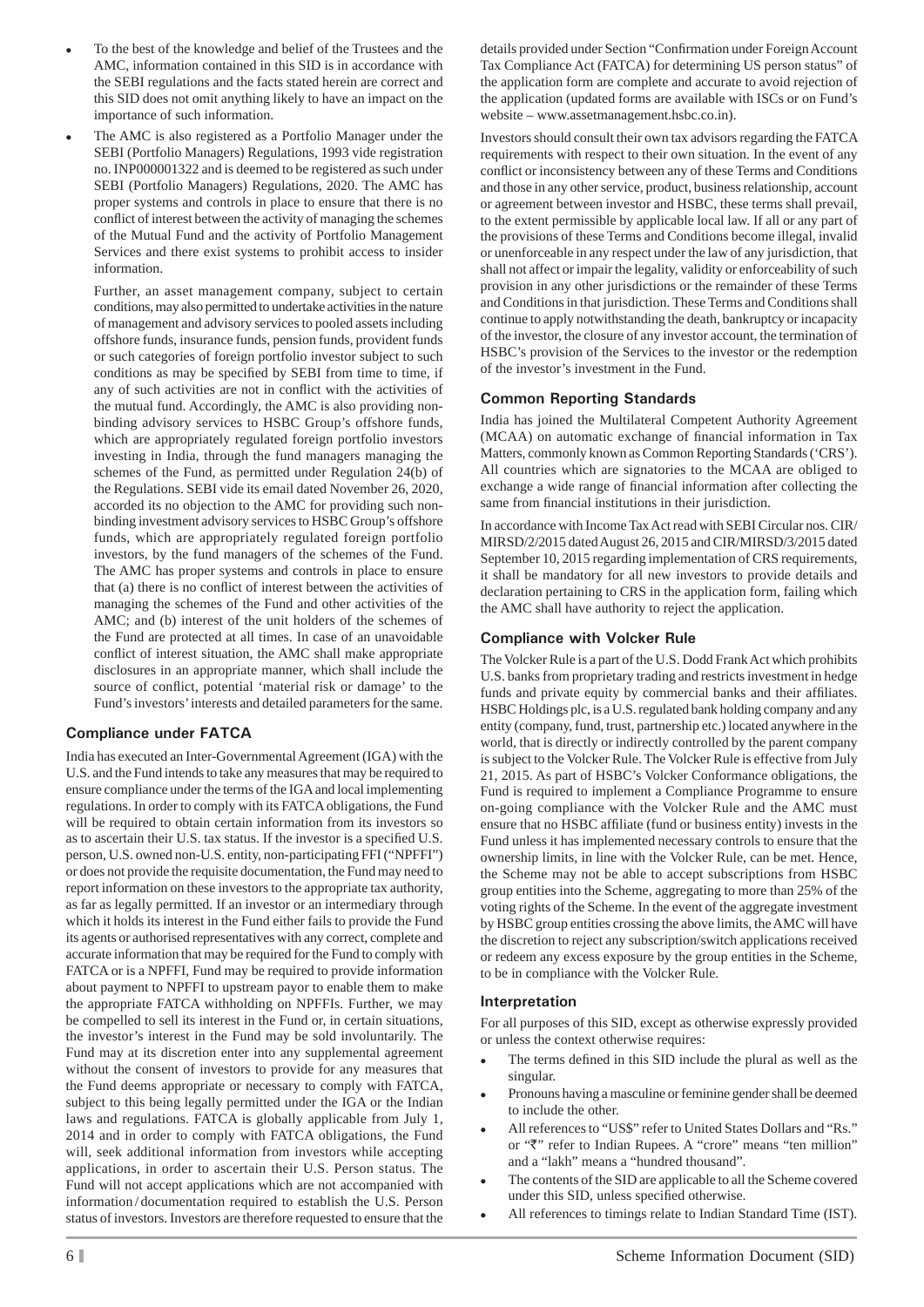## **D. DEFINITIONS**

In this SID, the following words and expressions shall have the meaning specified herein, unless the context otherwise requires:

| <b>Asset Management Company or AMC or</b><br><b>Investment Manager</b>      | HSBC Asset Management (India) Private Limited, incorporated under the provisions of<br>the Companies Act, 1956, and approved by SEBI to act as Investment Manager for the<br>Schemes of the Mutual Fund.                                                                                                                                                                                                                                                                                                                                                           |  |  |
|-----------------------------------------------------------------------------|--------------------------------------------------------------------------------------------------------------------------------------------------------------------------------------------------------------------------------------------------------------------------------------------------------------------------------------------------------------------------------------------------------------------------------------------------------------------------------------------------------------------------------------------------------------------|--|--|
| <b>Applicable NAV</b>                                                       | The Net Asset Value applicable for purchases/redemptions/switches etc., based on the<br>Business Day and relevant cut-off times on which the application is accepted at an Investor<br>Service Centre.                                                                                                                                                                                                                                                                                                                                                             |  |  |
| <b>Business Day</b>                                                         | A day other than (1) Saturday and Sunday and/or (2) a day on which The Bombay Stock<br>Exchange Limited and/or National Stock Exchange of India Limited are closed and/or<br>(3) a day on which the sale and/or redemption and/or switches of Units is suspended<br>by the Trustees/AMC and/or (4) a day on which normal business cannot be transacted<br>due to storms, floods, bandhs, strikes or such other events as the AMC may determine<br>from time to time.                                                                                               |  |  |
|                                                                             | The AMC reserves the right to change the definition of Business Day(s).                                                                                                                                                                                                                                                                                                                                                                                                                                                                                            |  |  |
|                                                                             | Provided that -                                                                                                                                                                                                                                                                                                                                                                                                                                                                                                                                                    |  |  |
|                                                                             | days when the banks in any location where the AMC's Investor Service Centres are<br>located, are closed due to a local holiday, such days will be treated as non Business Days<br>at such centres for the purposes of accepting fresh subscriptions. However, if the Investor<br>Service Centre in such locations is open on such local holidays, then redemption and<br>switch requests will be accepted at those centres, provided it is a Business Day for the<br>Scheme on an overall basis.                                                                   |  |  |
| Credit Event (With respect to creation of a<br><b>Segregated Portfolio)</b> | Credit Event refers to issuer level downgrade in credit rating by a SEBI registered Credit<br>Rating Agency (CRA), as under:                                                                                                                                                                                                                                                                                                                                                                                                                                       |  |  |
|                                                                             | Downgrade of a debt or money market instrument to 'below investment grade', or<br>a.                                                                                                                                                                                                                                                                                                                                                                                                                                                                               |  |  |
|                                                                             | Subsequent downgrades of the said instruments from 'below investment grade', or<br>b.                                                                                                                                                                                                                                                                                                                                                                                                                                                                              |  |  |
|                                                                             | Similar such downgrades of a loan rating<br>c.                                                                                                                                                                                                                                                                                                                                                                                                                                                                                                                     |  |  |
|                                                                             | In case of difference in rating by multiple CRAs, the most conservative rating shall be<br>considered.                                                                                                                                                                                                                                                                                                                                                                                                                                                             |  |  |
|                                                                             | In case of unrated debt or money market instruments of an issuer that does not have any<br>outstanding rated debt or money market instruments, actual default of either the interest or<br>principal amount by the issuer of such instruments shall be considered as a Credit Event<br>for creation of Segregated Portfolio.                                                                                                                                                                                                                                       |  |  |
|                                                                             | Note: The AMC may create a Segregated Portfolio, in case of a Credit Event in accordance<br>with SEBI guidelines as amended from time to time. Creation of Segregated Portfolio<br>shall be optional and at the discretion of the AMC.                                                                                                                                                                                                                                                                                                                             |  |  |
| Custodian                                                                   | A person who has been granted a certificate of registration to carry on the business of<br>custodian of securities under the Securities and Exchange Board of India (Custodian of<br>Securities) Regulations, 1996, which for the time being is Standard Chartered Bank (SCB).                                                                                                                                                                                                                                                                                     |  |  |
| <b>Cut-off Time</b>                                                         | Cut off Time in relation to Subscription and Redemption of units means the outer limits of<br>timings on a particular Business Day which are relevant for determination of Applicable<br>NAV that is to be applied for the transaction.                                                                                                                                                                                                                                                                                                                            |  |  |
| <b>Call Option</b>                                                          | Call option is a financial contract between two parties, the buyer and the seller of the option.<br>The call allows the buyer the right (but not the obligation) to buy a financial instrument<br>(the underlying instrument) from the seller of the option at a certain time for a certain<br>price (the strike price). The seller assumes the corresponding obligations.                                                                                                                                                                                         |  |  |
| <b>Designated Collection Centre</b>                                         | Such centres as may be designated by the AMC for collection of subscriptions and/or<br>redemptions and/or switches in the Scheme.                                                                                                                                                                                                                                                                                                                                                                                                                                  |  |  |
| <b>Direct Plan</b>                                                          | Direct Plan is a plan available for investors who purchase/subscribe units in a scheme<br>directly with the Fund i.e. investments/applications not routed through the Distributor                                                                                                                                                                                                                                                                                                                                                                                  |  |  |
| <b>Depository</b>                                                           | Depository as defined in the Depositories Act, 1996                                                                                                                                                                                                                                                                                                                                                                                                                                                                                                                |  |  |
| <b>Derivatives</b>                                                          | A financial instrument, traded on or off an exchange, the price of which is directly<br>dependent upon (i.e., "derived from") the value of one or more underlying securities,<br>equity indices, debt instruments, commodities, other derivative instruments, or any agreed<br>upon pricing index or arrangement (e.g., the movement over time of the Consumer Price<br>Index or freight rates) etc. is known as a derivative. Derivatives involve the trading of<br>rights or obligations based on the underlying product, but do not directly transfer property. |  |  |
| <b>Distributor</b>                                                          | Such persons/firms/companies/corporates as may be appointed by the AMC to<br>distribute/sell/market the Schemes of the Fund.                                                                                                                                                                                                                                                                                                                                                                                                                                       |  |  |
| <b>Dividend</b>                                                             | Income distributed by Scheme on the Units, where applicable.                                                                                                                                                                                                                                                                                                                                                                                                                                                                                                       |  |  |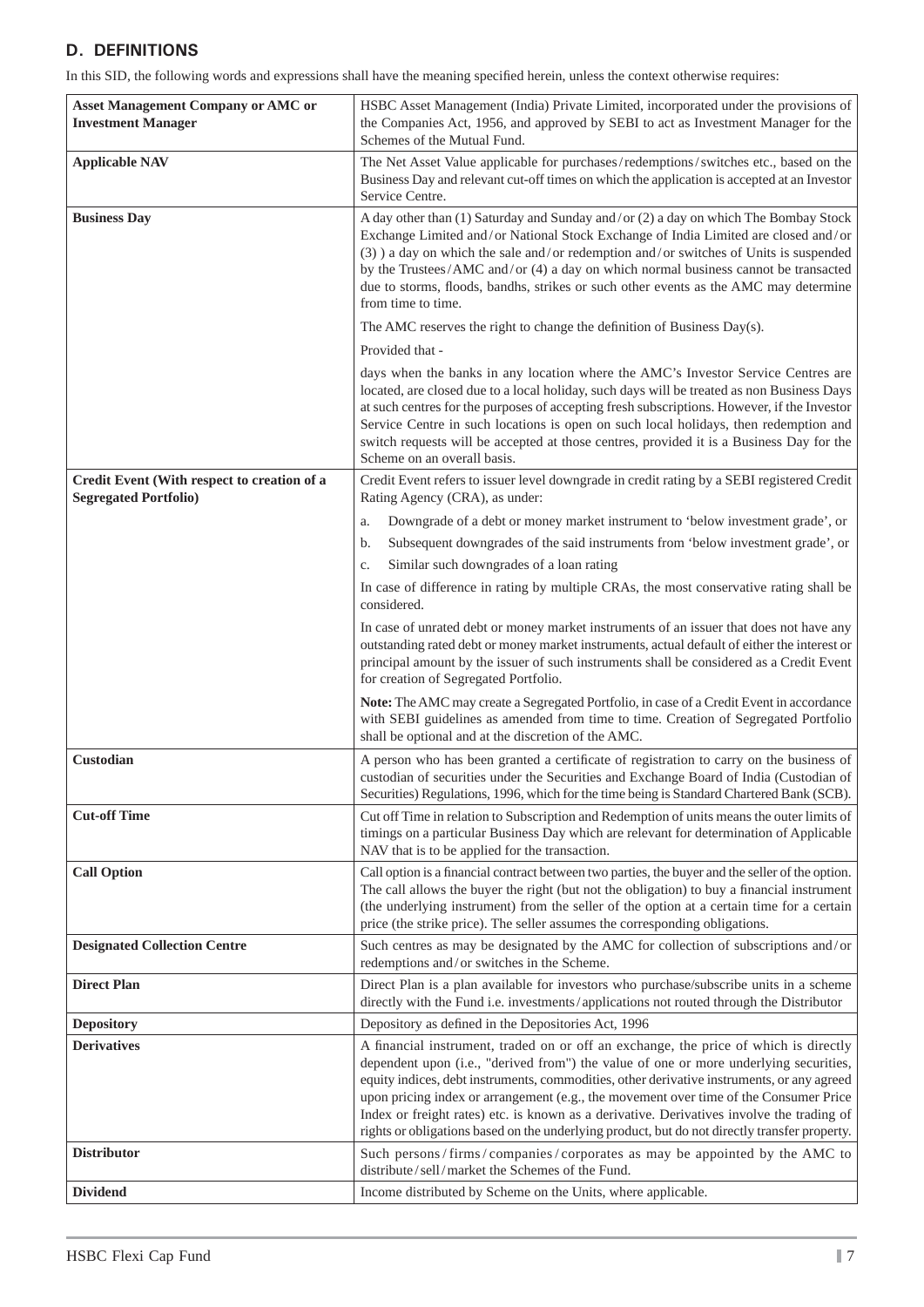| <b>Equity related securities</b>         | 'Equity related instruments' include convertible debentures, convertible preference shares,<br>warrants carrying the right to obtain equity shares, equity derivatives and such other<br>instrument as may be specified by the Board from time to time.                                                                                                                                                                                |
|------------------------------------------|----------------------------------------------------------------------------------------------------------------------------------------------------------------------------------------------------------------------------------------------------------------------------------------------------------------------------------------------------------------------------------------------------------------------------------------|
| <b>Foreign Portfolio Investor/FPI</b>    | An entity registered with designated depository participant under the Securities and<br>Exchange Board of India (Foreign Portfolio Investors) Regulations, 2019 as amended<br>from time to time.                                                                                                                                                                                                                                       |
| <b>Floating Rate Instruments</b>         | Floating rate instruments are debt/money market instruments issued by Central/State<br>Governments, Corporates, PSUs etc. with interest rates that are reset periodically. The<br>periodicity of interest reset could be daily, monthly, annually or any other periodicity that<br>may be mutually agreed between the issuer and the Fund.                                                                                             |
| <b>Fund or Mutual Fund</b>               | HSBC Mutual Fund, a trust set up under the provisions of the Indian Trusts Act, 1882 and<br>registered with SEBI under the Securities and Exchange Board of India (Mutual Funds)<br>Regulations, 1996 vide Registration No. MF/046/02/5 dated May 27, 2002.                                                                                                                                                                            |
| <b>HSCI</b> or Sponsor or Settlor        | HSBC Securities and Capital Markets (India) Private Limited, a company incorporated<br>under the provisions of the Companies Act, 1956.                                                                                                                                                                                                                                                                                                |
| <b>Investment Management Agreement</b>   | The Agreement dated February 7, 2002 entered into between the Trustees of the Mutual<br>Fund and HSBC Asset Management (India) Private Limited as amended from time to time.                                                                                                                                                                                                                                                           |
| <b>Investor Service Centres or ISC</b>   | Such offices as are designated as Investor Service Centres by the AMC from time to time.                                                                                                                                                                                                                                                                                                                                               |
| Load                                     | In case of repurchase/switch out of a Unit, the sum of money deducted from the applicable<br>NAV on the repurchase/switch out (Exit Load) and in the case of sale/switch in of a<br>Unit, a sum of money to be paid by the prospective investor on the sale/switch in of a<br>Unit in addition to the applicable NAV (Entry Load). Exit/Entry load is not applicable<br>for Segregated Portfolio.                                      |
| <b>Main Portfolio</b>                    | Scheme portfolio excluding the Segregated Portfolio.                                                                                                                                                                                                                                                                                                                                                                                   |
| <b>Large Cap Companies</b>               | 1st -100th company in terms of full market capitalization.                                                                                                                                                                                                                                                                                                                                                                             |
| <b>Mid Cap Companies</b>                 | 101st -250th company in terms of full market capitalization.                                                                                                                                                                                                                                                                                                                                                                           |
| <b>Money Market Instruments</b>          | Commercial papers, commercial bills, treasury bills, Government securities having an<br>unexpired maturity upto one year, call or notice money, certificate of deposit, usance bills,<br>Tri-party REPO (TREPS) and any other like instruments as specified by the Reserve Bank<br>of India from time to time.                                                                                                                         |
| <b>MIBOR</b>                             | Mumbai Interbank Offered rate. MIBOR is equivalent to daily call rate.                                                                                                                                                                                                                                                                                                                                                                 |
|                                          | It is the overnight rate at which funds can be borrowed and changes every day.                                                                                                                                                                                                                                                                                                                                                         |
| <b>NAV</b>                               | Net Asset Value of the Units of the Scheme, Plan(s) (including Option(s) if any, therein)<br>calculated in the manner provided in this SID or as may be prescribed by the Regulations<br>from time to time.                                                                                                                                                                                                                            |
| <b>RBI</b>                               | Reserve Bank of India, established under the Reserve Bank of India Act, 1934, as amended<br>from time to time.                                                                                                                                                                                                                                                                                                                         |
| Registrar                                | Computer Age Management Services Ltd. (CAMS), registered under the SEBI (Registrars<br>to an Issue and Share Transfer Agents) Regulations, 1993, currently acting as Registrar to<br>the Scheme or any other registrar appointed by the AMC from time to time. The Registrar<br>is registered with SEBI under registration No: INR000002813 with its registered address<br>at New No. 10, M.G.R Salai, Nungambakkam, Chennai - 600034. |
| Repo/Reverse repo                        | Sale/Purchase of Government Securities as may be allowed by RBI from time to time<br>with simultaneous agreement to repurchase/resell them at a later date.                                                                                                                                                                                                                                                                            |
| <b>Repurchase/Redemption</b>             | Repurchase/redemption of Units of the Scheme.                                                                                                                                                                                                                                                                                                                                                                                          |
| Sale/Subscription                        | Sale/subscription of Units of the Scheme.                                                                                                                                                                                                                                                                                                                                                                                              |
| <b>Scheme/The Scheme</b>                 | HSBC Flexi Cap Fund (including, as the context permits, the Plans/Options/Sub-option<br>sunder Main/Segregated/Total Portfolio)                                                                                                                                                                                                                                                                                                        |
| <b>Scheme Information Document (SID)</b> | This document issued by the Mutual Fund, offering units of the Scheme of the Mutual<br>Fund, for subscription.                                                                                                                                                                                                                                                                                                                         |
| <b>SEBI</b>                              | Securities and Exchange Board of India established under Securities and Exchange Board<br>of India Act, 1992, as amended from time to time.                                                                                                                                                                                                                                                                                            |
| <b>Segregated Portfolio</b>              | A portfolio, comprising of debt or money market instrument affected by a Credit Event<br>that has been segregated in the Scheme.                                                                                                                                                                                                                                                                                                       |
|                                          | Note: Creation of Segregated Portfolio shall be optional and at the discretion of the AMC.                                                                                                                                                                                                                                                                                                                                             |
| <b>SEBI Regulations or Regulations</b>   | Securities and Exchange Board of India (Mutual Funds) Regulations, 1996 as amended<br>from time to time, including by way of circulars or notifications issued by SEBI, the<br>Government of India or RBI.                                                                                                                                                                                                                             |
| <b>SIP</b>                               | Systematic Investment Plan                                                                                                                                                                                                                                                                                                                                                                                                             |
| <b>SWP</b>                               | Systematic Withdrawal Plan                                                                                                                                                                                                                                                                                                                                                                                                             |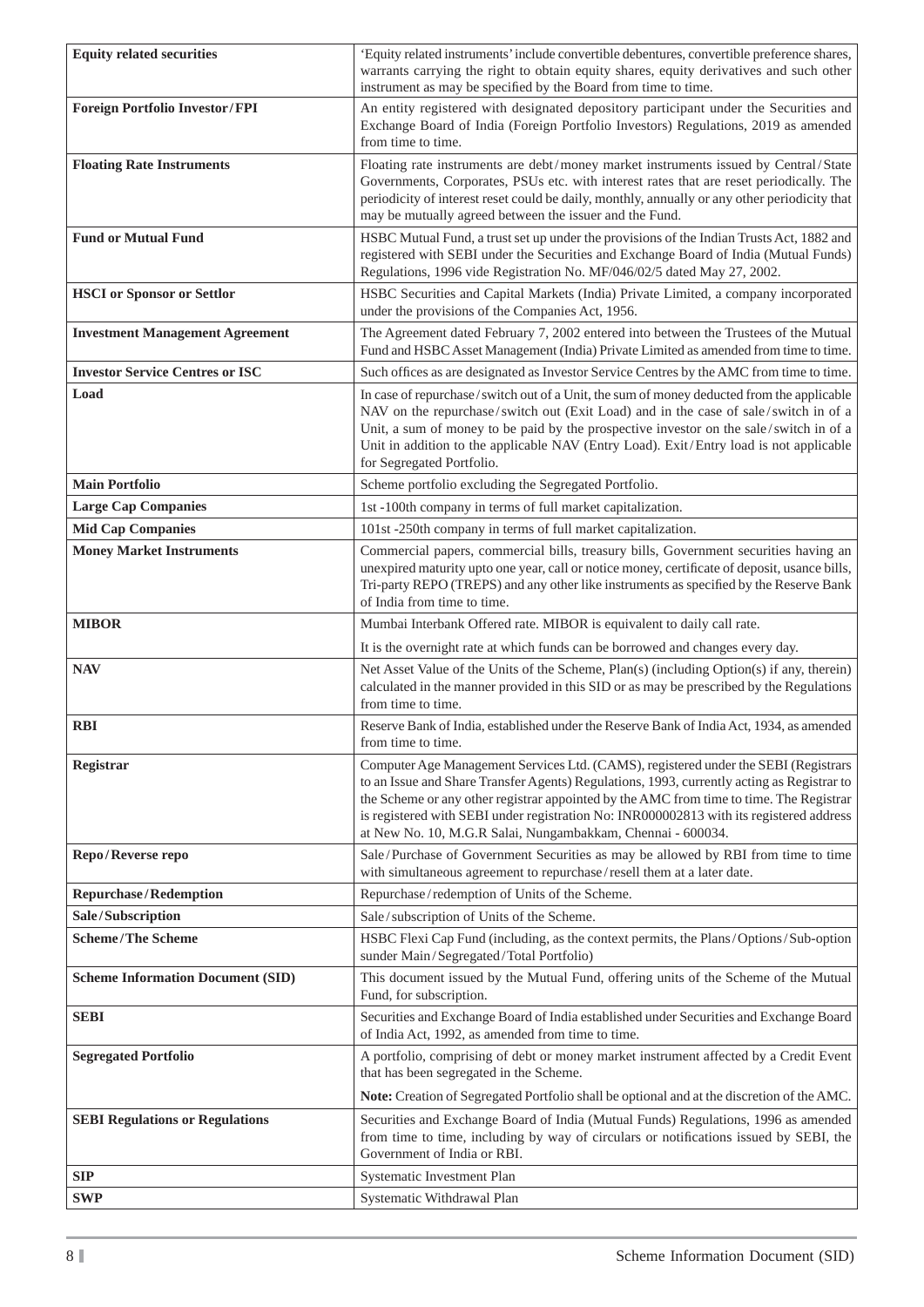| <b>Small Cap Companies</b>                      | 251st company onwards in terms of full market capitalization                                                                                                                                                                                                                                                                                                                                                                         |  |  |
|-------------------------------------------------|--------------------------------------------------------------------------------------------------------------------------------------------------------------------------------------------------------------------------------------------------------------------------------------------------------------------------------------------------------------------------------------------------------------------------------------|--|--|
| <b>STP</b>                                      | Systematic Transfer Plan                                                                                                                                                                                                                                                                                                                                                                                                             |  |  |
| <b>Switch</b>                                   | Sale of a Unit(s) in one Scheme/Plan(s)/Option(s) against purchase of a Unit(s) in another<br>Scheme/Plan(s)/Option(s).                                                                                                                                                                                                                                                                                                              |  |  |
| <b>Stock Exchange Platform for Mutual Funds</b> | Mutual Fund Service System (MFSS) of NSE and/or BSE Stock Exchange Platform for<br>Allotment and Repurchase' of Mutual Fund (BSE StAR MF) of BSE. The transactions<br>carried out on the above platform(s) shall be subject to such guidelines and directives<br>as may be issued by the respective stock exchanges and also, SEBI (Mutual Funds)<br>Regulations, 1996 and circulars/guidelines issued thereunder from time to time. |  |  |
| <b>Tri-party Repo (TREPS)</b>                   | Repo contract where a third entity (apart from the borrower and lender), called a<br>Tri-Party Agent, acts as an intermediary between the two parties to the repo to facilitate<br>services like collateral selection, payment and settlement, custody and management during<br>the life of the transaction.                                                                                                                         |  |  |
| <b>Total Portfolio</b>                          | Scheme portfolio including the securities affected by the Credit Event.                                                                                                                                                                                                                                                                                                                                                              |  |  |
| <b>Trustees</b>                                 | The Board of Trustees of HSBC Mutual Fund and approved by SEBI to act as the Trustees<br>of the Schemes of the Fund or any other Trustee as may be appointed from time to time<br>by the Sponsor and as approved by SEBI.                                                                                                                                                                                                            |  |  |
| <b>Trust Fund</b>                               | Amounts settled/contributed by the Sponsor towards the corpus of the HSBC Mutual<br>Fund and additions/accretions thereto.                                                                                                                                                                                                                                                                                                           |  |  |
| Unit                                            | The interest of an investor which consists of one undivided share in the net assets of the<br>Scheme.                                                                                                                                                                                                                                                                                                                                |  |  |
| <b>Unitholder or Investor</b>                   | A holder of Units in the Scheme of HSBC Mutual Fund offered under this SID.                                                                                                                                                                                                                                                                                                                                                          |  |  |

## **E. DUE DILIGENCE BY THE ASSET MANAGEMENT COMPANY**

### **Due Diligence Certificate**

#### It is confirmed that:

- i) The SID forwarded to SEBI is in accordance with the SEBI (Mutual Funds) Regulations, 1996 and the guidelines and directives issued by SEBI from time to time.
- ii) All legal requirements connected with the launching of the Scheme as also the guidelines, instructions, etc., issued by the Government and any other competent authority in this behalf, have been duly complied with.
- iii) The disclosures made in the SID are true, fair and adequate to enable the investors to make a well informed decision regarding investment in the Scheme.
- iv) The intermediaries named in the SID and Statement of Additional Information are registered with SEBI and their registration is valid.

**For HSBC Asset Management (India) Private Limited** (Investment Manager to HSBC Mutual Fund)

Sd/-

**Sumesh Kumar**  *Compliance Offi cer*

Place : Mumbai Date : April 29, 2022.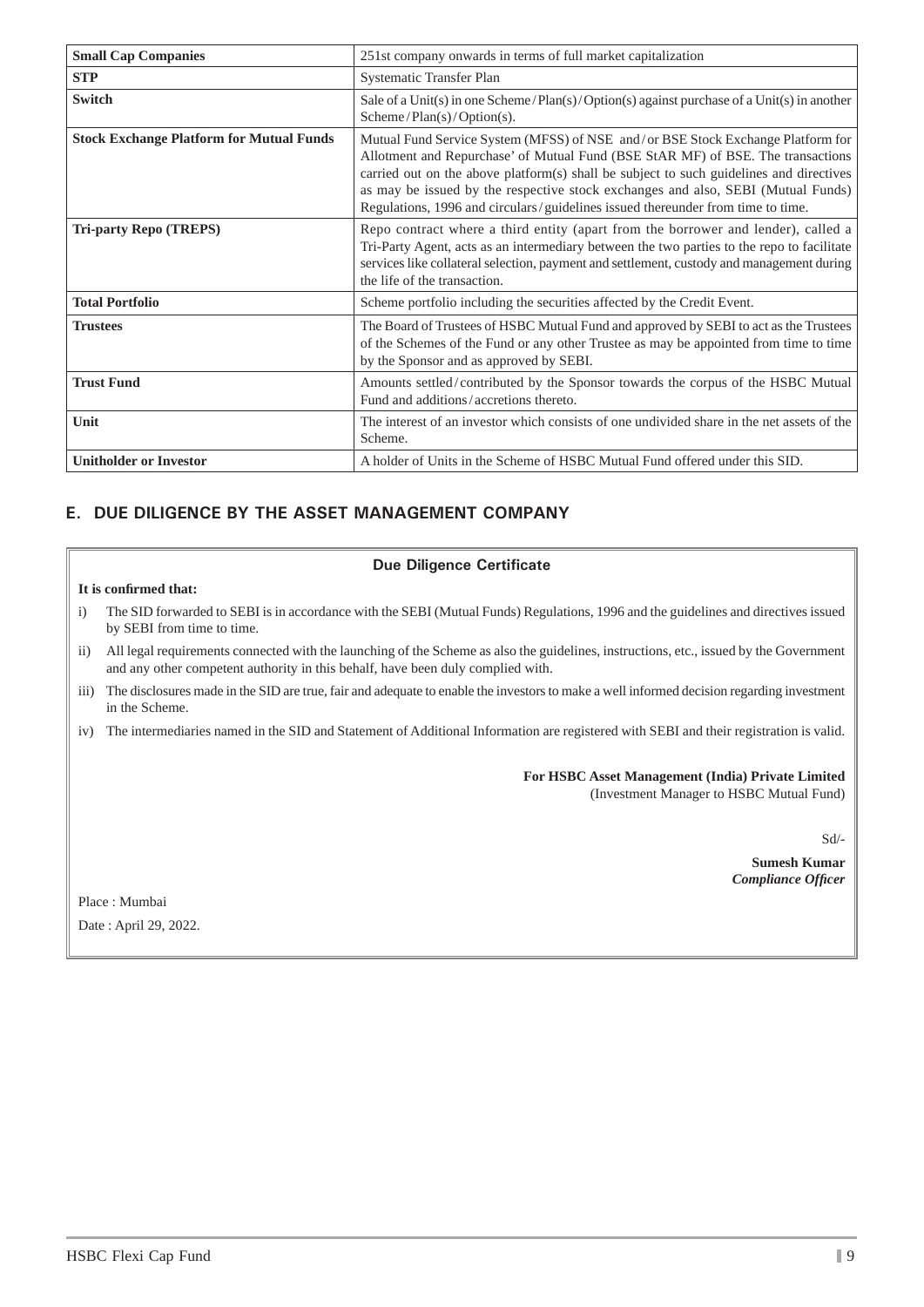## **A. TYPE OF THE SCHEME**

Flexi Cap Fund – An open ended dynamic equity scheme investing across large cap, mid cap, small cap stocks.

## **B. INVESTMENT OBJECTIVE**

To seek long term capital growth through investments made dynamically across market capitalization (i.e. Large, Mid, and Small Caps). The investment could be in any one, two or all three types of market capitalization. The Scheme aims to predominantly invest in equity and equity related securities. However, in line with the asset allocation pattern of the Scheme, it could move its assets between equity and fixed income securities depending on its view on these markets. However, there can be no assurance or guarantee that the investment objective of the scheme would be achieved.

## **C. ASSET ALLOCATION OF THE SCHEME**

Under normal circumstances, it is anticipated that the asset allocation of the Scheme will be as follows:

| <b>Instruments</b>                                                                    | <b>Indicative Allocation</b><br>$\frac{6}{6}$ of net assets) |                | <b>Risk</b><br><b>Profile</b> |
|---------------------------------------------------------------------------------------|--------------------------------------------------------------|----------------|-------------------------------|
|                                                                                       | Minimum                                                      | <b>Maximum</b> |                               |
| Equities & Equity related<br>securities                                               | 65%                                                          | 100\%          | High                          |
| Debt instruments & Money<br>Market instruments (including<br>Cash & Cash equivalents) | $0\%$                                                        | 35%            | Low to<br>medium              |
| Units issued by REITs and<br>InvITs                                                   | $0\%$                                                        | 10%            | Medium<br>to high             |

If the Scheme decides to invest in securitised debt, it is the intention of the Investment Manager that such investments will not normally exceed 20% of the corpus of the Scheme. The Scheme shall have derivative exposure as per the SEBI regulations issued from time to time. However, the Scheme does not intend to write call options under covered call strategy. Further, derivatives exposure in equity and debt securities shall not exceed 50% of the net assets of the scheme. The cumulative gross exposure through equity, debt & money market instruments, REITs & InvITs units and derivative positions, shall not exceed 100% of net assets of the Scheme.

The Scheme does not intend to invest in structured obligations. The Scheme shall not engage in short selling or securities lending.

The Scheme may review the above pattern of investments based on views on the equity and debt markets and asset liability management needs and the portfolio shall be reviewed and rebalanced on a regular basis. However, at all times the portfolio will adhere to the overall investment objective of the Scheme.

The Scheme will adopt the list of large, mid and small cap companies as defined by SEBI, from time to time. Presently as per SEBI circular no. SEBI/HO/IMD/DF3/CIR/P/2017/114 dated October 6, 2017 and SEBI/HO/IMD/DF3/CIR/P/2017/126 dated December 4, 2017 large cap companies will comprise of companies from 1st to 100th companies, Mid cap companies will comprise of companies from 101st to 250th and small cap companies will comprise of companies from 251st onwards in terms of full market capitalization. The Fund would adopt the list of large, mid and small cap companies prepared by AMFI for this purpose in accordance with the aforesaid SEBI circulars. If there is any updation in the list of large, mid and small cap companies, the fund would re balance its portfolio (if required) in line with the updated list, within a period of one month.

Investors may note that securities which provide higher returns typically display higher volatility. Accordingly, the investment portfolio of the Scheme would reflect moderate to high volatility in its equity and equity related investments and low to moderate volatility

in its debt and money market investments.

## **D. WHERE WILL THE SCHEME INVEST?**

The corpus of the Scheme will be invested in equity, equity related and various fixed income securities. The Scheme will actively move its assets between equity and fixed income securities depending on its view on these markets.

Subject to the Regulations and other prevailing laws as applicable, the corpus of the Scheme can be invested in any (but not exclusively) of the following securities:

- Equity and equity related securities.
- Derivative Instruments as may be permitted by SEBI.
- Securities issued / guaranteed by the Central, State and local governments (including but not limited to coupon bearing bonds, zero coupon bonds and treasury bills)
- Indian Depository Receipts (IDR) issued by foreign companies, subject to the guidelines issued by the Reserve Bank of India and Securities and Exchange Board of India.
- Debt obligations of domestic government agencies and statutory bodies, which may or may not carry a Central / State Government guarantee
- Corporate debt (of both public and private sector undertakings)
- Debt obligations of banks (both public and private sector) and financial institutions
- Money market instruments permitted by SEBI and / or RBI, having residual maturities of up to 1 year
- Certificate of Deposits (CDs)
- Commercial Paper (CPs)
- Bills of Exchange / Promissory Notes
- Securitised Debt
- TREPS & reverse repos
- Floating rate debt instruments
- Investment in units of Real Estate Investment Trust (REIT)  $\&$ Infrastructure Investment Trust (InvIT).
- Repurchase and reverse repurchase obligations in securities
- The non-convertible part of convertible securities
- Any other domestic fixed income securities
- Pass through, Pay through or other Participation Certificates representing interest in a pool of assets including receivables
- Any other instruments as may be permitted by SEBI from time to time.

The Scheme shall not participate in repo in corporate debt securities until it complies with the requirements as stated under SEBI circular no. CIR/IMD/DF/19/2011 dated November 11, 2011 and SEBI circular No. CIR/IMD/DF/23/2012 dated November 15, 2012. The securities mentioned above could be listed, unlisted, privately placed, secured, unsecured, rated or unrated and of any maturity as enabled under SEBI MF Regulations / circulars / RBI. The securities may be acquired through Initial Public Offerings (IPOs), secondary market operations and private placement, rights offers or negotiated deals.

The Scheme may participate in securities lending as permitted under the Regulations.

## **Portfolio re-balancing**

Any changes in the investment pattern will be for short term and defensive considerations and the Fund Manager will rebalance the portfolio within 30 days from the date of deviation. Where the portfolio is not rebalanced within 30 days, justification for the same shall be placed before the Investment Committee and reasons for the same shall be recorded in writing. The Internal Investment Committee shall then decide on the course of action.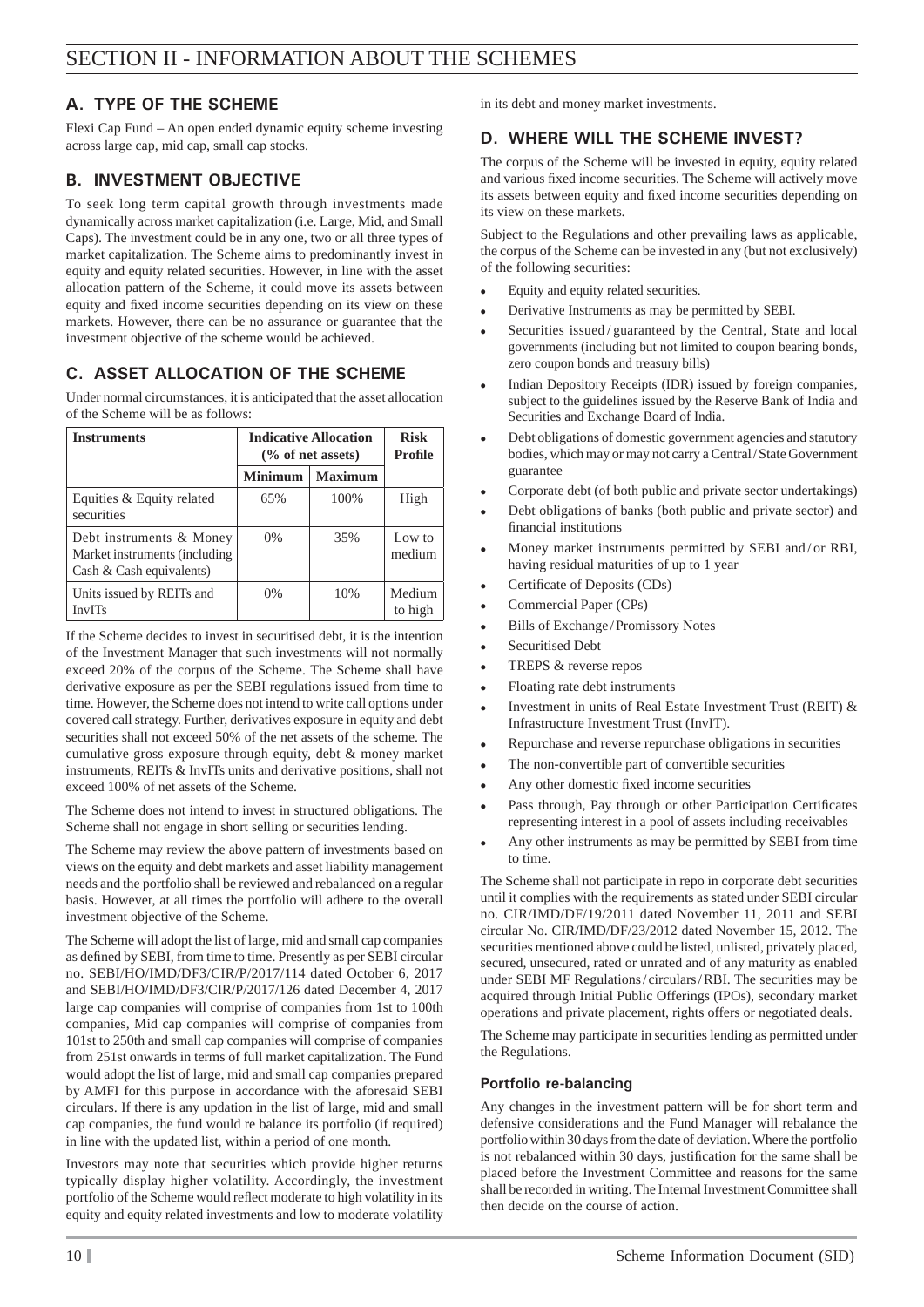#### **Change in Investment Pattern**

Subject to the Regulations, the asset allocation pattern indicated above for the Scheme may change from time to time, keeping in view market conditions, market opportunities, applicable regulations and political and economic factors. It must be clearly understood that the percentages stated above are only indicative and not absolute and that they can vary substantially depending upon the perception of the Investment Manager, the intention being at all times to seek to protect the interests of the Unit holders, and meet the objective of the Scheme. Such changes in the investment pattern will be for short term and defensive considerations.

Provided further and subject to the above, any change in the asset allocation affecting the investment profile of the Scheme shall be effected in accordance with the provisions of sub regulation (15A) of Regulation 18 of the Regulations, as detailed in this SID.

#### **Special Considerations**

The Scheme may also use various derivative products from time to time, as would be available and permitted by SEBI, in an attempt to protect the value of the portfolio and enhance Unitholders' interest.

## **Trading in Derivatives**

SEBI has permitted all mutual funds to participate in derivatives trading subject to observance of guidelines issued by it in this behalf. Pursuant to this, mutual funds may use various derivative products from time to time, as would be available and permitted by SEBI, in an attempt to protect the value of the portfolio and enhance Unitholders' interest.

Accordingly, the Fund may use derivative instruments like stock index futures, options on stocks, stock indices, interest rate swaps, forward rate agreements or such other derivative instruments as may be introduced from time to time as permitted under the Regulations and guidelines.

#### **i) Risks**

Risk associated with Interest Rate Swaps and Forward Rate Agreements is the movement in interest rates inverse to the position taken. Whereas, risk associated with Index Futures, Stock Futures, Index Options and Stock Options is the movement in market prices inverse to the position taken (along with the time decay in the prices of the Options in case of Index Options and Stock Options).

Investments in derivatives shall adhere to the restrictions as specified by SEBI vide circulars / guidelines issued from time to time.

#### **ii) Scheme specifi c exposure to Derivatives**

HSBC Flexi Cap Fund shall have derivative exposure as per the SEBI Guidelines issued from time to time.

#### **iii) The position limits are as under:**

*Position limit for Mutual Fund in index options contracts*

- The Mutual Fund position limit in all index options contracts on a particular underlying index shall be Rs. 500 crore or 15% of the total open interest of the market in index options, whichever is higher, per Stock Exchange.
- This limit would be applicable on open positions in all options contracts on a particular underlying index.

#### *Position limit for Mutual Fund in index futures contracts:*

- The Mutual Fund position limit in all index futures contracts on a particular underlying index shall be Rs. 500 crore or 15% of the total open interest of the market in index futures, whichever is higher, per Stock Exchange.
- This limit would be applicable on open positions in all futures contracts on a particular underlying index.

#### *Additional position limit for hedging:*

In addition to the position limits in index options and index futures contracts above, the Mutual Fund may take exposure in equity index derivatives subject to the following limits:

- Short positions in index derivatives (short futures, short calls and long puts) shall not exceed (in notional value) the Mutual Fund's holding of stocks.
- Long positions in index derivatives (long futures, long calls and short puts) shall not exceed (in notional value) the Mutual Fund's holding of cash, government securities, T-Bills and similar instruments.

*Position limit for Mutual Fund for stock based derivative contracts* The combined futures and options limits shall be 20% of the applicable Market Wide Position Limit (MWPL).

#### *Position limit for each scheme of a Mutual Fund*

The scheme-wise position limit/disclosure requirements shall be:

- For stock option and stock futures contracts, the gross open position across all derivative contracts on a particular underlying stock of a scheme of a mutual fund shall not exceed the higher of: 1% of the free float market capitalisation (in terms of number of shares) or 5% of the open interest in the derivative contracts on a particular underlying stock (in terms of number of contracts).
- This position limits shall be applicable on the combined position in all derivative contracts on an underlying stock at a Stock Exchange.

For index based contracts, the Mutual Fund shall disclose the total open interest held by its scheme or all schemes put together in a particular underlying index, if such open interest equals to or exceeds 15% of the open interest of all derivative contracts on that underlying index.

As and when SEBI notifies amended limits in position limits for exchange traded derivative contracts in future, the aforesaid position limits, to the extent relevant, shall be read as if they were substituted with the SEBI amended limits.

The following information provides a basic idea as to the nature of the derivative instruments proposed to be used by the Fund and the benefits and risks attached therewith. Please note that the examples have been given for illustration purposes only.

#### **Interest Rate Swaps (IRS) and Forward Rate Agreements (FRA)**

#### *Benefi ts*

Certain segments of the Bond markets in India are not very liquid. Investors run the risk of illiquidity in such markets. Investing for short-term periods for liquidity purposes has its own risks. Investors can benefit if the Fund remains in call market for the liquidity and at the same time take advantage of fixed rate by entering into a swap. It adds certainty to the returns without sacrificing liquidity.

#### *IRS*

An IRS is an agreement between two parties (counter parties) to exchange, on particular dates in the future, one series of cash flows (fixed interest) for another series of cashflows (variable or floating interest) in the same currency and on the same principal for an agreed period of time. The exchange of cashflows need not occur on the same date. As floating rate instruments tend to be relatively less liquid, swapping a fixed rate instrument into floating returns can help in improving the liquidity of the fund.

#### *FRA*

A FRA is an agreement between two counter parties to pay or to receive the difference between an agreed fixed rate (the FRA rate) and the interest rate prevailing on a stipulated future date, based on a notional amount, for an agreed period. In short, in a FRA, interest rate is fixed now for a future period. The special feature of FRAs is that the only payment is the difference between the FRA rate and the reference rate and hence are single settlement contracts. As in the case of IRS, notional amounts are not exchanged.

#### *Basic Structure of a Swap*

Assume that the Scheme has a Rs. 20 crore floating rate investment linked to MIBOR (Mumbai Inter Bank Offered Rate). Hence, the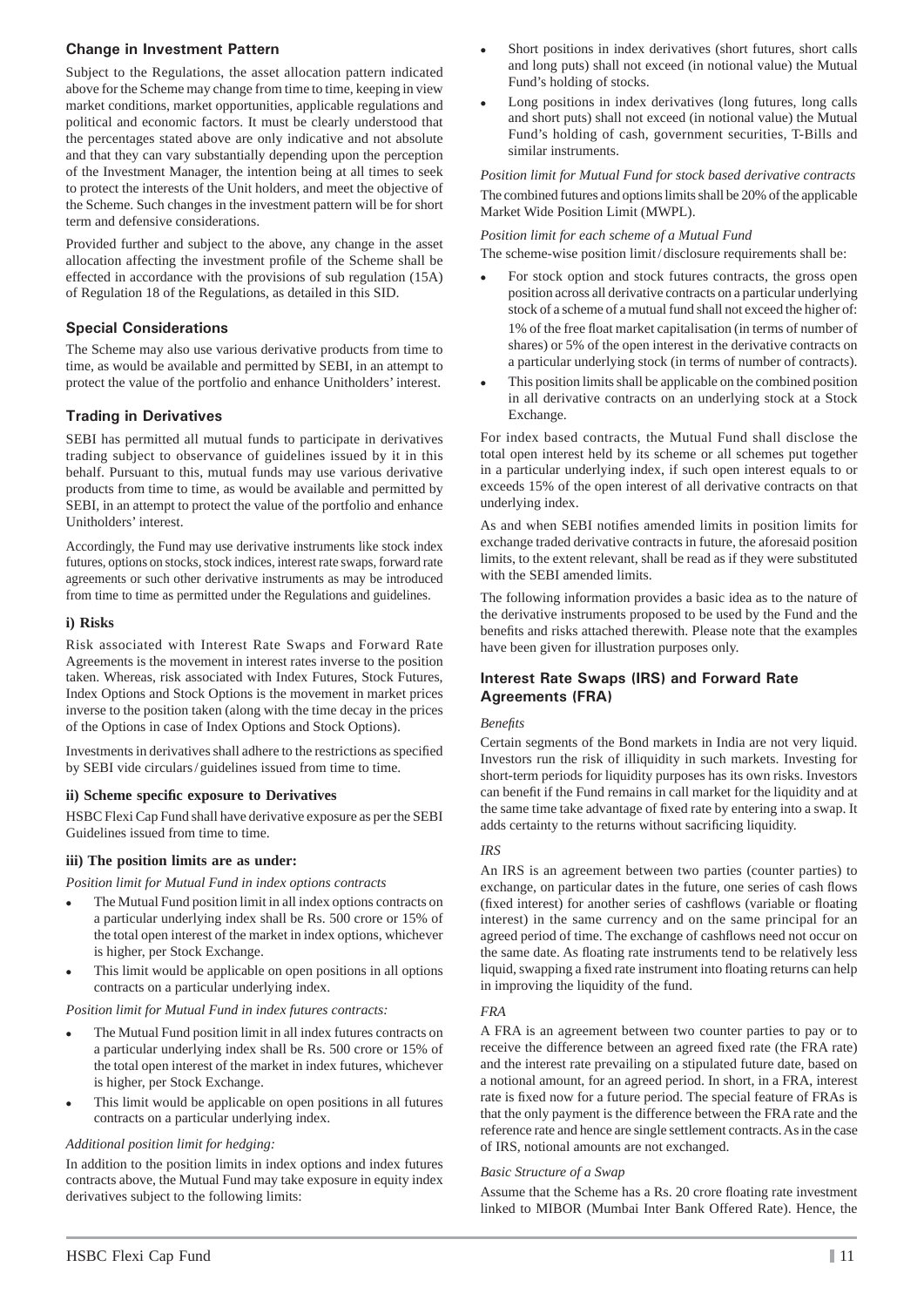Scheme is currently running an interest rate risk and stands to lose if the interest rate moves down. To hedge this interest rate risk, the Scheme can enter into a 6 month MIBOR swap. Through this swap, the Scheme will receive a fixed predetermined rate (assume 12%) and pays the "benchmark rate" (MIBOR), which is fixed by the National Stock Exchange (NSE) or any other agency such as Reuters. This swap would effectively lock-in the rate of 12% for the next 6 months, eliminating the daily interest rate risk. This is usually routed through an intermediary who runs a book and matches deals between various counterparties.

*The steps will be as follows :*

- Assuming the swap is for Rs. 20 crores from June 1, 2001 to December 1, 2001. The Scheme is a fixed rate receiver at 12% and the counterparty is a floating rate receiver at the overnight rate on a compounded basis (say NSE MIBOR).
- On 1 June, 2001 the Scheme and the counterparty will exchange only a contract of having entered this swap. This documentation would be as per International Securities Dealers Association (ISDA).
- On a daily basis, the benchmark rate fixed by NSE will be tracked.
- On December 1, 2001 the following will be calculated :
	- The Scheme is entitled to receive interest on Rs. 20 crores at 12% for 184 days i.e. Rs. 1.21 crores, (this amount is known at the time the swap was concluded) and will pay the compounded benchmark rate.
	- The counterparty is entitled to receive daily compounded call rate for 184 days  $&$  pay 12% fixed.
	- On December 1, 2001, if the total interest on the daily overnight compounded benchmark rate is higher than Rs. 1.21 crores, the Scheme will pay the difference to the counter party. If the daily compounded benchmark rate is lower, then the counterparty will pay the Scheme the difference.
	- Effectively the Scheme earns interest at the rate of 12% p.a. for 6 months without lending money for 6 months fixed, while the counterparty pays interest  $@ 12\%$  p.a. for 6 months on Rs. 20 crore, without borrowing for 6 months fixed.

#### *Risks*

Interest Rate Swaps and Forward Rate Agreements have its own drawbacks like credit risk, settlement risk and interest rate risks. However, these risks are substantially reduced as the amount involved is interest streams and not principal.

#### *Index Futures*

*Benefi ts*

- Investment in stock index futures can give exposure to the index without directly buying the individual stocks. Appreciation in index stocks can be effectively captured through investment in Stock Index Futures.
- The Fund can sell futures to hedge against market movements effectively without actually selling the stocks it holds.

The stock index futures are instruments designed to give exposure to the equity market indices. The Bombay Stock Exchange and the National Stock Exchange have started trading in index futures of 1, 2 and 3 month maturities. The pricing of an index future is the function of the underlying index and interest rates.

#### **Illustration**

Spot Index: 1070

1 month Nifty Future Price on day 1: 1075

#### Fund buys 100 lots

Each lot has a nominal value equivalent to 200 Units of the underlying index

#### *Situation 1*

Let us say that on the date of settlement, the future price  $=$  closing

spot price  $= 1085$ 

Profits for the Fund =  $(1085-1075)$  x 100 lots x 200 = Rs. 200,000

#### *Situation 2*

Let us say that on the date of settlement, the future price  $=$  Closing spot price  $= 1070$ 

Loss for the Fund = (1070-1075) x 100 lots x 200 = (Rs. 100,000)

The net impact for the Fund will be in terms of the difference between the closing price of the index and cost price (ignoring margins for the sake of simplicity). Thus, it is clear from the example that the profit or loss for the Fund will be the difference of the closing price (which can be higher or lower than the purchase price) and the purchase price. The risks associated with index futures (based on notional value) are similar to the one with equity investments. Additional risks could be on account of illiquidity and hence mispricing of the future at the time of purchase.

#### *Buying Options*

#### *Benefi ts of buying a call option*

Buying a call option on a stock or index gives the owner the right, but not the obligation, to buy the underlying stock / index at the designated strike price. Here the downside risks are limited to the premium paid to purchase the option.

#### **Illustration**

If the Fund buys a 1 month call option on Hindustan Lever at a strike of Rs. 190, the current market price being say Rs. 191. The Fund will have to pay a premium of say Rs. 15 to buy this call. If the stock price goes below Rs. 190 during the tenure of the call, the Fund avoids the loss it would have incurred had it straightaway bought the stock instead of the call option. The Fund gives up the premium of Rs. 15 that has to be paid in order to protect the Fund from this probable downside. If the stock goes above Rs. 190, it can exercise its right and own Hindustan Lever at a cost price of Rs. 190, thereby participating in the upside of the stock.

#### *Benefi ts of buying a put option*

Buying a put option on a stock originally held by the buyer gives him/her the right, but not the obligation, to sell the underlying stock at the designated strike price. Here the downside risks are limited to the premium paid to purchase the option.

#### **Illustration**

If the Fund owns Hindustan Lever and also buys a three-month put option on Hindustan Lever at a strike of Rs. 190, the current market price being say Rs. 191. The Fund will have to pay a premium of say Rs. 12 to buy this put.

If the stock price goes below Rs. 190 during the tenure of the put, the Fund can still exercise the put and sell the stock at Rs. 190, avoiding therefore any downside on the stock below Rs. 190. The Fund gives up the fi xed premium of Rs. 12 that has to be paid in order to protect the Fund from this probable downside. If the stock goes above Rs. 190, say to Rs. 220, it will not exercise its option. The Fund will participate in the upside of the stock, since it can now sell the stock at the prevailing market price of Rs. 220.

#### *Writing Options*

#### *Benefi ts of writing an option with underlying stock holding (Covered call writing)*

Covered call writing is a strategy where a writer (say the Fund) will hold a particular stock, and sell in the market a call option on the stock. Here the buyer of the call option now has the right to buy this stock from the writer (the Fund) at a particular price which is fixed by the contract (the strike price). The writer receives a premium for selling a call, but if the call option is exercised, he has to sell the underlying stock at the strike price. This is advantageous if the strike price is the level at which the writer wants to exit his holding / book profits. The writer effectively gains a fixed premium in exchange for the probable opportunity loss that comes from giving up any upside if the stock goes up beyond the strike price.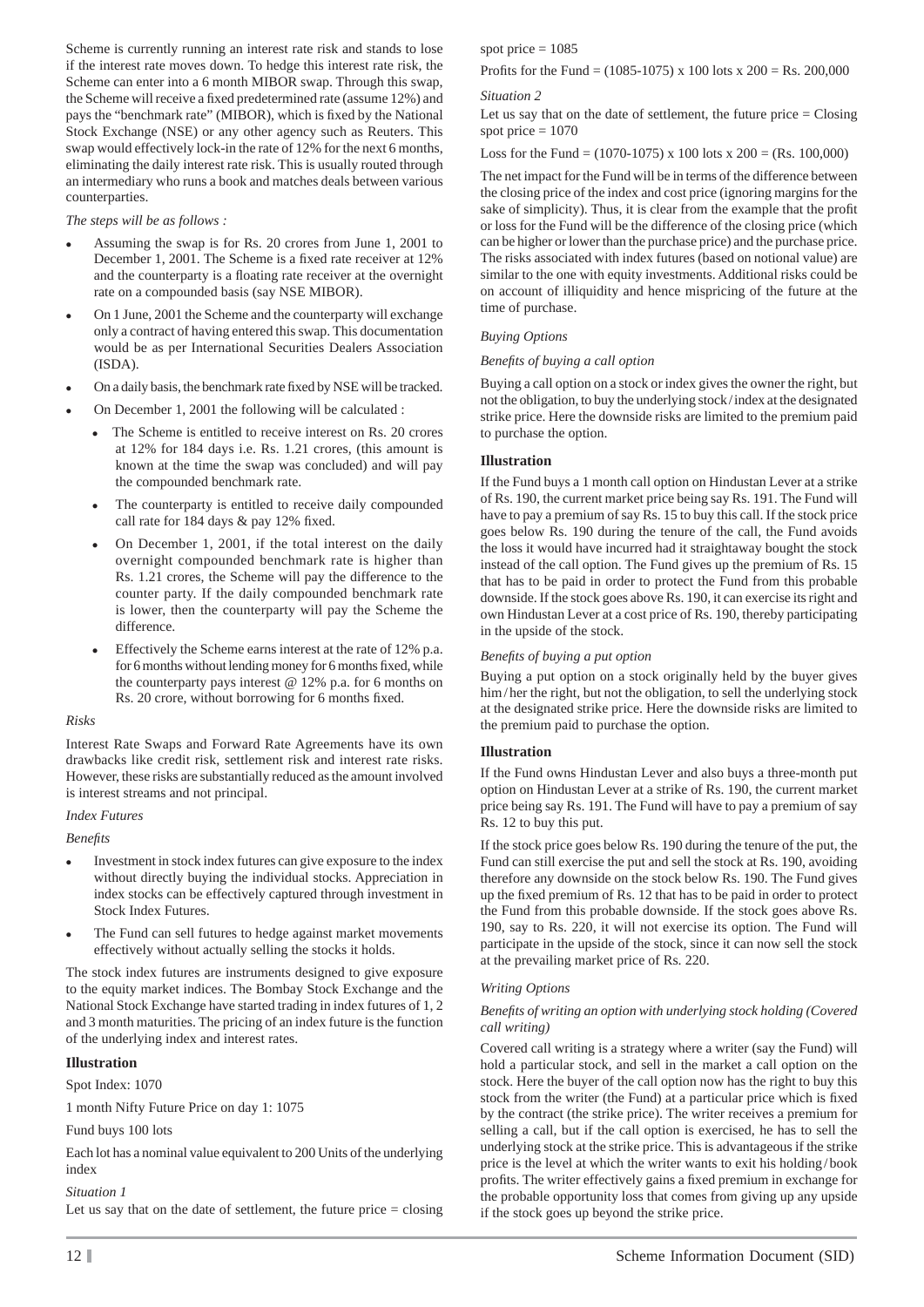#### **Illustration**

Let us take for example Infosys Technologies, where the Fund holds stock, the current market price being Rs. 3600. The Fund Manager holds the view that the stock should be sold when it reaches Rs. 3700. Currently the 1 month 3700 calls can be sold at say Rs. 50. Selling this call gives the call owner the right to buy from the Fund, Infosys at Rs. 3700.

Now the Fund by buying / holding the stock and selling the call is effectively agreeing to sell Infosys at Rs. 3700 when it crosses this price. So the Fund is giving up any possible upside beyond Rs. 3700. However, the returns for the Fund are higher than what it would have got if it just held the stock and decided to sell it at Rs. 3700. This is because the Fund by writing the covered call gets an additional Rs. 150 per share of Infosys. In case the price is below Rs. 3700 during the tenure of the call, then it will not be exercised and the Fund will continue to hold the shares. Even in this case the returns are higher than if the Fund had just held the stock waiting to sell it at Rs. 3700.

#### *Benefi ts of writing put options with adequate cash holding*

Writing put options with adequate cash holdings is a strategy where the writer (say, the Fund) will have an amount of cash and will sell put options on a stock. This will give the buyer of this put option the right to sell stock to the writer (the Fund) at a pre-designated price (the strike price). This strategy gives the put writer a premium, but if the put is exercised, he has to buy the underlying stock at the designated strike price. In this case the writer will have to accept any downside if the stock goes below the exercise price. The writer effectively gains a fixed premium in exchange for giving up the opportunity to buy the stock at levels below the strike price. This is advantageous if the strike price is the level at which the writer wants to buy the stock.

#### **Illustration**

Let us take for example, that the Fund wants to buy Infosys Technologies at Rs. 3500, the current price being Rs. 3600. Currently the three-month puts can be sold at say Rs. 100. Writing this put gives the put owner the right to sell to the Fund, Infosys at Rs. 3500.

Now the Fund by holding cash and selling the put is agreeing to buy Infosys at Rs. 3500 when it goes below this price. The Fund will take on itself any downside if the price goes below Rs. 3500. But the returns for the Fund are higher than what it would have got if it just waited till the price reached this level and bought the stock at Rs. 3500, as per its original view. This is because the Fund by writing the put gets an additional Rs. 100 per share of Infosys. In case the price stays above Rs. 3500 during the tenure of the put, then it will not be exercised and the Fund will continue to hold cash. Even in this case the returns are higher than if the Fund had just held cash waiting to buy Infosys at Rs. 3500.

The derivative strategy used could be directional views or arbitrage opportunities available. Identification and execution of the strategies to be pursued by the Fund Manager(s) involve uncertainty and decision of Fund Manager(s) may not always be profitable.

## **Valuation of Derivative Products**

- The traded derivatives shall be valued at market price in conformity with the stipulations of sub clauses (i) to (v) of clause 1 of the Eighth Schedule to the Securities and Exchange Board of India (Mutual Funds) Regulations, 1996, as amended from time to time.
- The valuation of untraded derivatives shall be done in accordance with the valuation method for untraded investments prescribed in sub clauses (i) and (ii) of clause 2 of the Eighth Schedule to the Securities and Exchange Board of India (Mutual Funds) Regulations, 1996 as amended from time to time.

#### **Guidelines for investments in securitized debt**

**a) How the risk profi le of securitized debt fi ts into the risk appetite of the Scheme?**

 Objective of debt portion of the Schemes / Plans is to invest in high quality debt instruments like gilts, corporate bonds and money market instruments which would give accrual as well as

capital appreciation over the period. Tenor of investments would depend on interest rate conditions and Fund Manager's view.

 The Schemes / Plans may invest in securitized debt provided there are suitable opportunities available from time to time. Primarily the reasons for making such investments are:

- To increase the yield of the portfolio;
- Provide access to good quality highly rated debt;
- Diversification to multiple asset classes to spread out risk;
- Securitized debt can give access to exposures to various asset backed receivables like mortgage loans, auto loans, commercial vehicle loans etc which may not be directly available.

Hence, investing in good quality rated securitized debt would fit the risk profile of the Schemes/Plans, as it can give high yield and capital appreciation. The twin concerns for securitized debt (single loan / asset pool PTCs) would be credit and liquidity risks. For consideration of investment, the securitized debt would be of high rating (at the time of investment) and of maturity within the risk limits framed for the scheme.

#### **b) Policy relating to originators based on nature of originator, track record, NPA's, losses in earlier securitized debt, etc**

 Credit quality of an originator will be evaluated on number of parameters. The focus of the analysis encompasses significant credit events in terms of default risk as well as variation in credit quality over time. The parameters evaluated would include (but not be limited to):

- Track record of historical Pass Through Certificates issued by Originator;
- Willingness to pay, through credit enhancement facilities and ability to pay;
- Business Risk Assessment including Economic Setting as well as Industry Analysis in terms of the competitive dynamics of the market in which the company / issuer operates;
- Originator reputation and quality of management;
- Detailed Financial Analysis of the issuer and rating of issuer; and
- **c) Risk mitigation strategies for investments with each kind of originator**

 Apart from analysis of asset pool characteristics, an analysis on the strength of the originator would be carried out. This analysis would be in accordance with the internal credit approval process which follows a multi-pronged approach on analysis and approval of any credit. A combination of qualitative and quantitative factors would be considered for assessment and a credit score would be arrived on the same basis. Additionally for securitized debt, factors such as size, reach, loan pool concentrations, historical collection efficiency metrics and track record would also be considered. For investment by the Scheme, internal risk limits on allowable exposure to asset backed securities would be put. Additionally, there would be exposure limits based on asset pools (such as housing, automobile, two wheelers, personal loans) which would negate concentration risk and overexposure of a particular asset class.

#### **d) The level of diversifi cation with respect to the underlying assets, and risk mitigation measures for less diversifi ed investments**

For each originator's pass through certificates under consideration, risk measures such as asset type, pool structure, historical default rates, credit enhancements, average loan ticket size, geographical concentrations, collection efficiencies, pool seasoning and rating is considered. Analysis would focus on three areas:

- i. Analysis of underlying collateral:
	- Fixed/floating rate pricing, special pricing structures such as teaser rates, if any, provisos for lender to change rates;
	- Geographic/demographic diversification of assets;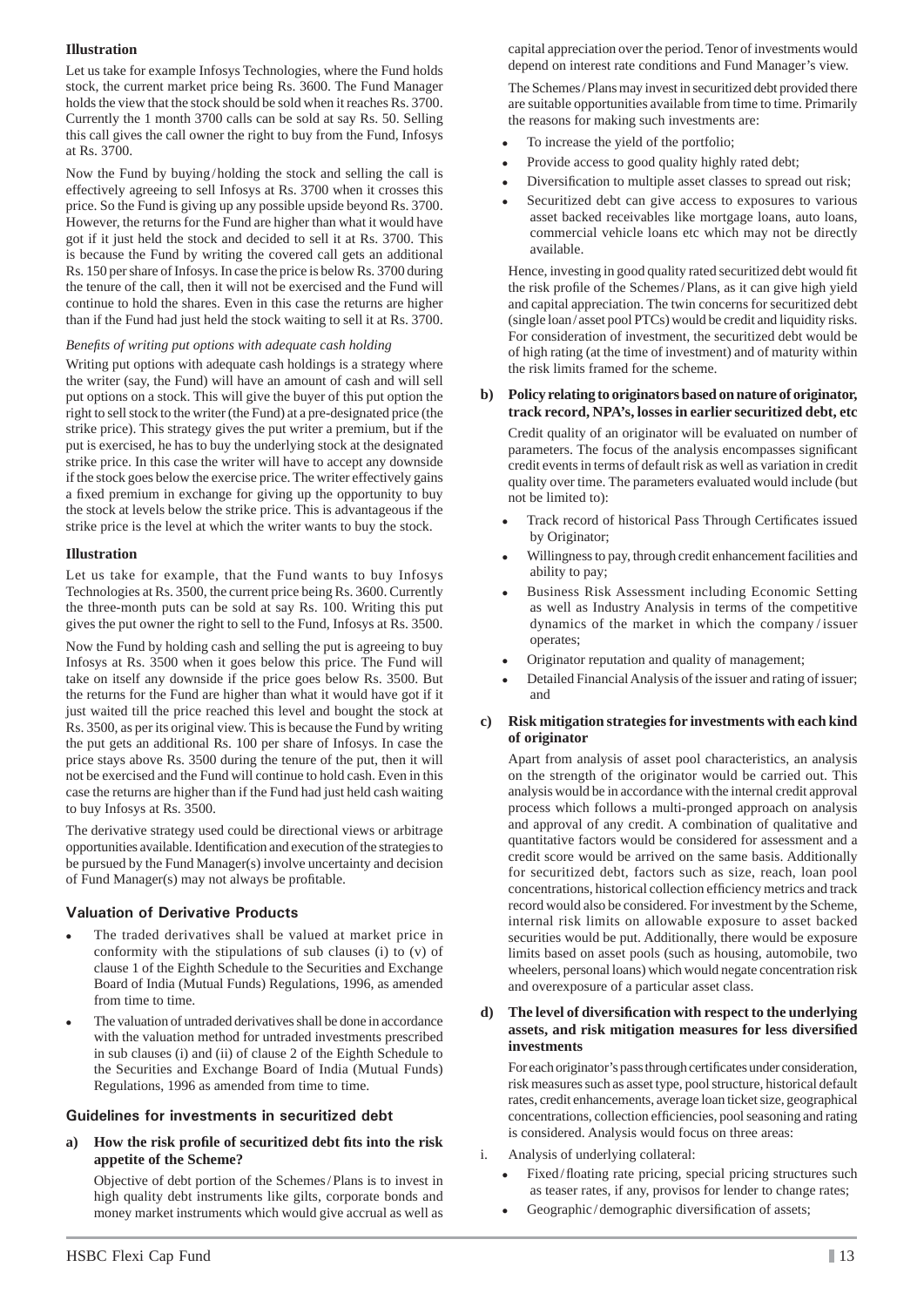- Portfolio Seasoning;
- Specific Default Recovery drivers for each asset class.
- ii. Analysis of ABS structure:
	- Senior / subordinate tranches structure;
	- Over collateralization;
	- Cash Collateral and operation of the same in terms of separate account under control of SPV trustees;
	- Guarantee or Corporate Undertaking.
- iii. Analysis of entities involved;
	- Servicer;
	- Originator;
	- Guarantor.

#### **e) Minimum retention period of the debt by originator prior to securitization**

 Though no minimum retention period is specified as such, pool seasoning, credit enhancements like cash collateral etc. and extant interest of the originator would be analyzed so that originator bears adequate extent of pool risk and for estimating pool quality.

#### **f) Minimum retention percentage by originator of debts to be securitized**

 No minimum retention percentage is specified. Retention percentages which form as support tranche held by the originator is given importance while analyzing the strength of the security and securitized structure.

#### The mechanism to tackle conflict of interest when the **mutual fund invests in securitized debt of an originator and the originator in turn makes investments in that particular scheme of the fund**

 As and when such investments are made, mechanism would be put in place cause review of transactions and take necessary steps to avoid conflict, or to rectify it.

#### **h) In general the resources and mechanism of individual risk assessment with the AMC for monitoring investment in securitized debt**

 The AMC has a credit committee in place, which assesses credits. The risk team monitors the credit exposures of approved issuers. The AMC/Trustee may review and modify the above provisions from time to time as deemed fit subject to regulations.

## **E. INVESTMENT STRATEGY**

## **Investment Approach and Risk Control**

The aim of the Scheme is to provide long-term capital growth from a dynamically managed portfolio across small, mid and large cap stocks.

The investment could be in any one, two or all three types of market capitalization. The Scheme aims to be predominantly invested in equity and equity related securities. However, it could move its assets between equity and fixed income securities depending on its view on these markets.

A top down and bottom up approach will be used to invest in equity and equity related instruments. Investments will be pursued in select sectors based on the Investment Team's analysis of business cycles, regulatory reforms, competitive advantage etc. Selective stock picking will be done from these sectors. The fund manager in selecting scrips will focus on the fundamentals of the business, the industry structure, the quality of management, sensitivity to economic factors, the financial strength of the company and the key earnings drivers. Since investing requires disciplined risk management, the AMC would incorporate adequate safeguards for controlling risks in the portfolio construction process. Risk will also be reduced through adequate diversification of the portfolio. Diversification may be achieved by spreading the investments over a range of industries / sectors. The Scheme may however, invest in unlisted and / or privately placed

and / or unrated debt securities subject to the limits indicated under "Investment Restrictions for the Scheme(s)" prescribed in this SID, from issuers of repute and sound financial standing. If investment is made in unrated debt securities, the approval of the Board of the AMC and the Trustees or the Investment Management Committee (within the broad parameters approved by the Board of the AMC and the Trustees) shall be obtained, as per the Regulations. As per the asset allocation pattern indicated above, for investment in debt securities and money market instruments, the Fund may invest a part of the portfolio in various debt securities issued by corporates and/or state and central government. Such government securities may include securities which are supported by the ability to borrow from the treasury or supported only by the sovereign guarantee or of the state government or supported by GOI / state government in some other way. With the aim of controlling risks, rigorous in depth credit evaluation of the instruments proposed to be invested in will be carried out by the Investment Team of the AMC. The credit evaluation includes a study of the operating environment of the company, the past track record as well as the future prospects of the issuer, the short as well as long-term financial health of the issuer. The AMC will also be guided by the ratings of rating agencies such as CRISIL, CARE and ICRA or any other rating agency as approved by the regulators.

In addition, the Investment Team of the AMC will study the macro economic conditions, including the political, economic environment and factors affecting liquidity and interest rates. The AMC may use this analysis to position the portfolio appropriately. The Scheme may invest in other Scheme(s) managed by the AMC or in the schemes of any other mutual fund not exceeding 5% of net assets of the Scheme, provided it is in conformity with the investment objectives of the Scheme and in terms of the prevailing Regulations. As per the Regulations, no investment management fees will be charged for such investments.

## **Position of Debt Markets in India**

The major players in the Indian debt markets today are banks, financial institutions, insurance companies and mutual funds. The instruments in the market can be broadly categorised as those issued by corporates, banks, financial institutions and those issued by state / central governments. The risks associated with any investment are - credit risk, interest rate risk and liquidity risk. While corporate papers carry credit risk due to changing business conditions, government securities are perceived to have zero credit risk. Interest rate risk is present in all debt securities and depends on a variety of macroeconomic factors. The liquidity risk in the corporate securities market is higher as compared to that in case of government securities. Liquidity in the corporate debt market has been improving due to the entry of more players and due to various measures taken by the regulators in this direction over a period of time. SEBI's directive of a compulsory rating by a rating agency for any public issuance over 18 months, dematerialisation, entry of private insurance companies, listing of debt securities and growth of fixed income mutual funds have enhanced liquidity in the corporate debt market. The setting up of clearing corporations, real time gross settlement and electronic clearing system for government securities have considerably enhanced the depth and width of the Indian debt markets and bringing it at par with developed markets.

The following table attempts to give a broad overview of the available instruments in the financial markets and their risk - return profile. The data is based on the market conditions as on the date of the Offer Document and may vary substantially depending upon the factors and forces affecting the securities market including the fluctuations in the interest rates.

**The indicative yields and liquidity on various securities as on April 11, 2022 are as under: -** 

| <b>Issuer</b> | <b>Instrument</b>    | <b>Maturity</b> | Yields in %   | Liquidity         |
|---------------|----------------------|-----------------|---------------|-------------------|
| GOI           | <b>Treasury Bill</b> | 91 days         | $3.90 - 4.00$ | Medium<br>to High |
| GOI           | <b>Treasury Bill</b> | 364 days        | $4.60 - 4.80$ | Medium<br>to High |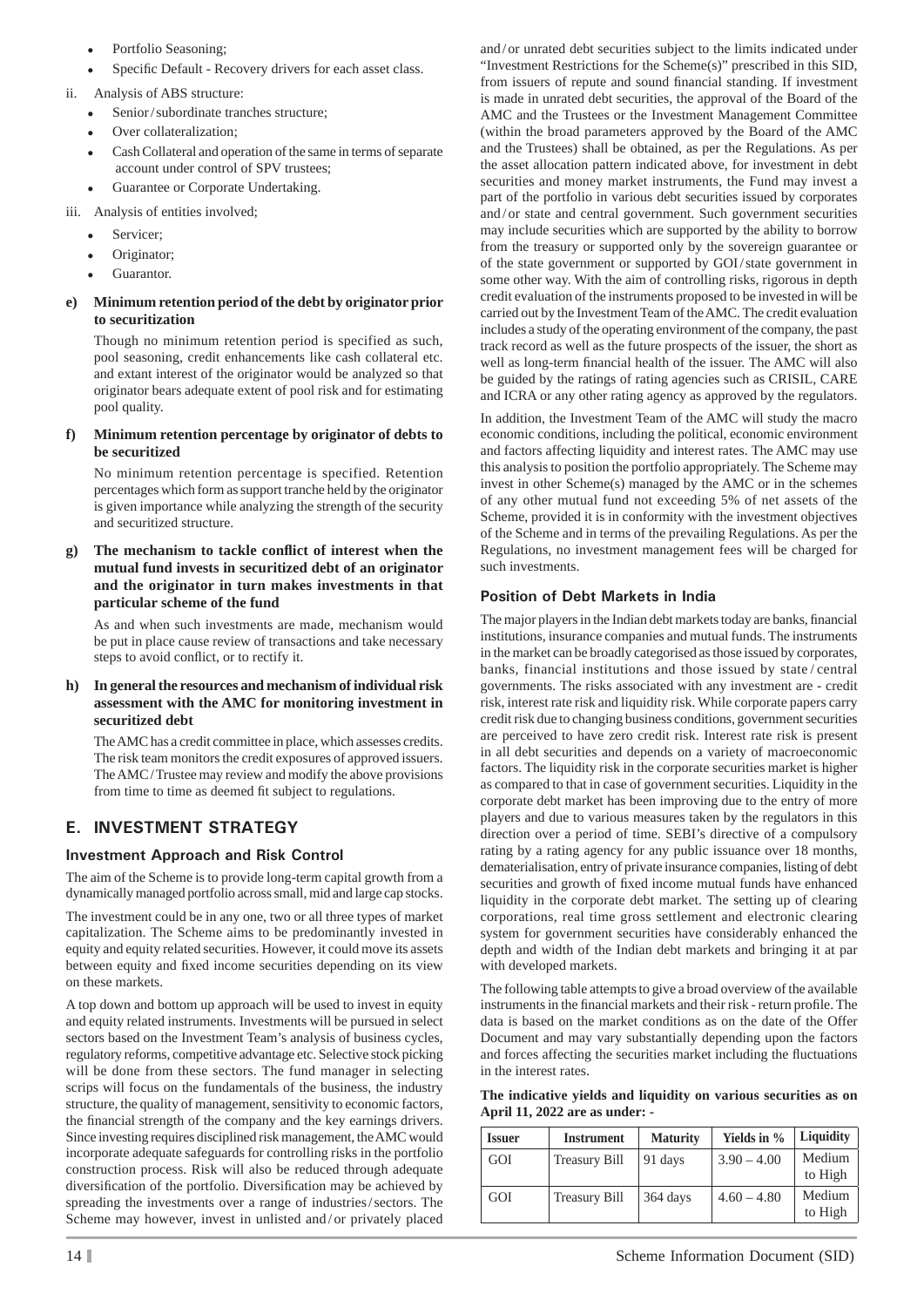| <b>Issuer</b>            | <b>Instrument</b>             | <b>Maturity</b> | Yields in %   | Liquidity         |
|--------------------------|-------------------------------|-----------------|---------------|-------------------|
| GOI                      | <b>Short Dated</b>            | $1 - 3$ Yrs     | $4.85 - 6.20$ | Medium            |
| GOI                      | Medium Dated                  | $3 - 5$ Yrs     | $6.00 - 6.75$ | Medium<br>to High |
| GOI                      | Medium Dated                  | $5 - 10$ Yrs    | $6.65 - 7.35$ | High              |
| GOI                      | Long Dated                    | $10 - 15$ Yrs   | $7.10 - 7.45$ | High              |
| GOI                      | Long Dated                    | $>15$ Yrs       | $7.20 - 7.50$ | Low to<br>Medium  |
| GOI                      | Reverse Repo/<br><b>TREPS</b> | $1 - 14$ days   | $3.25 - 3.70$ | High              |
| Corporate<br>Debt        | Taxable Bonds<br>(AAA)        | 364 days        | $4.90 - 6.50$ | Low to<br>Medium  |
| Corporate<br>Debt        | Taxable Bonds<br>(AAA)        | $1 - 3$ Yrs     | $4.90 - 8.41$ | Medium            |
| Corporate<br><b>Debt</b> | <b>Taxable Bonds</b><br>(AAA) | $3 - 5$ Yrs     | $5.45 - 8.50$ | Medium            |
| Corporate<br>Debt        | <b>Taxable Bonds</b><br>(AAA) | $5 - 10$ Yrs    | $6.50 - 8.75$ | Medium            |
| Corporate<br>Debt        | $CPs(A1+)$                    | 3 months        | $3.90 - 4.50$ | Low to<br>Medium  |
| Corporate<br>Debt        | $CPs(A1+)$                    | 1 Year          | $4.90 - 5.50$ | Low to<br>medium  |

### **Strategies for fixed income derivatives**

- 1. Bond Swap: Under this strategy, the fund manager pays fixed rate on Overnight Indexed Swap (OIS) against an underlying bond of a similar or greater tenor and receives Mumbai Inter-Bank Offer Rate (MIBOR). This is essentially done for hedging interest rate risk or for rebalancing portfolio allocation to fixed and floating rate bonds. Effectively, through this trade the fund manager is able to convert a fixed rate bond into a floating rate MIBOR linked instrument. The trade has exposure to 'basis movement' - the relative movement of bond versus OIS.
- 2. Receive OIS: Here the fund manager receives fixed rate on OIS against either cash or a floating rate bond of a similar or greater tenor, and pays MIBOR. The objective is to rebalance portfolio in favor of fixed rate exposure.
- 3. Curve Steepener: This strategy aims to capture a potential steepening of the curve between any 2 tenors: say, 1 and 5 years. For example, the fund manager can receive fixed rate on 1 year OIS (against cash or floating rate bond) and pay fixed rate on 5 year OIS (against fixed rate bond). However, apart from the relative spread between the 5 year and 1 year OIS, the trade is also exposed to relative duration for the 2 tenors as well as basis risk on the bond-swap (in this example, the 5 year bond-swap).
- 4. Curve Flattener: This strategy aims to capture a potential flattening of the curve between any 2 tenors: say 1 and 5 years. For example, the fund manager can pay fixed rate on 1 year OIS (against fixed rate bond) and receive fixed rate 5 year OIS (against cash or floating rate bond). Like mentioned above, the trade is also exposed to duration as well as basis risk.

#### **Procedure followed for Investment Decisions**

The Fund Manager of the Scheme is responsible for making buy / sell decisions in respect of the securities in the Scheme's portfolio and to develop a well diversified portfolio that minimizes liquidity and credit risk. The investment decisions are made on a daily basis keeping in view the market conditions and all relevant aspects.

The Board of the AMC has constituted an Investment Management Committee that meets at periodic intervals. The Investment Management Committee, at its meetings, reviews investments, including investments in unrated debt instruments. The approval of unrated debt instruments is based on parameters laid down by the Board of the AMC and the Trustees. The details of such investments are communicated by the AMC to the Trustees in their periodical

reports along with a disclosure regarding how the parameters have been complied with. Such reportings shall be in the manner prescribed by SEBI from time to time. The Committee also reviews the performance of the Scheme and general market outlook and formulates the broad investment strategy at their meetings.

It is the responsibility of the AMC to ensure that the investments are made as per the internal / Regulatory guidelines, Scheme investment objectives and in the best interest of the Unitholders of the respective Scheme. The Fund may follow internal guidelines as approved by the Board of the AMC and the Trustees from time to time.

The AMC reserves the right to modify, alter, add, delete any internal limits from time to time, in accordance with Group policies.

The Chief Investment Officer and Fund Manager - Equities & Fixed Income present to the Board of the AMC and the Trustees periodically review the performance of the Scheme. The performance of the Scheme will be reviewed by the Boards with reference to it's appropriate benchmark.

However, the Schemes' performance may not be strictly comparable with the performance of it's Index due to the inherent differences in the construction of the portfolios. The Boards may review the benchmark selection process from time to time, and make suitable changes as to use of the benchmark, or related to composition of the benchmark, whenever it deems necessary.

The Chief Investment Officer and Fund Manager - Equities & Fixed Income will bring to the notice of the AMC Board, specific factors if any, which are impacting the performance of the Scheme. The Board on consideration of all relevant factors may, if necessary, give appropriate directions to the AMC. Similarly, the performance of the Scheme will be submitted to the Trustees. The Heads of Fund Management - Equities & Fixed Income will explain to the Trustees, the details on the Schemes' performance vis-à-vis the benchmark returns.

The AMC will keep a record of all investment decisions.

### **Investments by the AMC in the Scheme**

The AMC may invest in the Scheme at any time during the continuous offer period subject to the SEBI Regulations & circulars issued by SEBI and to the extent permitted by its Board of Directors from time to time. As per the existing SEBI Regulations, the AMC will not charge investment management and advisory fee on the investment made by it in the Scheme.

## **Segregated Portfolio**

In order to ensure fair treatment to all investors in case of a Credit Event and to deal with liquidity risk, SEBI (vide its circular no. SEBI/HO/IMD/DF2/CIR/P/2018/160 dated December 28, 2018) has allowed creation of Segregated Portfolio of debt and money market instruments by mutual fund schemes.

#### **Benefits associated with Segregated Portfolio**

The creation of Segregated Portfolio is aimed at ring fencing a bad asset and restrict cascading effect of illiquidity on the rest of portfolio. This will ensure fair treatment to all investors in case of a Credit Event and allow HSBC AMC to deal with liquidity risk. This offers advantage to the investors in following ways:

- Protecting interest of the investors It protects investors from exits of large investors as segregation of bad assets help in stabilizing the NAV and minimize panic redemptions, thereby providing a cushion to the liquid portfolio of the Scheme.
- Fair treatment to the investors New investors coming to the Scheme (Main Portfolio) after the Credit Event will neither get benefit of subsequent recovery, if any, of the bad assets nor will they have to bear the cost of further reduction in value of bad assets. Furthermore, an existing investor exiting from the liquid portfolio (Main Portfolio) after the Credit Event shall still be entitled to receive his portion of subsequent recovery of bad assets in the Segregated Portfolio.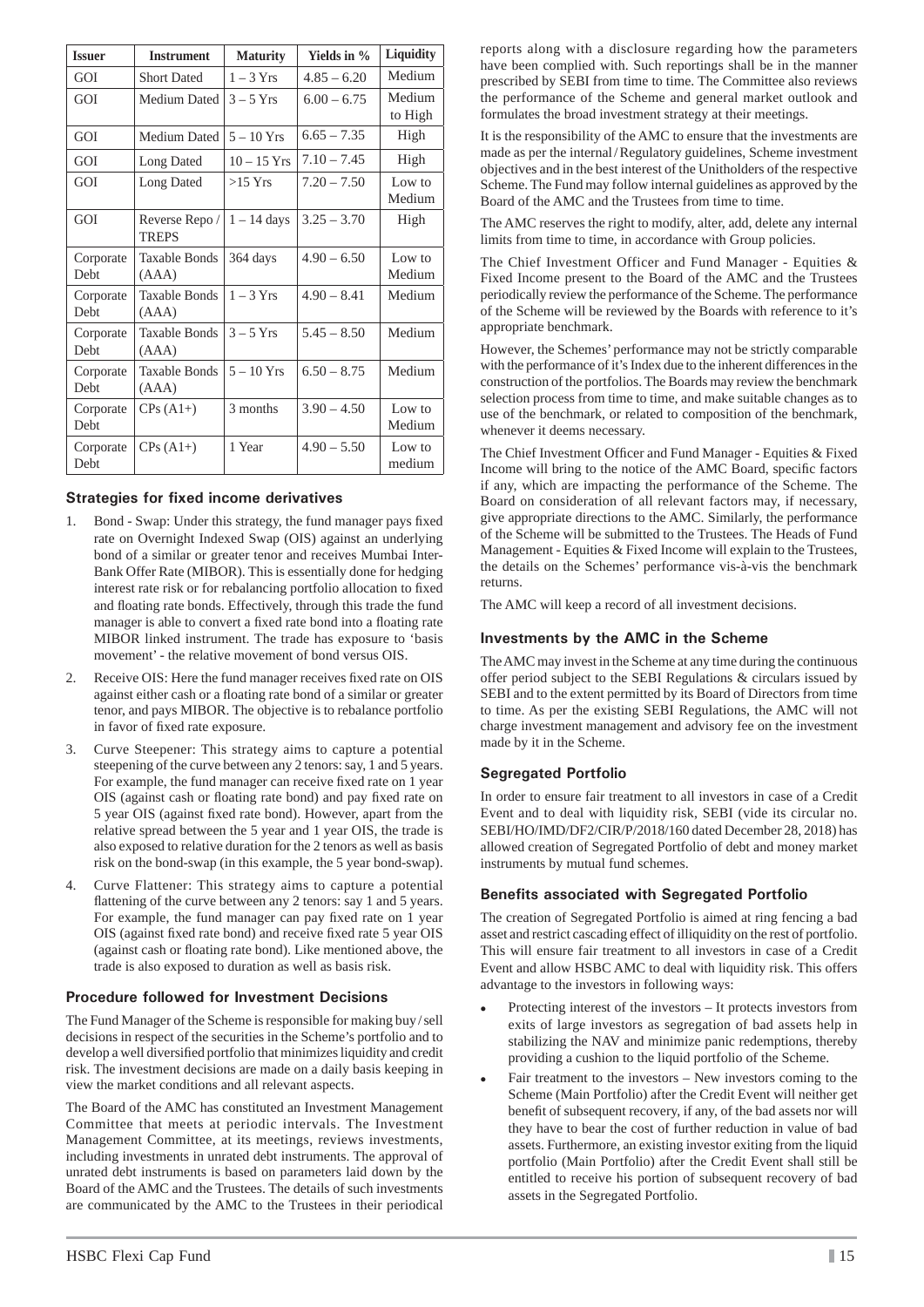The salient features of creation of Segregated Portfolio is given as below:

### **Creation of Segregated Portfolio**

Creation of Segregated Portfolio shall be subject to guidelines specified by SEBI from time to time and includes the following:

- 1) Segregated Portfolio may be created, in case of a Credit Event at issuer level i.e. downgrade in credit rating by a SEBI registered Credit Rating Agency (CRA), as under:
	- a. Downgrade of a debt or money market instrument to 'below investment grade', or
	- b. Subsequent downgrades of the said instruments from 'below investment grade', or
	- c. Similar such downgrades of a loan rating.
- 2) In case of difference in rating by multiple CRAs, the most conservative rating shall be considered. Creation of Segregated Portfolio shall be based on issuer level Credit Events as mentioned above and implemented at the ISIN level.
- 3) In case of unrated debt or money market instruments of an issuer that does not have any outstanding rated debt or money market instruments, actual default of either the interest or principal amount by the issuer of such instruments shall be considered as a Credit Event for creation of Segregated Portfolio.
- 4) Creation of Segregated Portfolio is optional and is at the discretion of the AMC.

#### **Defi nitions**

- 1) The term 'Segregated Portfolio' means a portfolio, comprising of debt or money market instrument affected by a Credit Event that has been segregated in a mutual fund scheme.
- 2) The term 'Main Portfolio' means the scheme portfolio excluding the Segregated Portfolio.
- 3) The term 'Total Portfolio' means the scheme portfolio including the securities affected by the Credit Event.

## **Process for Creation of Segregated Portfolio**

- 1) On the date of Credit Event, the AMC shall decide on creation of Segregated Portfolio. Once the AMC decides to Segregated Portfolio, it shall :
	- a. seek approval of Board of Trustees prior to creation of the Segregated Portfolio;
	- b. immediately issue a press release disclosing its intention to segregate such debt and money market instrument and its impact on the investors. The Fund will also disclose that the segregation shall be subject to the Trustee approval. Additionally, the said press release will be prominently disclosed on the website of the AMC; and
	- c. ensure that till the time the Trustee approval is received, which in no case shall exceed 1 business day from the day of Credit Event, the subscription and redemption in the scheme will be suspended for processing with respect to creation of units and payment on redemptions.
- 2) Once the Trustee approval is received by the AMC:
	- a. Segregated Portfolio will be effective from the day of Credit Event
	- b. The AMC shall issue a press release immediately with all relevant information pertaining to the Segregated Portfolio. The said information will also be submitted to SEBI.
	- c. An e-mail or SMS will be sent to all unit holders of the concerned scheme.
	- d. The Net Asset Value (NAV) of both Segregated and Main Portfolios will be disclosed from the day of the Credit Event.
	- e. All existing investors in the scheme as on the day of the Credit Event will be allotted equal number of units in the

Segregated Portfolio as held in the Main Portfolio.

- f. No redemption and subscription will be allowed in the Segregated Portfolio. However, upon recovery of any money from Segregated Portfolio, it will be immediately distributed to the investors in proportion to their holding in the Segregated Portfolio.
- g. The AMC shall enable listing of units of Segregated Portfolio on the recognized stock exchange within 10 working days of creation of Segregated Portfolio and also enable transfer of such units on receipt of valid transfer requests.
- 3) If the Trustee do not approve the proposal to segregate portfolio, the AMC will issue a press release immediately informing investors of the same.

### **Processing of Subscription and Redemption Proceeds**

- 1) All subscription and redemption requests for which NAV of the day of Credit Event or subsequent day is applicable will be processed as under:
	- i. Upon trustees' approval to create a Segregated Portfolio
		- Investors redeeming their units will get redemption proceeds based on the NAV of Main Portfolio and will continue to hold the units of Segregated Portfolio.
		- Investors subscribing to the scheme will be allotted units only in the Main Portfolio based on its NAV.
	- ii. In case trustees do not approve the proposal of Segregated Portfolio, subscription and redemption applications will be processed based on the NAV of Total Portfolio.

#### **Disclosure**

The AMC shall make necessary disclosures as mandated by SEBI, in statement of account, monthly / half yearly portfolio statements, KIM, SID, Scheme Advertisements, Scheme Performance data, AMC's website and at other places as may be specified.

The information regarding number of Segregated Portfolio(s) created in a scheme shall appear prominently under the name of the scheme at all relevant places such as SID, KIM-cum-Application Form, advertisement, AMC and AMFI websites, etc.

The NAV of the Segregated Portfolio shall be declared on daily basis.

Further, the investors of the Segregated Portfolio shall be duly informed of the recovery proceedings of the investments of the Segregated Portfolio. Status update may be provided to the investors at the time of recovery and also at the time of writing-off of the segregated securities.

## **Total Expense Ratio (TER) for the Segregated Portfolio**

- 1) The AMC will not charge investment and advisory fees on the Segregated Portfolio. However, TER (excluding the investment and advisory fees) can be charged, on a pro-rata basis only upon recovery of the investments in Segregated Portfolio.
- 2) The TER so levied shall not exceed the simple average of such expenses (excluding the investment and advisory fees) charged on daily basis on the Main Portfolio (in % terms) during the period for which the Segregated Portfolio was in existence.
- 3) The legal charges related to recovery of the investments of the Segregated Portfolio may be charged to the Segregated Portfolio in proportion to the amount of recovery. However, the same shall be within the maximum TER limit as applicable to the Main Portfolio. The legal charges in excess of the TER limits, if any, shall be borne by the AMC.
- 4) The costs related to Segregated Portfolio shall in no case be charged to the Main Portfolio.

## **Monitoring by Trustees**

The Trustee will monitor the compliance of the SEBI Circular in respect of creation of Segregated Portfolio and disclosure in this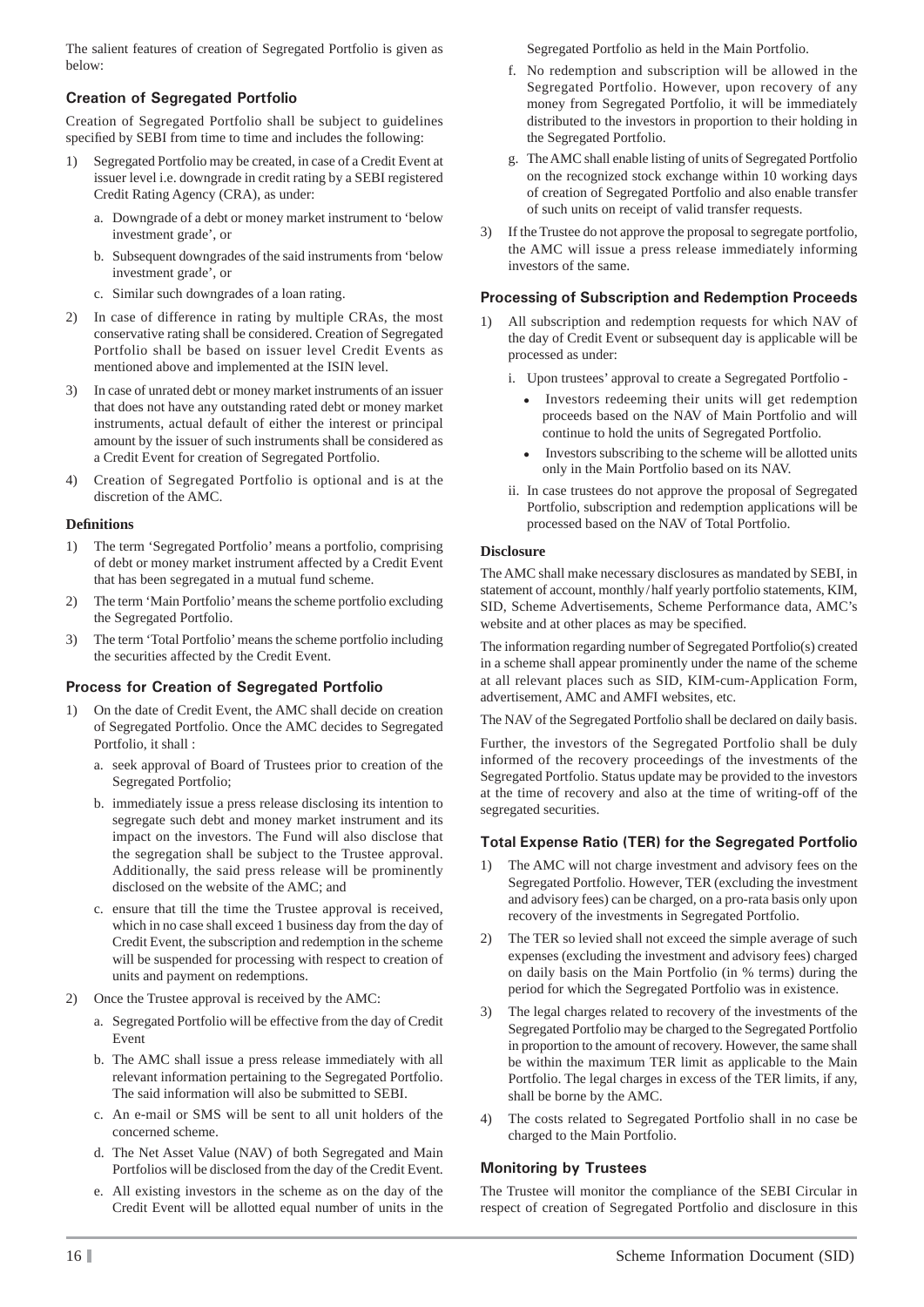respect shall be made in Half-Yearly Trustee reports filed with SEBI.

In order to avoid mis-use of Segregated Portfolio, Trustees shall have a mechanism in place to negatively impact the performance incentives of fund managers, Chief Investment Officers, etc. involved in the investment process of securities under the Segregated Portfolio, mirroring the existing mechanism for performance incentives of the AMC, including transfer of such impacted amount to the Segregated Portfolio.

### **Risks associated with Segregated Portfolio**

*Liquidity risk –* Segregated Portfolio is created to separate debt and money market instruments affected by a Credit Event from the Main Portfolio of the Scheme. The Fund will not permit redemption of the Segregated Portfolio units, but the units will be listed on a recognized stock exchange. The Fund is not assuring any liquidity of such units on the stock exchange. Further, trading price of units on the stock exchange may be significantly lower than the prevailing NAV. Investors can continue to transact (subscribe/redeem) from the Main Portfolio.

*Credit risk –* While the AMC will put in sincere efforts to recover the securities in the Segregated Portfolio and distribute the same to unit holders, it is likely that such securities may not realise any value leading to losses to investors.

### **Illustration of Segregated Portfolio**

Below mentioned is sample Portfolio of a scheme, net assets of which amount to Rs. 558.41 lacs.

| Security                           | Rating    | <b>Security</b>        | <b>Type of Ouantity</b> | Price<br>Per Unit<br>(Rs.) | <b>Market</b><br><b>Value</b><br>(Rs. in lacs) | $%$ of<br><b>Net</b><br><b>Assets</b> |
|------------------------------------|-----------|------------------------|-------------------------|----------------------------|------------------------------------------------|---------------------------------------|
| 7.14% A Finance<br>Corporation Ltd | AAA       | <b>NCD</b>             | 50000                   | 102.625                    | 51.31245                                       | 9.19%                                 |
| 7.70 % B<br><b>Industries Ltd</b>  | AAA       | <b>NCD</b>             | 60000                   | 98.3588                    | 59.01528                                       | 10.57%                                |
| 8.29% C<br>Services Ltd            | $AA+$     | <b>NCD</b>             | 70000                   | 98.9125                    | 69.23875                                       | 12.40%                                |
| D Ltd                              | $Al+$     | CD                     | 30000                   | 98.199                     | 29.4597                                        | 5.28%                                 |
| 7.37% GoI Sep<br>16 2019           | Sovereign | Gilt                   | 50000                   | 98.7623                    | 49.38115                                       | 8.84%                                 |
| Cash/Cash<br>Equivalents           |           |                        |                         |                            | 300.00142                                      | 53.72%                                |
|                                    |           | <b>Net Assets</b>      |                         |                            | 558.41                                         |                                       |
|                                    |           | No. of units (in Lacs) |                         |                            | 10                                             |                                       |
|                                    |           |                        | NAV (Rs. per unit)      |                            | 55,8409                                        |                                       |

**(1) Portfolio Before Downgrade Event (As on 29 June, 2019)**

## **(2) Rating downgrade of security**

| Downgrade event date     | 30-Jun-2019                                   |
|--------------------------|-----------------------------------------------|
| Downgraded security      | [8.29% C Services Ltd]<br>$\lim A + \infty B$ |
| Valuation marked down by | 25%                                           |

\* Mark down in valuation of downgraded securities shall be based on the haircut matrices specified by Association of Mutual Funds in India (AMFI) which takes into account downgraded rating, sector to which security belongs and secured/unsecured nature of the security.

## **Portfolio after Downgrade (As on 30 June, 2019)**

| <b>Security</b>                    | Rating    | Type of<br><b>Security</b> | Quantity | Price<br>Per Unit<br>(Rs.) | Market<br>Value (Rs.<br>in lacs) | $%$ of<br><b>Net</b><br><b>Assets</b> |
|------------------------------------|-----------|----------------------------|----------|----------------------------|----------------------------------|---------------------------------------|
| 7.14% A Finance<br>Corporation Ltd | AAA       | <b>NCD</b>                 | 50000    | 102.625                    | 51.31245                         | 9.47%                                 |
| 7.70 % B<br><b>Industries Ltd</b>  | AAA       | <b>NCD</b>                 | 60000    | 98.3588                    | 59.01528                         | 10.90%                                |
| $8.29\%$ C<br>Services Ltd*        | $R^*$     | <b>NCD</b>                 | 70000    | 75                         | 52.5                             | $9.69\%$                              |
| D Ltd                              | $A1+$     | CD                         | 30000    | 98.199                     | 29.4597                          | 5.44%                                 |
| 7.37% GoI Sep<br>16 2019           | Sovereign | Gilt                       | 50000    | 98.7623                    | 49.38115                         | 9.12%                                 |
| Cash / Cash<br>Equivalents         |           |                            |          |                            | 300.00142                        | 55.38%                                |
|                                    |           | <b>Net Assets</b>          |          |                            | 541.67                           |                                       |
|                                    |           | No. of units (in Lacs)     |          |                            | 10                               |                                       |
|                                    |           | NAV (Rs. per unit)         |          |                            | 54.1670                          |                                       |

\* Mark down of 25% is on the face value (Rs. 100/-) of security on the date of Credit Event. Before marked down, the security was valued at Rs. 98.9125 per unit On 30 June, 2019 which is the date of Credit Event, NCD of C Services Ltd will be segregated into a separate portfolio

| Main Portfolio (As on 30 June, 2019) |  |  |  |  |  |  |  |  |
|--------------------------------------|--|--|--|--|--|--|--|--|
|--------------------------------------|--|--|--|--|--|--|--|--|

| <b>Security</b>                    | Rating    | Type of<br><b>Security</b> | <b>Quantity</b>        | Price<br>Per Unit<br>(Rs.) | <b>Market</b><br>Value (Rs.<br>in lacs) | $%$ of<br><b>Net</b><br><b>Assets</b> |
|------------------------------------|-----------|----------------------------|------------------------|----------------------------|-----------------------------------------|---------------------------------------|
| 7.14% A Finance<br>Corporation Ltd | AAA       | <b>NCD</b>                 | 50000                  | 102.625                    | 51.31245                                | 10.49%                                |
| 7.70 % B<br>Industries Ltd         | AAA       | <b>NCD</b>                 | 60000                  | 98.3588                    | 59.01528                                | 12.06%                                |
| D Ltd                              | $A1+$     | CD                         | 30000                  | 98.199                     | 29.4597                                 | 6.02%                                 |
| 7.37% GoI Sep<br>16 2019           | Sovereign | Gilt                       | 50000                  | 98.7623                    | 49.38115                                | 10.09%                                |
| Cash / Cash<br>Equivalents         |           |                            |                        |                            | 300.00142                               | 61.33%                                |
|                                    |           | <b>Net Assets</b>          |                        | 489.17                     |                                         |                                       |
|                                    |           |                            | No. of units (in Lacs) | 10                         |                                         |                                       |
|                                    |           |                            | NAV (Rs. per unit)     |                            | 48.9170                                 |                                       |

**Segregated Portfolio (As on 30 June, 2019)**

| <b>Security</b>            |       | <b>Security</b>        | Rating   Type of   Quantity | Price<br>(Rs.) | <b>Market</b><br>Per Unit   Value (Rs.<br>in lacs) | % of Net<br><b>Assets</b> |
|----------------------------|-------|------------------------|-----------------------------|----------------|----------------------------------------------------|---------------------------|
| 8.29% C Services<br>$Ltd*$ | $R^*$ | <b>NCD</b>             | 70000                       | 75             | 52.5                                               | 100.00%                   |
|                            |       |                        | <b>Net Assets</b>           |                |                                                    |                           |
|                            |       | No. of units (in Lacs) |                             |                | 10                                                 |                           |
|                            |       |                        | NAV (Rs. per unit)          |                | 5.2500                                             |                           |

**(3) Holding after creation of Segregated Portfolio**

| <b>Particulars</b>     | Segregated<br>Portfolio | <b>Main Portfolio</b> | <b>Total Value</b><br>(Rs. in lacs) |
|------------------------|-------------------------|-----------------------|-------------------------------------|
| No. of units (in Lacs) | 10                      | 10                    |                                     |
| NAV (Rs. per unit)     | 5.2500                  | 48.9170               |                                     |
| Total value            | 52.50                   | 489.17                | 541.67                              |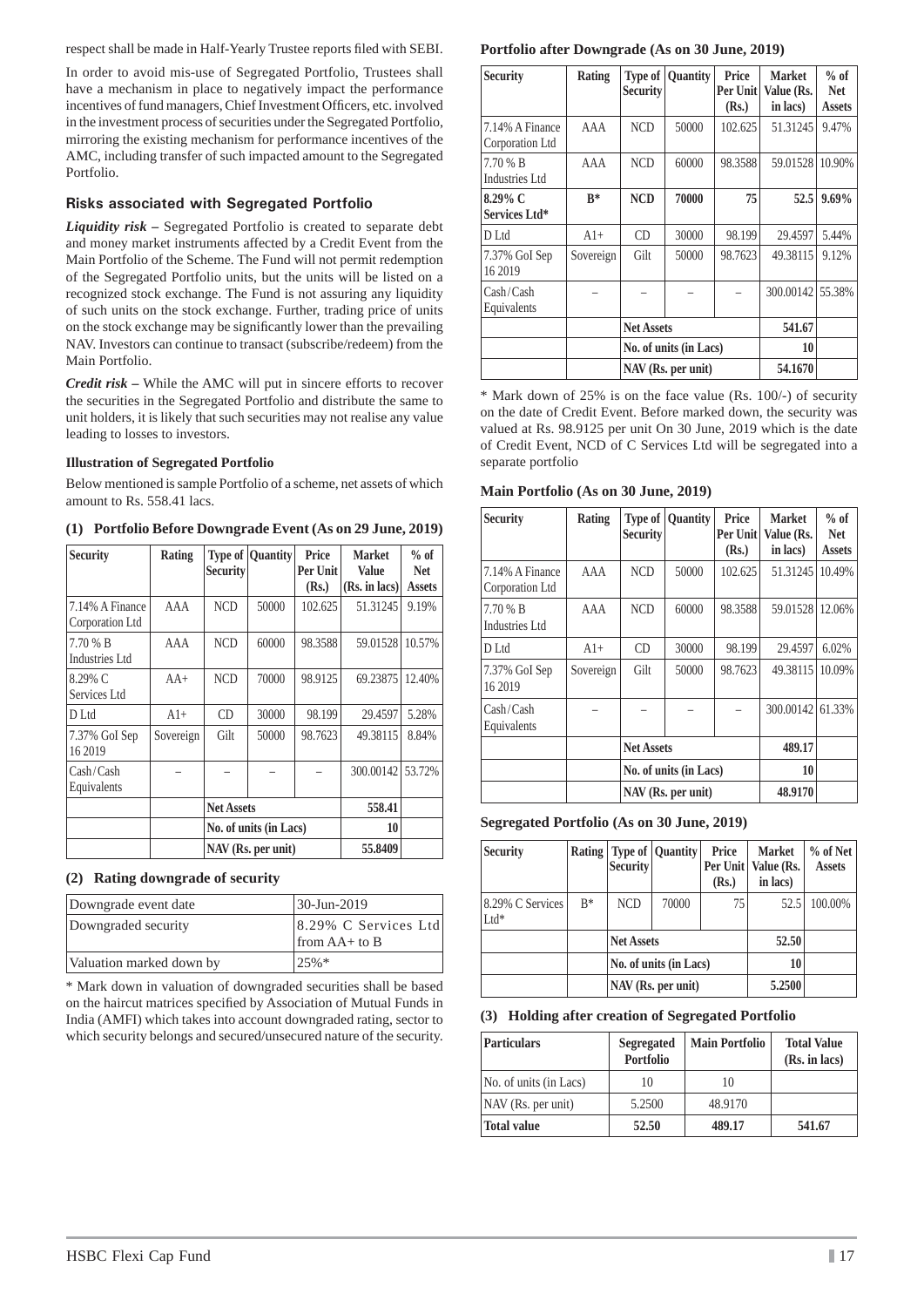## **PRODUCT DIFFERENTIATION**

| <b>Name of Scheme</b>                                                                                                                                               | <b>Investment Objective</b>                                                                                                                                                                                                                                                                                                                                                                                                                                   | <b>Investment Strategy</b>                                                                                                                                                                                                                                                                                                                                                                                                                                                                                                                                      | <b>Product</b><br><b>Differentiation</b>                                                                                                                                                                                                                                                          | Number of<br>Folios as on<br>March 31,<br>2022 | AUM as on<br>March 31,<br>2022 (Rs. in<br>crores) |
|---------------------------------------------------------------------------------------------------------------------------------------------------------------------|---------------------------------------------------------------------------------------------------------------------------------------------------------------------------------------------------------------------------------------------------------------------------------------------------------------------------------------------------------------------------------------------------------------------------------------------------------------|-----------------------------------------------------------------------------------------------------------------------------------------------------------------------------------------------------------------------------------------------------------------------------------------------------------------------------------------------------------------------------------------------------------------------------------------------------------------------------------------------------------------------------------------------------------------|---------------------------------------------------------------------------------------------------------------------------------------------------------------------------------------------------------------------------------------------------------------------------------------------------|------------------------------------------------|---------------------------------------------------|
| <b>HSBC Small Cap</b><br><b>Equity Fund</b><br>Small Cap Fund<br>- An open ended<br>equity scheme<br>predominantly<br>investing in small<br>cap stocks              | To generate long term capital<br>growth from an actively<br>managed portfolio of equity<br>and equity related securities<br>of predominantly small cap<br>companies. However, it could<br>move a portion of its assets<br>towards fixed income securities<br>if the fund manager becomes<br>negative on the Indian equity<br>markets. However, there can<br>be no assurance or guarantee<br>that the investment objective of<br>the scheme would be achieved. | The aim of the Scheme is to deliver<br>above-benchmark returns by providing<br>long-term capital growth from an<br>actively managed portfolio, primarily<br>comprising of small cap stocks.<br>The Scheme aims to be predominantly<br>invested in small cap equity and equity<br>related securities and may also invest<br>in equity and equity related securities<br>of other than small cap companies.<br>However, it could move a portion<br>of its assets towards fixed income<br>securities if the fund becomes cautious<br>or negative on equity markets. | It seeks to invest<br>primarily into smallcap<br>Indian equity stocks<br>which makes the<br>Scheme different from<br>other equity Schemes<br>of the Fund. The<br>small cap companies<br>will comprise of<br>companies from 251st<br>company onwards in<br>terms of full market<br>capitalization. | 15,377                                         | 321.03                                            |
| <b>HSBC Large Cap</b><br><b>Equity Fund</b><br>Large Cap Fund<br>- An open ended<br>equity scheme<br>predominantly<br>investing in large<br>cap stocks              | To generate long-term capital<br>growth from an actively<br>managed portfolio of equity<br>and equity related securities<br>of predominantly large cap<br>companies. However, there can<br>be no assurance or guarantee<br>that the investment objective of<br>the scheme would be achieved.                                                                                                                                                                  | The aim of the Scheme is to deliver<br>above-benchmark returns by providing<br>long-term capital growth from an<br>actively managed portfolio, mainly<br>comprising companies registered in<br>and/or listed on a regulated market of<br>India. The Scheme will invest at least<br>80% in large cap companies and may<br>also invest in equity and equity related<br>instruments of companies other than<br>large cap companies.                                                                                                                                | This Scheme seeks<br>to invest primarily<br>into large cap Indian<br>equity stocks. The<br>large cap companies<br>will comprise of<br>companies from 1st<br>to 100th companies<br>in terms of full market<br>capitalization.                                                                      | 31,037                                         | 766.32                                            |
| <b>HSBC</b><br>Infrastructure<br><b>Equity Fund</b><br>An open ended<br>equity scheme<br>following<br>Infrastructure<br>theme.                                      | To generate long term capital<br>appreciation from an actively<br>managed portfolio of equity<br>and equity related securities<br>by investing predominantly<br>in equity and equity related<br>securities of companies<br>engaged in or expected to<br>benefit from growth and<br>development of Infrastructure<br>in India. However, there can<br>be no assurance or guarantee<br>that the investment objective of<br>the scheme would be achieved.         | The aim of the Scheme is to deliver<br>above benchmark returns by providing<br>long-term capital growth from an<br>actively managed portfolio, primarily<br>comprising of stocks of companies<br>engaged in or expected to benefit<br>from growth and development of<br>Infrastructure in India.                                                                                                                                                                                                                                                                | The scheme seeks to<br>invest in the sectors that<br>are beneficiaries of the<br>infrastructure growth<br>and economic reforms<br>expected in the country<br>in the coming years.                                                                                                                 | 20,574                                         | 111.00                                            |
| <b>HSBC Tax Saver</b><br><b>Equity Fund</b><br>An open ended<br><b>Equity Linked</b><br>Saving Scheme<br>with a statutory<br>lock-in of 3 years<br>and tax benefit. | To provide long term capital<br>appreciation by investing in a<br>diversified portfolio of equity<br>& equity related instruments<br>of companies across various<br>sectors and industries, with<br>no capitalization bias. The<br>Fund may also invest in<br>fixed income securities.<br>However, there can be no<br>assurance or guarantee that<br>the investment objective of the<br>scheme would be achieved.                                             | The aim of the Scheme is to provide<br>long-term capital appreciation from an<br>actively managed portfolio, primarily<br>comprising of a mix of small, mid<br>and large cap stocks. Income is<br>not a primary consideration in the<br>investment policies of the Scheme.<br>The Scheme aims to be predominantly<br>invested in equity and equity related<br>securities. The Fund may also invest<br>in fixed income securities.                                                                                                                               | This is the only<br>scheme launched as<br>an Equity Linked<br>Savings Scheme,<br>entitled to deductions<br>of amount invested in<br>units of the scheme,<br>subject to a maximum<br>of Rs. 1,50,000, under<br>section 80C of the<br>Income Tax Act, 1961.                                         | 25,908                                         | 195.45                                            |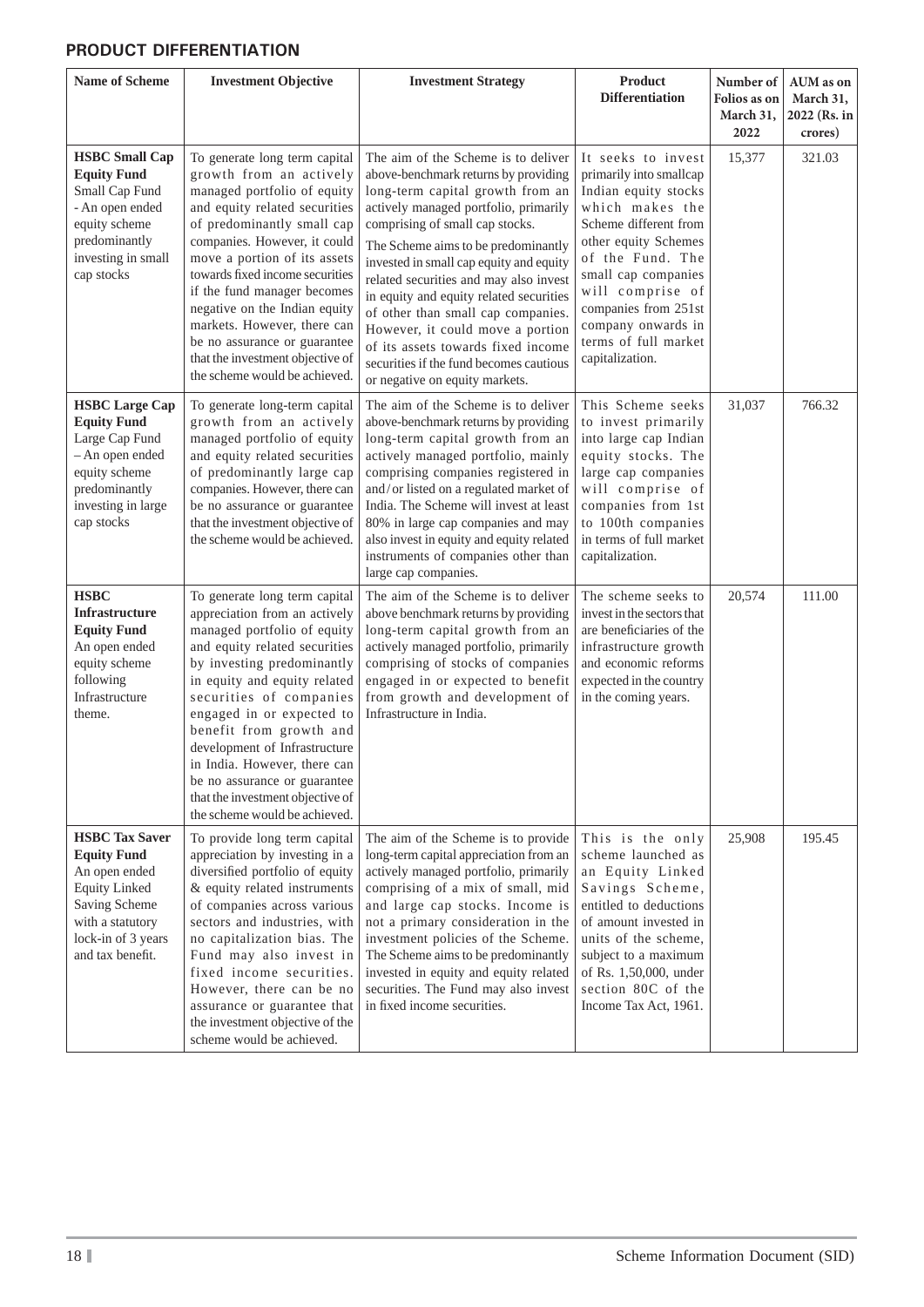| <b>Name of Scheme</b>                                                                                                                                                                     | <b>Investment Objective</b>                                                                                                                                                                                                                                                                         | <b>Investment Strategy</b>                                                                                                                                                                                                                                                                                                                                                                                                                                                                                                                                                                                                                                                                                                                                          | <b>Product</b><br><b>Differentiation</b>                                                                                                                                                                                                                                                     | Number of<br>Folios as on<br>March 31,<br>2022 | AUM as on<br>March 31,<br>2022 (Rs. in<br>crores) |
|-------------------------------------------------------------------------------------------------------------------------------------------------------------------------------------------|-----------------------------------------------------------------------------------------------------------------------------------------------------------------------------------------------------------------------------------------------------------------------------------------------------|---------------------------------------------------------------------------------------------------------------------------------------------------------------------------------------------------------------------------------------------------------------------------------------------------------------------------------------------------------------------------------------------------------------------------------------------------------------------------------------------------------------------------------------------------------------------------------------------------------------------------------------------------------------------------------------------------------------------------------------------------------------------|----------------------------------------------------------------------------------------------------------------------------------------------------------------------------------------------------------------------------------------------------------------------------------------------|------------------------------------------------|---------------------------------------------------|
| <b>HSBC</b> Large and<br><b>Mid Cap Equity</b><br><b>Fund</b><br>Large & Mid Cap<br>Fund – An open<br>ended equity<br>scheme investing<br>in both large<br>cap and mid cap<br>stocks.     | To seek long term capital<br>growth through investments<br>in both large cap and mid cap<br>stocks. However, there is no<br>assurance that the investment<br>objective of the Scheme will<br>be achieved.                                                                                           | The aim of the Scheme is to seek<br>growth and deliver above benchmark<br>returns by providing long-term capital<br>growth from an actively managed<br>portfolio, comprising primarily large<br>cap and mid cap stocks. The Scheme<br>aims to be predominantly invested in<br>equity and equity related securities.<br>The Scheme will endeavor to achieve<br>this by maintaining a minimum of<br>80% allocation to equity and equity<br>related securities out of which<br>allocation of at least 35% each will be<br>towards large cap stocks and mid cap<br>stocks. The Scheme will allocate the<br>balance portion primarily towards all<br>cap equity. Investment could also be<br>made towards fixed income securities<br>including money market instruments. | It seeks to invest<br>primarily into Large &<br>Mid cap stocks which<br>makes the Scheme<br>different from other<br>equity Schemes of the<br>Fund.                                                                                                                                           | 12,103                                         | 505.87                                            |
| <b>HSBC</b> Equity<br><b>Hybrid Fund</b><br>Aggressive Hybrid<br>$fund - An open$<br>ended hybrid<br>scheme investing<br>predominantly<br>in equity and<br>equity related<br>instruments. | To seek long term capital<br>growth and income through<br>investments in equity and<br>equity related securities and<br>fixed income instruments.<br>However, there is no assurance<br>that the investment objective of<br>the Scheme will be achieved.                                             | The aim of the Scheme is to seek a<br>balance between long term growth<br>and stability from an actively managed<br>portfolio of equity and equity related<br>securities and fixed income instruments.<br>The Scheme will endeavour to achieve<br>this by maintaining a minimum of 65%<br>allocation to equity and equity related<br>securities and at least 20% allocation<br>to fixed income securities including<br>money market instruments.                                                                                                                                                                                                                                                                                                                    | It seeks to invest in<br>equity and equity<br>related securities<br>and fixed income<br>instruments.                                                                                                                                                                                         | 5,754                                          | 499.65                                            |
| <b>HSBC</b> Focused<br><b>Equity Fund</b><br>Focused Fund -<br>An open ended<br>equity scheme<br>investing in<br>maximum 30<br>stocks across<br>market caps (i.e.<br>Multi-Cap)           | To seek long term capital<br>growth through investments<br>in a concentrated portfolio<br>of equity & equity related<br>instruments of up to 30<br>companies across market<br>capitalization. However,<br>there is no assurance that the<br>investment objective of the<br>Scheme will be achieved. | The aim of Scheme is to seek growth<br>and deliver above benchmark returns<br>by providing long-term capital growth<br>from an actively managed portfolio<br>comprising of up to 30 companies<br>across market capitalization. The<br>Scheme aims to predominantly invest<br>in equity and equity related securities.<br>The Scheme will endeavor to achieve<br>this by maintaining a minimum of 65%<br>allocation to equity and equity related<br>securities. Investment could also be<br>made towards fixed income securities<br>including money market instruments.                                                                                                                                                                                              | T h e<br>Scheme<br>will maintain a<br>concentrated portfolio<br>of equity & equity<br>related instruments<br>of upto 30 companies<br>differentiating itself<br>from rest of the equity<br>schemes of the Fund.                                                                               | 18,871                                         | 553.68                                            |
| <b>HSBC</b> Mid Cap<br><b>Fund</b><br>Mid Cap Fund -<br>An open ended<br>equity scheme<br>predominantly<br>investing in mid<br>cap stocks)                                                | To seek to generate long-term<br>capital growth from an actively<br>managed portfolio of equity<br>and equity related securities<br>of predominantly mid cap<br>companies. However, there can<br>be no assurance or guarantee<br>that the investment objective of<br>the scheme would be achieved.  | The aim of Scheme is to seek growth<br>and deliver above benchmark returns<br>by providing long-term capital growth<br>from an actively managed portfolio<br>comprising of predominantly midcap<br>companies. The Scheme aims to<br>predominantly invest in equity and<br>equity related securities.<br>The Scheme will endeavor to achieve<br>this by maintaining a minimum of<br>65% allocation to equity and equity<br>related securities of midcap companies.<br>Investment could also be made towards<br>fixed income securities including<br>money market instruments.                                                                                                                                                                                        | It seeks to invest<br>primarily into Mid cap<br>stocks which makes<br>the Scheme different<br>from other equity<br>Schemes of the Fund.<br>The mid cap companies<br>will comprise of<br>companies from 101st<br>to 250 <sup>th</sup> companies in<br>terms of full market<br>capitalization. | 22,995                                         | 1,165.75                                          |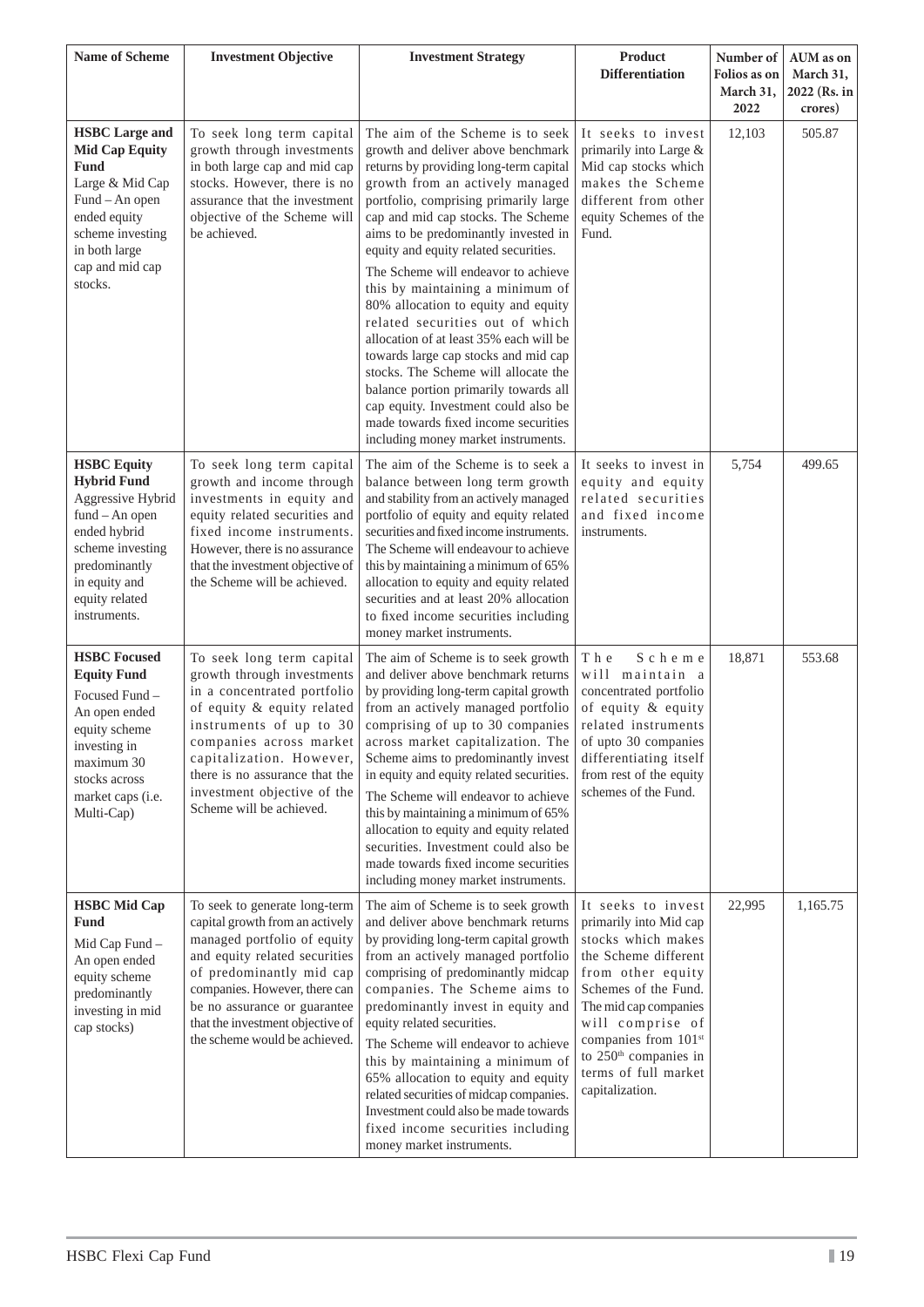## **F. FUNDAMENTAL ATTRIBUTES**

The following are the fundamental attributes of the Scheme, in terms of Regulation 18 (15A) of the Regulations:

### **(i) Type of scheme**

 Flexi Cap Fund – An open ended dynamic equity scheme investing across large cap, mid cap, small cap stocks.

#### **(ii) Investment Objective**

- Main Objective Growth
- Investment pattern The portfolio break-up with minimum and maximum asset allocation is given on page 10, while retaining the option to alter the asset allocation for a short term period on defensive considerations.

#### **(iii) Terms of Issue**

- Liquidity provisions such as listing, repurchase, redemption.
- Aggregate fees and expenses charged to the scheme.
- Any safety net or guarantee provided.

In accordance with Regulation 18(15A) of the SEBI Regulations, the Trustees shall ensure that no change in the fundamental attributes of the Scheme and the Plan(s) / Option(s) thereunder or the trust or fee and expenses payable or any other change which would modify the Scheme and the Plan(s) / Option(s) thereunder and affect the interests of Unitholders is carried out unless:

 A written communication about the proposed change is sent to each Unitholder and an advertisement is given in one English daily newspaper having nationwide circulation as well as in a newspaper published in the language of the region where the Head Office of the Mutual Fund is situated; and

- The Unitholders are given an option for a period of 30 days to exit at the prevailing Net Asset Value without any exit load.
- Further, in accordance with AMFI Best practices circular dated July 30, 2014, prior approval of SEBI will be obtained before effecting the changes in fundamental attributes.

### **G. HOW WILL THE SCHEME BENCHMARK ITS PERFORMANCE?**

### **Tier 1 Benchmark Index:**

The performance of the Scheme/ Plan(s) will be benchmarked with NIFTY 500 TRI.

The Boards may review the benchmark selection process from time to time, and make suitable changes as to use of the benchmark, or related to composition of the benchmark, whenever it deems necessary.

### **Justification for Benchmark**

The Scheme is being benchmarked against the Index mentioned above, since the composition of Index is in line with the investment objective of the Scheme / Plan(s) and is most suited for comparing performance of the Scheme / Plan(s). It will also enable the investors to arrive at a more informed judgement on scheme's performance.

## **H. WHO MANAGES THE SCHEME?**

Mr. Neelotpal Sahai is the Fund Manager of the Scheme.

| <b>Name of Fund</b><br><b>Manager</b> | <b>Designation</b>                                | Age |                                                     | Qualifications Years of Experience with description                                                                                                                                                                                                                                                                                                                                                                                                                                                                                                                                                                                                                                                                                                                               | <b>Tenure of</b><br>managing the<br>scheme (in Years) |
|---------------------------------------|---------------------------------------------------|-----|-----------------------------------------------------|-----------------------------------------------------------------------------------------------------------------------------------------------------------------------------------------------------------------------------------------------------------------------------------------------------------------------------------------------------------------------------------------------------------------------------------------------------------------------------------------------------------------------------------------------------------------------------------------------------------------------------------------------------------------------------------------------------------------------------------------------------------------------------------|-------------------------------------------------------|
| <b>Neelotpal Sahai</b>                | Senior Vice<br>President<br>& Head of<br>Equities | 54  | B.Tech (IIT)<br>Varanasi),<br>PGDM (IIM<br>Kolkata) | Over 26 years of experience in Research and Fund Management.<br><b>HSBC Asset Management (India) Private Limited</b><br>$\bullet$<br>Senior Fund Manager – Equities from April 2013 to<br>onwards.<br><b>IDFC</b> Asset Management Company Ltd.<br>$\bullet$<br>Director from February 2006 to April 2013<br><b>Motilal Oswal Securities Ltd.</b><br>$\bullet$<br>Senior Research Analyst from March 2005 to January<br>2006<br><b>Infosys Ltd.</b><br>٠<br>Senior Project Manager from June 1999 to March 2005<br><b>Vickers Ballas Securities Ltd.</b><br>$\bullet$<br>Analyst from September 1998 to June 1999<br><b>SBC</b> Warburg<br>$\bullet$<br>Analyst from May 1997 to May 1998<br><b>UTI Securities Ltd.</b><br>$\bullet$<br>Equity Analyst from June 1995 to May 1997 | 8.85                                                  |

## **The details of the Fund Manager are:**

## **Other Schemes managed by the Fund Manager(s)**

| Name of the Scheme(s)              | <b>Fund Manager*</b>                                |
|------------------------------------|-----------------------------------------------------|
| HSBC Large and Mid Cap Equity Fund | Neelotpal Sahai                                     |
| <b>HSBC Large Cap Equity Fund</b>  | Neelotpal Sahai                                     |
| <b>HSBC Equity Hybrid Fund</b>     | Neelotpal Sahai, Ranjithgopal K A and Kapil Punjabi |
| <b>HSBC</b> Focused Equity Fund    | Neelotpal Sahai and Gautam Bhupal                   |

\* excluding overseas investments, if any.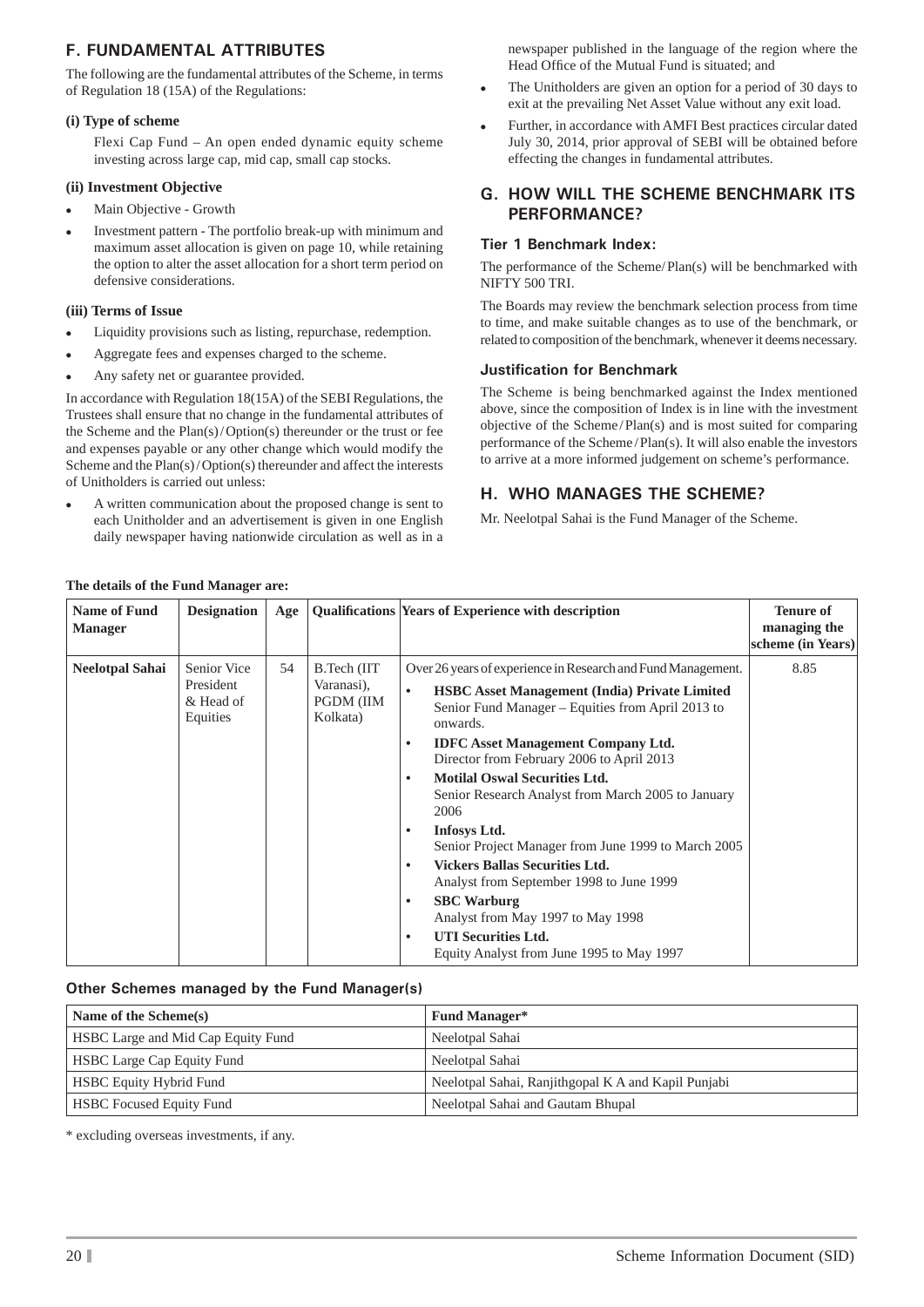## **I. WHAT ARE THE INVESTMENT RESTRICTIONS?**

#### **Investment Restrictions for the Scheme**

All investments by the Scheme(s) and the Mutual Fund, will always be within the investment restrictions as specified in the SEBI (Mutual Funds) Regulations, 1996, as amended from time to time. Pursuant to the Regulations, the following investment and other restrictions are presently applicable to the Scheme(s):

- 1. The Scheme shall not invest more than 10% of its NAV in debt instruments comprising money market instruments and nonmoney market instruments issued by a single issuer, which are rated not below investment grade by a credit rating agency authorised to carry out such activity under the SEBI Act, 1992. Such investment limit may be extended to 12% of the NAV of the Scheme with the prior approval of the Board of Trustees and the Board of the AMC. Provided that, such limit shall not be applicable for investments in government securities, treasury bills and Triparty repo on Government securities or treasury bills. Provided further that investment within such limit can be made in mortgage backed securitised debt which are rated not below investment grade by a credit rating agency registered with SEBI.
- 2. A mutual fund scheme shall not invest in unlisted debt instruments including commercial papers, except Government Securities and other money market instruments.

 Provided that Mutual Fund Schemes may invest in unlisted non-convertible debentures up to a maximum of 10% of the debt portfolio of the scheme subject to such conditions as may be specified by the Board from time to time:

 Provided further that mutual fund schemes shall comply with the norms under this clause within the time and in the manner as may be specified by the Board:

 Provided further that the norms for investments by mutual fund schemes in unrated debt instruments shall be specified by the Board from time to time.

 In accordance with the SEBI circular no. SEBI/HO/IMD/DF2/ CIR/2019/104 dated October 01, 2019, investment in unrated debt and money market instruments, other than government securities, treasury bills, derivative products such as Interest Rate Swaps (IRS), Interest Rate Futures (IRF), etc. by mutual fund schemes shall be subject to the following:

- a. Investments should only be made in such instruments, including bills re-discounting, usance bills, etc., that are generally not rated and for which separate investment norms or limits are not provided in SEBI (Mutual Fund) Regulations, 1996 and various circulars issued thereunder.
- b. Exposure of mutual fund schemes in such instruments, shall not exceed 5% of the net assets of the schemes.
- c. All such investments shall be made with the prior approval of the Board of AMC and the Board of trustees.
- 3. The Fund under all its Schemes shall not own more than 10% of any company's paid up capital carrying voting rights.
- 4. Transfer of investments from one Scheme to another Scheme in the Mutual Fund is permitted provided:
	- (a) Such transfers are done at the prevailing market price for quoted instruments on spot basis (spot basis shall have the same meaning as specified by a Stock Exchange for spot transactions); and
	- (b) The securities so transferred shall be in conformity with the investment objective of the Scheme to which such transfer has been made.
- 5. The aggregate inter-scheme investment in line with the investment objectives, made by all the Schemes under the same management or in schemes under management of any other asset management company shall not exceed 5% of the Net Asset Value of the Fund. No investment management fees shall be charged for investing

in other Schemes of the Fund or in the Schemes of any other Mutual Fund. Provided that this clause shall not apply to any fund of funds scheme and investments in mutual funds in foreign countries.

- 6. The Scheme shall get the securities purchased or transferred in the name of the Fund on account of the concerned Scheme, wherever investments are intended to be of a long-term nature.
- Every mutual fund shall buy and sell securities on the basis of deliveries and shall in all cases of purchases, take delivery of relevant securities and in all cases of sale, deliver the securities:

 Provided that a mutual fund may engage in short selling of securities in accordance with the framework relating to short selling and securities lending and borrowing specified by the Board:

 Provided further that a mutual fund may enter into derivatives transactions in a recognized stock exchange, subject to the framework specified by the Board

 Provided further that sale of government security already contracted for purchase shall be permitted in accordance with the guidelines issued by the Reserve Bank of India in this regard.

- 8. Pending deployment of funds of a Scheme in terms of investment objectives of the scheme, a mutual fund may invest them in shortterm deposits of scheduled commercial banks, subject to such Guidelines as may be specified by the Board. The requirements of SEBI Circulars, SEBI/IMD/CIR No. 1/91171/07 dated 16 April 2007 and SEBI/IMD/CIR No.7/129592/08 dated 23 June 2008 and SEBI Circular dated SEBI/HO/IMD/DF2/CIR/P/2019/101 dated September 20, 2019 will be adhered to.
- 9. The Scheme shall not make any investment in:
	- (a) Any unlisted security of an associate or group company of the Sponsor; or
	- (b) Any security issued by way of private placement by an associate or group company of the Sponsor; or
	- (c) listed securities of group companies of the Sponsor which is in excess of 25% of the net assets of the Scheme of the Mutual Fund.
- 10. The Scheme shall not invest more than 10% of its NAV in the equity shares or equity related instruments of any company. Provided that, the limit of 10 per cent shall not be applicable for investments in case of index fund or sector or industry specific scheme.
- 11. All investments by the Scheme in equity shares and equity related instruments shall only be made provided such securities are listed or to be listed.
- 12. The Fund shall not borrow except to meet temporary liquidity needs of the Fund for the purpose of repurchase / redemption of Units or payment of interest and dividend to the Unitholders. Provided that the Fund shall not borrow more than 20% of the net assets of any individual Scheme and the duration of the borrowing shall not exceed a period of 6 months.
- 13. No loans for any purpose shall be advanced by the Scheme.
- 14. The Scheme shall not invest in a fund of funds scheme.
- 15. Aggregate value of 'illiquid securities' of Scheme, which are defined as non-traded, thinly traded and unlisted equity shares, shall not exceed 15% of the total assets of the Scheme. As this percentage is not significant, in the AMC's view, it will have no material impact on the ability to meet redemptions within 10 days of the date the Scheme's units are tendered.
- 16. The cumulative gross exposure through equity, debt and derivative positions, shall not exceed 100% of net assets of the Scheme. However, the following shall not be considered while calculating the gross exposure:
	- a) Security-wise hedged position and
	- b) Exposure in Cash or Cash equivalents with residual maturity of less than 91 days.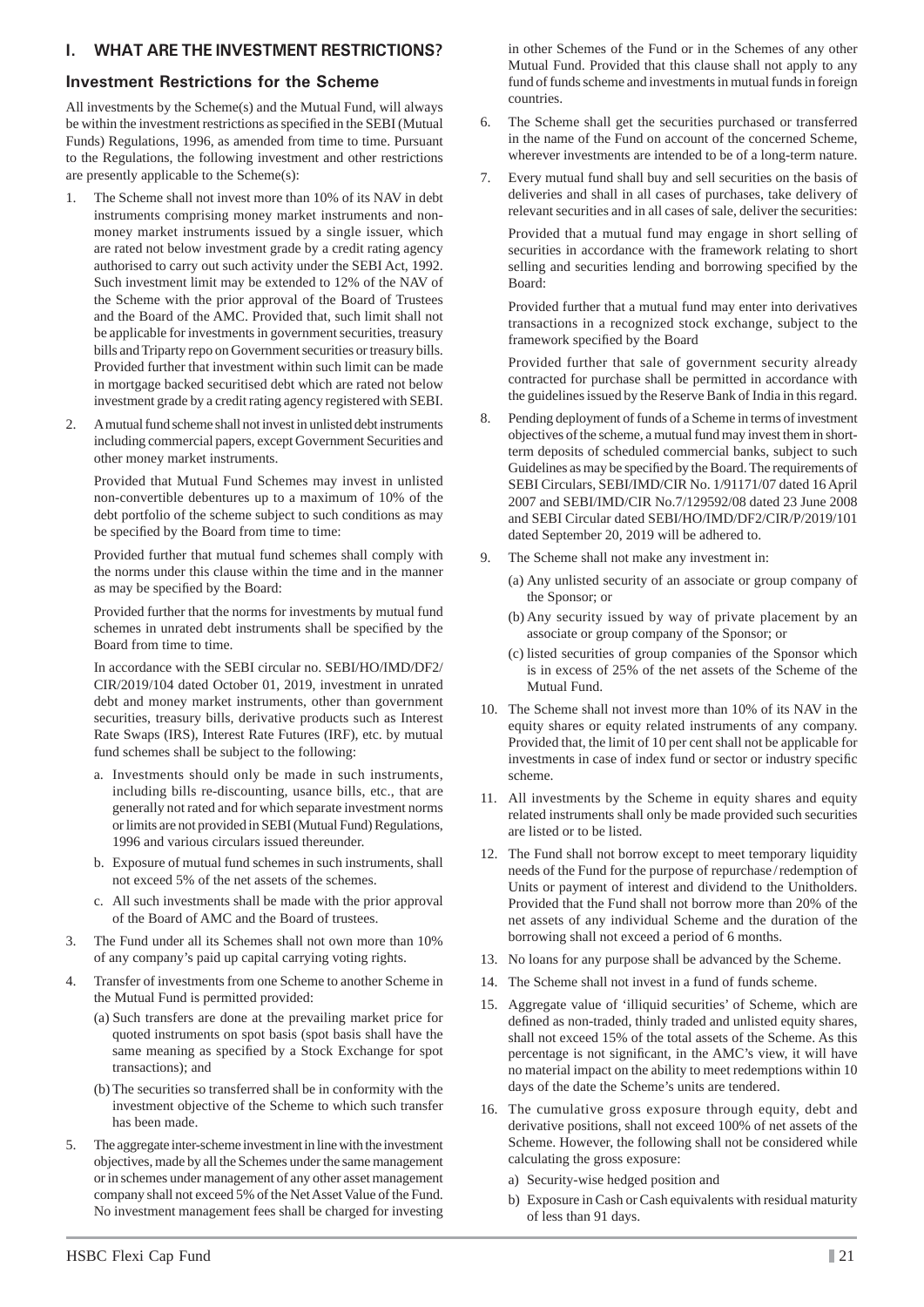- 17. The investment of scheme in the following instruments shall not exceed 10% of the debt portfolio of the scheme and the group exposure in such instruments shall not exceed 5% of the debt portfolio of the scheme:
	- a. Unsupported rating of debt instruments (i.e. without factoringin credit enhancements) is below investment grade and
	- b. Supported rating of debt instruments (i.e. after factoring-in credit enhancement) is above investment grade.

 For the purpose of this provision, 'Group' shall have the same meaning as defined in paragraph  $B(3)(b)$  of SEBI Circular No. SEBI/HO/IMD/DF2/CIR/P/2016/35 dated February 15, 2016.

 The Scheme shall not invest in debt securities having structured obligations (SO rating) and/ or credit enhancements (CE rating). However, debt securities with government guarantee shall be excluded from such restriction.

18. The Scheme will comply with any other regulations applicable to the investments of mutual funds from time to time.

AMC shall comply with various investment restrictions and guidelines issued by SEBI from time

The Trustees may alter the above restrictions from time to time to the extent that changes in the Regulations may allow and as deemed fit in the general interest of the Unitholders.

It is the responsibility of the AMC to ensure that the investments are made as per the internal / Regulatory guidelines, Scheme investment objectives and in the best interest of the Unitholders of the Scheme. The Fund may follow internal guidelines as approved by the Board of the AMC and the Trustees from time to time. Internal guidelines shall be subject to change and may be amended from time to time in the best interest of the Unitholders. The amendments will be approved by the Board of the AMC and the Trustees of the Mutual Fund.

## **J. HOW HAS THE SCHEME PERFORMED?**

### **Scheme performance as on March 31, 2022**

| <b>Period</b>               | <b>Scheme Returns</b><br>$\frac{6}{6}$ |                       |                  | <b>Benchmark</b><br>Returns $(\% )$ |       |               |
|-----------------------------|----------------------------------------|-----------------------|------------------|-------------------------------------|-------|---------------|
| Last 1 year                 |                                        |                       | 22.35            |                                     | 22.29 |               |
| Last 3 years                |                                        |                       | 13.54            |                                     | 16.75 |               |
| Last 5 years                |                                        |                       | 11.11            |                                     | 14.55 |               |
| Since Inception             |                                        |                       | 15.26            |                                     | 15.16 |               |
|                             | Date of Inception<br>24 February, 2004 |                       |                  |                                     |       |               |
|                             | Growth                                 | HSBC Flexi Cap Fund - |                  |                                     |       | NIFTY 500 TRI |
| $40% -$<br>$20% -$<br>$0\%$ | 10.67 13.51                            | $5.35 - 12.10$        |                  | 28.57 32.37                         |       | 22.35 22.29   |
| $-20%$<br>$-40%$            |                                        |                       | $-29.56 - 26.62$ |                                     |       |               |
|                             | 2017-18                                | 2018-19               | 2019-20          | 2020-21                             |       | 2021-22       |

#### **Past performance may or may not be sustained in the future. Performance of the benchmark is calculated as per the Total Return Index (TRI).**

Returns are of growth option. The returns for the respective periods are provided as on Last business day of March 2022. Returns above 1 year are Compounded Annualized. Standard benchmark is prescribed by SEBI and is used for comparison purposes. Different plans shall have a different expense structure. The performance details provided herein are of other than Direct plan.

As TRI data is not available since Inception of the scheme, benchmark performance is calculated using composite CAGR of NIFTY 500 PRI values from date 24-Feb-2004 to date 29-Jun-2007 and TRI values since date 29-Jun-2007.



## **K. SCHEME PORTFOLIO HOLDINGS**

The top 10 holdings by issuer and fund allocation towards various sectors is provided below (as on March 31, 2022).

### **Top 10 Holdings by Issuer**

| <b>HSBC Flexi Cap Fund</b> |                          |                           |  |
|----------------------------|--------------------------|---------------------------|--|
|                            | S. No.   Issuer          | % to Net<br><b>Assets</b> |  |
| 1                          | <b>ICICI Bank Ltd.</b>   | 8.51%                     |  |
| 2                          | HDFC Bank Ltd.           | 7.94%                     |  |
| 3                          | Infosys Ltd.             | 7.49%                     |  |
| 4                          | Axis Bank Ltd.           | 5.14%                     |  |
| 5                          | State Bank of India      | 4.97%                     |  |
| 6                          | Bajaj Finance Ltd.       | 4.45%                     |  |
| 7                          | Larsen & Toubro Ltd.     | 4.34%                     |  |
| 8                          | Reliance Industries Ltd. | 3.88%                     |  |
| 9                          | Tata Motors Ltd.         | 3.19%                     |  |
| 10                         | Tech Mahindra Ltd.       | 3.13%                     |  |

#### **Fund Allocation towards various Sectors**

| <b>HSBC Flexi Cap Fund</b> |                                    |                           |  |  |
|----------------------------|------------------------------------|---------------------------|--|--|
| S. No.                     | <b>Sector</b>                      | % to Net<br><b>Assets</b> |  |  |
| 1                          | <b>Financial Services</b>          | 32.85%                    |  |  |
| $\mathfrak{D}$             | <b>IT</b>                          | 16.84%                    |  |  |
| 3                          | Construction                       | 7.33%                     |  |  |
| $\overline{4}$             | Automobile                         | 6.48%                     |  |  |
| 5                          | Consumer Goods                     | 5.49%                     |  |  |
| 6                          | Pharma                             | 4.94%                     |  |  |
| 7                          | Chemicals                          | 3.94%                     |  |  |
| 8                          | Oil & Gas                          | 3.88%                     |  |  |
| 9                          | <b>Industrial Manufacturing</b>    | 3.40%                     |  |  |
| 10                         | Cement & Cement Products           | 3.29%                     |  |  |
| 11                         | Metals                             | 2.50%                     |  |  |
| 12                         | <b>Textiles</b>                    | 2.11%                     |  |  |
| 13                         | Healthcare Services                | 1.48%                     |  |  |
| 14                         | Media, Entertainment & Publication | 1.42%                     |  |  |
| 15                         | <b>Consumer Services</b>           | 1.13%                     |  |  |
| 16                         | Fertilisers & Pesticides           | 1.11%                     |  |  |
| 17                         | Cash and Cash Equivalents          | 1.08%                     |  |  |
| 18                         | Services                           | 0.73%                     |  |  |
|                            | <b>Grand Total</b>                 | 100.00%                   |  |  |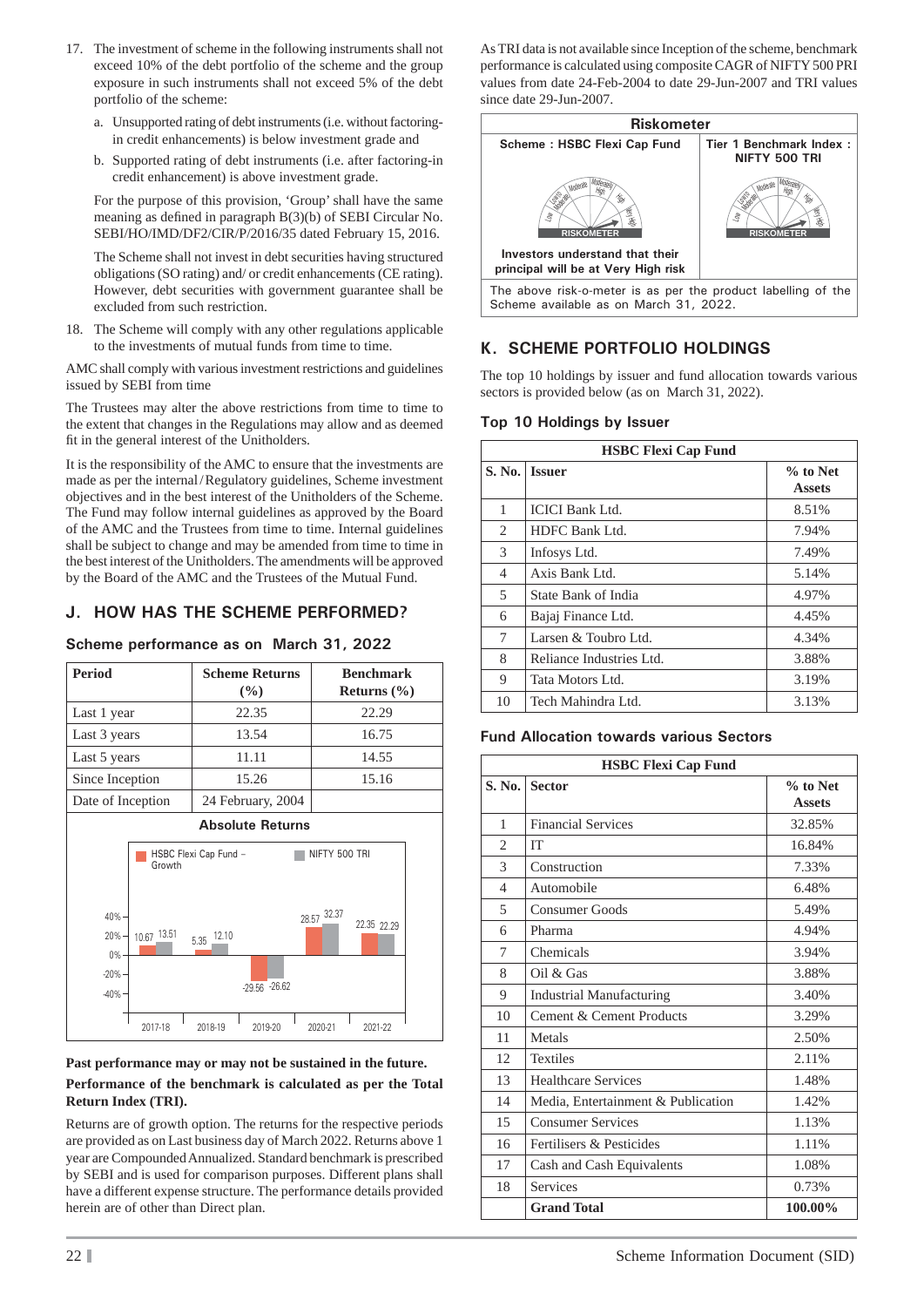**Note:** Cash and Cash Equivalents includes Overnight Investments (TREPS /Reverse Repo)

Kindly refer the Fund's website, www.assetmanagement.hsbc.co.in for monthly portfolio disclosures.

## **L. PORTFOLIO TURNOVER**

Portfolio turnover is defined as lesser of purchases and sales as a percentage of the average corpus of the Scheme(s) during a specified period of time. The Scheme(s) being open-ended in nature, it is expected that there would be a number of subscriptions and redemptions on a daily basis.

The Portfolio Turnover Ratio as on March 31, 2022 is as below.

| <b>Fund Name</b>           | <b>Portfolio Turnover</b> |  |
|----------------------------|---------------------------|--|
| <b>HSBC Flexi Cap Fund</b> | 0.51                      |  |

## **M. INVESTMENT BY DIRECTORS, FUND MANAGER'S AND KEY PERSONNEL OF THE AMC IN SCHEMES OF HSBC MUTUAL FUND**

| <b>Scheme Name</b>     | <b>AuM</b> in INR      |                        |                                                |  |
|------------------------|------------------------|------------------------|------------------------------------------------|--|
|                        | AMC<br><b>Director</b> | Fund<br><b>Manager</b> | <b>Other Key</b><br><b>Personnel of</b><br>AMC |  |
| HSBC Flexi Cap<br>Fund | 4,812,194.92           | 25,671,706.53          | 6,540,187.18                                   |  |

**Note:** The above investments are based on holdings as of March 31, 2022 and sourced from the Fund's Registrars records, on the basis of PAN of the above persons. The investments have been aggregated at a scheme level, irrespective of the date of investment into the scheme. The CEO of the AMC being a Director has been included under AMC Directors and not under Key Personnel.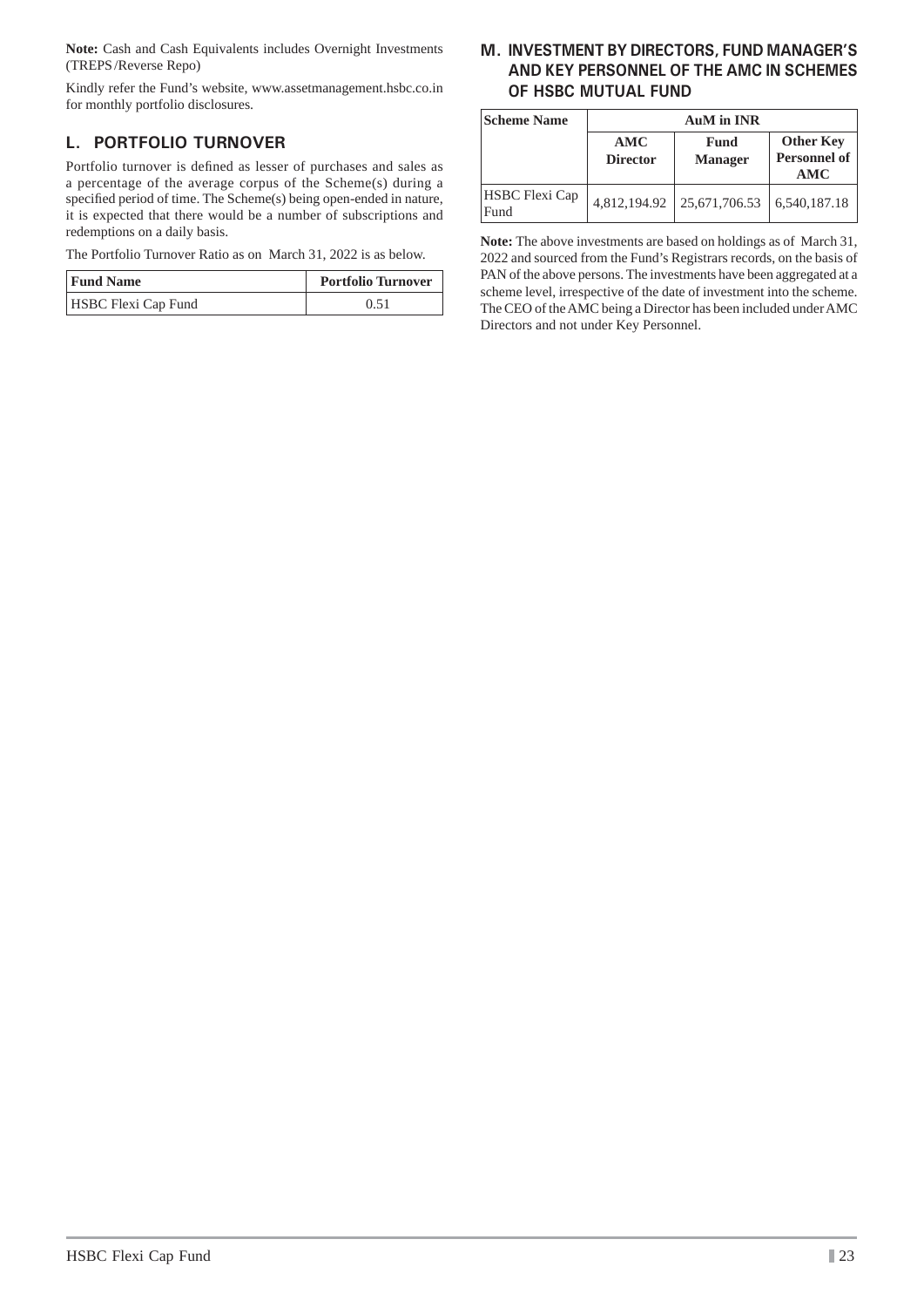# SECTION III - UNITS AND OFFER

*This section provides the details you need to know for investing in the Scheme.*

**New Fund Offer, New Fund Offer Period, New Fund Offer Price, Extension / Pre-poning of the New Fund Offer Period, Minimum Amount for Application in the NFO, Minimum Target Amount, Maximum Amount to be raised, Allotment & Refund and Special Products / facilities available during the NFO**

These sections are not applicable as there is Continuous offer of Units of the Scheme at NAV based prices.

## **A. ONGOING OFFER DETAILS**

### **1. Plans / Options / Sub-options offered under the Scheme**

The following table details the Plans / Options / Sub-options available in the Scheme and its dividend frequencies:

| Name of<br>Scheme and<br>Plans, if any<br><i>(including)</i><br><b>Direct Plan</b> ) | <b>Options</b>                                                       | <b>Sub-Options</b>                                      | <b>Frequency</b><br>of dividend<br>declaration | <b>Record</b><br><b>Date</b>                            |
|--------------------------------------------------------------------------------------|----------------------------------------------------------------------|---------------------------------------------------------|------------------------------------------------|---------------------------------------------------------|
| <b>HSBC</b> Flexi                                                                    | Growth                                                               |                                                         |                                                |                                                         |
| Cap Fund                                                                             | Income<br>Distribution<br>cum Capital<br>Withdrawal<br>option (IDCW) | Payout of<br><b>IDCW</b> and<br>Reinvestment<br>of IDCW | From time<br>to time                           | As may be<br>decided<br>by the<br>Trustees <sup>^</sup> |

^ If such day is a holiday, then the record date shall be the immediately succeeding Business Day.

### **\*Direct Plan**

Vide SEBI Circular dated September 13, 2012, the AMC has with effect from January 1, 2013 introduced a separate plan viz. 'Direct Plan' for investors who purchase/subscribe units in a scheme directly with the Fund. Purchase/subscription applications routed through distributor will not be eligible for investment under Direct Plan. Direct Plan is available in all Schemes/Plans of the Fund. All Plans and Options thereunder (including Direct Plan) will have a common portfolio.

All characteristics of the Schemes viz. investment objective, asset allocation pattern, investment strategy, risk factors, facilities offered and terms and conditions including load structure will be same for Direct Plan except that:

- (a) Switch of investments from existing Plans, where the transaction has been received with Distributor Code, (whether the investments were made before or after January 1, 2013) to Direct Plan shall be subject to applicable exit load, if any.
- (b) No exit load shall be levied:
	- i. in case of switches from Direct Plan to existing Plan.
	- ii. in case of switches from existing Plan, where the transactions were made without Distributor Code, (whether the investments were made before or after January 1, 2013) to Direct Plan.

Direct Plan shall have a lower expense ratio compared to the existing Plan and no commission for distribution of units will be paid / charged under Direct Plan.

All categories of investors (whether existing or new Unit holders) are eligible to subscribe under Direct Plan. Investments under Direct Plan can be made through various modes offered by the Fund for investing directly with the Fund {including Stock Exchange platform(s)}.

Investors wishing to transfer their accumulated balance held under any existing Plan of the Schemes (through lumpsum / systematic investments made with or without distributor code) to Direct Plan will have to switch/redeem their investments (subject to applicable

exit load, if any) and apply under the Direct Plan. Investors who have invested through distributor code and have opted for Reinvestment of IDCW facility under the existing plan may note that the dividend will continue to be reinvested in the existing plan only.

Investors should indicate the Scheme / Plan and / or Option etc., wherever applicable, for which the subscription is made by indicating the choice in the appropriate box provided for this purpose in the Application Form. In case of valid applications received, without indicating/incorrectly indicating the Scheme / Plan and / or Option etc. the following defaults will be flagged off :

| Indication not made/incorrectly<br>made                                      | <b>Default</b>                                                                                                                              |
|------------------------------------------------------------------------------|---------------------------------------------------------------------------------------------------------------------------------------------|
| Scheme/Plan Name                                                             | As indicated on the<br>application form/transaction<br>slip (The applicable NAV<br>shall be as per the funds<br>available for utilization). |
| Income Distribution cum Capital<br>Withdrawal option (IDCW)/Growth<br>Option | Growth Option                                                                                                                               |
| Payout of IDCW/Reinvestment of<br><b>IDCW</b>                                | Reinvestment of IDCW                                                                                                                        |
| Mode of holding (in cases where<br>there are more than one applicant)        | Joint                                                                                                                                       |
| Direct Plan opted (with/without)<br>distributor code on the application)     | Units will be allotted in<br>"Direct Plan"                                                                                                  |
| Broker code is mentioned as<br>"DIRECT"/incorrect/left blank                 | Units will be created under<br>"Direct Plan" with broker<br>code "Direct"                                                                   |
| <b>Status of First Applicant</b><br>(Individual, HUF, Company etc.)          | Others #                                                                                                                                    |
| * Demat account details                                                      | Units will be held in<br>physical mode                                                                                                      |

- Applicants, who wish to opt for Demat mode (including a transferee), will be required to have a beneficiary account with a DP of NSDL/CDSL and will be required to indicate in the application the DP's name, DP ID Number and its beneficiary account number with DP. In the absence of the information (including incomplete/incorrect information) in respect of DP ID / BO ID, the application will be processed with statement option as 'physical' only.
- # Tax rates (including the tax on dividend distribution) wherever applied on 'Others' by the Mutual Fund shall be the same as applicable to a Resident Indian Company.

**With regard to Broker Code, default Plan as per the following table will apply to investors.**

| <b>Broker Code mentioned</b><br>by the investor | Plan mentioned by<br>the investor | Default Plan to be<br>captured by the AMC |
|-------------------------------------------------|-----------------------------------|-------------------------------------------|
| Not mentioned                                   | Not mentioned                     | Direct Plan                               |
| Not mentioned                                   | Direct                            | Direct Plan                               |
| Not mentioned                                   | Regular                           | Direct Plan                               |
| Mentioned                                       | Direct                            | Direct Plan                               |
| <b>Direct</b>                                   | Not Mentioned                     | Direct Plan                               |
| Direct                                          | Regular                           | Direct Plan                               |
| Mentioned                                       | Regular                           | Regular Plan                              |
| Mentioned                                       | Not Mentioned                     | Regular Plan                              |

In cases of wrong / invalid / incomplete ARN codes mentioned on the application form, the application shall be processed under Regular Plan. The AMC shall contact and obtain the correct ARN code within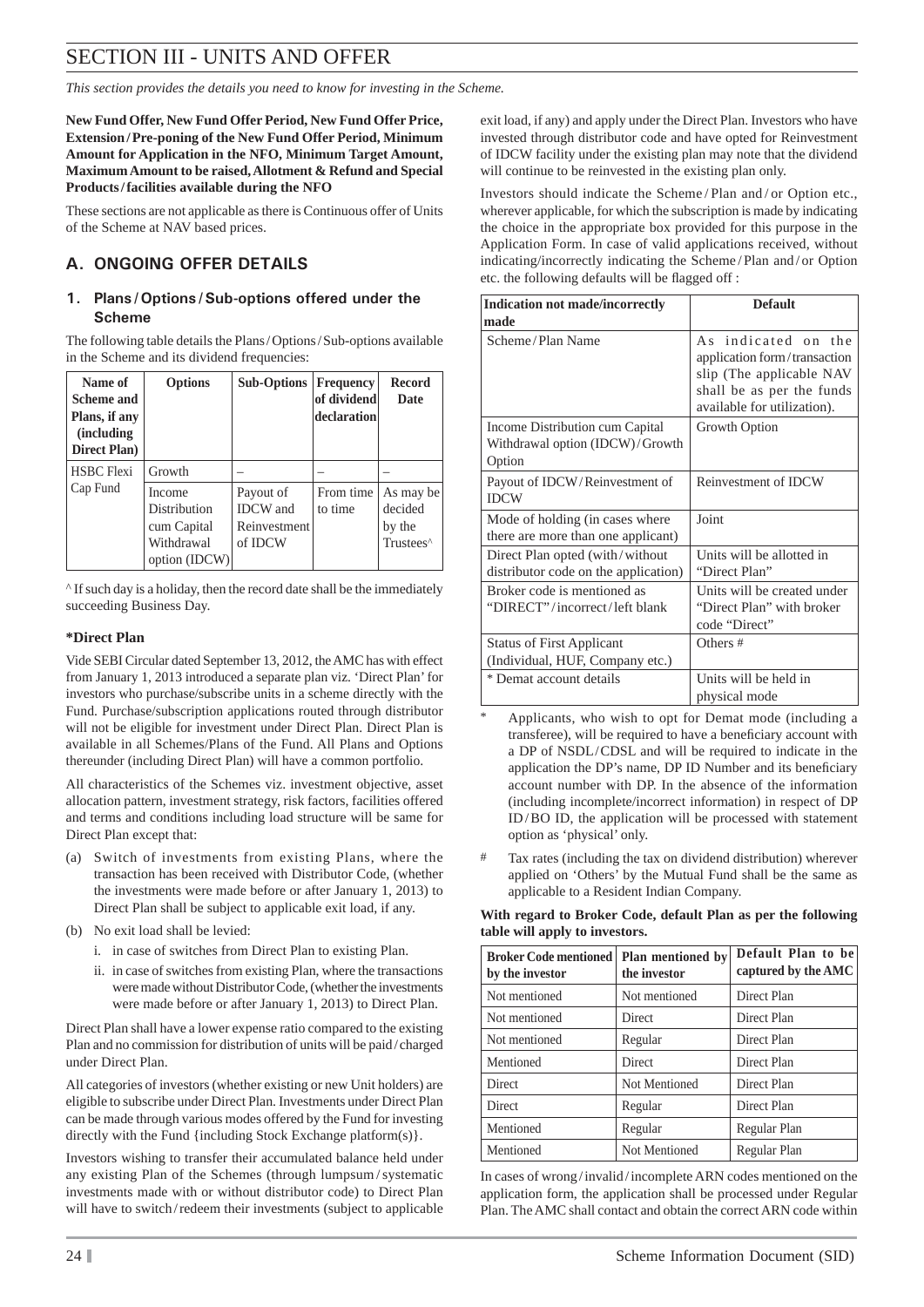30 calendar days of the receipt of the application form from the investor / distributor. In case, the correct code is not received within 30 calendar days, the AMC shall reprocess the transaction under Direct Plan from the date of application without any exit load.

### **Treatment of Financial Transactions Received Through Suspended Distributors:**

- 1. All Purchase / Switch requests (including under fresh registrations of Systematic Investment Plan ("SIP") / Systematic Transfer Plan ("STP") or under SIPs/STPs registered prior to the suspension period) received during the suspension period shall be processed under "Direct Plan" and continue to be processed under "Direct Plan" perpetually unless, after suspension of ARN is revoked, investor makes a written request to process the future instalments/investments under "Regular Plan". HSBC Asset Management (India) Private Limited ('AMC') shall also suitably inform the concerned unitholders about the suspension of the distributor from doing mutual fund distribution business.
- 2. Any Purchase / Switch or SIP / STP transaction requests received through the stock exchange platform, from any distributor whose ARN has been suspended, shall be rejected.
- 3. Additionally, where the ARN of a distributor has been terminated permanently, the AMC shall advise the concerned unitholder(s), who may at their option, either continue their existing investments under Regular Plan under any valid ARN holder of their choice or switch their existing investments from "Regular Plan" to "Direct Plan" subject to tax implications and exit load, if any.

### **2. Dividend Distribution Policy**

The Trustees propose to follow the below dividend distribution policy:

Investors may please note that amounts distributed under Income Distributable cum capital withdrawal options and sub-options, can be made out of investors capital (Equalization Reserve), which is a part of sale price that represents realized gains.

Declaration of dividend is subject to the availability of distributable surplus. Such dividends if declared, will be paid under normal circumstances, only to those Unitholders who have opted for Income Distribution cum capital withdrawal option (IDCW) with specified sub-options. Further, no entry/exit load shall be charged for units allotted under Reinvestment of IDCW option.

However, it must be distinctly understood that the actual declaration of dividends under the Scheme and the frequency thereof will, inter-alia, depend upon the distributable surplus of the Scheme, as computed in accordance with SEBI Regulations. The Trustees reserve the right of dividend declaration and to change the frequency, date of declaration and the decision of the Trustees in this regard shall be final. There is no assurance or guarantee to Unit holders as to the rate of dividend distribution nor that dividend will be regularly paid.

The dividend that may be paid out of the net surplus of the Scheme will be paid only to those Unit holders whose names appear in the register of Unit holders on the notified record date. In case of Units held in dematerialized mode, the Depositories (NSDL/CDSL) will give the list of demat account holders and the number of units held by them in demat form on the Record Date to the Registrars and Transfer Agent of the Mutual Fund. The dividend will be at such rate as may be decided by the AMC in consultation with the Trustees.

Investors may please note that amounts distributed under Income Distributable cum capital withdrawal options and sub-options, can be made out of investors capital (Equalization Reserve), which is a part of sale price that represents realized gains.

Under the Growth Option, income earned on the Scheme's corpus will remain invested in the Scheme and will be reflected in the Net Asset Value (NAV). Unit holders who opt for this Option will not receive any dividend in normal circumstances. Under the Income Distribution cum capital withdrawal option, it is proposed to distribute dividends at regular intervals, subject to availability of distributable profits,

as computed in accordance with SEBI Regulations. Investors in the Scheme have the choice of opting for either payout or reinvestment of dividend, as stated above. Subsequent to the declaration of dividend, NAV of the Income Distribution cum capital withdrawal Option and Growth Option will be different.

#### **Dividend Distribution Procedure**

In accordance with SEBI Circular no. SEBI/IMD/Cir No. 1/64057/06 dated April 4, 2006, the procedure for Dividend Distribution would be as under:

- i) Quantum of dividend in rupee terms) and the record date will be fixed by the Trustee in their meeting. Dividend so decided shall be paid, subject to availability of distributable surplus.
- ii) Within one calendar day of decision by the Trustee, the AMC shall issue notice to the public communicating the decision about the dividend including the record date, in one English daily newspaper having nationwide circulation as well as in a newspaper published in the language of the region where the head office of the Mutual Fund is situated.
- iii) Record date shall be the date which will be considered for the purpose of determining the eligibility of investors whose names appear on the register of Unit holders for receiving dividends. (Please refer the Income Distribution cum capital withdrawal Option(s) under each of the Schemes). The Record Date will be 5 calendar days from the issue of notice.
- iv) The notice will, in font size 10, bold, categorically state that pursuant to payment of dividend, the NAV of the Scheme would fall to the extent of payout and statutory levy (if applicable).
- v) The NAV will be adjusted to the extent of dividend distribution and statutory levy, if any, at the close of business hours on record date.
- vi) Before the issue of such notice, no communication indicating the probable date of dividend declaration in any whatsoever, will be issued by Mutual Fund.

The dividend proceeds may be paid by way of dividend warrants/ direct credit/Electronic Funds Transfer (EFT)/Electronic Clearing Service (ECS) Credit / National Electronic Funds Transfer (NEFT) /Real Time Gross Settlement (RTGS) / Wired Transfer / National Electronic Clearing Service (NECS) / any other manner through the investor's bank account specified in the Registrar's records. The AMC, at its discretion at a later date, may choose to alter or add other modes of payment. The AMC shall also appropriately intimate the Unit holders about the dividend announcements within 15 days from the record date.

AMC may also use instruments or payment channels such as RTGS, NEFT, IMPS, direct credit, etc. or any other mode allowed by Reserve Bank of India from time to time, for payments including refunds to unitholders in addition to the cheque, demand draft or dividend warrants.

Further, AMC may also use modes of despatch such as speed post, courier etc. for payments including refunds to unitholders in addition to the registered post with acknowledgement due.

#### **3. Who can invest?**

This is an indicative list and you are requested to consult your financial advisor to ascertain whether the Scheme is suitable to your risk profile.

The following persons are eligible and may apply for subscription to the Units of the Scheme (subject, wherever relevant, to purchase of units of mutual funds being permitted and duly authorised under their respective constitutions, charter documents, corporate / other authorisations and relevant statutory provisions etc):

- 1. Adult individuals resident in India, either singly or jointly.
- 2. Karta of Hindu Undivided Family (HUF)
- 3. Minor through parent / lawful guardian.
- 4. Companies, bodies corporate, public sector undertakings,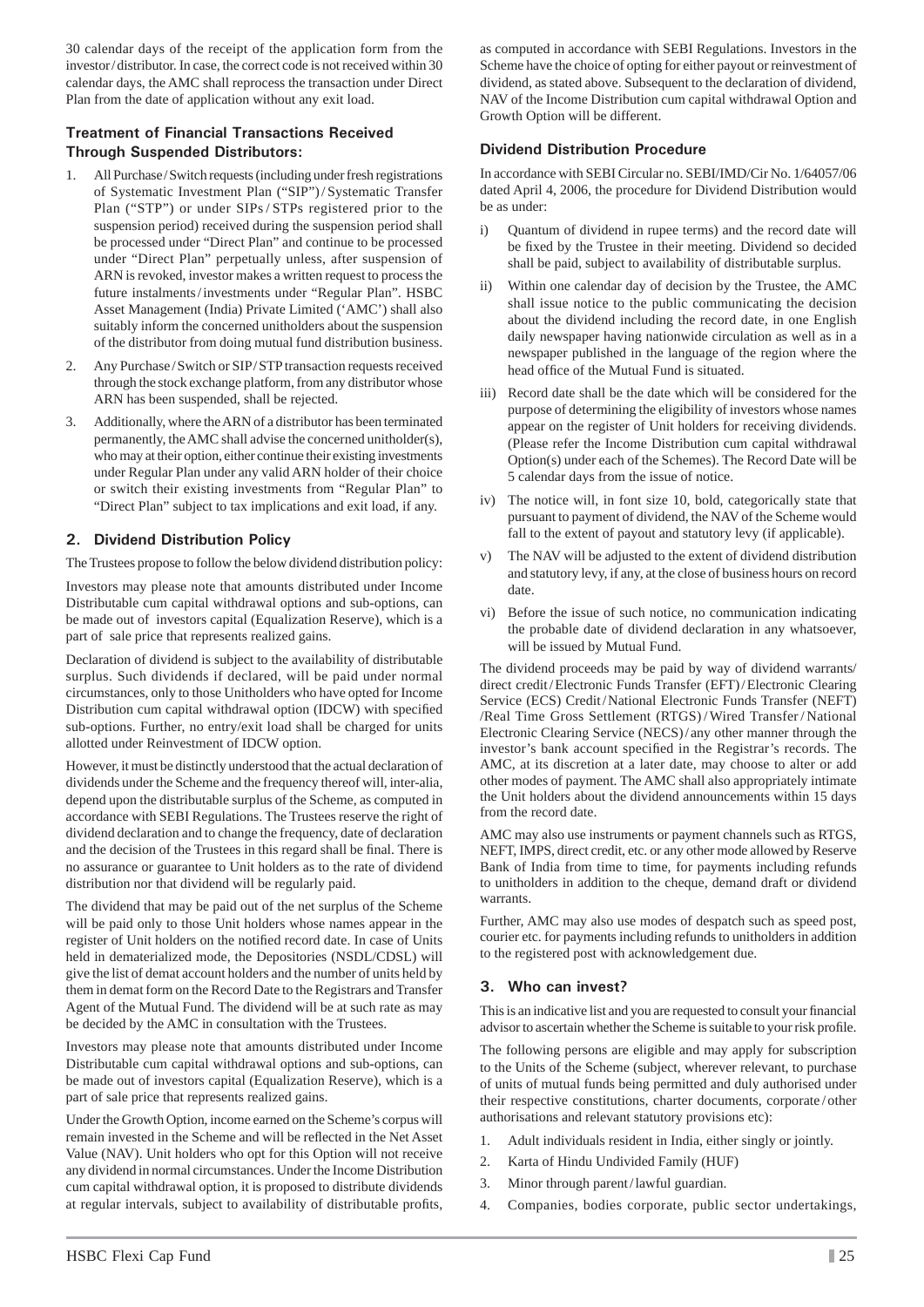association of persons, bodies of individuals, societies registered under the Societies Registration Act, 1860, mutual fund schemes (so long as the purchase of units is permitted under the respective constitutions)

- 5. Religious and Charitable Trusts, Wakfs or endowments of private trusts (subject to receipt of necessary approvals as required) and Private Trusts authorised to invest in mutual fund schemes under their trust deeds
- 6. Partnership Firms
- 7. Banks (including Co-operative Banks and Regional Rural Banks) & Financial Institutions
- 8. Non-resident Indians (NRIs) / Persons of Indian Origin on full repatriation basis (subject to RBI approval, if required) or on non-repatriation basis
- 9. Foreign Portfolio investors (FPI) registered with SEBI on full repatriation basis (subject to RBI approval, if required)
- 10. Army, Air Force, Navy and other para-military funds and eligible institutions
- 11. Scientific and Industrial Research Organisations
- 12. Provident/Pension/Gratuity and such other Funds as and when permitted to invest
- 13. International Multilateral Agencies approved by the Government of India / RBI
- 14. Other Schemes of the Fund subject to the conditions and limits prescribed in SEBI Regulations
- 15. Trustees, AMC or Sponsor or their associates (if eligible and permitted under prevailing laws), may subscribe to the Units under the Scheme.
- 16. Foreign investors (termed as Qualified Foreign Investors) who meet KYC requirement as per PMLA (Prevention of Money Laundering Act, 2002) and FATF (Financial Action Task Force) standards. Acceptance of subscriptions from Foreign investors will be subject to compliance with provisions under SEBI circular no. CIR/IMD/DF/14/2011 dated August 9, 2011 and any other applicable guidelines.

## **Who cannot invest?**

The following persons/entities cannot invest in the scheme:

- 1. United States Person as defined under the Laws of the United States of America, including, without limitation, the rules and regulations promulgated by the U.S. Securities and Exchange Commission and the U.S. Commodity Futures Trading Commission; or is a person who has elected to be treated as a US tax resident for US federal income tax purposes
- 2. Persons residing in Canada;
- 3. Persons residing in any Financial Action Task Force (FATF) declared non-compliant country or territory.
- 4. Overseas Corporate Bodies (OCBs), being firms and societies which are held directly / indirectly to the extent of at least 60% by NRIs and / or overseas trusts in which at least 60% of the beneficial interest is similarly held irrevocably by such persons.
- 5. a. Persons who are, subject to sanctions or residing in or have any of their addresses in countries which are subject to sanctions.
	- b. Persons who are in breach of the laws and regulations relating to KYC, money laundering, terrorist financing or any other Financial Crimes.

#### **Note:**

i) Investors are requested to note that if subsequent to the account opening, an investors' status changes or is found to be of any category mentioned under 'Who cannot invest?' as above, the AMC reserves the right to redeem such investor's investments.

- ii) Non Resident Indian investors and Foreign Nationals must provide their complete overseas address, including the Country of residence, in the application form, to avoid rejection of the application.
- iii) The Trustee and / or AMC shall be entitled to reject any application from investors and/or carry out forceful redemption of Units when it is discovered that the investor is subject to sanctions or any other financial crimes, directly or indirectly.
- iv) The AMC and its Group companies (in India and outside India) are required to and may take any action to meet their Compliance Obligations relating to or in connection with the detection, investigation and prevention of Financial Crime and act in accordance with the laws, regulations and requests of public and regulatory authorities operating in various jurisdictions which relate to Financial Crime. The AMC may take, and may instruct (or be instructed by) any of its group companies to take, any action which it or such other member, in its sole and absolute discretion, considers appropriate to take in accordance with all such laws, regulations and requests. Such action may include but is not limited to (a) combining investor information with other related information in the possession of HSBC Group, (b) making further enquiries as to the status of a person or entity, whether they are subject to a sanctions regime, or confirming your identity and status and/or  $(c)$  share information on a confidential basis with such Group offices whether located in India or overseas in relation to prevention of Financial Crime.
- In case an investor who is a foreign national and resident in India, ceases to be resident in India, such investor will be required to redeem his/her investments prior to change in the resident status. The AMC reserves the right to redeem investments of such investors if their resident status is found to have changed to a country other than India. The redemption proceeds will be credited in Indian rupees only. Further, the AMC, its associates or service providers reserve the right to seek additional documents, implement controls and / or impose restrictions with respect to acceptance of investments from foreign nationals resident in India including the right to reject applications or subsequently redeem investments which are not in line with the controls deemed necessary by the AMC.

For the purpose of this clause:

"Compliance Obligations" means obligations of the AMC to comply with: (a) laws or international guidance and internal policies or procedures, (b) any demand or request from authorities or reporting, disclosure or other obligations under laws, and (c) laws requiring us to verify the identity of our customers.

"Financial Crime" includes money laundering, terrorist financing, bribery, corruption, tax evasion, fraud, evasion of economic or trade sanctions, and/or any acts or attempts to circumvent or violate any laws relating to these matters."

Investors are requested to note that information will be obtained from CVL / SEBI appointed KRA (KYC Registration Agency) database and information in the AMC records will be overwritten. In the event of any discrepancy in the application on account of address or residence status, the application will be rejected and the money will be refunded upon confirmation from CVL/KRA database.

The Fund reserves the right to include or exclude new / existing categories of investors to invest in the Scheme from time to time, subject to SEBI Regulations and other prevailing statutory regulations, if any. Subject to the SEBI (MF) Regulations, any application for Units may be accepted or rejected in the sole and absolute discretion of the Trustee. The Trustee may inter-alia reject any application for the purchase of Units if the application is invalid or incomplete or if the Trustee for any other reason does not believe that it would be in the best interest of the Scheme or its Unit holders to accept such an application.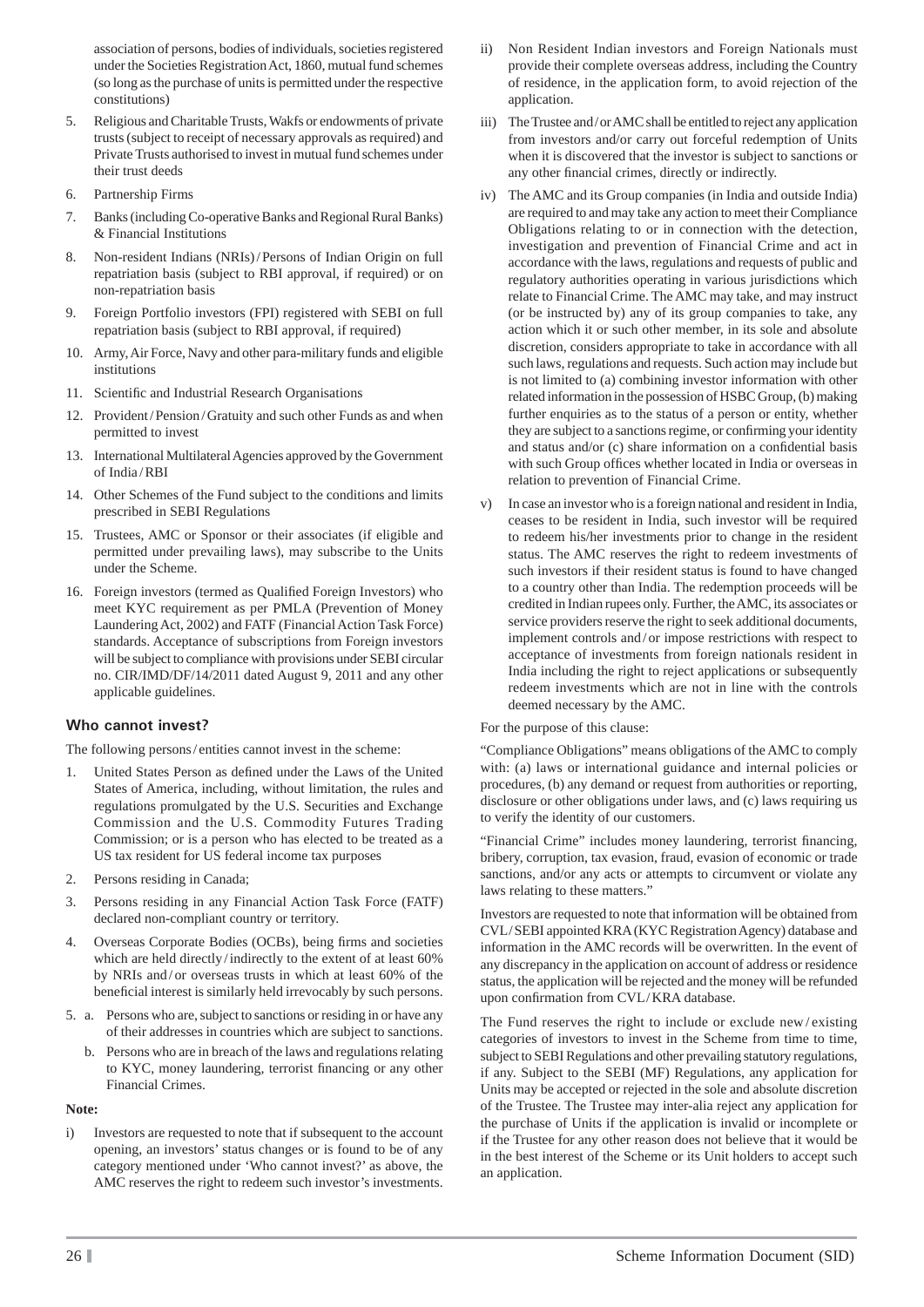#### **Process for Investments made in the name of a Minor through a Guardian**

- Payment for investment by means of Cheque, Demand Draft or any other mode shall be accepted from the bank account of the minor or from a joint account of the minor with the guardian only, else the transaction is liable to get rejected.
- Existing unit holders are requested to review the Bank Account registered in the folio and ensure that the registered Bank Mandate is in favour of minor or joint with registered guardian in folio. If the registered Bank Account is not in favour of minor or not joint with registered guardian, unit holders will be required to submit the change of bank mandate, where minor is also a bank account holder (either single or joint with registered guardian), before initiation any redemption transaction in the folio, else the transaction is liable to get rejected.

Unit holders are required to submit the supporting document for old bank account as well as new bank account while submitting the request for change of bank mandate.

### **4. Where can you submit the filled up applications**

Computer Age Management Services Ltd. (CAMS) having its processing unit at 'C' Block, 2nd Floor, Hanudev Info Park Pvt. Ltd., SF No. 558/2, Udayampalayam Road, Nava India, Coimbatore – 641028 has been appointed as Registrar for the Scheme. The applications filled up and duly signed by the applicants should be submitted at the office of the Collection Centres/ISCs/Official Points of Acceptance, Details of official points of acceptance of transactions are provided on inside back cover page.

Additionally, all the authorized Point of Service (POS) of MFUI shall be eligible to be considered as 'official points of acceptance' for all financial and non-financial transactions in the schemes of HSBC Mutual Fund physically. The list of POS of MFUI is published on the website of MFUI at www.mfuindia.com. Further, Investors can execute financial and non-financial transactions pertaining to Schemes of the Fund electronically on the MF Central portal i.e. https://www.mfcentral.com/ as and when such facility is made available by MF Central.

## **Bank Account Numbers**

In order to protect the interest of investors from fraudulent encashment of cheques, cheques specify the name of the Unitholder and the bank name and account number where payments are to be credited. As per the directive issued by SEBI vide its letters IIMARP/MF/ CIR/07/826/98 dated April 15, 1998, and IMD/CIR/No. 6/4213/04 dated March 1, 2004, it is mandatory for applicants to mention their bank details in their applications for purchase or redemption of units.

It is important for applicants to mention their bank name, bank account number, branch address, account type in their applications for subscription or repurchase of Units. **Applications without this information shall be rejected.**

It may be noted that in case of those Unitholders who hold Units in demat form, the bank mandate available with respective DP will be treated as the valid bank mandate for the purpose of payout at the time of any corporate action.

## **5. How to apply?**

Please refer to the Statement of Additional Information (SAI) and instructions under the Key Information Memorandum cum Application form of the scheme.

For Investors, who wish to opt for holding Units in demat mode, the applicants under the scheme (including a transferee) will be required to have a beneficiary account with a DP of NSDL/CDSL and will be required to indicate in the application the DP's name, DP ID Number and its beneficiary owner account number (BOID) with DP. In the absence of the information (including incomplete / incorrect information) in respect of DP ID/BO ID, the application will be

processed with statement option as 'physical'.

Investors subscribing under Direct Plan of a Scheme are required to indicate "Direct Plan" against the Scheme name in the application form e.g. "HSBC Flexi Cap Fund - Direct Plan". Investors are also required to indicate "Direct" in the ARN column of the application form. However, in case Distributor Code is mentioned in the application form but "Direct Plan" is indicated against the Scheme name, the Distributor Code will be ignored and the application will be processed under Direct Plan.

Further, new investors who are not KYC compliant are requested to use the Common KYC Application form available on the website of the Fund and complete the KYC process including In-Person Verification (IPV), through any SEBI registered intermediary like Mutual Funds, Portfolio Managers, Depository Participants, Venture Capital Funds etc. The investor upon completing the KYC process through any SEBI registered intermediary, will not be required to undergo the KYC process again with other intermediaries including Mutual Funds. Further, IPV conducted for an investor by any SEBI registered intermediary can be relied upon by the Fund. With respect to Mutual Funds, IPV can be carried out by the AMC or by KYD (Know Your Distributor) compliant distributors who hold certifications from NISM / AMFI, while for applications received directly from investors (i.e. not through any distributor), IPV conducted by scheduled commercial banks can be relied upon.

In continuation to the above, all investors investing or switching Units should mandatorily complete the KRA KYC formalities. Those investors who had obtained MF KYC compliance through CVL (KYC registration authority till 31 December 2011) are required to submit necessary supporting(s) and update the missing information to be in compliance with the uniform KYC requirement laid down by SEBI. For investors who have not completed KYC compliance through KRA, any application received without the requisite KYC information will be rejected. However, investors who have obtained KRA KYC compliance, as well as existing investors of the Fund who have registered their KYC details with the Fund shall be required to submit the additional KYC information to the Fund, only in the event of change in their occupation or income details. Kindly use the updated application forms or the separate KYC form of the Fund, available at ISCs or on the Fund's website for updating the additional information.

**Beneficial Ownership : SEBI** circular dated January 24, 2013 on identification of Beneficial Ownership has prescribed a uniform approach to be followed for determination of beneficial owners. A 'Beneficial owner' is defined as a natural person/s who ultimately own, control or influence a client and/or persons on whose behalf a transaction is being conducted, which includes persons who exercise ultimate effective control over a legal person or arrangement. All categories of investors (except individuals, company listed on a stock exchange or majority-owned subsidiary of such company) are requested to provide details about beneficial ownership in the specified section of the Fund's application forms. The Fund reserves the right to reject applications (including switches)/restrict further investments from such investors or seek additional information if the requisite information on beneficial ownership is not duly provided. In the event of change in beneficial ownership, investors are requested to update the details with the Fund/Registrar.

## **Subscription of Units through Online platform:**

The Fund allows its investors to invest in any scheme of HSBC Mutual Fund through its website https://invest.assetmanagement.hsbc.co.in. The Fund will also allow existing investors to transact through the website of the Fund's Registrar & Transfer Agent (CAMS), i.e. www.camsonline.com. Additionally, website/mobile application of MFUI shall be eligible to be considered as 'official points of acceptance' for all financial and non-financial transactions in the schemes of HSBC Mutual Fund electronically. For further information kindly refer to the website of MFUI at "http://www.mfuindia.com" www.mfuindia.com. Further, Investors can execute financial and non-financial transactions pertaining to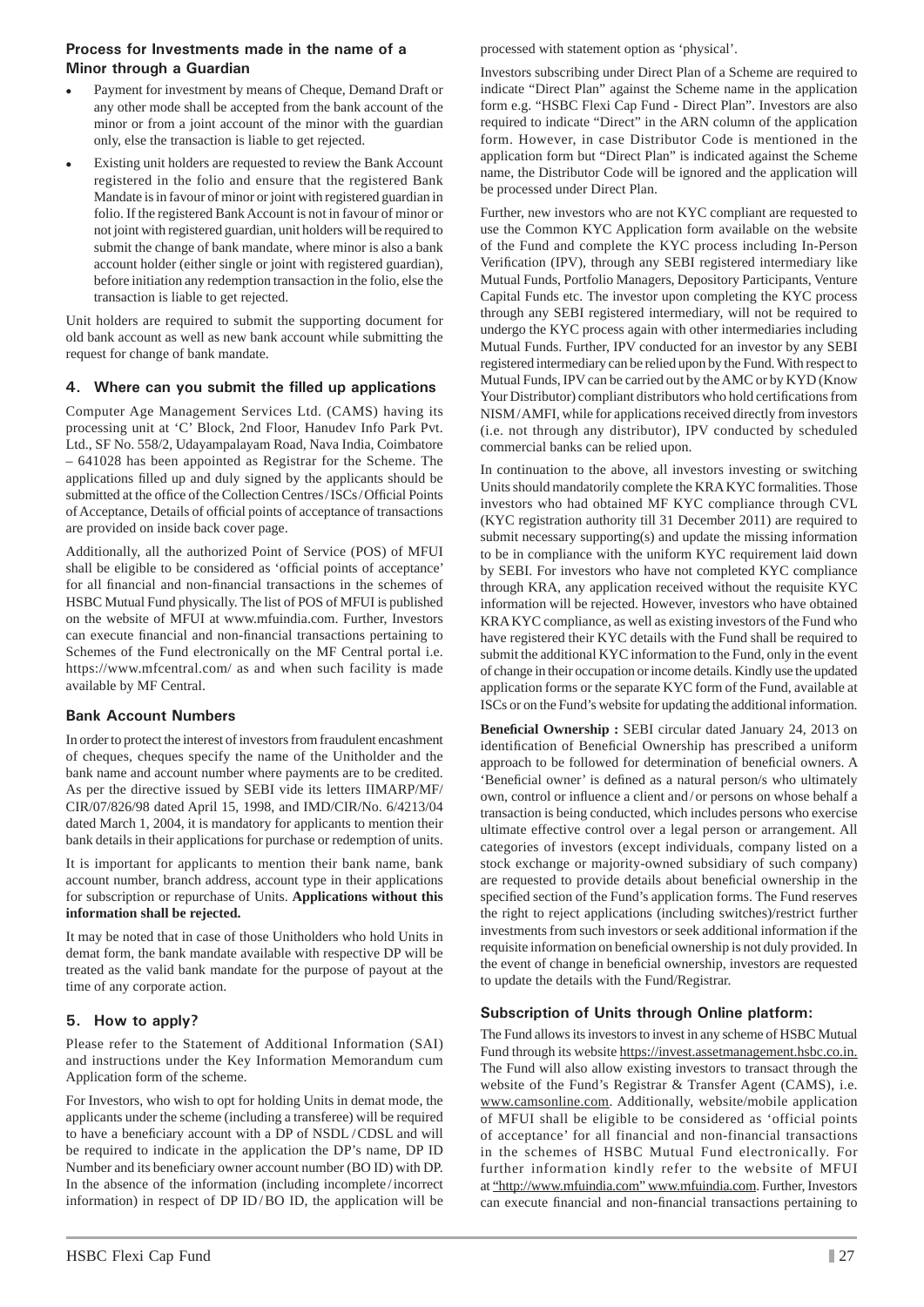Schemes of the Fund electronically on the MF Central portal i.e. "https://isolate.menlosecurity.com/1/3735928414/https:/www. mfcentral.com/" https://www.mfcentral.com/ as and when such facility is made available by MF Central. However, the Fund will not be liable for any failure to act upon electronic instructions or to provide any facility for any cause that is beyond the control of the Fund.

## **6. Listing**

Being an open ended Scheme under which sale and repurchase of Units will be made on continuous basis by the Mutual Fund, the Units of the Scheme are generally not proposed to be listed on any stock exchange. However, the AMC may at its sole discretion, list the Units under the Scheme on one or more stock exchanges at a later date, if deemed necessary.

#### **7. The policy regarding reissue of repurchased units, including the maximum extent, the manner of reissue, the entity (the scheme or the AMC) involved in the same:**

Presently the AMC does not intend to reissue the repurchased units. The Trustee reserves the right to reissue the repurchased units at a later date after issuing adequate public notices and taking approvals, if any, from SEBI.

### **8. Option to hold Units in dematerialized (Demat) form**

An option is available to investors to receive allotment of mutual fund Units in their demat account while subscribing to any scheme of the Fund. Unit holders opting to hold the Units in demat form must provide their demat account details in the specified section of the application form and should furnish Bank Account details linked with their demat account. (Kindly refer the application form for Demat available on the Fund's website, www.assetmanagement.hsbc.co.in). Units will be credited to the investor's demat account after due verification and confirmation from NSDL / CDSL of the demat account details. The bank mandate registered in the demat account will be treated as the valid bank mandate for the purpose of payout by the Fund. The option to subscribe / hold Units in demat form shall be in accordance with the guidelines / procedural requirements laid down by the Depositories (NSDL/CDSL) from time to time.

The option to hold Units in demat mode also includes allotment of Units made through SIP transactions in any scheme of the Fund, which offers the SIP facility. For SIP transactions, Units will be allotted as per 'Applicable NAV for Sale of Units' as mentioned under Section III. 'Units and Offer' and will be credited to the investor's demat account on a weekly basis upon realization of funds. The demat facility is currently not available in plans / options where the dividend distribution frequency is less than 1 month.

In case the Unit holder desires to hold the Units in a dematerialized / rematerialized form at a later date, the request for conversion of Units held in physical form into demat (electronic) form or vice-versa should be submitted along with a Demat/Remat Request Form to the Depository Participant. Unitholders will be required to submit all non-financial requests and redemption requests to their respective Depository Participant, for Units held in demat form. Such Units held in demat form will be transferable subject to the provisions laid down in the SID/SAI and/or KIM of the Fund and in accordance with provisions of Depositories Act, 1996 and the Securities and Exchange Board of India (Depositories and Participants) Regulations, 2018, as may be amended from time to time.

The asset management company shall issue units in dematerialized form to a unit holder in a scheme within two working days of the receipt of request from the unit holder.

## **9. Restrictions, if any, on the right to freely retain or dispose of units being offered**

## **i) Transfer & Transmission of Units**

The Unit holders are given an option to hold the Units by way of an Account Statement (physical form) or in Dematerialized (demat form). As described below, units held in Demat mode as well as in physical form (account statement) are transferable.

**Transfer or units held in Demat mode:** Such units are transferable (subject to lock-in period, if any and subject to lien, if any marked on the units) in accordance with the provisions of SEBI (Depositories and Participants) Regulations, 2018, as may be amended from time to time. Transfer can be made only in favor of transferees who are capable of holding Units and having a Demat Account. The delivery instructions for transfer of Units will have to be lodged with the DP in requisite form as may be required from time to time and transfer will be effected in accordance with such rules/regulations as may be in force governing transfer of securities in dematerialized mode. Further, for the procedure of release of lien, the investors shall contact their respective DP.

**Transfer of units held in Physical form:** Units held in physical form are normally not certified. However, if an applicant so desires to transfer units, the AMC, upon submission of documents which will be prescribed from time to time, shall certify the units and issue a fresh statement/certificate to the extent of certified units to the investor within 5 business days of the receipt of request. If the investor intends to transfer units, it could be done to the extent of certified units mandatorily using the statement/certificate issued post certification of units. Certificate/statement issued post certifying of units must be duly discharged by the Unit holder(s) and surrendered along with the request for Transfer. AMC reserves the right to accept the request for certification of units The AMC reserves the right to reject the application for transfer, post acceptance of the same, if any of the requisite documents / declarations are unavailable or incomplete. Also, unitholders are required to surrender the certificate/statement in case they wish to carry out any other transactions (such as redemption, switch, etc.) post unit certification.

A person becoming entitled to hold the Units in consequence of the death, insolvency, or winding up of the sole holder or the survivors of joint holders, upon producing evidence and documentation to the satisfaction of the Fund and upon executing suitable indemnities in favor of the Fund and the AMC, shall be registered as a Unit holder if the transferee is otherwise eligible to hold the Units.

Where the Units of the Plan(s) are issued in demat form in the Demat account of the investor, the nomination as registered with the DP will be applicable to the Units of the Plan(s). A Nominee/legal heir approaching the Fund for Transmission of Units must have beneficiary account with a DP of CDSL or NSDL, since the Units shall be in demat mode. It may be noted that the nominee / legal heir is required to provide a copy of his/her PAN card as well as fulfill the Know Your Customer (KYC) requirements which is a pre-requisite for the transmission process.

In the event of transmission of units to a Minor, documents submitted including KYC, bank attestation, indemnity etc. should be of the guardian of the minor.

Investor(s) claiming transmission of Units in his/their name(s) are required to submit prescribed documents based on the kind of scenario for transmission. Kindly refer the Fund's website (www.assetmanagement.hsbc.co.in) for a ready reckoner matrix of necessary documents under different transmission scenarios. The Fund may also seek additional documents if the amount involved is above Rs. 2 lacs, on a case to case basis or depending upon the circumstances of each case.

#### **Processing of Transmission-cum-transaction requests:**

If an investor submits either a financial or non-financial transaction request alongwith transmission request, then such transaction requests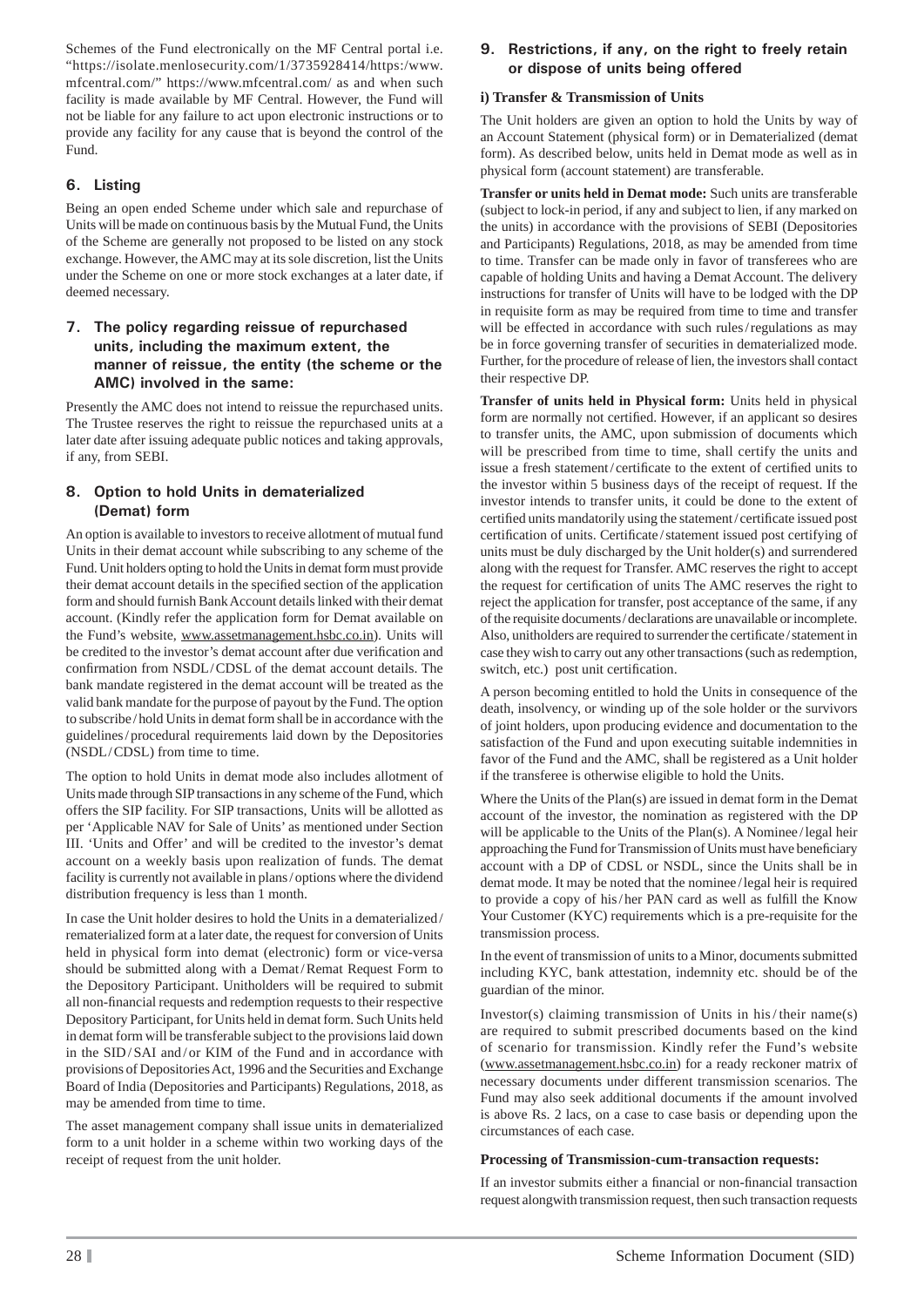will be processed after the Units are transferred in the name of new unit holder and only upon subsequent submission of fresh request from the new unit holder post transmission. Under normal circumstances, the Fund will endeavor to process the transmission request within 10 business days, subject to receipt of complete documentation as applicable. The AMC reserves the right to insist on transmission along with redemption request by the claimant at any point deemed necessary.

#### **ii) Pledge / Lien**

If in conformity with the guidelines and notifications issued by SEBI / Government of India / any other regulatory body from time to time, Units under the Scheme may be offered as security by way of a pledge/charge in favour of scheduled banks, financial institutions, non-banking finance companies (NBFCs), or any other body.

The AMC and/or the ISC will note and record such pledged/lien marked Units. A standard form for this purpose is available on request from any ISC. Disbursement of such loans will be at the entire discretion of the bank/financial institution/NBFC or any other body concerned and the Mutual Fund assumes no responsibility thereof. The Pledgor / Lendor will not be able to redeem / switch Units that are pledged / lien marked until the entity to which the Units are pledged/lien marked provides written authorisation to the Mutual Fund that the pledge / lien charge may be removed. As long as Units are pledged / lien marked, the Pledgor / Lendor will have complete authority to redeem such Units.

The distributions in the nature of dividends which are paid out on Lien marked / pledged Units shall be made in favor of the investor, unless understood and accepted between the unit holder(s) and financier/lender.

**Units held in dematerialized form:** In case of Units held in dematerialized form, the rules of Depository will be applicable for Lien marking / Pledge of the Units of the Scheme. Units can be Lien marked / pledged by completing the requisite forms / formalities as may be required by the Depository.

The AMC reserves the right to change the procedure for Lien marking / pledge of MF Units from time to time.

#### **iii) Fractional Units**

Since a request for redemption or purchase is generally made in rupee amounts and not in terms of number of Units of the Scheme, an investor may be left with fractional Units. Fractional Units will be computed and accounted for up to three decimal places for the Scheme. However, fractional Units will in no way affect the investor's ability to redeem the Units, either in part or in full, standing to the Unitholder's credit.

#### **iv) Suspension of Sale / Repurchase / Switch of Units**

The Mutual Fund at its sole discretion reserves the right to withdraw sale or switch - in of the Units in the scheme temporarily or indefinitely, if in the opinion of the AMC, the general market conditions are not favourable and / or suitable investment opportunities are not available for deployment of funds.

The sale or switch - in of the Units may be suspended under the following conditions:

- When one or more stock exchanges or markets, which provide basis for valuation for a substantial portion of the assets of the Scheme is closed otherwise than for ordinary holidays.
- In the event of breakdown in the means of communication used for the valuation of investments of the Scheme, without which the value of the securities of the scheme cannot be accurately calculated.
- During periods of extreme volatility of markets, which in the opinion of the AMC are prejudicial to the interests of the Unitholders of the Scheme.
- In case of natural calamities, strikes, riots and bandhs.
- In the event of any force majeure or disaster that affects the

normal functioning of the AMC, ISC or the Registrar.

If so directed by SEBI.

Further, an order to purchase Units is not binding on and may be rejected by the Trustees, the AMC or their respective agents, until it has been confirmed in writing by the AMC or its agents and payment has been received.

#### **v) Suspension of Redemption of units**

- The AMC may, subject to specific approval of the Boards of AMC and Trustees, impose restrictions on redemptions (including switch-out) in the scheme(s) if there are circumstances leading to a systemic crisis or event that severely constricts market liquidity or the efficient functioning of markets such as:
	- a) Liquidity issues in the market at large.
	- b) Market failures and/or exchange closures due to unexpected events relating to, but not limited to, political, economic, military, monetary or other emergencies.
	- c) Operational issues due to exceptional circumstances like force majeure, unpredictable operational problems and technical failures.
- Restriction on redemption may be imposed for a specific period of time not exceeding 10 working days in any 90 days period.
- Any imposition of restrictions on redemption will be informed to SEBI.
- In the event that redemption restrictions are imposed by the AMC, in addition to above requirements, the AMC will ensure the following:
	- a) Redemption request up to Rs. 2 lakh shall not be subject to such restriction.
	- b) For redemption request above Rs. 2 lakh, the AMC shall redeem the first Rs. 2 lakh without such restriction and the remaining part over and above Rs. 2 lakh, shall be subject to restriction, as may be imposed.

#### **vi) Freezing / Seizure of Accounts**

Investors may note that under the following circumstances the Trustee / AMC may at its sole discretion (and without being responsible and / or liable in any manner whatsoever) freeze / seize a Unit holder's account (or deal with the same in the manner the Trustee / AMC is directed and / or ordered) under the Scheme:

- Under any requirement of any law or regulations for the time being in force.
- Under the direction and / or order (including interim orders) of any regulatory / statutory authority or any judicial authority or any quasi-judicial authority or such other competent authority having the powers to give direction and/or order.

#### **vii) Third party Cheques**

a) Third party payments (i.e where payment is made from a source other than that of the first holder) will not be accepted by the Fund, except if made under the following exceptional categories, namely i) as gift by parents / grandparents / related persons in favour of minor, not exceeding Rs. 50,000/-, ii) employer on behalf of employee as payroll deductions or deductions out of expense reimbursements for SIP/Lumpsum investments, iii) Custodian on behalf of FPI/client and iv) Payment by Asset Management Company (AMC) to a Distributor empanelled with it on account of commission / incentive etc. in the form of the Mutual Fund Units of the Funds managed by the AMC through Systematic Investment Plans or Lumpsum Investment (w.ef January 16, 2012). v) Payment by a Corporate to its Agent/Distributor/Dealer, on account of commission or incentive payable for sale of its goods / services , in the form of the Mutual Fund Units through Systematic Investment Plan or Lumpsum Investment (w.e.f. April 20, 2015). In such cases, KYC acknowledgement along with additional declarations will have to be submitted along with the application form, failing which the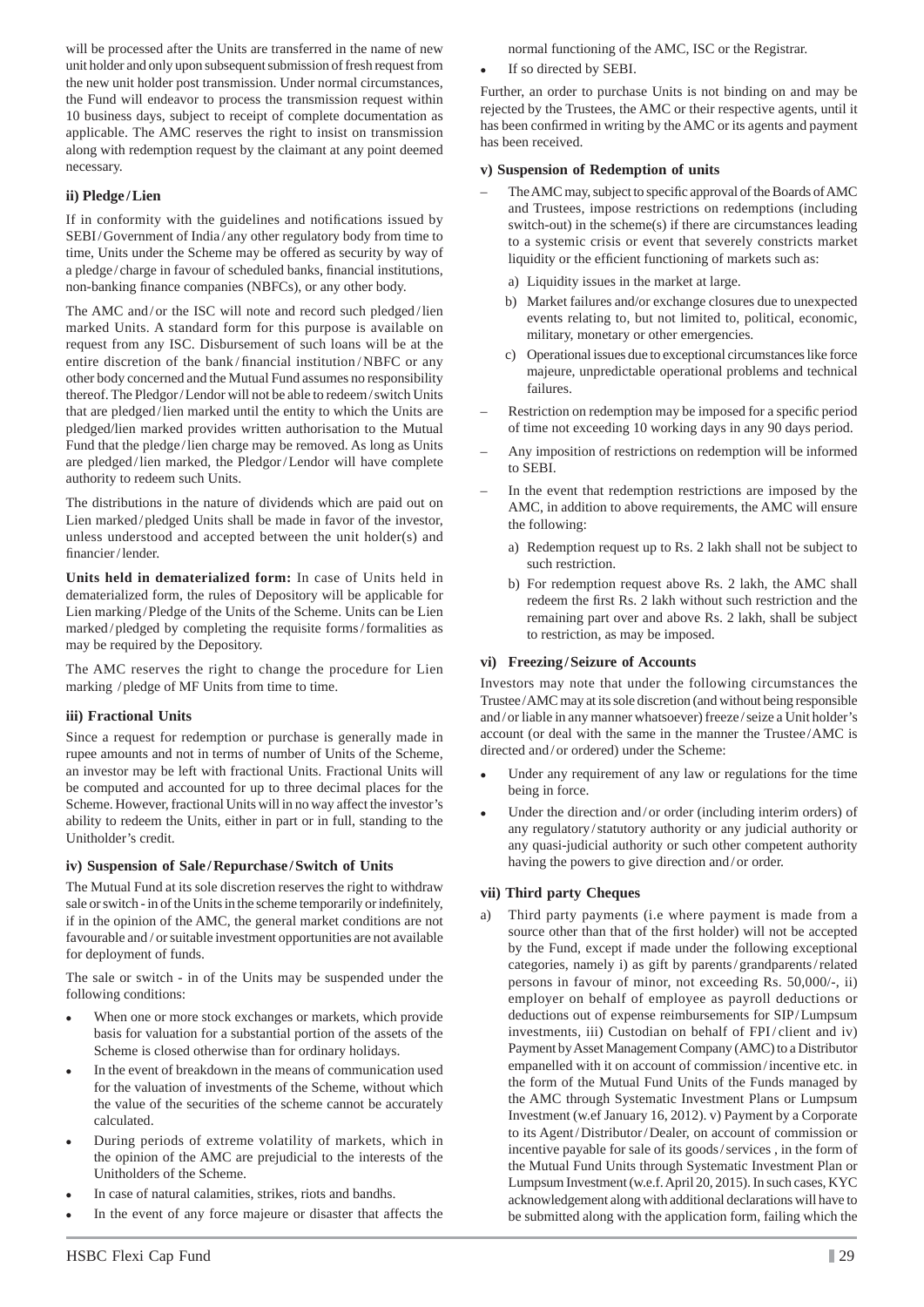application will be rejected. Such declaration to be submitted in original & in the prescribed standard format and unique across each lumpsum investment. (Declaration formats can be obtained from ISCs or downloaded from the Fund's website.)

- b) In case of payment from a joint bank account, first holder in the folio has to be one of the joint holders of the bank account from which the payment is made. Hence, joint holders may pre-register their bank accounts (single / multiple) with the AMC / RTA, by completing the Multiple Bank Account Registration Form, if they intend to make payment on behalf of other joint holder(s) in the folio. In such cases the application will be accepted and not treated as a third party payment.
- c) Where the payment instrument does not mention the bank account holders name/s or Signature of the units holder as on the investment application does not match with the signature on the payment instrument, investor should attach bank pass book copy / bank statement / bank letter to substantiate that the first unit holder is one of the joint holders of the bank account. Where a payment is through a pre-funded instrument, a bank certification of the bank account no. and account holders name should be attached, in the required format. Pre-funded instrument issued against cash shall not be accepted for investments of Rs. 50,000 or more. For RTGS / NEFT / online bank transfer etc., a copy of the instruction to the bank stating the account number debited must accompany the purchase application.
- d) The AMC reserves the right to reject the application, post acceptance of the same, if any of the requisite documents / declarations are unavailable or incomplete, in which case the AMC shall refund the subscription money.

#### **No interest will be payable on the subscription money refunded. Refund orders will be marked "A/c. payee only" and will be in favour of and be despatched to the Sole / First Applicant, by courier / speed post / registered post.**

AMC may also use instruments or payment channels such as RTGS, NEFT, IMPS, direct credit, etc. or any other mode allowed by Reserve Bank of India from time to time, for payments including refunds to unitholders in addition to the cheque, demand draft or dividend warrants.

Further, AMC may also use modes of despatch such as speed post, courier etc. for payments including refunds to unitholders in addition to the registered post with acknowledgement due.

#### **viii) Multiple Bank accounts**

The unit holder/investor can register multiple bank account details under its existing folio by submitting separate form available on the website of the AMC at www.assetmanagement.hsbc.co.in. Individuals/HUF can register upto 5 different bank accounts for a folio, whereas non-individuals can register upto 10 different bank accounts for a folio.

#### **ix) Prevention of Money Laundering and Know Your Client (KYC) Norms**

KYC (Know Your Customer) norms are mandatory for all unit holders, including for all joint holders and the guardian in case of folio of a minor investor for transacting in Mutual Funds. Accordingly, financial transactions (including redemptions, switches and all types of systematic plans) and non-financial requests will not be processed if the unit holders (including POA holder) have not completed KYC requirements. Investors are requested to note that all investors are required to be KRA (KYC Registration Agency) KYC compliant. Those investors who had obtained MF KYC compliance through CVL (KYC registration authority till 31 December 2011) are required to submit necessary supporting(s) and update the missing information to be in compliance with the uniform KYC requirement laid down by SEBI.

Pursuant to SEBI circular dated December 26, 2013 on uniform KYC norms, certain information from Part I of the standard KYC application

form, sourced by KRA (KYC Registration Agency) has been shifted to Part II which captures information specific to the area of activity of an intermediary. Accordingly, the additional KYC information required for mutual fund activities has been incorporated into the new application forms of the Fund and investors are requested to provide the same in order for the Fund to have all the necessary KYC details. For investors who have not completed KYC compliance through KRA, any application received without the requisite KYC information will be rejected. However, investors who have obtained KRA KYC compliance, as well as existing investors of the Fund who have registered their KYC details with the Fund shall be required to submit the additional KYC information to the Fund, only in the event of change in their occupation or income details. Kindly use the updated application forms or the separate KYC form of the Fund, available at ISCs or on the Fund's website for updating the additional information. The AMC reserves the right to reject the application and refund the application amount, post acceptance of the application, in the event that the required KYC information is not provided or not found adequate.

Further, in accordance with SEBI Circulars MIRSD/SE/Cir- 21/2011 dated October 5, 2011 and MIRSD/Cir-5/2012 dated April 13, 2012 on Uniform Know Your Client (KYC) read with AMFI Best practices guidelines circular no. 62/2015-16 dated September 18, 2015, it shall be mandatory for existing Unit holders to provide additional KYC information such as Income details, Occupation, Politically Exposed Person status, Net worth etc. as mentioned in the application form as well as complete In-Person Verification (IPV) and provide any missing KYC information, failing which the AMC shall have the authority to reject the transaction for additional subscription (including switches) in their existing folios. However, any SIP/STP registered till December 31, 2015 will be exempt from this requirement.

## **Implementation of Central KYC (CKYC)**

The Government of India has authorized the Central Registry of Securitization and Asset Reconstruction and Security interest of India (CERSAI, an independent body), to perform the function of Central KYC Records Registry including receiving, storing, safeguarding and retrieving KYC records in digital form. Accordingly, in line with SEBI circular nos. CIR/MIRSD/66/2016 dated July 21, 2016 and CIR/ MIRSD/120/2016 dated November 10, 2016 on Operationalisation of Central KYC (CKYC), read with AMFI Best Practice Guidelines circular No. 68/2016-17 dated December 22, 2016 and circular no. AMFI/35-P/ Mem-Cor/32/2017-18 dated January 5, 2018, new individual investors investing into the Fund are requested to note the following changes, from February 1, 2017.

- New individual investors who have never done KYC under KRA (KYC Registration Agency) regime and whose KYC is not registered or verified in the KRA system, will be required to fill the new CKYC form while investing with the Fund.
- 2. If any new individual investor uses the old KRA KYC form which does not have all the information needed for registration with CKYC, such investor will be required to either fill the new CKYC form or provide the missing/additional information using the Supplementary CKYC form.
- 3. Investors who have already completed CKYC and have a KYC Identification Number (KIN) from the CKYC Registry can invest in schemes of the Fund quoting their 14 digit KIN in the application form. Further, in case the investor's PAN is not updated in CKYC system, a self-certified copy of PAN Card will need to be provided.

### **Updation of Permanent Account Number (PAN) for transactions in HSBC Mutual Fund**

Investors are requested to note that PAN is mandatory for all financial transactions in schemes of the Fund, with respect to all unitholders in the folio. Accordingly, any financial transactions received without PAN, in respect of non-PAN-exempt folios, shall be rejected in case the copy of the PAN card is not submitted earlier to the Fund or along with the transaction. The AMC reserves the right to keep on hold the transaction till the PAN is validated by the AMC / Registrar.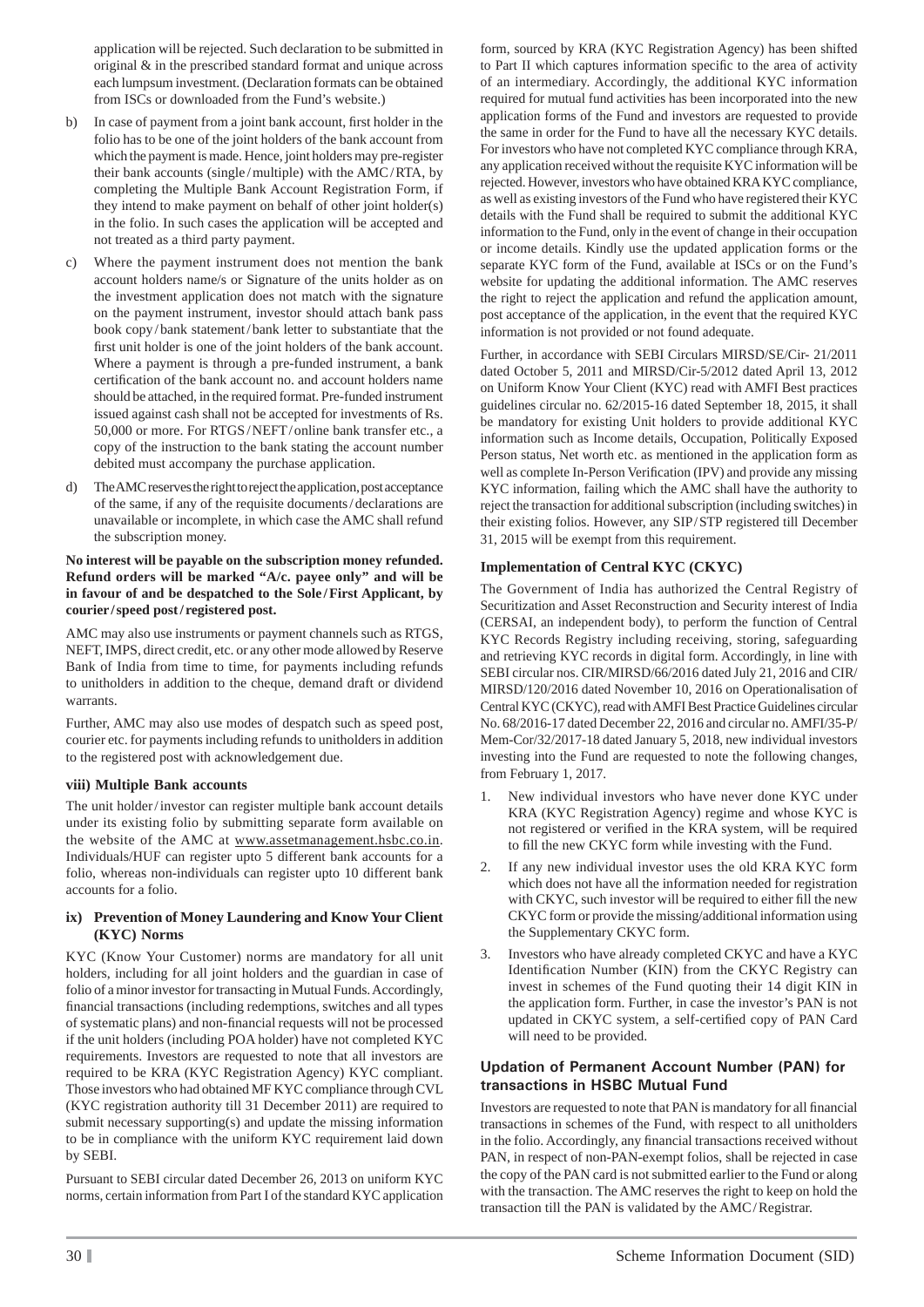The investors who have not provided the copy of PAN card to the AMC or not completed the KYC process at the time of investing in any of the schemes of the Fund, are advised to provide a copy of self-attested PAN card by submitting 'KYC Change Request Form' which is available on our website https://www.assetmanagement. hsbc.co.in/en/mutual-funds.

### **10. Sale, Repurchase and Switch of Units on On-going Basis**

The Units of the Scheme are available for sale, repurchase and switch at applicable NAV based prices, subject to prevalent load provisions, if any, on every business day.

#### **i) Sale (Purchase) of Units**

The Units of the Scheme will be available at the sale price, which is based on the Applicable NAV, subject to sales load and subject to the minimum application amount specifications. Subscriptions on an ongoing basis will be made only by specifying the amount to be invested and not the number of Units to be subscribed. The total number of Units allotted will be determined with reference to the applicable sale price and fractional Units may be created. Fractional Units will be computed and accounted for up to three decimal places for all Scheme. Fractional Units will in no way affect the investor's ability to redeem Units. The AMC reserves the right to review the terms of acceptance of subscription requests and reserves the right to change the basis for subscription from amount basis to any other basis, subject to the SEBI Regulations. Refer Section III.8 v) on 'Suspension of Sale / Repurchase / Switch of Units.'

#### **ii) Repurchase (Redemption) of Units**

The repurchase request can be made on a pre-printed form or by such other method(s) as may be acceptable to the Fund / AMC from time to time. Such request should be submitted at any of the Investor Service Centres / Designated Collection Centres.

The repurchase would be permitted to the extent of credit balance in the Unitholder's account. The repurchase request can be made by specifying the rupee amount or the number of Units to be repurchased. Repurchase requests can be made for a minimum amount of Rs. 1000/- (Rupees One Thousand Only) and in multiples of Re. 1/- (Rupee One Only) thereafter in case of all the Schemes of the Fund. Where a request for a repurchase is for both amount and number of Units, the amount requested for repurchase will be considered as the definitive request.

If the balance in the Unitholder's account does not cover the amount of repurchase request, then the Mutual Fund is authorised to close the account of the Unitholder and send the entire such (lesser) balance to the Unitholder. In case an investor has purchased Units on more than 1 Business Day (either under the NFO or through subsequent purchases), the Units purchased prior in time (i.e. those Units which have been held for the longest period of time), will be deemed to have been redeemed first i.e. on a First-in-First-Out basis.

Unitholders may also request for redemption of their entire holding and close the account by indicating the same to the Fund / AMC. Where however, the Unitholder wishes to redeem Units for a specified amount, then the amount to be paid on redemption will be divided by the redemption price, and the resultant number of Units will be redeemed.

In case the Units are standing in the names of more than one Unitholder, where mode of holding is specified as 'Joint', redemption requests will have to be signed by ALL joint holders. However, in cases of holding specified as 'Anyone or Survivor', any one of the Unitholders will have the power to make redemption requests, without it being necessary for all the Unitholders to sign. However, in all cases, the proceeds of the redemption will be paid to the first-named holder only. A fresh Account Statement/Transaction Confirmation will be sent to the redeeming investors, indicating the new balance to the credit in the Account.

The redemption cheque will be issued in favour of the Sole / First Unitholder's registered name and bank account number, and will be mailed to the registered address of the Sole / First holder as indicated in the original Application Form. The Fund may also directly credit the investor's bank account with the redemption proceeds, in lieu of issue of redemption cheque. The redemption cheque will be payable at par at all the places where the Investor Service Centres are located. The bank charges for collection of cheques at all other places will be borne by the AMC.

Further, as Units may not be held by any person in breach of the Regulations, law or requirements of any governmental, statutory authority including, without limitation, Exchange Control Regulations, the Mutual Fund may mandatorily redeem all the Units of any Unitholder where the Units are held by a Unitholder in breach of the same.

The Trustees may mandatorily redeem Units of any Unitholder in the event it is found that the Unitholder has submitted information either in the application or otherwise that is false, misleading or incomplete.

If a Unitholder makes a redemption request immediately after purchase of Units, the Fund shall have a right to withhold the redemption request till sufficient time has elapsed to ensure that the amount remitted by him (for purchase of Units) is realised and the proceeds have been credited to the concerned Scheme's Account. However, this is only applicable if the value of redemption is such that some or all of the freshly purchased Units may have to be redeemed to effect the full redemption.

### **iii) Switching Options**

On an on-going basis, the Unitholders have the option to switch all or part of their investment from one Scheme to any of the other Scheme offered by the Fund, which is available for investment at that time, subject to prevailing load structure.

Where an investor seeks to move between the IDCW and growth alternatives within an option of the Scheme / Plan, this will not be construed as a switch. Consequently, no load will apply to such movements. Investors also have the option of switching between various Plans/Options of the same Scheme. To effect a switch, a Unitholder must provide clear instructions. A request for a switch may be specified either in terms of amount or in terms of the number of Units of the Scheme from which the switch is sought. Where a request for switch is for both amount and number of Units, the amount requested will be considered as the definitive request. Such instructions may be provided in writing and lodged on any Business Day at any of the Investor Service Centres / Designated Collection Centres.

The switch will be effected by redeeming units from the Scheme in which the units are held and investing the net proceeds in the other Scheme / Plans/ Options, subject to the minimum balance, minimum application amount and subscription / redemption criteria applicable for the respective Scheme.

Valid requests for 'switch out' shall be treated as redemptions and for 'switch in' shall be treated as purchases, after considering any prevalent exit and entry loads or a combination thereof for switches. A switch by NRI / FPI Unitholders will be subject to the compliance of procedures and/or final approval of the Reserve Bank of India or and any other agency, as may be required.

Investors can subscribe to units of HCF and give standing instructions in the same form to switch the funds on a specified future date to other eligible Scheme. The switch-in and switch-out Scheme may be enabled by the Mutual Fund / AMC from time to time.

The AMC reserves the right to charge different (including zero) loads on Applicable NAV on switchover as compared to the sale/repurchase as the case may be.

In view of the individual nature of tax impact, each investor is advised to consult his or her own tax consultant with respect to the capital gains/loss and specific tax implications arising out of switches and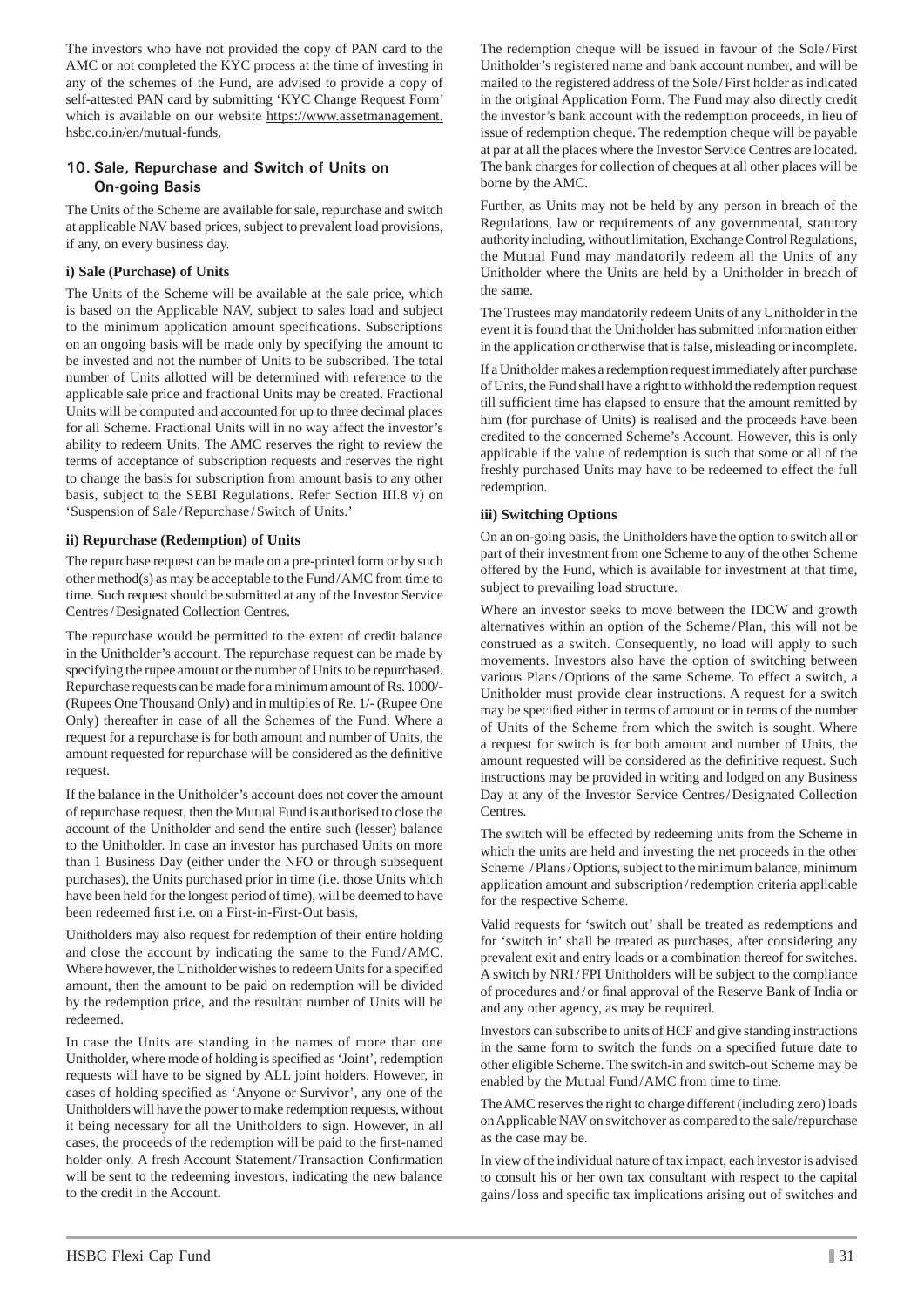redemptions.

## **11. Ongoing price for subscription (purchase) / switch-in (from other Schemes / Plans of the Fund) by investors (Sale Price)**

This is the price an investor needs to pay for purchase/switch-in. The sale price of the Units, on an ongoing basis, is based on the Applicable NAV. As per SEBI circular dated June 30, 2009, no entry load shall be charged for subscriptions made under the Plans / Options available under the Scheme.

The repurchase price however, will not be lower than 95% of the NAV subject to SEBI Regulations as amended from time to time.

However, as stated above, in accordance with SEBI circular dated 30 June 2009, no entry load will be charged for purchase/additional purchase/switch-in including registrations for HSBC SIP / HSBC STP, accepted by the Fund, with effect from August 01, 2009.

Note: Purchase/Switch-in is not allowed under Segregated Portfolio.

However, the unit of Segregated Portfolio will be listed on the recognized Stock Exchange.

#### **12. Ongoing price for redemption (sale) / switch outs (to other Schemes / plans of the Mutual Fund) by investors (Repurchase Price)**

*This is the price an investor will receive on redemptions / switch outs.*

Investors may submit their redemption / switch out request on any Business Day. The redemption will be processed as per the cut off timing and desired amount / units will be redeemed at the Applicable NAV on such date after charging applicable Exit Load, if any.

The Repurchase Price of the Units as per current SEBI Regulations shall not be lower than 95% of the Applicable NAV.

The repurchase price of the Units, on an ongoing basis, is based on the Applicable NAV. As per SEBI Regulations, an exit load upto a maximum of 5% may be charged for all redemptions under the Plans / Options available under the Scheme.

It will be calculated as follows:

Repurchase Price = Applicable NAV \* (1 - Exit Load, if any)

#### **Example**

If the Applicable NAV is Rs.15 and the exit load applicable is 0.5%, the repurchase price is calculated as follows:

| Repurchase Price = $15 * (1 - 0.005)$ |
|---------------------------------------|
| $= 15 * 0.995$                        |
| $= 14.925$                            |

**Note:** Repurchase / Redemptions including Switch-outs for Segregated Portfolio is not allowed. However, the unit of Segregated Portfolio will be listed on the recognized Stock Exchange , provided that the difference between the repurchase price and the sale price of the Units shall not exceed the permissible limit of 5% calculated on the sale price.

### **13. Cut off timings for subscriptions / redemptions/ switch-ins / switch-outs**

This is the time before which an investor's application (complete in all respects) should reach the official points of acceptance.

The cut off timings for determining applicable NAVs for subscriptions / redemptions / switch-ins / switch-outs to be made at the Investor Service Centres / Designated Collection Centres (designated as 'Official Points of Acceptance' from time to time) are as per the following table:

| Scheme/Plan                                                         | Subscrip-   Redemp-   Switch   Switch  <br>tion | tion | In | Out |
|---------------------------------------------------------------------|-------------------------------------------------|------|----|-----|
| HSBC Flexi Cap Fund   3.00 p.m.   3.00 p.m.   3.00 p.m.   3.00 p.m. |                                                 |      |    |     |

Where a request for redemption / switch is received after the cut-off

time as mentioned above, the request will be deemed to have been received on the next Business Day.

### **i) Applicable NAV for Sale of Units**

| <b>Particulars</b>                                                                                                                   | <b>Applicable NAV</b>                                   |
|--------------------------------------------------------------------------------------------------------------------------------------|---------------------------------------------------------|
| where the application is received<br>upto $3:00$ p.m. on a day and funds<br>are available for utilization before<br>the cut-off time | the closing NAV of the day<br>of receipt of application |
| where the application is received<br>after 3:00 p.m. on a day and funds<br>are available for utilization on the<br>same day          | the closing NAV of the next<br>business day             |

### **Allotment of Units**

For allotment of units in respect of purchase in the Scheme, it shall be ensured that:

- i. Application is received before the applicable cut-off time.
- Funds for the entire amount of subscription / purchase as per the application are credited to the bank account of the Scheme before the cut-off time.
- iii. The funds are available for utilization before the cut-off time without availing any credit facility whether intra-day or otherwise, by the Schemes.

For allotment of units in respect of switch-in to the Scheme from other schemes, it shall be ensured that:

- i. Application for switch-in is received before the applicable cutoff time.
- ii. Funds for the entire amount of subscription / purchase as per the switch-in request are credited to the bank account of the Scheme before the cut-off time.
- iii. The funds are available for utilization before the cut-off time without availing any credit facility whether intra-day or otherwise, by the Scheme.

The Mutual Fund shall calculate NAV for each business day in respect of the above scheme / plan(s).

**Explanation:** 'Business day' does not include a day on which the money markets are closed or otherwise not accessible.

Further, it may be noted that:

- Where funds are transferred/received first and application is submitted thereafter, date and time of receipt of the application shall be considered for NAV applicability
- 2. In case of systematic transactions, NAV will be applied basis realization of funds in the scheme account. This shall be applicable for all Systematic transactions (Systematic Investment Plans as well as for Systematic Transfer Plans) irrespective of amount and registration date of the systematic transactions.

#### **ii) Applicable NAV for Repurchase of Units**

| <b>Particulars</b>                                 | <b>Applicable NAV</b>                                 |
|----------------------------------------------------|-------------------------------------------------------|
| where the application is<br>received upto 3.00 pm  | closing NAV of the day of receipt of  <br>application |
| where the application is<br>received after 3.00 pm | closing NAV of the next business day                  |

The Mutual Fund shall calculate NAV for each business day in respect of the scheme and their plans.

**Explanation:** 'Business day' does not include a day on which the money markets are closed or otherwise not accessible.

Valid applications for 'switch-out' shall be treated as applications for Redemption and valid applications for 'switch-in' shall be treated as applications for Purchase, and the provisions of the Cut-off time, purchase / redemption price, minimum amounts for Purchase / Redemption and the Applicable NAV as applicable to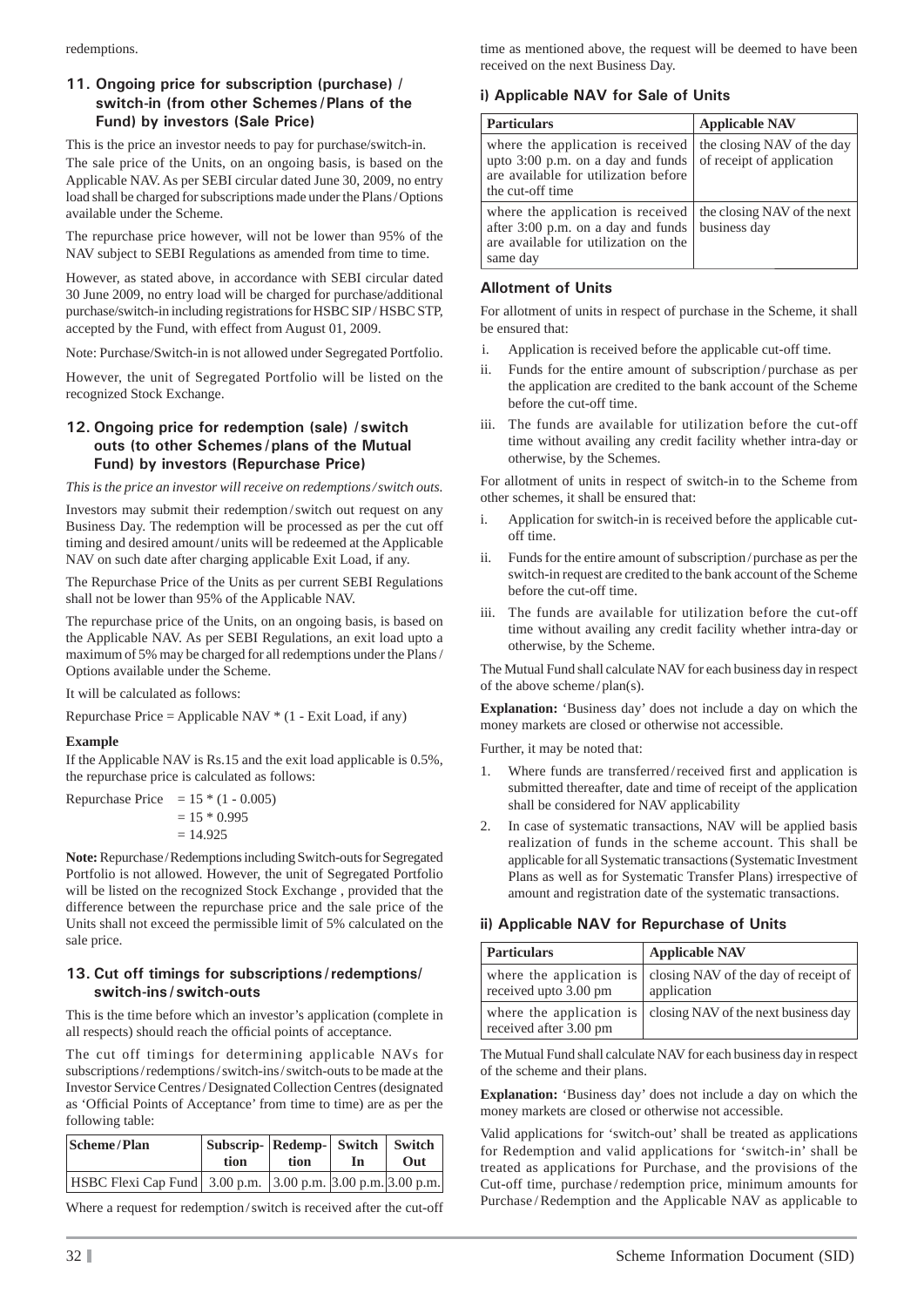Purchase and Redemption, as mentioned in above paragraph, shall be applied respectively to the 'switch-in' and 'switch-out' applications.

### **14. Minimum Application / Purchase Amount / Minimum Additional Investment Amount / Minimum Amount for Redemption / Switches**

#### **The minimum application / purchase amount:**

The minimum application / purchase amount under the Scheme is Rs. 5,000/- per application and in multiples of Re. 1/- thereafter.

#### **The minimum additional amount:**

The minimum additional amount under the Scheme is Rs. 1000/- per application and in multiples of Re. 1/- thereafter

#### **Minimum Redemption / Switch Amount:**

Minimum Redemption / Switch Amount under the Scheme is Rs. 1000/- and in multiples of Re. 1/- thereafter

The AMC reserves the right to change the minimum application / purchase amount, the minimum additional investment amount and the minimum amount for Redemption / Switches under the Scheme  $/$ Plan(s)  $/$ Option(s) from time to time.

#### **15. Minimum balance to be maintained and consequences of non maintenance**

There is no minimum balance required to be maintained under the scheme.

#### **16. Special Products / Facilities available/offered to the investors under the Scheme**

## **(1) HSBC Systematic Investment Plan (HSBC SIP)**

Unitholders of the Scheme can benefit by investing specific rupee amounts periodically, for a continuous period. SIP allows the investors to invest a fixed amount every month or quarter for purchasing additional Units of the Scheme at NAV based prices. The requirement of 'Minimum Amount for Application' will not be applicable in case of SIPs.

In case an investor wishes to invest through the SIP mode, the investor is required to provide:

- post dated cheques OR
- a mandate form to enable SIP debits either through NACH or such other facilities as may be provided by the AMC along with a copy of the cancelled cheque leaf with name of the unit holder pre-printed.

For details on minimum investment amount and minimum instalments refer to the table below:

| <b>Particulars</b>                                                       | <b>Frequency</b> | <b>Details</b>                                                                 |
|--------------------------------------------------------------------------|------------------|--------------------------------------------------------------------------------|
| Minimum no.<br>of instalments<br>and Minimum<br>amount per<br>instalment | Weekly           | 6 instalments of Rs. $1,000/$ - each<br>and in multiples of Rs. 1/- thereafter |
|                                                                          |                  | 12 instalments of Rs. 500/- each<br>and in multiples of Rs. 1/- thereafter     |
|                                                                          | Monthly          | 6 instalments of Rs. 1,000/- each<br>and in multiples of Rs. 1/- thereafter    |
|                                                                          |                  | 12 instalments of Rs. 500/- each<br>and in multiples of Rs. 1/- thereafter     |
|                                                                          | <b>Ouarterly</b> | 4 instalments of Rs. 1,500/- each<br>and in multiples of Rs. 1/- thereafter    |

Minimum Aggregate Investment – Rs. 6,000/-.

#### **National Automated Clearing House (NACH):**

NACH is a simple and convenient facility that enables the Unit holders to transact in the Schemes of the Fund by submitting a debit Mandate registration form to the Fund. By registering this mandate, you authorise the specified bank to debit the said maximum amount per day, towards investment in HSBC Mutual fund.

Investor has the option to choose any date for SIP, if the choice of date is not indicated then default date of SIP shall be considered as 10th of the month/quarter. In case the chosen/default date falls on a Non-Business Day or on a date which is not available in a particular month, the SIP will be processed on the immediate next available Business Day. If the choice of date selected is more than one date then the SIP installment will be processed only for Business Days when NAV is available. No SIP installment shall be processed for Saturday, Sunday or any other non-business day.

The cheques should be drawn in the name of the Scheme e.g. "HSBC Flexi Cap Fund"and crossed "Account Payee only" and must be payable at the locations where the applications are submitted at the Investor Service Centres. Outstation cheques will not be accepted and applications accompanied by such cheques are liable to be rejected. In case of investments under the SIP, if 2 or more consecutive post dated cheques / payment instructions provided by the investor are dishonored for either insufficiency of funds or as a result of a stop payment instruction issued by the investor, the AMC reserves the right to discontinue the SIP. Investors can discontinue a SIP at any time by sending a written request to any Official Point of Acceptance or to the registrar CAMS. Notice of such discontinuance should be received at least 21 calendar days prior to the due date of the next installment / debit. The AMC reserves the right to introduce/discontinue SIP/variants of SIP from time to time.

The Mutual Fund may have arrangements with organisations to accept group SIPs whereby the employees of such organisations can opt for a direct deduction from their salary and invest in the Scheme of the Mutual Fund in which the SIP facility is available. The Mutual Fund will decide the terms and conditions on which such group SIPs would be made available.

#### **Investment transactions (Lumpsum and SIPs) upto Rs. 50,000/ exempt from Permanent Account Number (PAN)**

In accordance with SEBI letter no. MRD/DoP/PAN/PM/166999/2009 dated June 19, 2009 issued to Association of Mutual Funds in India (AMFI), guidelines issued by AMFI vide its circular no. 35P/MEM-COR/4/09-10 dated July 14, 2009 and subsequent guidelines issued by SEBI vide letter No. OW/16541/2012 dated July 24, 2012 in this regard, lumpsum SIPs upto Rs. 50,000/- per year per investor i.e. aggregate of investments in a rolling 12 month period or in a financial year i.e. April to March (hereinafter referred to as "Micro financial products (MFP)") shall be exempted from the requirement of PAN. This exemption shall be applicable only to investments by individuals (including NRIs but not PIOs), Minors and Sole proprietary firms including joint holders. HUFs and other categories of investors will not be eligible for this exemption. MFP investors will require to be KYC compliant by submitting requisite documents and obtaining KYC compliance by undergoing the uniform KYC process applicable for securities markets.

Investors are advised to refer to the uniform KYC process and form to comply with the KYC requirement.

While making subsequent MFP applications with a mutual fund, investor can quote the existing folio number where a MFP has been registered and therefore need not resubmit the supporting document. The MFP application will be rejected by the AMC where it is found that the registration of the application will result in the aggregate of MFP investments in a financial year exceeding Rs 50,000 or where there are deficiencies in the documents submitted by the investors in lieu of PAN as mentioned above. The rejected application will be sent back to the investor with a deficiency memo. In case the first MFP -SIP installment is processed (as the cheque may be banked), and the application is found to be defective, the MFP - SIP registration will be ceased for future installments. No refunds shall be made by the AMC for the units already allotted and a communication to this effect will be sent to the investors. However, investors shall be allowed to redeem their investments at applicable NAV.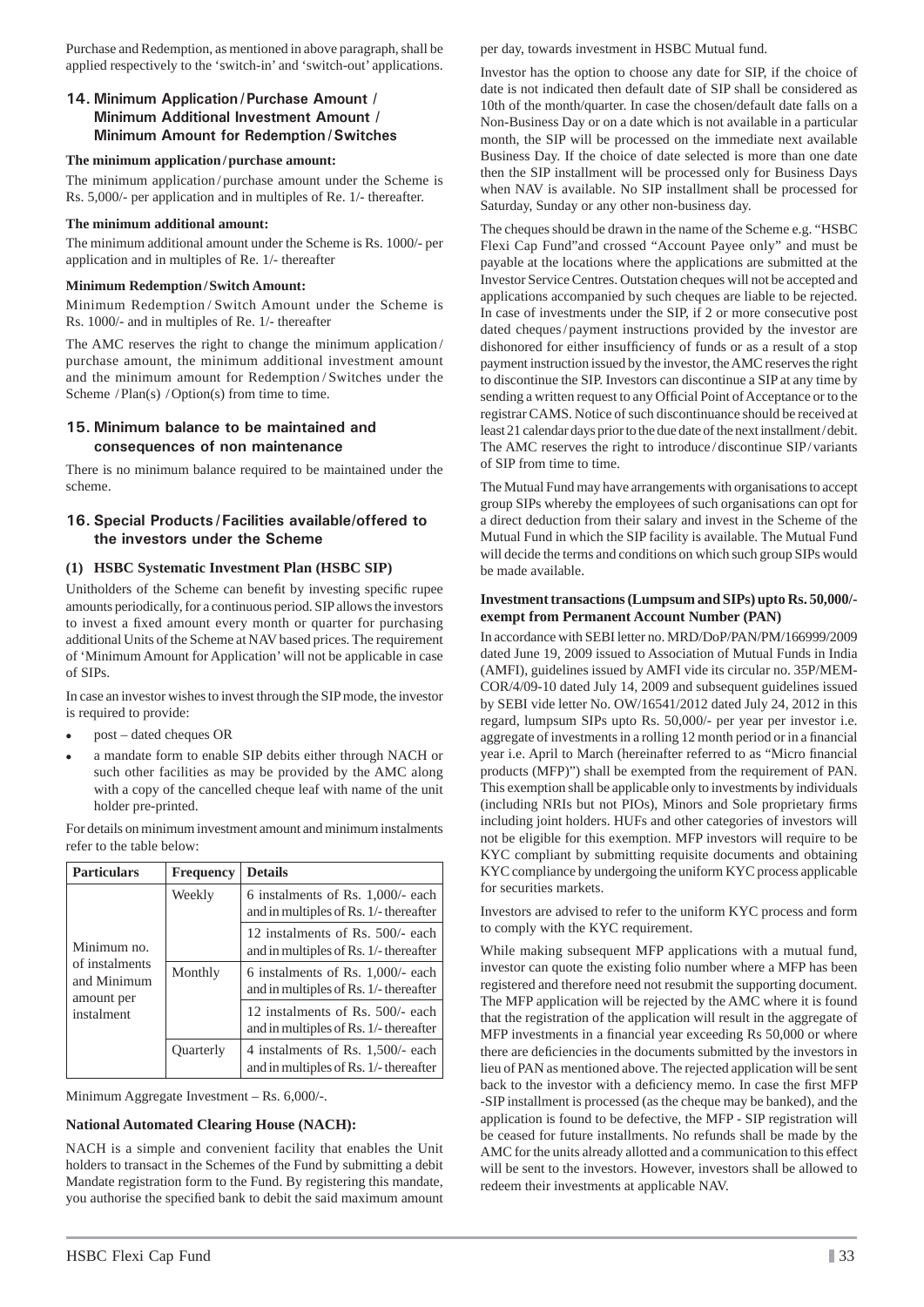#### **(2) Systematic Withdrawal Plan ( SWP)**

Unitholders have the benefit of enrolling themselves under the Systematic Withdrawal Plan. The SWP allows the Unitholder to withdraw sums of money each month/quarter from his investments in the Scheme. SWP is ideal for Unitholders seeking a regular inflow of funds for their needs in a tax efficient manner. It is also suited to retired persons or individuals who wish to invest a lumpsum and withdraw from the investment over a period of time. Investors can opt for either monthly or quarterly withdrawals. The Unitholder may avail of this Plan by sending a written request to the Registrar.

The amount thus withdrawn by redemption will be converted into Units at the Applicable NAV based prices and the number of Units so arrived at will be subtracted from the Unit balance to the credit of that Unitholder. The SWP transaction can be effected on any day of the month for fixed amount option and the payout will be as per the payout schedule of the Scheme. In case the chosen date falls on a Non-Business Day or on a date which is not available in a particular month, the SWP will be processed on the immediate next available Business Day. If the choice of date selected is more than one date then the SWP installment will be processed only for Business Days when NAV is available. No SWP installment shall be processed for Saturday, Sunday or any other non-business day. In case where no SWP date is indicated by the investors 10th shall be treated as the Default Date. However, in case of Capital Appreciation the SWP will be processed only on the 1st Business day of the month. The Fund may close a Unitholder's account if the balance falls below Rs 1,000/- in the respective Options / sub-options within 30 days from the date on which a written intimation in this regard is sent to the Unitholder.

The SWP may be terminated or modified on a written notice to the Registrar of at least 14 days by a Unitholder of the Scheme and it will terminate automatically if all Units are liquidated or withdrawn from the account by the Unitholder.

Under SWP, investors can opt for withdrawal of a Fixed Amount or the Capital Appreciation on their investment (for a minimum period of 3 months).

Under the Fixed Amount Option, the investor specifies the fixed amount that he would like to receive on a regular basis irrespective of the gain/loss on the Fund in the specified period. The minimum amount which the Unitholder can withdraw is Rs. 1000/- (Rupees One Thousand Only) and in multiples of Re. 1 (Rupee One Only) thereafter.

The Capital Appreciation Option allows the automatic redemption of the incremental amount i.e. appreciation on the original investment. For example, if the appreciation on the initial investment in a period is Rs. 5000/- and Rs. 4500/- in the next period, then the investor would receive only the appreciation i.e. Rs. 5000/- and Rs. 4500/- in the respective periods. Unitholders should note that in the event of there being no capital appreciation, no withdrawal / payment would be effected.

The AMC reserves the right to introduce / discontinue SWP from time to time.

## **(3) Systematic Transfer Plan (STP)**

Unitholders of the Scheme can benefit by transferring specific rupee amounts periodically, for a continuous period. STP allows the investors to transfer a fixed amount or Capital Appreciation every month to a particular Scheme at NAV based prices. Investors can opt for the Systematic Transfer Plan by investing a lumpsum amount in the any HSBC open ended scheme and providing a standing instruction to transfer sums at monthly intervals (for a minimum period of 3 months) into any open ended Schemes of HSBC Mutual Fund. Investors could also opt for STP from an existing account by quoting their account/folio number. Investors could choose to specify the fixed sum to be transferred every month or opt for capital appreciation option to automatically transfer the incremental amount i.e. appreciation on the original investment. The minimum amount which the Unit holders can transfer is Rs. 1000/- (Rupees One Thousand Only) and in multiples of Re. 1 (Rupee One Only) thereafter. Unit holders should note that in the event of there being no capital appreciation,

no transfer would be affected.

Transfers would be effected on any date as indicated by the investor in case of Fixed Amount Option. If these dates fall on a holiday, the transaction will be effected on the next Business Day. If the choice of date selected is more than one date then the STP installment will be processed only for Business Days when NAV is available. No STP installment shall be processed for Saturday, Sunday or any other non-business day. Transfers must be for a minimum amount of Rs. 1,000/- per month. In case of STP if the choice of date for the installment is not indicated by the investor, the installment of STP will be processed on 10th of every month. For Capital Appreciation option the STP will be processed only on the 1st Business day of the month. STP will come into effect within 10 days from the date of receipt of application.

The STP may be discontinued on a written notice to the Registrar of at least 14 days by a unit holder of the Scheme. The AMC reserves the right to introduce / discontinue STP / variants of STP from time to time.

**SIP / STP in Direct Plan -** Investors who had registered for SIP/ STP facility prior to January 1, 2013 (i..e. before introduction of Direct Plan) with distributor code and now wish to invest their future installments into the Direct Plan, shall make a written request to the Fund in this behalf. The Fund will take at least 15 days to process such requests. Intervening installments will continue in the existing Plan. However, investors who had registered for STP facility prior to this date with distributor code and wish to invest under the Direct Plan through this facility shall cancel their existing STP and register afresh.

In case of SIP/STP facility registered prior to January 1, 2013 without any distributor code, installments falling on or after this date are being automatically processed under the Direct Plan. In all cases, the terms and conditions of the registered enrolment will continue to apply.

#### **(4) Facilitating transactions through Stock Exchange Mechanism (BSE Star & NSE MFSS)**

In terms of SEBI Circular SEBI/IMD/CIR No.11/183204/2009 dated November 13, 2009, units of the Scheme can be transacted through all the registered stock brokers of the National Stock Exchange of India Limited and / or Bombay Stock Exchange Limited who are also registered with Association of Mutual Funds of India and are empanelled as distributors with AMC. Accordingly such stock brokers shall be eligible to be considered as 'official points of acceptance' of AMC. International Security Identification Numbers (ISIN) in respect of the plans / options of the Scheme have been created and have been admitted to National Securities Depository Limited (NSDL) and Central Depository Services Limited (CDSL) and can be transacted using the beneficiary accounts maintained with any of the respective Depository Participants (DPs). The units will be allotted in the physical or depository mode in accordance with the choice of the investor. The facility of transacting in mutual fund schemes through stock exchange infrastructure is available subject to such limits, operating guidelines, terms and conditions as may be prescribed by the respective Stock Exchanges from time to time. The investor shall be serviced directly by such stock brokers / Depository Participant. The Mutual Fund will not be in a position to accept any request for transactions or service requests in respect of Units bought under this facility in demat mode. Further, the minimum purchase / redemption amount in the respective plan/option of such notified Schemes of the Fund will be applicable for each transaction. Investors transacting in the Units of the Schemes will be subject to KYC formalities carried out by the DP. Applicable NAV shall be reckoned on the basis of the time stamping as evidenced by confirmation slip given by the stock exchange mechanism. The allotment and redemption of Units on any Business Day with respect to transactions carried out through this mechanism will depend upon the order processing / settlement by exchange and its respective clearing corporation. A Demat statement provided by the DP in such form and manner and at such time as agreed with the DP, shall be equivalent to an Account Statement. For any grievance with respect to transactions through BSE / NSE, the investors should approach the investor grievance cell of BSE / NSE or their DP.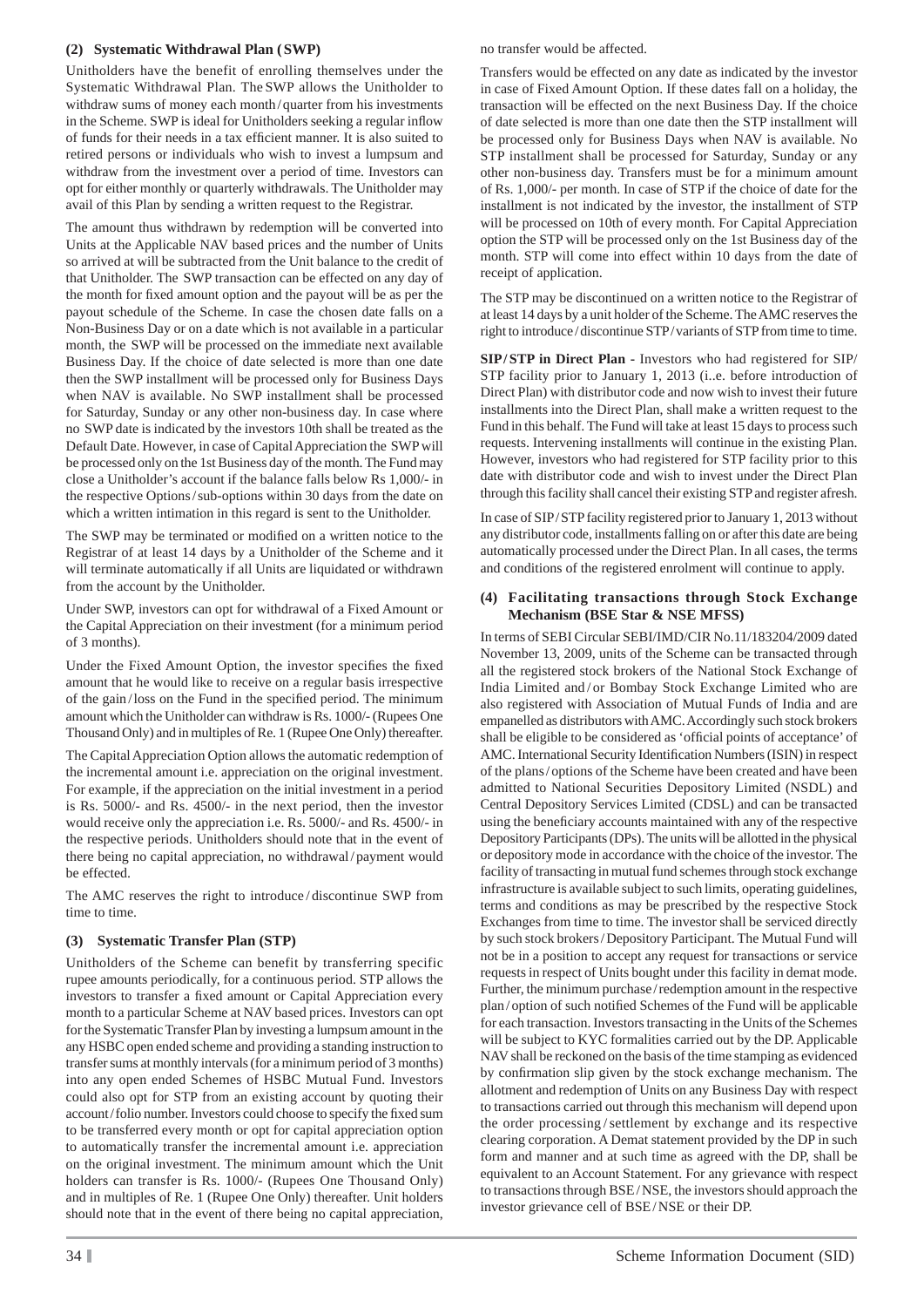Payment of redemption proceeds to the trading / clearing members by AMC/its Registrar shall discharge AMC of its obligation of payment of redemption proceeds to individual investor. Similarly, in case of purchase of units, crediting units into trading / clearing member pool account shall discharge AMC of its obligation / to allot units to individual investor.

#### **17. Account Statement (for investors holding units in Non-demat mode)**

An applicant in a scheme whose application has been accepted shall have the option either to receive the statement of accounts or to hold the units in dematerialised form and the asset management company shall issue to such applicant, a statement of accounts specifying the number of units allotted to the applicant or issue units in the dematerialized form as soon as possible but not later than five working days from the date of receipt of the application.

An allotment confirmation specifying the number of units allotted will be sent to the unit holders' by way of email and/or SMS to the registered e-mail address and/or mobile number, within 5 Business Days from the date of allotment of units. In case of any specific request received from the unit holder(s), the AMC/Fund will provide the account statement to the unit holder(s) within 5 Business Days from the receipt of such request.

A Consolidated Account Statement (CAS) for each calendar month shall be sent by email on or before 15th of the succeeding month to those unit holders in whose folio(s), transactions\* have taken place during the month and have provided a valid Permanent Account Number (PAN).. In the event that the registered email address of the unit holder is not available with the Fund, the CAS will be sent as a physical statement. CAS shall contain details relating to all transactions\* carried out by the Unitholder across schemes of all mutual funds during the month, holdings at the end of the month and transaction charges paid to the distributor, if any.

For the purpose of sending CAS, common Unitholders' across mutual funds shall be identified by their PAN. In the event that the folio has more than one registered Unitholder, the first named holder will receive the CAS. The CAS shall not be received by those Unitholders whose folio(s) are not updated with PAN details. Unitholders are therefore requested to ensure that each of their folio(s) are updated with their PAN details. Incas a specific request is received from the Unitholder, the AMC / Fund will provide the account statement to the unit holder(s) within 5 Business Days from the receipt of such request. The CAS issued to investors shall also reflect the total purchase value / cost of investment in each schemes.

Further, CAS detailing holding of investments across all schemes of all mutual funds at the end of every six months (i.e. September/ March) shall be sent by mail/email on or before 21st day of succeeding month as the case may be, to all such Unit holders in whose folios no transactions have taken place during that period. The half yearly CAS will be sent by e-mail to the Unit holders whose e-mail address is available, unless a specific request is made to receive in physical.

Further, CAS issued for the half year (September/ March) shall also provide:

- a) The amount of actual commission paid by AMCs / Mutual Funds (MFs) to distributors (in absolute terms) during the half-year period against the concerned investor's total investments in each MF scheme. The term "commission" here refers to all direct monetary payments and other payments made in the form of gifts / rewards, trips, event sponsorships etc. by AMCs / MFs to distributors. Further, a mention may be made in such CAS indicating that the commission disclosed is gross commission and does not exclude costs incurred by distributors such as goods and service tax (wherever applicable, as per existing rates), operating expenses, etc.
- b) The scheme's average Total Expense Ratio (in percentage terms) for the half-year period for each scheme's applicable plan, where the concerned investor has actually invested in.

Such half-yearly CAS shall be issued to all MF investors, excluding those investors who do not have any holdings in MF schemes and where no commission against their investment has been paid to distributors, during the concerned half-year period.

\* The word 'transaction' includes purchase, redemption, switch, Payout of IDCW, Reinvestment of IDCW, SIP, STP, SWP, and bonus transactions.

#### **Allotment Advice (for investors holding units in dematerialised mode)**

An Allotment advice will be sent upon allotment of Units stating the number of Units allotted to each of the Unit holder(s) who have opted for allotment in dematerialized mode within 5 working days from the date of allotment of units. The Units allotted will be credited to the DP account of the Unit holder as per the details provided in the application form.

Units in dematerialized form shall be issued to a unit holder in a scheme within two working days of the receipt of request from the unit holder.

For SIP transactions, Units will be credited to the investors demat account on a weekly basis upon realization of funds. Units will be allotted as per Applicable NAV for subscriptions / purchases as mentioned in the SID.

Dematerialisation / Rematerialization of Units, if any will be in accordance with the provisions of SEBI (Depositories & Participants) Regulations, 1996 as may be amended from time to time.

All Units will rank pari passu among Units within the same Option / Sub-Option, i.e. either the Dividend Sub-Option or the Growth Sub-Option, as to assets, earnings and the receipt of dividend distributions, if any, as may be declared by the Trustees. Allotment of Units and despatch of Account Statements to NRIs / FPIs will be subject to RBI's general permission dated 30 March, 1999 to mutual funds, in terms of Notification no. FERA.195/99-RB or such other notifications, guidelines issued by RBI from time to time.

#### **Receiving Account Statement / Correspondence by e-mail**

The Mutual Fund will encourage the investors to provide their e-mail addresses for all correspondence. The Mutual Fund's website may facilitate request for Account Statement by Unitholders. The Mutual Fund will endeavour to send Account Statements and any other correspondence including Annual Reports using e-mail as the mode for communication as may be decided from time to time.

The Unitholder will be required to download and print the Account Statement after receiving the e-mail from the Mutual Fund. Should the Unitholder experience any difficulty in accessing the electronically delivered Account Statement, the Unitholder shall promptly advise the Mutual Fund to enable the Mutual Fund to make the delivery through alternate means. Failure to advise the Mutual Fund of such difficulty within 24 hours after receiving the e-mail will serve as an affirmation regarding the acceptance by the Unitholder of the Account Statement.

In case an investor who has provided an e-mail address and opted for electronic mode of receipt of account statements and other updates wishes to change over to the physical mode, he would need to provide a written request to any of our official points of acceptance. Please note that such a request will be treated as a non financial transaction and processed within 3 - 5 business days from the date of submission.

It is deemed that the Unitholder is aware of all security risks including possible third party interception of the Account Statements and content of the Account Statements becoming known to third parties.

Under no circumstances, including negligence, shall the Mutual Fund or anyone involved in creating, producing, delivering or managing the Account Statements of the Unitholders, be liable for any direct, indirect, incidental, special or consequential damages that may result from the use of or inability to use the service or out of the breach of any warranty. The use and storage of any information including, without limitation, the password, account information, transaction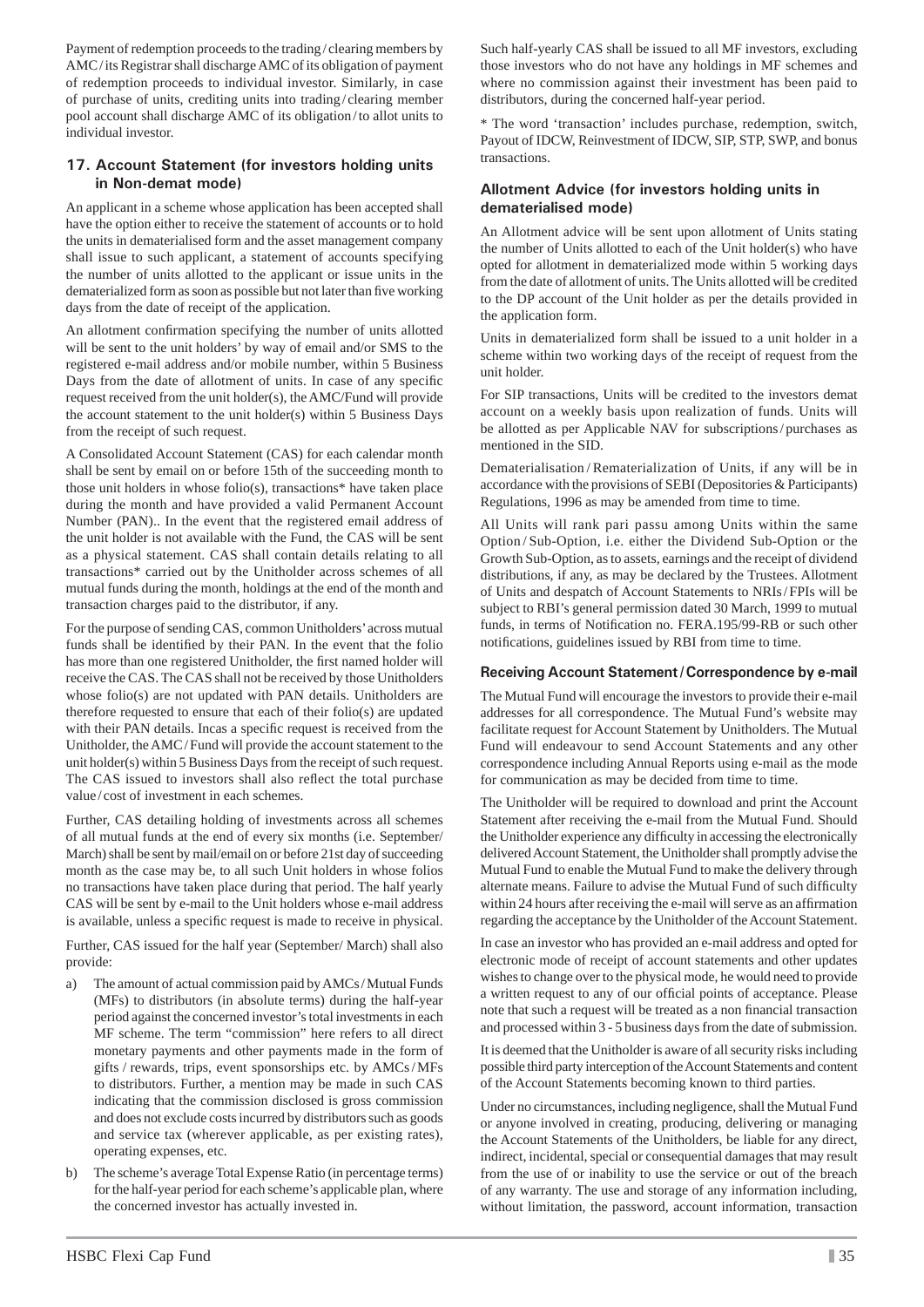activity, account balances and any other information available on the Unitholder's personal computer is at the risk and sole responsibility of the Unitholder.

## **18. Dividends and Distributions**

The dividend warrants shall be dispatched to the unitholders within 15 days from the record date. The dividend proceeds may be paid by way of dividend warrants / direct credit / EFT / ECS Credit / NEFT / RTGS / Wired Transfer / any other manner through the investor's bank account specified in the Registrar's records. The AMC, at its discretion at a later date, may choose to alter or add other modes of payment. The AMC shall also appropriately intimate the Unitholders about the dividend announcements / payout / reinvestment within 15 days from the record date.

Further, in case of units held in dematerialized form, based on the list provided by the Depositories (NSDL/ CDSL) giving the details of the demat account holders and the number of Units held by them in demat form on the Record date, the Registrars & Transfer Agent will pay the dividend proceeds by forwarding a dividend warrant or directly crediting the bank account linked to the demat account depending on the mode of receipt of dividend proceeds chosen by the Unit holder.

AMC may also use instruments or payment channels such as RTGS, NEFT, IMPS, direct credit, etc. or any other mode allowed by Reserve Bank of India from time to time, for payments including refunds to unitholders in addition to the cheque, demand draft or dividend warrants

Further, AMC may also use modes of despatch such as speed post, courier etc. for payments including refunds to unitholders in addition to the registered post with acknowledgement due.

## **Delay in payment of dividend proceeds**

As per the Regulations, the Fund shall despatch the dividend warrants or credit the dividend proceeds in the investors account within 15 days from the record date. In the event of failure to despatch / credit the dividend proceeds within the above time, interest @15% per annum or such rate as may be specified by SEBI, would be paid to the Unit holders for the period of delay. Interest for the delayed payment of dividend shall be calculated from the record date.

## **19. Redemption / Repurchase proceeds**

As per the Regulations, the Fund shall despatch the redemption/ repurchase proceeds within 10 Business Days from the date of acceptance of redemption request at any of the Investor Service Centres.

## **20. NRIs / FPIs**

The Foreign Exchange Management (Transfer or Issue of Security by a Person Resident Outside India) Regulations, 2000 (the "FEMA Regulations") permit a NRI to purchase on repatriation or nonrepatriation basis, without limit, units of domestic mutual funds. Payment for such units must be made either by: (i) inward remittance through normal banking channels; or (ii) out of funds held in the NRE/FCNR account, or (iii) Indian Rupee drafts purchased abroad in the case of purchases on a repatriation basis or out of funds held in the NRE/FCNR/NRO account, in the case of purchases on a non-repatriation basis.

In case Indian Rupee drafts are purchased abroad or from FCNR / NRE accounts, an account debit certificate from the bank/financial entity issuing the draft confirming the debit shall also be enclosed. NRIs shall also be required to furnish such other documents as may be necessary and as desired by the AMC / Mutual Fund/Registrar, in connection with the investment in the schemes.

The FEMA Regulations also permit a registered FPI to purchase, on repatriation basis, units of domestic mutual funds provided the FPI restricts allocation of its total investment between equity and debt instruments in the ratio as applicable at the time of investments.

Payment by the FPI must be made either by inward remittance through normal banking channels or out of funds held in foreign currency account or non resident rupee account maintained by the FPI with a designated branch of an authorised dealer with the approval of the RBI in terms of paragraph 2 of Schedule 2 to the FEMA Regulations.

## **Redemption by NRIs / FPIs**

Units held by an NRI investor and FPIs may be redeemed by such investor by tendering Units to the Mutual Fund or for payment of maturity proceeds, subject to any procedures laid down by RBI from time to time. The Fund will not be liable for any delays or for any loss on account of any exchange fluctuations, while converting the rupee amount in foreign exchange in the case of transactions with NRIs / FPIs. Provisions with respect to NRIs / FPIs stated above, is as per the AMC's understanding of the laws currently prevalent in India.

### **21. Delay in payment of redemption/ repurchase proceeds**

In the event of failure to despatch the redemption proceeds within the above time, the Asset Management Company shall be liable to pay interest to the unitholders at such rate as may be specified by SEBI for the period of such delay (presently @15% per annum).

## **22. Duration of the Scheme / Winding up**

The AMC, the Fund and the Trustees reserve the right to make such changes / alterations to all or any of the Scheme (including the charging of fees and expenses) offered under this SID to the extent permitted by the applicable Regulations. However, in terms of the Regulations a scheme is to be wound up:

- On the happening of any event, which in the opinion of the Trustees, requires the Scheme to be wound up.
- In case of winding up of the Scheme on account of above, the units of the units of the Scheme shall be listed on recognized stock exchange, subject to compliance with listing formalities as stipulated by the stock exchange. However, pursuant to listing, trading on stock exchange mechanism will not be mandatory for investors, rather, if they so desire, may avail an optional channel to exit provided to them.
- Initially, trading in units of such a listed scheme that is under the process of winding up, shall be in dematerialised form. AMCs shall enable transfer of such units which are held in form of Statement of Account (SoA) / unit certificates.
- Further, The AMC, its sponsor, employees of AMC and Trustee shall not be permitted to transact (buy or sell) in the units of such schemes that are under the process of being wound up.
- If seventy five per cent (75%) of the Unitholders of the Scheme pass a resolution that the Scheme be wound up.
- If SEBI so directs in the interest of the Unitholders.
- Where the Scheme is so wound up, the Trustees shall give notice within one day of the circumstances leading to the winding up of the Scheme to:
	- a) SEBI
	- b) In two daily newspapers having a circulation all over India and in one vernacular newspaper with circulation in Mumbai.

In case a scheme is to be wound up on the happening of any event (which in the opinion of the Trustees, requires the Scheme to be wound up), the trustees shall obtain consent of the unit holders participating in the voting by simple majority on the basis of one vote per unit and publish the results of voting within forty five days from the publication of aforesaid notice.

In case the trustees fail to obtain the required consent of the unitholders, the schemes shall be reopened for business activities from the second business day after publication of results of the voting.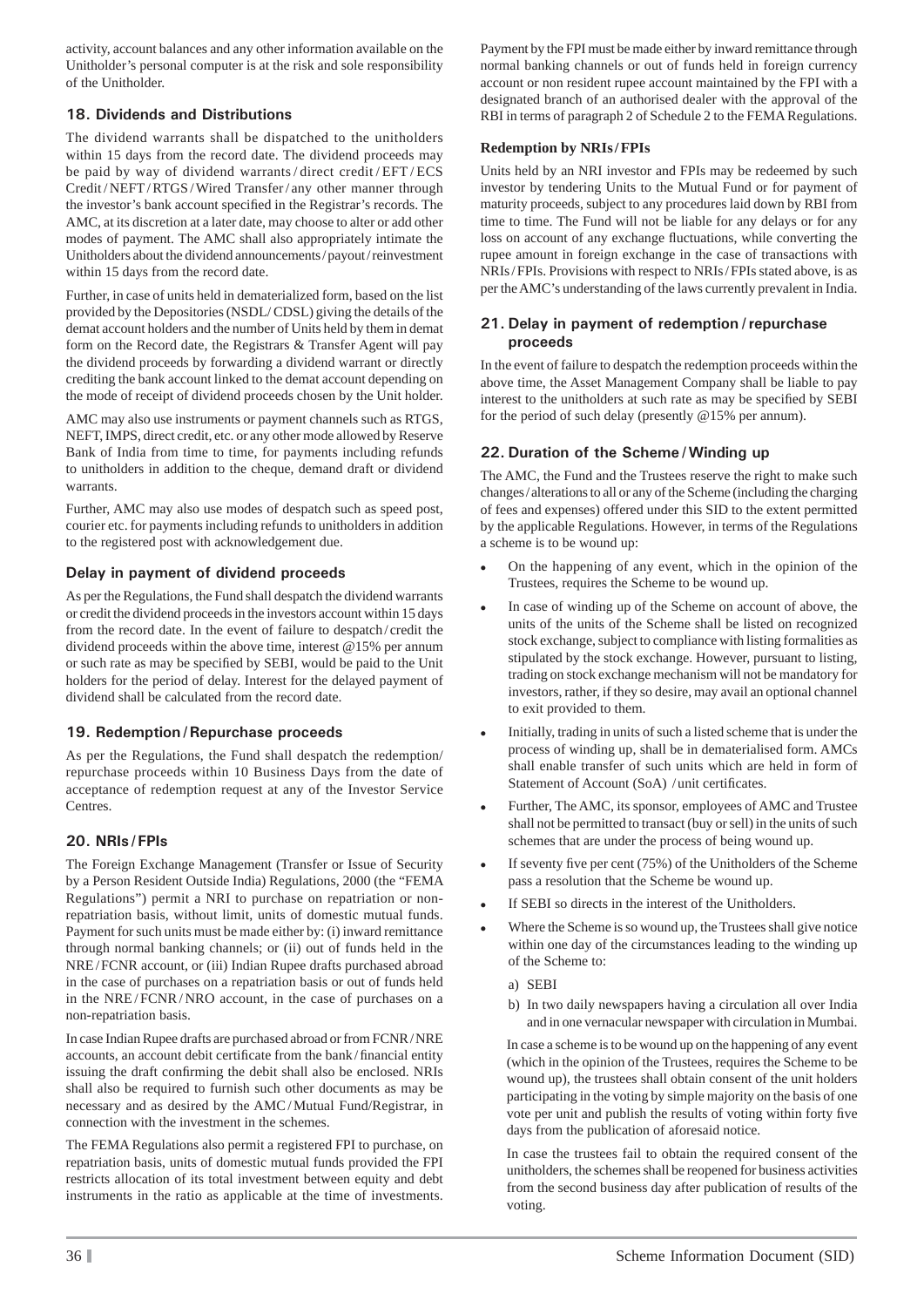- On and from the date of the publication of notice of winding up, the Trustees or the AMC, as the case may be, shall:
	- a) Cease to carry on any business activities in respect of the Scheme so wound up
	- b) Cease to create or cancel Units in the Scheme
	- c) Cease to issue or redeem Units in the Scheme

### **Procedure and Manner of Winding up**

The Trustees shall call a meeting of the Unitholders of the Scheme to approve by simple majority of the Unitholders present and voting at the meeting, resolution for authorising the Trustees or any other person to take steps for the winding up of the Scheme. The Trustees or the person authorised as above, shall dispose off the assets of the Scheme concerned in the best interest of the Unitholders of the Scheme. The proceeds of sale realised in pursuance of the above, shall be first utilised towards discharge of such liabilities as are due and payable under the Scheme, and after meeting the expenses connected with such winding up, the balance shall be paid to the Unitholders in proportion to their respective interest in the assets of the Scheme, as on the date the decision for winding up was taken.

On completion of the winding up, the Trustees shall forward to SEBI and the Unitholders, a report on the winding up, detailing the circumstances leading to the winding up, the steps taken for disposal of the assets of the Scheme before winding up, expenses of the Scheme for winding up, net assets available for distribution to the Unitholders and a certificate from the auditors of the Fund. Notwithstanding anything contained herein above, the provisions of the Regulations in respect of disclosures of half-yearly reports and annual reports shall continue to be applicable, until winding up is completed or the Scheme cease to exist.

After the receipt of the report referred to above, if SEBI is satisfied that all measures for winding up of the Scheme have been complied with, the Scheme shall cease to exist.

## **B. PERIODIC DISCLOSURES**

#### **1. Net Asset Value**

This is the value per unit of the Scheme on a particular day. You can ascertain the value of your investments by multiplying the NAV with your unit balance.

NAVs will be calculated and disclosed on every Business Day. The Unit holders may obtain the information on NAV of the prescribed days by calling the office of the AMC or any of the Investor Service Centres or on the website of the AMC at www.assetmanagement.hsbc.co.in. Further, AMC has extended the facility of sending latest available NAVs to unit holders through SMS, upon receiving a specific request for the same. For detailed process of receiving the latest NAV through SMS, please visit http://www.assetmanagement.hsbc.co.in/mutual-funds.

The AMC shall update the NAVs on the website of Association of Mutual Funds in India - AMFI (www.amfiindia.com) and the Fund's website (www.assetmanagement.hsbc.co.in) by 11:00 p.m. on every Business Day. However, the AMC will endeavour to update the NAVs on the above websites daily by 11:00 p.m. on every Business Day, in case of any delay, the reasons for such delay would be explained to AMFI by the next day. If the NAVs are not available before commencement of business hours on the following day due to any reason, the Fund shall issue a press release providing reasons and explaining when the Fund would be able to publish the NAVs.

The NAVs will be determined on every Business Day except under special circumstances specified in this SID.

The NAV of the Segregated Portfolio shall be declared on daily basis.

#### **2. Portfolio Disclosure**

The AMC shall disclose portfolio of the Scheme (along with ISIN and yield of the instruments) as on the last day of every fortnight (i.e. as on 15th day and last day of the month) / half year, within 5 days from close of each fortnight/within 10 days of close of each half-year on its website and on the website of AMFI in a user-friendly and downloadable spreadsheet format.

In case of unitholders whose e-mail addresses are registered, the AMC shall send via email the fortnightly / half-yearly statement of scheme portfolio within 5 days / 10 days from the close of each fortnight / half-year respectively.

The AMC shall publish an advertisement every half-year disclosing the hosting of the half-yearly statement of its schemes portfolio on its website and on the website of AMFI and the modes such as SMS, telephone, email or written request (letter) through which a unitholder can submit a request for a physical or electronic copy of the statement of scheme portfolio. Such advertisement shall be published in the all India edition of at least two daily newspapers, one each in English and Hindi

#### **Half yearly Disclosures: Financial Results**

The Fund shall within one month from the close of each half year, that is on 31st March and on 30th September, host a soft copy of its unaudited financial results on AMC's website, containing details as specified in Twelfth Schedule of the Regulations and such other details as are necessary for the purpose of providing a true and fair view of the operations of the Fund. The Fund shall publish an advertisement disclosing the hosting of such financial results on their website, in atleast one English daily newspaper having nationwide circulation and in a newspaper having wide circulation published in the language of the region where the Head Office of the Fund is situated.

### **3. Annual Report**

A Scheme wise Annual Report /abridged summary thereof shall be provided to all Unitholders as soon as may be but not later than 4 months from 31 March of each year. The abridged / full Scheme wise Annual Report shall contain such details as are required under the Regulations /Circulars issued thereafter.

The Fund shall provide the Scheme wise annual report /abridged summary thereof as under:

- (i) By hosting the same on the websites of the AMC and AMFI;
- (ii) The physical copy of the scheme wise annual report /abridged summary thereof shall be made available to the investors at the registered office of the AMC. A link of the scheme annual report or abridged summary shall be displayed prominently on the website of the Fund.
- (iii) By e-mailing the same to those Unit holders' whose e-mail address is registered with the Fund.

Unit holders are therefore requested to update their email address with the Fund to receive annual reports through email.

The AMC shall publish an advertisement every year disclosing the hosting of the scheme wise annual report on its website and on the website of AMFI. Such advertisement shall be published in the all India edition of at least two daily newspapers, one each in English and Hindi. Further, AMC shall provide modes such as SMS, telephone, email or written request (letter), etc. through which unitholders can submit a request for a physical or electronic copy of the scheme wise annual report or abridged summary thereof.

#### **4. Associate Transactions**

For details of Associate transactions including dealing with associate companies, Investors are advised to please refer Statement of Additional Information (SAI).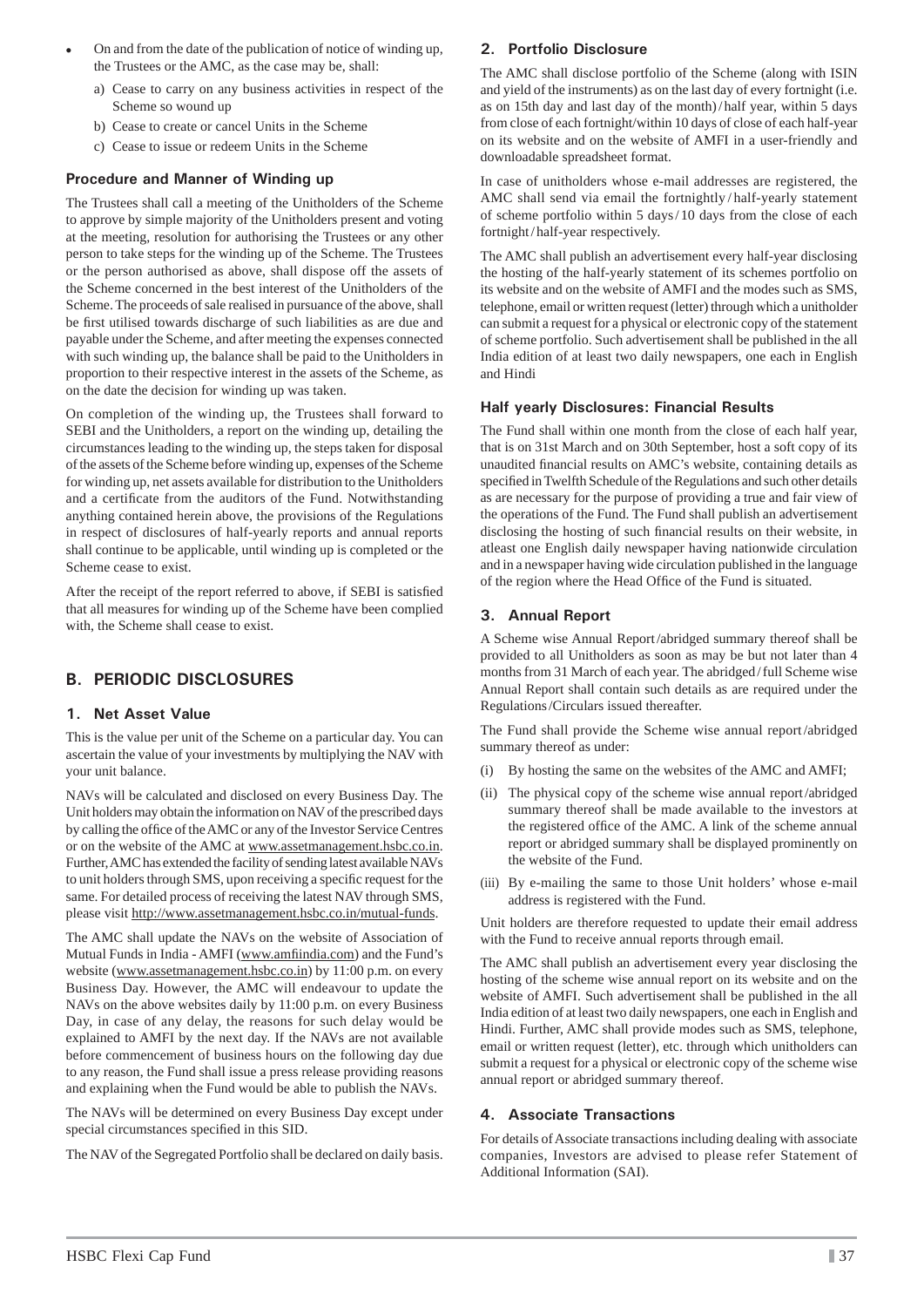#### **5. Disclosures with respect to Segregated Portfolio**

The AMC shall make necessary disclosures as mandated by SEBI, in statement of account, monthly / half yearly portfolio statements, KIM, SID, Scheme Advertisements, Scheme Performance data, AMC's Website and at other places as may be specified.

The information regarding number of Segregated Portfolio(s) created in a scheme shall appear prominently under the name of the scheme at all relevant places such as SID, KIM-cum-Application Form, advertisement, AMC and AMFI websites, etc.

The NAV of the Segregated Portfolio shall be declared on daily basis.

Further, the investors of the Segregated Portfolio shall be duly informed of the recovery proceedings of the investments of the Segregated Portfolio. Status update may be provided to the investors at the time of recovery and also at the time of writing-off of the segregated securities.

## **6. Taxation**

The information is provided for general information only. However, in view of the individual nature of the implications, each investor is advised to consult his or her own tax advisors / authorised dealers with respect to the specific amount of tax and other implications arising out of his or her participation in the Schemes.

| <b>Particulars</b>                                            | <b>Investors</b>                                                                                               | <b>Mutual Fund</b>                                                                                                                                                                                                                        |
|---------------------------------------------------------------|----------------------------------------------------------------------------------------------------------------|-------------------------------------------------------------------------------------------------------------------------------------------------------------------------------------------------------------------------------------------|
| <b>Tax implications</b><br>on Dividend<br><b>Distribution</b> | Dividend<br>received<br>would be<br>taxable in<br>the hands of<br>unitholders<br>as per<br>applicable<br>slabs | Resident investor: 10%** tax<br>needs to be deducted on dividend<br>(not applicable to capital gain)<br>Non Resident investor: 20%**<br>tax needs to be deducted in case of<br>payment to NRI and Non Domestic<br>company/Foreign Company |
| <b>Capital Gain Tax</b>                                       |                                                                                                                |                                                                                                                                                                                                                                           |
| <b>Equity Oriented</b><br>Fund:                               |                                                                                                                |                                                                                                                                                                                                                                           |
| Long Term<br>1)                                               | $10\%$ ** #                                                                                                    | Nil                                                                                                                                                                                                                                       |
|                                                               |                                                                                                                | (Payment to NRI and Non<br>Domestic company/Foreign<br>company is subject to withholding<br>tax @10% ** @                                                                                                                                 |
| <b>Short Term</b><br>2)                                       | 15%**                                                                                                          | Nil                                                                                                                                                                                                                                       |
|                                                               |                                                                                                                | (Payment to NRI and Non<br>Domestic company/Foreign<br>company is subject to withholding<br>tax @15% <sup>**@</sup>                                                                                                                       |

- # Aggregate long term capital gains exceeding one lakh rupees in a financial year, arising from the transfer of units of an equity oriented fund, equity shares and units of business trust are chargeable to tax @10%.
- The above rates need to be increased by applicable surcharge and health & education cess.
- @ Non- resident investors may be eligible for treaty benefit depending upon the facts of the case. The same has not been captured above.

## **Stamp Duty:**

Pursuant to Notification No. S.O. 4419(E) dated December 10,  $2019$  read with Notification No. S.O.  $115(E)$  dated January 8, 2020 and notification No. S.O.1226(E) dated March 30, 2020 issued by Department of Revenue, Ministry of Finance, Government of India, read with Part I of Chapter IV of Notification dated February 21, 2019 issued by Legislative Department, Ministry of Law and Justice, Government of India on the Finance Act, 2019, a stamp duty @ 0.005% of the transaction value would be levied on mutual fund transactions (including transactions carried through stock exchanges and depositories for units in demat mode), with effect from July 1, 2020. Accordingly, pursuant to levy of stamp duty, the number of units allotted on purchase transactions (including reinvestment of IDCW and IDCW transfers) to the unitholders would be reduced to that extent.

Further, with effect from July 1, 2020, stamp duty shall be applicable at the rate of 0.015% on the consideration amount stated in the transfer instrument for off market transfer of units held in demat mode as well units held in physical mode.

For further details on taxation, Investors are requested to refer to the section on Taxation in the Statement of Additional Information (SAI).

## **7. Investor Services**

The Fund will follow-up with the Investor Service Centres and the Registrar on complaints and enquiries received from investors with an endeavour to resolve them promptly. For this purpose, Ms. Rheitu Bansal is currently designated as the Investor Relations Officer. Her contact details are as follows :

9-11 Floors, NESCO IT Park, Building No. 3, Western Express Highway, Goregaon (East), Mumbai 400 063, India Tel. : 1800-200-2434 / 1800-258-2434 Fax : 022-49146033

E-mail : hsbcmf@camsonline.com.

## **C. COMPUTATION OF NAV**

The NAV of Units under the Scheme / Plan(s) / Option(s) shall be calculated as shown below:

 Market or Fair Value of Scheme's investments (+) Current Assets (-) Current Liabilities and Provisions

#### $NAV$  (Rs.) =

No. of Units outstanding under the Scheme

The Direct Plan shall have a separate NAV.

The NAVs of the Scheme / Plan(s) / Option(s) (including Direct Plans) will be calculated and disclosed as of the close of every Business Day. The NAVs of the Scheme shall be disclosed up to 4 decimal places. The valuation of the Scheme' assets and calculation of the Scheme' NAV shall be subject to audit on an annual basis and such regulations as may be prescribed by SEBI from time to time.

The NAV of the Segregated Portfolio shall be declared on daily basis.

## **Fractional Units**

Since a request for redemption or purchase is generally made in rupee amounts and not in terms of number of Units of the Scheme, an investor may be left with fractional Units. Fractional Units will be computed and accounted for up to three decimal places for the Scheme. However, fractional Units will in no way affect the investor's ability to redeem the Units, either in part or in full, standing to the Unitholder's credit.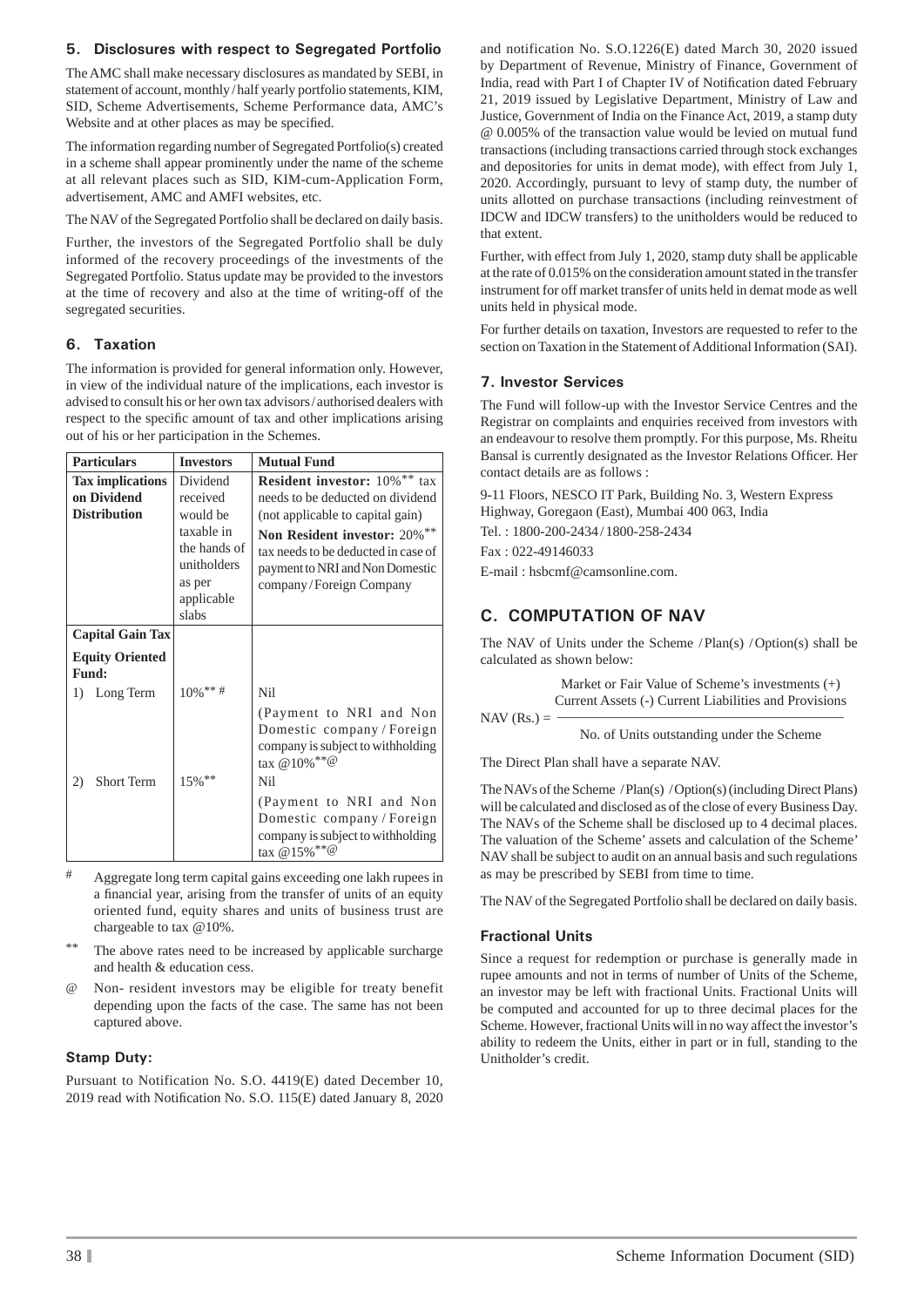# SECTION IV - FEES AND EXPENSES

*This section outlines the expenses that will be charged to the Scheme / Plan(s) / Option(s). The information provided under this Section seeks to assist the investor in understanding the expense structure of the Scheme / Plan(s) / Option(s) and types of different fees / expenses and the percentage the investor is likely to incur on purchasing and selling the Units of the respective Plan(s) under the Scheme / Plan(s) / Option(s).*

## **A. NEW FUND OFFER (NFO) EXPENSES**

These expenses are incurred for the purpose of various activities related to the NFO like sales and distribution fees paid marketing and advertising, registrar expenses, printing and stationary, bank charges etc. In case of schemes where entry load was charged during the NFO, the same was utilized for meeting the initial issue expenses in terms of SEBI circular no. SEBI/IMD/CIR No.1/64057/06 dated April 4, 2006 and any expenditure over and above the entry load collected was borne by the AMC. In case of schemes where no entry load was charged, entire expenses were borne by AMC.

## **B. ANNUAL SCHEME RECURRING EXPENSES**

These are the fees and expenses for operating the Schemes. These expenses include Investment Management and Advisory Fee charged by the AMC, Registrar and Transfer Agents' fee, marketing and selling costs etc.

The total recurring expenses of the Scheme shall be as per the limits prescribed under sub-regulation 6 and 6A of Regulation 52 of the SEBI Regulations and shall not exceed the limits prescribed there under as a percentage limit of daily net assets in the table below:

As per the Regulation 52(6), the maximum recurring expenses that can be charged to the Scheme shall be subject to a percentage limit of daily average net assets in the table below:

| <b>First</b><br>Rs. 500 | <b>Next</b> | <b>Next</b><br>Rs. 250   Rs. 1,250   Rs. 3,000   Rs. 5,000 | <b>Next</b> | <b>Next</b> | <b>Next</b><br>Rs. 40,000                                                                                               | <b>Balance</b> |
|-------------------------|-------------|------------------------------------------------------------|-------------|-------------|-------------------------------------------------------------------------------------------------------------------------|----------------|
| crores                  | crores      | crores                                                     | crores      | crores      | crores                                                                                                                  |                |
| 2.25%                   | 2.00%       | 1.75%                                                      | 1.60%       | 1.50%       | lTER reduction<br>of $0.05\%$ for<br>every increase<br>of Rs. 5,000<br>crores of daily<br>net assets or<br>part thereof | 1.05%          |

Further, as per current Regulation 52 (6A), the additional recurring expenses that can be charged to Scheme shall be subject to a percentage limit of daily average net assets as specified below:

| Regulation<br>52 $(6A)(a)$ | Brokerage and transaction costs (inclusive of GST)<br>which are incurred for the purpose of execution<br>of trade and is included in the cost of investment,<br>not exceeding 0.12 per cent in case of cash market<br>transactions and 0.05 per cent in case of derivatives<br>transactions; Any payment towards brokerage and<br>transaction cost, over and above the said 0.12 percent<br>and 0.05 percent for cash market transactions and<br>derivatives transactions respectively may be charged<br>to the scheme within the maximum limit of Total<br>Expense Ratio (TER) as prescribed under regulation<br>52 of the SEBI (Mutual Funds) Regulations, 1996. |
|----------------------------|--------------------------------------------------------------------------------------------------------------------------------------------------------------------------------------------------------------------------------------------------------------------------------------------------------------------------------------------------------------------------------------------------------------------------------------------------------------------------------------------------------------------------------------------------------------------------------------------------------------------------------------------------------------------|
| Regulation<br>52 $(6A)(b)$ | Expenses not exceeding of 0.30 per cent of daily net<br>assets, if the new inflows from beyond Top 30 cities<br>$(B-30^{**})$ are at least -<br>(i) 30 per cent of gross new inflows in the scheme,<br>or:<br>(ii) 15 per cent of the average assets under<br>management (year to date) of the scheme,<br>whichever is higher.<br>Provided that if inflows from such cities are less<br>than the higher of (i) or (ii), such expenses on<br>daily net assets of the scheme shall be charged on<br>proportionate basis.                                                                                                                                             |

Additional TER shall be charged based on inflows from retail investors from beyond top 30 cities  $(B-30$  cities). Inflows of amount upto Rs.  $2,00,000/$ per transaction, by individual investors shall be considered as inflows from retail investor. Provided further that, expenses so charged shall be utilised for distribution expenses incurred for bringing inflows from beyond Top 30 cities. Provided further that amount incurred as expense on count of inflows from such cities shall be credited back to the scheme in case the said inflows are redeemed within a period of one year from the date of investment. \*\* Beyond Top 30 (B30) cities shall mean beyond top 30 cities based on Association of Mutual Funds in India (AMFI) data on 'AUM by Geography - Consolidated Data for Mutual Fund Industry' as at the end of the previous financial year Regulation 52 (6A) (c) Additional recurring expenses of upto 0.05% of daily net assets of the scheme towards the investment and advisory fees or various other permissible expenses. However, in accordance with SEBI circular SEBI/ HO/IMD/DF2/CIR/P / 2018/15 dated February 2, 2018, AMC shall not charge any additional expense of upto 0.05% as per Regulation 52(6A) (c), if exit load is not being levied under the Scheme. Accordingly, upon levy or introduction of exit load under the Scheme, the additional expenses upto 0.05% under Regulation 52 (6A) (c) shall be levied, and upon removal of exit load under the Scheme, additional expense upto 0.05% under Regulation 52 (6A) (c) shall be discontinued in compliance with provisions of SEBI circular SEBI/HO/IMD/DF2/ CIR/P/2018/15 dated February 2, 2018.

The AMC has estimated the following maximum expenses of the Scheme. Please refer to the table below for indicative details:

| <b>Particulars</b>                                                                                                                         | On first Rs. 500<br>Crore of the<br>daily net assets |
|--------------------------------------------------------------------------------------------------------------------------------------------|------------------------------------------------------|
|                                                                                                                                            | (% of Net Assets)                                    |
| <b>Investment Management and Advisory Fees</b>                                                                                             |                                                      |
| Trustee fee                                                                                                                                |                                                      |
| Audit fees                                                                                                                                 |                                                      |
| Custodian fees                                                                                                                             |                                                      |
| <b>RTA Fees</b>                                                                                                                            |                                                      |
| Marketing & Selling expense including agent<br>commission                                                                                  |                                                      |
| Cost related to investor communications                                                                                                    | Upto 2.25%                                           |
| Cost of fund transfer from location to location                                                                                            |                                                      |
| Cost of providing account statements and<br>dividend redemption cheques and warrants                                                       |                                                      |
| Costs of statutory Advertisements                                                                                                          |                                                      |
| Cost towards investor education & awareness<br>(at least 2 bps)                                                                            |                                                      |
| Brokerage & transaction cost (inclusive of GST)<br>over and above 12 bps and 5 bps for cash and<br>derivative market trades, respectively# |                                                      |
| GST on expenses other than investment<br>management and advisory fees                                                                      |                                                      |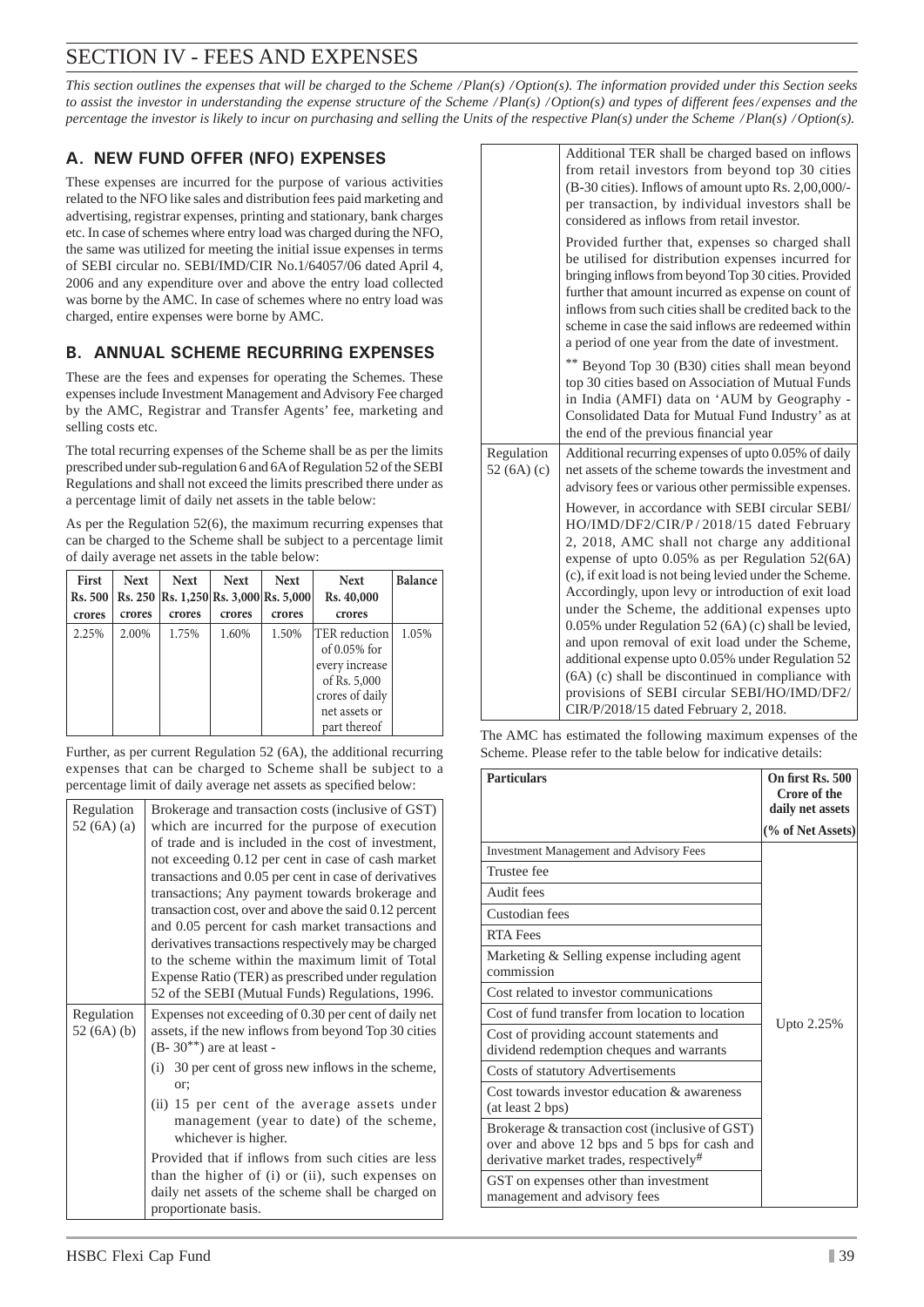| <b>Particulars</b>                                                                              | On first Rs. 500<br>Crore of the<br>daily net assets<br>(% of Net Assets) |
|-------------------------------------------------------------------------------------------------|---------------------------------------------------------------------------|
| <b>Maximum total expense ratio (TER)</b><br>permissible under Regulation 52 (6) (c)             | Upto 2.25%                                                                |
| Additional expenses under regulation $52(6A)(c)$                                                | Upto $0.05\%$                                                             |
| Additional expenses for gross new inflows from<br>specified cities under regulation $52(6A)(b)$ | Upto 0.30%                                                                |

The AMC may charge the following costs and expenses in addition to the total recurring expense limits as prescribed in the table above:

- (a) #Brokerage and transaction costs (inclusive of GST) which are incurred for the purpose of execution of trade and is included in the cost of investment, not exceeding 0.12 per cent in case of cash market transactions and 0.05 per cent in case of derivatives transactions; Any payment towards brokerage and transaction cost, over and above the said 0.12 percent and 0.05 percent for cash market transactions and derivatives transactions respectively may be charged to the scheme within the maximum limit of Total Expense Ratio (TER) as prescribed under regulation 52 of the SEBI (Mutual Funds) Regulations, 1996;
- (b) GST on investment management and advisory fees.

The expenses of the Direct Plan will be lower than that of Regular Plan of the Scheme. No commission or distribution expenses will be charged under the Direct Plan.

The above expenses are subject to change and may increase / decrease as per actual and / or any change in the Regulations but the total recurring expenses that can be charged to the Scheme will be subject to limits prescribed from time to time under the SEBI (MF) Regulations.

Any other expenses which are directly attributable to the Scheme, may be charged with approval of the Trustee within the overall limits as specified in the Regulations except those expenses which are specifically prohibited.

The AMC reserves the right to vary the expense ratios charged to the Scheme, at such frequencies as the AMC may decide, subject to the maximum SEBI permissible limits. The AMC would update the current expense ratios on the website at least three working days prior to the effective date of the change. This information is available on AMC's website at www.assetmanagement.hsbc.co.in.

An illustration of the impact of expense ratio on scheme's investments is also provided below for reference.

| Collections at Day Zero                                                                      |                        | A             | 100,000,000   |
|----------------------------------------------------------------------------------------------|------------------------|---------------|---------------|
| Purchase Price per unit                                                                      |                        | B             | 10            |
| Units allotted to domestic<br>investors                                                      | A/B                    | $\mathcal{C}$ | 10,000,000.00 |
| Amount invested                                                                              |                        | D             | 100,000,000   |
| Yield on investment                                                                          |                        | E             | 6%            |
| Expense ratio                                                                                |                        | F             | 1.65%         |
| <b>AUM</b> after one month                                                                   |                        |               |               |
| <b>AUM</b> including Yield                                                                   | $(D*E)/12+D$           | G             | 100,500,000   |
| Expenses (for one month)<br>(INR) - approximated at<br>average of opening and<br>closing AUM | $((A+G)/2)$ *<br>F)/12 | H             | 137,844       |
| AUM after one month                                                                          | $G-H$                  | T             | 100,362,156   |
| NAV per unit                                                                                 | $\overline{L}/C$       | Ī             | 10.0362       |
| Annualized returns<br>(Pre Expenses) %                                                       | $(G-D)/$<br>$D*100*12$ | K             | 6.00          |
| Annualized returns<br>(Post Expenses) %                                                      | $(I-D)/D$<br>$*100*12$ | L             | 4.35          |

All scheme related expenses including commission paid to distributors, by whatever name it may be called and in whatever manner it may be paid, shall be paid from the scheme only within the regulatory limits and not from the books of the Asset Management Company (AMC), its associate, sponsor, trustee or any other entity through any route. Provided that the expenses that are very small in value but high in volume may be paid out of AMC's books. Such expenses shall be paid out of AMC's books at actuals or not exceeding 2 bps of scheme AUM, whichever is lower. The AMC shall pay from its books only those expenses which are part of the miscellaneous expenses list provided by AMFI. Such expenses incurred by AMC shall be properly recorded and audited in the books of account of AMC at year end.

### **Total Expense Ratio (TER) for the Segregated Portfolio**

TER for the Segregated Portfolio shall be subject to the following provisions

- 1. The AMC will not charge investment and advisory fees on the Segregated Portfolio. However, TER (excluding the investment and advisory fees) can be charged, on a pro-rata basis only upon recovery of the investments in Segregated Portfolio.
- 2. The TER so levied shall not exceed the simple average of such expenses (excluding the investment and advisory fees) charged on daily basis on the Main Portfolio (in % terms) during the period for which the Segregated Portfolio was in existence.
- 3. The legal charges related to recovery of the investments of the Segregated Portfolio may be charged to the Segregated Portfolio in proportion to the amount of recovery. However, the same shall be within the maximum TER limit as applicable to the Main Portfolio. The legal charges in excess of the TER limits, if any, shall be borne by the AMC.

**The costs related to Segregated Portfolio shall in no case be charged to the Main Portfolio**

## **C. GOODS AND SERVICE TAX**

Goods and Service tax ("GST") on investment and advisory fees shall be charged to the Scheme in addition to the maximum limit of total recurring expenses as permitted under regulation 52 (6) and 52 (6A) of the Regulations. GST on any other fees / expenses shall be borne by the Scheme within the overall limit of the TER. GST shall be levied on the Investment Management & Advisory Fee at the then prevailing GST rate, as per the Taxation Laws in force.

GST on exit load, if any, shall be paid out of exit load proceeds and exit load net of GST, if any, shall be credited to the Scheme. GST on brokerage and transaction cost paid for execution of trade, if any, shall be within the limits prescribed under Regulation 52 of SEBI (Mutual Funds) Regulations.

## **D. LOAD STRUCTURE**

Load is an amount which is paid by the investor to redeem the units from the Scheme. This amount is used by the AMC to pay commissions to the distributor and to take care of other marketing and selling expenses. Load amounts are variable and are subject to change from time to time. For the current applicable structure, please refer to the website of the AMC at www.assetmanagement.hsbc.co.in or may call at ISC or your distributor.

As per SEBI circular dated 30 June 2009, no entry load will be charged for purchase / additional purchase / switch-in including registrations for HSBC SIP/HSBC STP, accepted by the Fund, with effect from August 1, 2009.

Repurchases could attract an exit load (as a % of the Applicable NAV for redemptions). Unitholders should note that the AMC retains the right to change exit load as per the provisions below:

The repurchase price however, will not be lower than 95% of the NAV subject to SEBI Regulations as amended from time to time.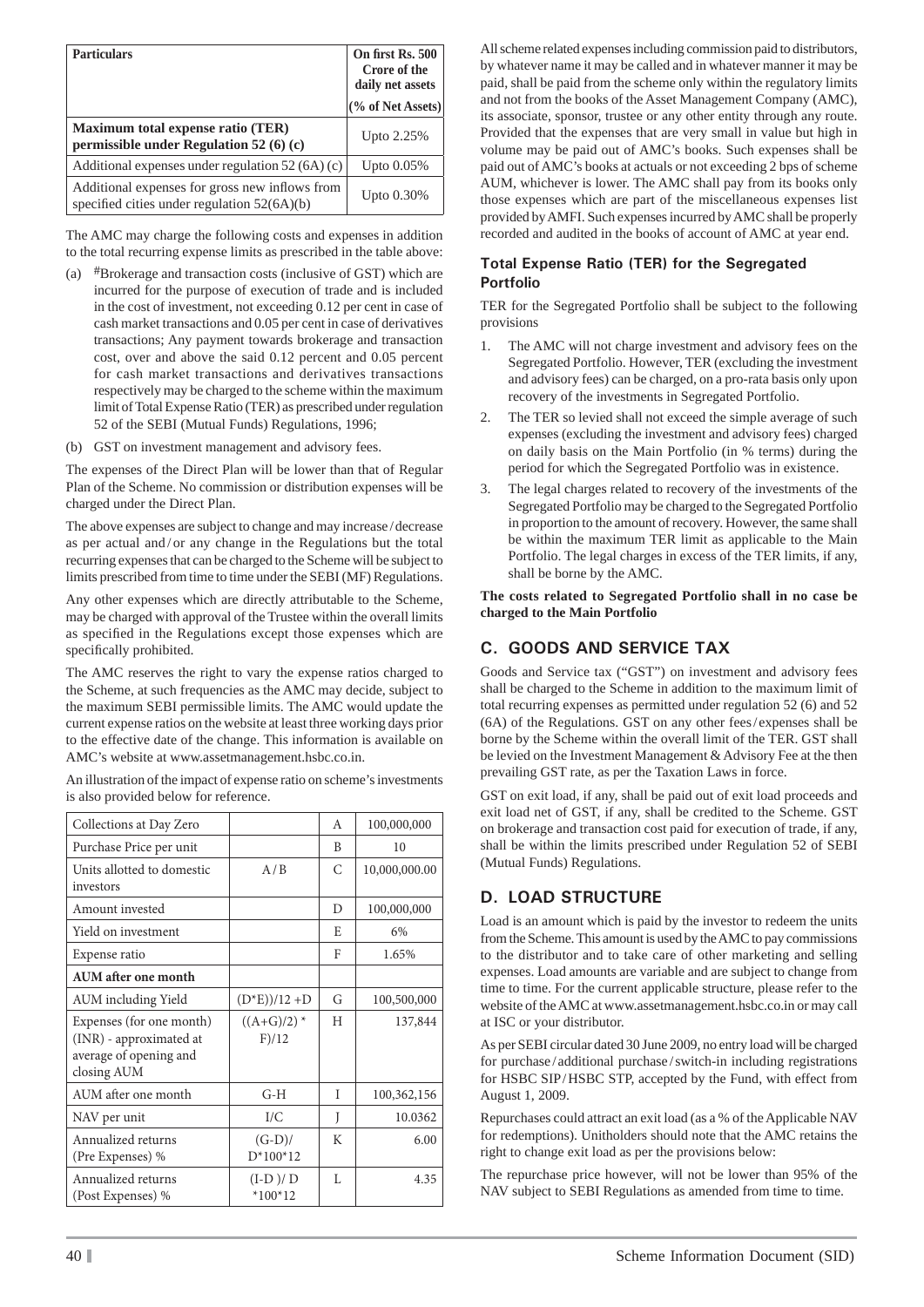#### **Load Structure (Including SIP / STP, wherever applicable) for Scheme / Plans :**

#### **Entry Load**\***:** Not Applicable.

#### **Exit Load :**

- (i) In respect of each purchase / switch-in of Units, an Exit Load of 1% is payable if Units are redeemed / switched-out within 1 year from the date of allotment.
- (ii) No Exit Load will be charged, if Units are redeemed / switchedout after 1 year from the date of allotment.

The exit loads set forth above is subject to change at the discretion of the AMC and such changes shall be implemented prospectively.

*\* In terms of SEBI circular no. SEBI/IMD/CIR No. 4/168230/09 dated June 30, 2009, no entry load will be charged to the investor effective August 1, 2009.* 

Units issued on reinvestment of dividends shall not be subject to exit load for existing as well as prospective investors. The exit load set forth above is subject to change at the discretion of the AMC and such changes shall be implemented prospectively. The above mentioned load structure shall be equally applicable to the special products such as HSBC SIP, HSBC SWP and HSBC STP, etc. offered by the AMC.

The exit load charged, if any, will be credited to the schemes. Goods & Service Tax (GST) on exit load, if any, will be paid out of the exit load proceeds and exit load net of GST, if any, will be credited to the scheme. Exit load is not applicable for Segregated Portfolio.

The investor is requested to check the prevailing load structure of the Scheme before investing. For any change in load structure AMC will issue an addendum and display it on the website / Investor Service Centres.

Subject to the Regulations, the Trustees reserve the right to modify / alter the load structure and may decide to introduce a differential load structure on the Units redeemed on any Business Day. Such changes will be applicable prospectively. The changes may also be disclosed in the Statements of Account issued after the introduction of such load.

Any imposition or enhancement of Load in future shall be applicable on prospective investments only. At the time of changing the Load Structure:

- (i) The addendum detailing the changes will be attached to the SID and Key Information Memorandum. The addendum will be circulated to all the distributors / brokers so that the same can be attached to all the SIDs and Key Information Memorandum already in stock.
- (ii) Arrangements will be made to display the changes/modifications in the SID in the form of a notice in all the Investor Service Centres and distributors/brokers' office.
- (iii) The introduction of the Exit Load alongwith the details will be stamped in the acknowledgement slip issued to the investors on submission of the application form and will also be disclosed in the Account Statement or in the covering letter issued to the Unit holders after the introduction of such Load.
- (iv) A notice for change in Exit Load shall be uploaded on the website of the Mutual Fund.
- (v) Any other measures which the mutual fund may feel necessary.

#### **Methodology for calculation of Sale and Repurchase Price of units**

#### *Sale Price*

Sale Price = Applicable NAV  $*(1 +$  Entry Load, if any)

#### *Example*

If the Applicable NAV is Rs.15 and the sales load, if applicable is 2%, the sales price is calculated as follows:

Sales Price =  $15 * (1 + 0.02)$  $= 15 * 1.02$  $= 15.30$ 

However, as stated above, in accordance with SEBI circular dated 30 June 2009, no entry load will be charged for purchase / additional purchase / switch-in including registrations for HSBC SIP/HSBC STP, accepted by the Fund, with effect from August 01, 2009.

#### *Repurchase Price*

Repurchase Price = Applicable NAV  $*(1 - \text{Exit Load}, \text{if any})$ 

#### *Example*

If the Applicable NAV is Rs.15 and the exit load applicable is 0.5%, the repurchase price is calculated as follows:

Repurchase Price =  $15 * (1 - 0.005)$ 

 $= 15 * 0.995$ 

 $= 14.925$ 

## **E. DEDUCTION OF TRANSACTION CHARGE FOR INVESTMENTS THROUGH DISTRIBUTORS / AGENTS**

SEBI has vide its Circular No. Cir/IMD/DF/13/2011 dated August 22, 2011 allowed Mutual Funds to deduct following transaction charge on per subscription of Rs. 10,000 and above, where such subscriptions are received through distributors / agents based on the type of product opted-in to receive the transaction charges.

As per SEBI circular no. CIR/IMD/DF/21/2012 dated September 13, 2012, with effect from November 01, 2012 the distributors shall also have the option to opt in or opt out of levying transactions charges based on the type of product.

Accordingly, transaction charges as follows will be deducted by the Fund, from the subscription received from investors and paid to distributors/agents who have opted to receive the transaction charge.

- First Time Investor in Mutual Fund (across all Mutual Funds) Transaction charge of Rs. 150/- per subscription of Rs. 10,000 and above will be deducted from the subscription amount and paid to the distributor/agent of the first time investor and the balance shall be invested in the relevant scheme opted by the investor.
- (ii) Existing Investor in Mutual Fund

 Transaction charge of Rs. 100/- per subscription of Rs. 10,000 and above will be deducted by the Fund from the subscription amount and paid to the distributor/agent of the investor and the balance shall be invested in the relevant scheme opted by the investor.

 However, transaction charges in case of investments through SIP under (i) and (ii) above shall be deducted only if the total commitment (i.e. amount per SIP installment x No. of installments) amounts to Rs. 10,000/- or more. The transaction charge shall be deducted in 4 equal installments, starting from the 2nd installment to the 5th installment.

- (iii) Transaction charges shall not be deducted for
	- (a) Purchases / subscriptions for an amount less than Rs. 10,000;
	- (b) Transactions other than purchases / subscriptions relating to new inflows such as Switch/STP/SWP etc.;
	- (c) Purchases / subscriptions made directly with the Fund without any ARN code i.e. not through any distributor / agent.
	- (d) Purchases/subscriptions carried out through the Stock Exchange Platform.

The statement of account to unit holders will clearly provide details of the net investments as gross subscription amount less transaction charge and the number of units allotted against the net investment.

## **F. WAIVER OF LOAD FOR DIRECT APPLICATIONS**

Pursuant to SEBI Circular No. SEBI/IMD/CIR No. 4/168230/09 dated June 30, 2009, no Entry Load will be charged for all Mutual Fund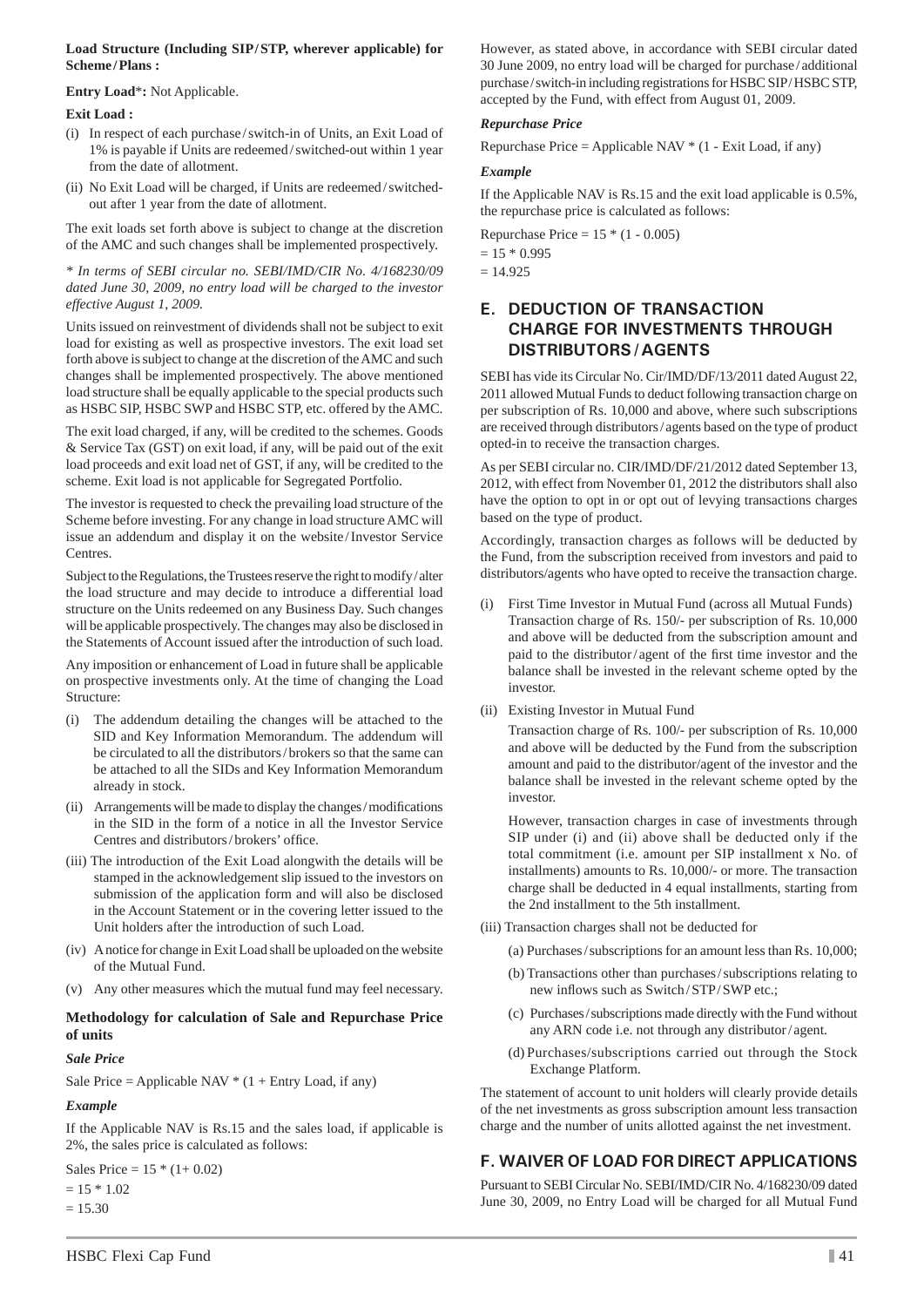Schemes. Therefore, the procedure for Waiver of Load for Direct Applications is no longer applicable.

However, as per Circular no. CIR/IMD/DF/21/2012 dated September 13, 2012 issued by SEBI, investors will have an option to purchase / subscribe units directly with the Fund under a separate Plan available for direct investments, i.e. investments not routed through the Distributors, referred as "Direct Plan". Purchase / subscription

applications routed through distributor will not be eligible for investment under Direct Plan. All the features of the Direct Plan like the investment objective, asset allocation pattern, investment strategy, risk factors, facilities offered, load structure etc. will be the same except for a lower expense ratio. If the Distributor Code in the application form is incorrect / not mentioned or Distributor code is mentioned but 'Direct Plan' also indicated in the form, the application will be processed under the Direct Plan.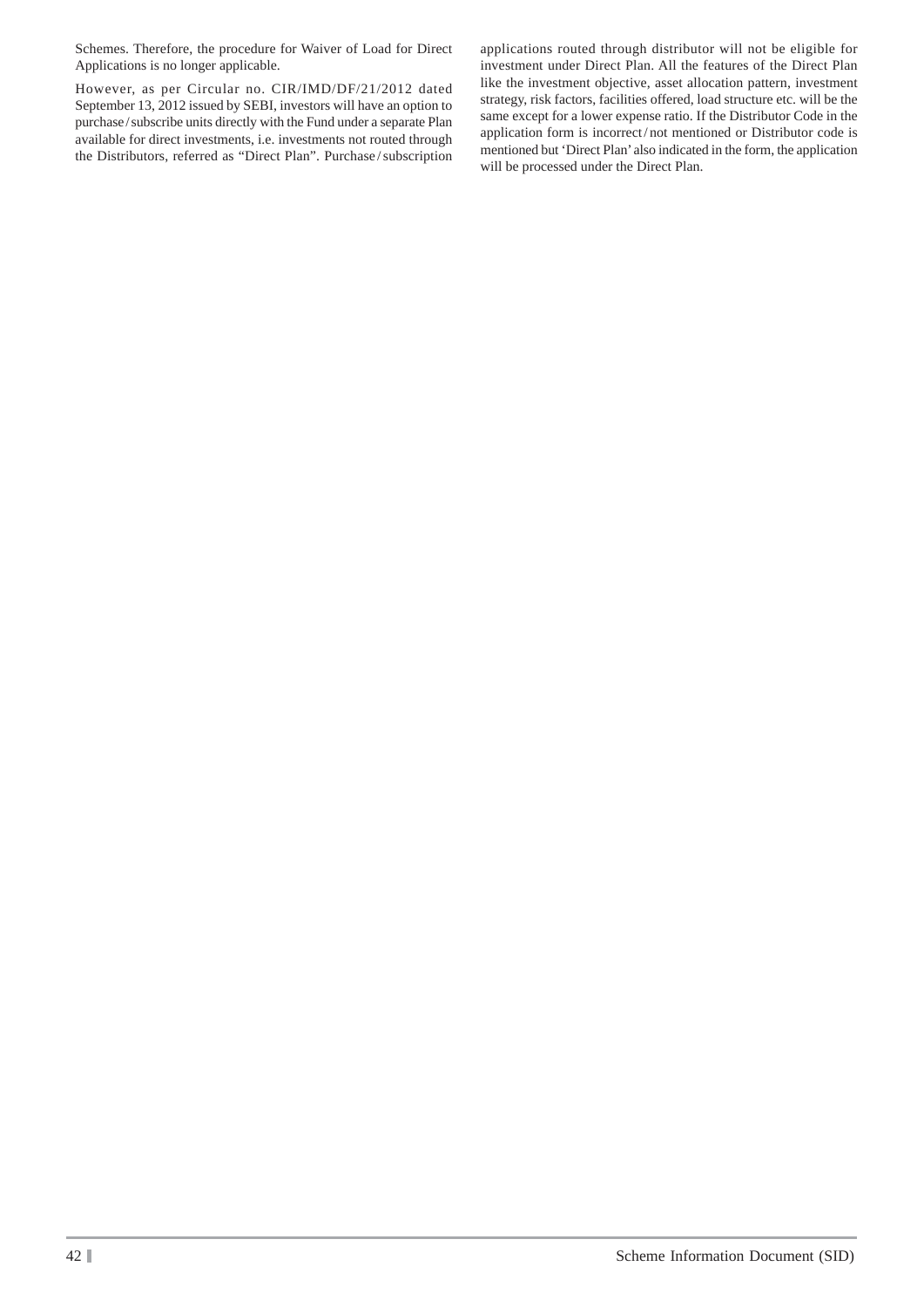# SECTION V - RIGHTS OF UNITHOLDERS

For details of Rights of Unitholders, please refer Statement of Additional Information (SAI)

# SECTION VI - PENALTIES, PENDING LITIGATION OR PROCEEDINGS, FINDINGS OF INSPECTIONS OR INVESTIGATIONS FOR WHICH ACTION MAY HAVE BEEN TAKEN OR IS IN THE PROCESS OF BEING TAKEN BY ANY REGULATORY AUTHORITY

1. *All disclosures regarding penalties and action(s) taken against foreign Sponsor(s) may be limited to the jurisdiction of the country where the principal activities (in terms of income / revenue) of the Sponsor(s) are carried out or where the headquarters of the Sponsor(s) is situated. Further, only top 10 monetary penalties during the last three years shall be disclosed.*

 The Sponsor of the Mutual Fund is HSBC Securities and Capital Markets (India) Private Limited, a company incorporated under the provisions of the Companies Act, 1956. The Sponsor being an Indian entity, this section is not applicable. Please refer below point.

- 2. *In case of Indian Sponsor(s), details of all monetary penalties imposed and / or action taken during the last three years or pending with any fi nancial regulatory body or governmental authority, against Sponsor(s) and / or the AMC and / or the Board of Trustees / Trustee Company; for irregularities or for violations in the fi nancial services sector, or for defaults with respect to share holders or debenture holders and depositors, or for economic offences, or for violation of securities law. Details of settlement, if any, arrived at with the aforesaid authorities during the last three years shall also be disclosed.*
	- a) Penalties imposed by a financial regulatory body or government authority against the Sponsor and / or the AMC and / or the Board of the Trustees, for irregularities / violations in the financial services sector, or for defaults with respect to share holders or debenture holders and depositors, or for economic offences, or for violation of securities law, during the last three years:

Penalty imposed by Exchanges on HSCI during the period April 1, 2019 - March 31, 2022 excluding the penalties imposed by the Exchanges in the ordinary course of business:-

| <b>Exchange</b> | <b>Reason</b>                                                                  | Date            | <b>Penalty</b><br>imposed and<br>paid (Rs.) |
|-----------------|--------------------------------------------------------------------------------|-----------------|---------------------------------------------|
| <b>NSE</b>      | Late Submission of<br><b>Bank Account Balances</b><br>January -2021            | March<br>$-21$  | 2500                                        |
| <b>NSE</b>      | Fine levied in respect<br>of non-submission of<br>Derivatives Margin<br>Report | April -<br>19   | 852                                         |
| <b>BSE</b>      | Penal Charges for Not/<br>Wrong Uploading of<br>IML/BOLT Location<br>Details   | August<br>$-18$ | 100                                         |

b) For irregularities or for violations in the financial services sector, or for defaults with respect to shareholders or debenture holders and depositors, or for economic offences, or for violation of securities law.

NIL

3. *Details of all enforcement actions taken by SEBI in the last three years and / or pending with SEBI for the violation of SEBI Act, 1992 and Rules and Regulations framed there under* 

*including debarment and / or suspension and / or cancellation and / or imposition of monetary penalty / adjudication / enquiry proceedings, if any, to which the Sponsor(s) and / or the AMC and / or the Board of Trustees / Trustee Company and / or any of the directors and / or key personnel (especially the fund managers) of the AMC and Trustee Company were / are a party. The details of the violation shall also be disclosed.*

 SEBI has issued a letter to HSCI dated April 11, 2017 in connection with inspection of books and records of its Merchant Banking activities conducted in January 2016. In terms of letter, SEBI has issued an administrative warning in regard to record keeping of one transaction. Further, it also informed HSCI of initiation of adjudication proceedings under SEBI Act, 1992, in connection with one of the open offer transaction managed by them. HSCI is awaiting further details from SEBI.

4. *Any pending material civil or criminal litigation incidental to the business of the Mutual Fund to which the Sponsor(s) and* / *or the AMC and* / *or the Board of Trustees* / *Trustee Company and* / *or any of the directors and* / *or key personnel are a party should also be disclosed separately.*

#### **Garnishee Notice from Income Tax Authorities:**

During the financial year 2011-12, an Income tax demand of Rs. 32.58 crores was purported to be recovered under garnishee proceedings, by Income Tax Authorities in respect of investments made in Pass through Certificates (PTC) by some of the debt schemes (including matured schemes) of HSBC Mutual Fund (HSBC MF), for A.Y. 2009-2010. The said demand, impacting various mutual fund players in the industry, raised originally on the trusts sponsored by IL&FS Trust Company Ltd., (Appellants) was sought to be also recovered u/s 177(3) of the Income Tax Act, from HSBC MF.

 Similar to AY 2009-10, HSBC MF had received a demand notice from the Income Tax authorities for AY 2010-11 for Rs. 6.95 crores.

 Further, assessment for the A.Y. 2007-2008 was also been reopened by the Income Tax Authorities and demand of Rs. 2.04 Crores was made on the trust sponsored by IL&FS Trust Company Ltd. HSBC MF has not received any demand notice from the Income Tax authorities for this assessment year.

 Against all the above demands, an appeal was filed by the Appellant with the first Appellate Authority CIT(A) and thereafter with ITAT.

 The matter of several Loan Trusts were consolidated and heard by ITAT and vide order dated 17th February 2017, the Income Tax Appellate Tribunal (ITAT) passed an order allowing the appeal of the assesse and dismissed the appeal of the Revenue.

The Department filed Miscellaneous Applications (MA) under section 254(2) of the Income Tax Act with ITAT against the favorable orders passed by ITAT on the ground that the Income Tax Appellate Tribunal has failed to consider all aspects of revenue contentions / appeal.

 The ITAT has vide its order dated March 25th 2022 dismissed the MA filed by department.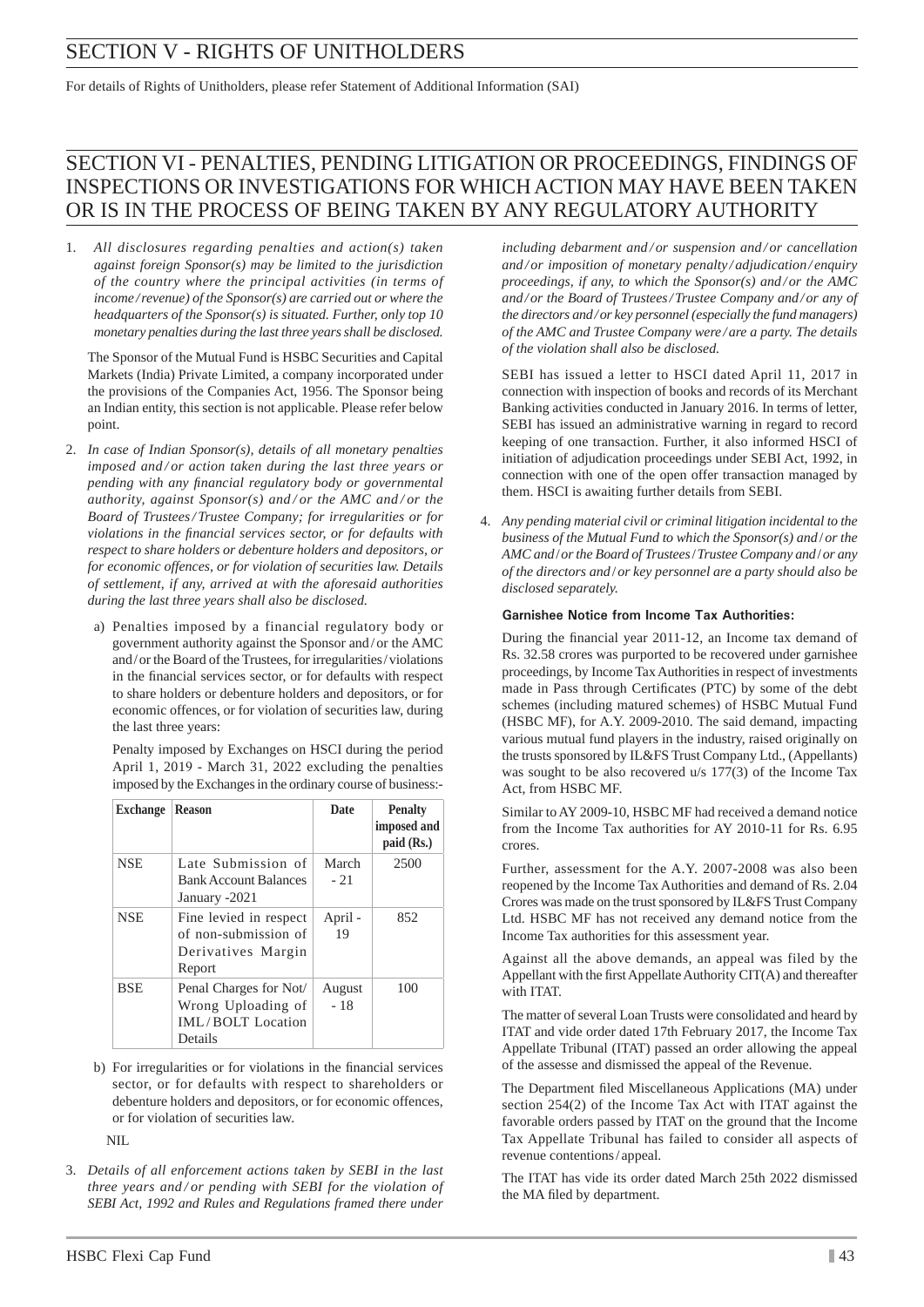An appeal filed by Revenue in the High court against the aforesaid order of February 2017 is yet to be heard.

5. Any deficiency in the systems and operations of the Sponsor(s) *and / or the AMC and / or the Board of Trustees / Trustee Company*  which SEBI has specifically advised to be disclosed in the SID, *or which has been notifi ed by any other regulatory agency, shall be disclosed.*

There are no deficiencies in the systems and operations of the Sponsor of the Mutual Fund and / or the AMC and / or the Board of Trustees which SEBI has specifically advised to be disclosed in the SID, or which has been notified by any other regulatory agency to be disclosed in SID.

 The above information has been disclosed in good faith as per the information available to the AMC.

#### **Notwithstanding anything contained in this SID, the provisions of the SEBI (Mutual Funds) Regulations, 1996 and the guidelines there under shall be applicable.**

**Notes:** Any amendments / replacement / re-enactment of SEBI (MF) Regulations subsequent to the date of this SID shall prevail over those specified in this SID.

> For and on behalf of the Board of Directors of **HSBC Asset Management (India) Private Limited**

> > Sd/- **Sumesh Kumar** *Compliance Offi cer*

Place: Mumbai Date: April 29, 2022.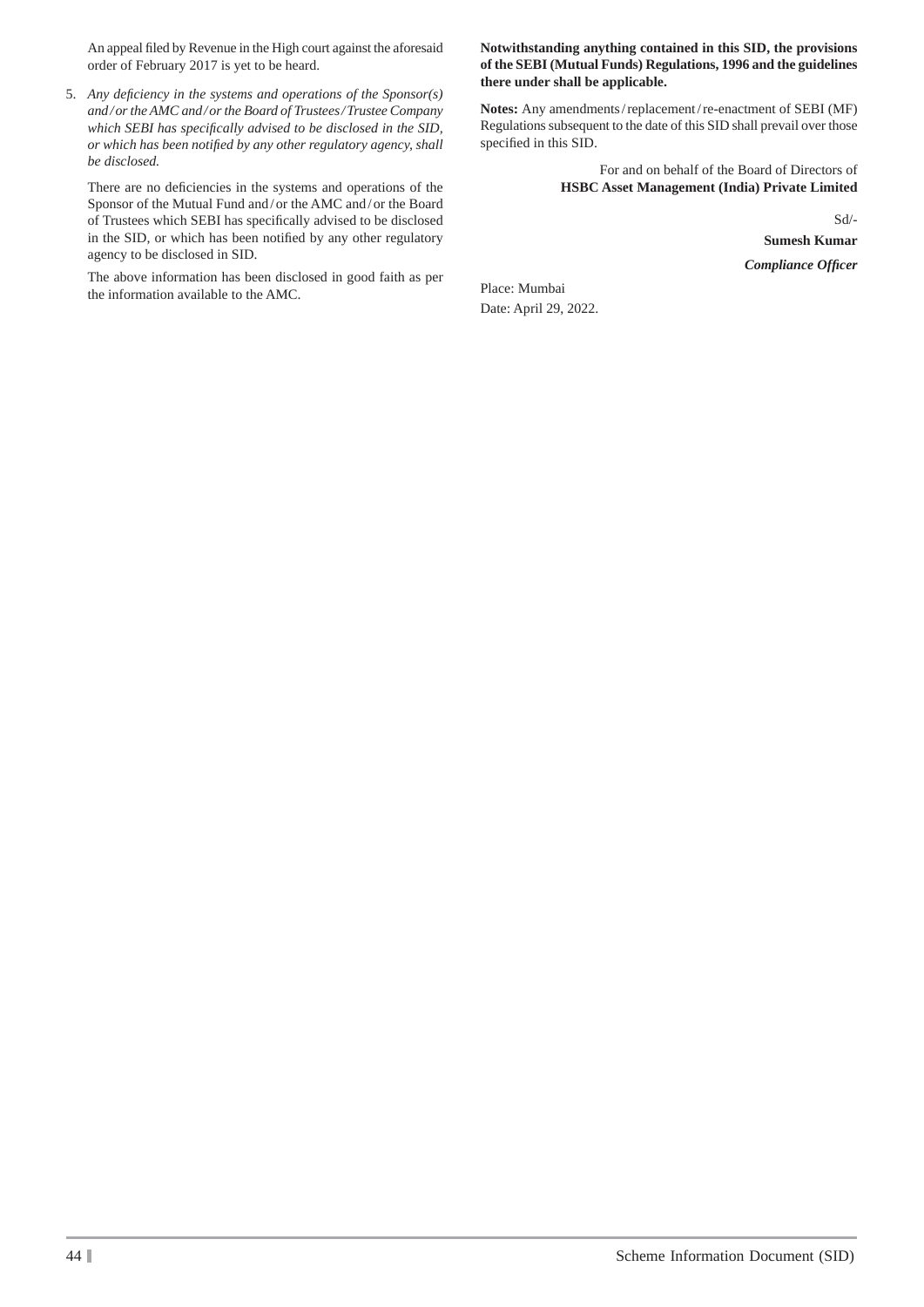#### **OFFICIAL POINTS OF ACCEPTANCE OF TRANSACTION REQUESTS**

#### **HSBC MUTUAL FUND**

- **Ahmedabad :** Mardia Plaza, C.G. Road, Ahmedabad 380 006.
- **Bengaluru :** No. 7, HSBC Center, M.G. Road, Bengaluru 560 001.
- **Chandigarh :** SCO 1, Sector 9 D, Chandigarh 160 017.
- **Chennai :** No. 30, Rajaji Salai, 2nd Floor, Chennai 600 001.
- **Hyderabad :** 6-3-1107 & 1108, Rajbhavan Road, Somajiguda, Hyderabad 500 082.
- **Kolkata :** 31 BBD Bagh, Dalhousie Square, Kolkata 700 001.
- **Mumbai :** 52/60 Mahatma Gandhi Road, Fort, Mumbai 400001.
- **New Delhi :** Ground Floor, East Tower, Birla Tower, 25, Barakhamba Road, New Delhi 110 001.
- **Pune :** Amar Avinash Corporate City, Sector No. 11, Bund Garden Road, Pune 411 001.

#### **CAMS SERVICE CENTRES / CAMS LIMITED TRANSACTION POINTS / CAMS COLLECTION CENTRES**

For details on CAMS Service Centres, CAMS Limited Transaction Points and CAMS Collection Centres, please visit www.camsonline.com or call us on 1800 200 2434 / 1800 258 2434 AND Investors calling from abroad may call on +91 44 39923900 to connect to our customer care centre.

CAMS Limited Transaction Points and CAMS Collection Centres have limited operating hours from 12:00 p.m. to 3 p.m. Collection Centres only accept application forms and service requests. For any enquiries, customers transacting at these locations are requested to call the nearest CAMS Service Center or the National Toll Free Customer Support number.

#### **Toll Free Number : 1800 200 2434 / 1800 258 2434 (can be dialled from all phones within India)**

**AND Investors calling from abroad may call on :+91 44 39923900 to connect to our customer care centre.**

**For more details on visit : www.camsonline.com**

**Please check our website www.assetmanagement.hsbc.co.in for an updated list of Official Points of Acceptance of HSBC Mutual Fund.**